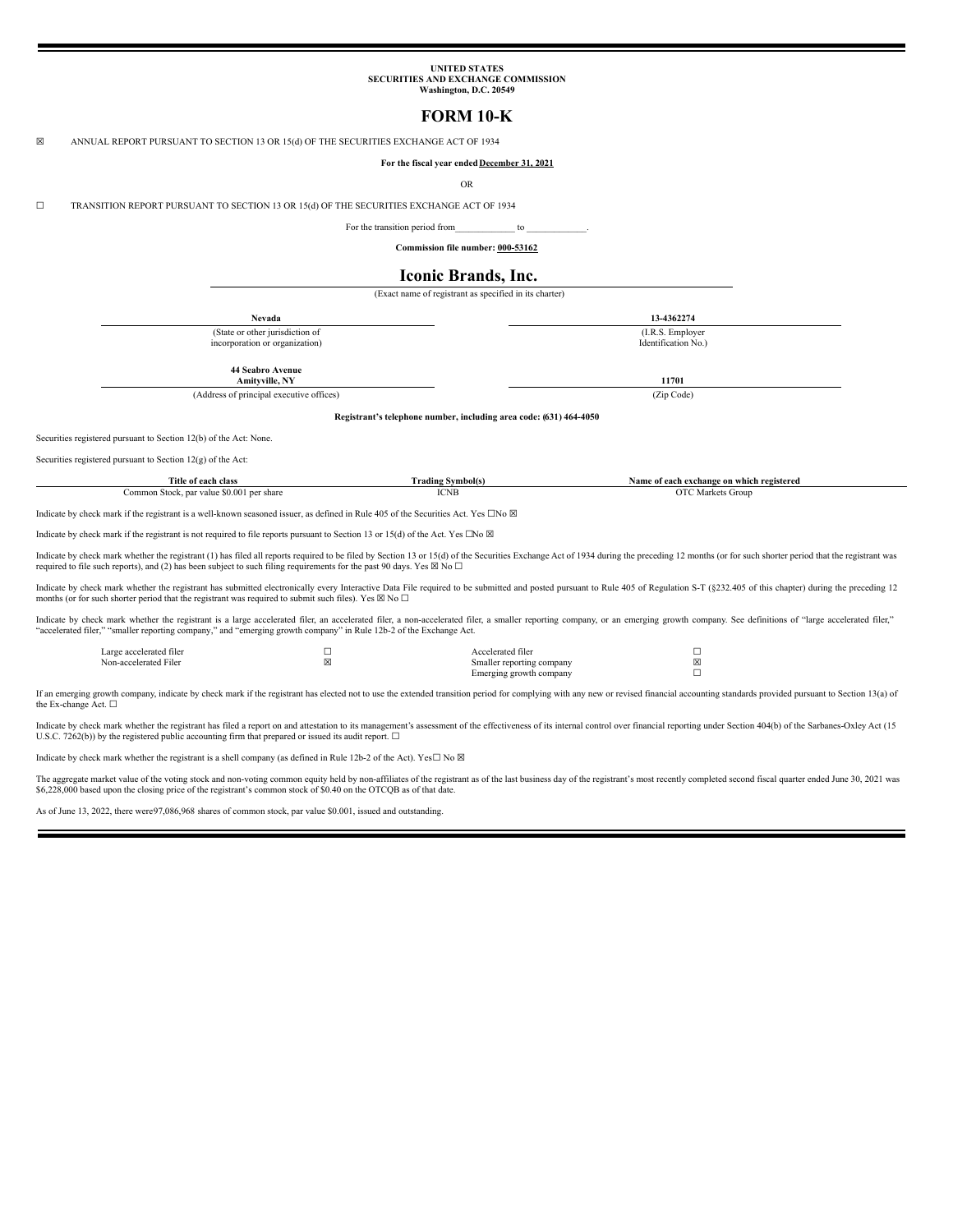# **ICONIC BRANDS, INC.**

# **FORM 10-K ANNUAL REPORT FOR THE FISCAL YEAR ENDED DECEMBER 31, 2021**

# <span id="page-1-0"></span>**TABLE OF CONTENTS**

[PART](#page-3-0) I [ITEM](#page-3-1) 1 [BUSINESS](#page-3-1) **4** BUSINESS **4** BUSINESS **4** BUSINESS **4** BUSINESS **4** BUSINESS **4** BUSINESS **4** BUSINESS **4** BUSINESS **4** [ITEM](#page-12-0) 1A RISK [FACTORS](#page-12-0) 13 [ITEM](#page-21-0) 1B<br>
ITEM 1B [UNRESOLVED](#page-21-0) STAFF COMMENTS<br>
ITEM 2 PROPERTIES<br>
ITEM 3 LEGAL PROCEEDINGS<br>
22 I<u>TEM 2</u> PROPERTIES 22<br>[ITEM](#page-21-2) 3 LEGAL [PROCEEDINGS](#page-21-2) 22 **[ITEM](#page-21-3) 4** MINE SAFETY [DISCLOSURES](#page-21-3) 22 [PART](#page-22-0) II [ITEM](#page-22-1) 5 MARKET FOR REGISTRANT'S COMMON EQUITY, RELATED [STOCKHOLDER](#page-22-1) MATTERS AND ISSUER PURCHASES OF EQUITY SECURITIES 23 [ITEM](#page-23-0) 7 [MANAGEMENT'S](#page-23-0) DISCUSSION AND ANALYSIS OF FINANCIAL CONDITION AND RESULTS OF OPERATIONS 24 [ITEM](#page-30-0) 7A [QUANTITATIVE](#page-30-0) AND QUALITATIVE DISCLOSURES ABOUT MARKET RISK 31 [ITEM](#page-31-0) 8 FINANCIAL STATEMENTS AND [SUPPLEMENTARY](#page-31-0) DATA F-1 [ITEM](#page-59-0) 9 CHANGES IN AND [DISAGREEMENTS](#page-59-0) WITH ACCOUNTANTS ON ACCOUNTING AND FINANCIAL DISCLOSURE 31 [ITEM](#page-60-0) 9A CONTROLS AND [PROCEDURES](#page-59-1) 32<br>ITEM 9B OTHER [INFORMATION](#page-60-0) 33 [ITEM](#page-60-1) 9C DISCLOSURE REGARDING FOREIGN [JURISDICTIONS](#page-60-1) THAT PREVENT INSPECTIONS 33 [PART](#page-61-0) III [ITEM](#page-61-1) 10 DIRECTORS, EXECUTIVE OFFICERS AND CORPORATE [GOVERNANCE](#page-61-1) NEWSLAPHONES AND CORPORATE GOVERNANCE STATES AND THE STATE OF THE STATE OF STATES AND CORPORATE GOVERNANCE STATES AND CORPORATE GOVERNANCE STATES AND CONFENSAT [ITEM](#page-63-0) 11 EXECUTIVE [COMPENSATION](#page-63-0) 36 [ITEM](#page-66-0) 12 SECURITY OWNERSHIP OF CERTAIN BENEFICIAL OWNERS AND MANAGEMENT AND RELATED [STOCKHOLDER](#page-66-0) MATTERS 39 [ITEM](#page-68-0) 13<br>
ITEM 14 CERTAIN RELATIONSHIPS AND RELATED [TRANSACTIONS,](#page-68-0) AND DIRECTOR INDEPENDENCE<br>
41<br>
TEM 14 PRINCIPAL ACCOUNTING FEES AND SERVICES PRINCIPAL [ACCOUNTING](#page-70-0) FEES AND SERVICES [PART](#page-71-0) IV [ITEM](#page-71-1) 15 EXHIBITS, FINANCIAL [STATEMENT](#page-71-1) SCHEDULES 44  $\overline{2}$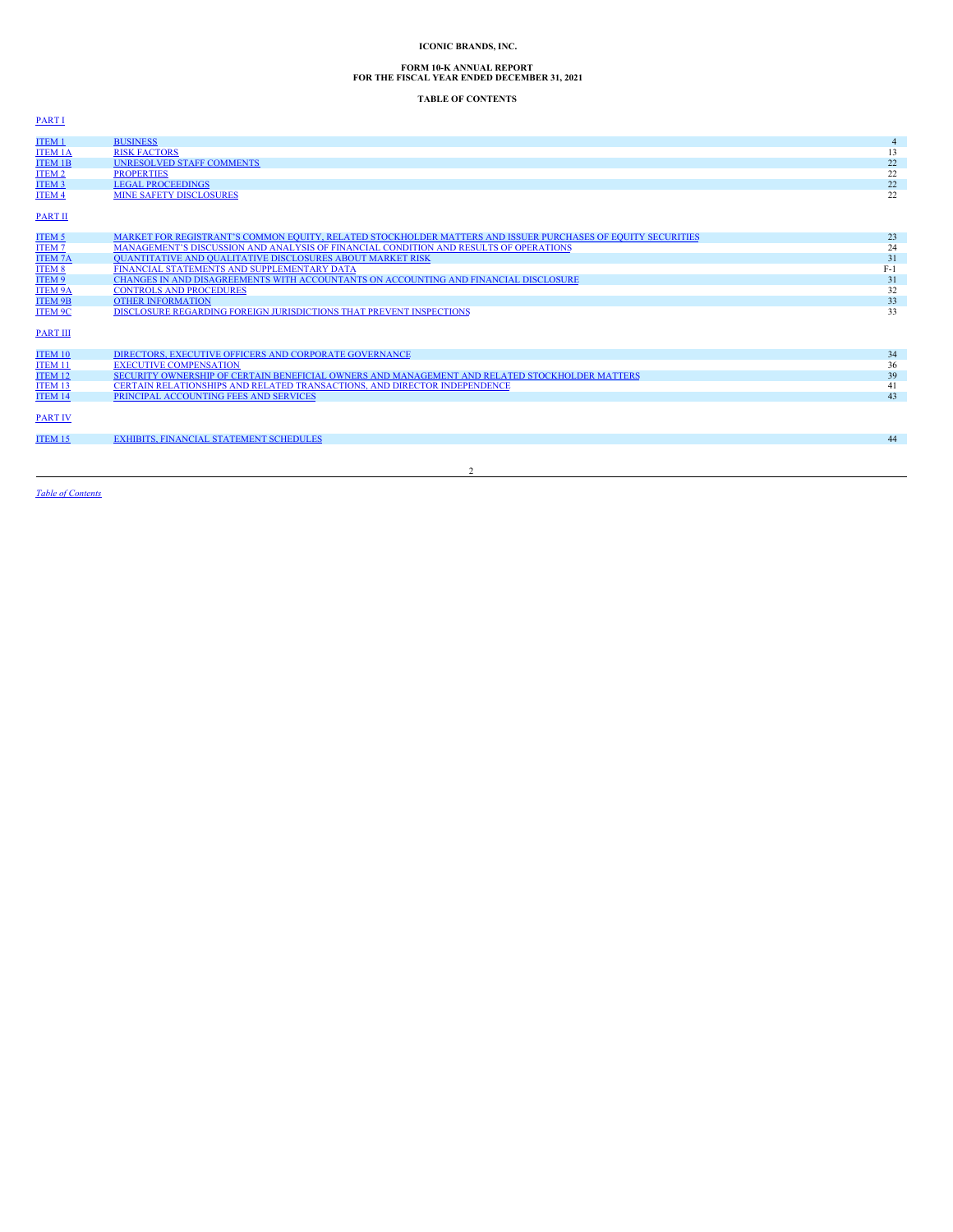# **CAUTIONARY NOTE ON FORWARD-LOOKING STATEMENTS**

Statements in this Annual Report on Form 10-K may be "forward-looking statements" within the meaning of Section 27A of the Securities Act of 1933, as amended, and Section 21E of the Securities Exchange Act of 1934.

Forward-looking statements include, but are not limited to, statements that express our intentions, beliefs, expectations, strategies, predictions or any other statements relating to our future activities or other future e

You are cautioned not to place undue reliance on these forward-looking statements, which speak only as of the date of this Annual Report on Form 10-K. We disclaim any obligation to publicly update or release any revisions to these forward-looking statements, whether as a result of new information, future events or otherwise, after the date of this Annual Report on Form 10-K or to reflect the occurrence of unanticipated events, except as req applicable law.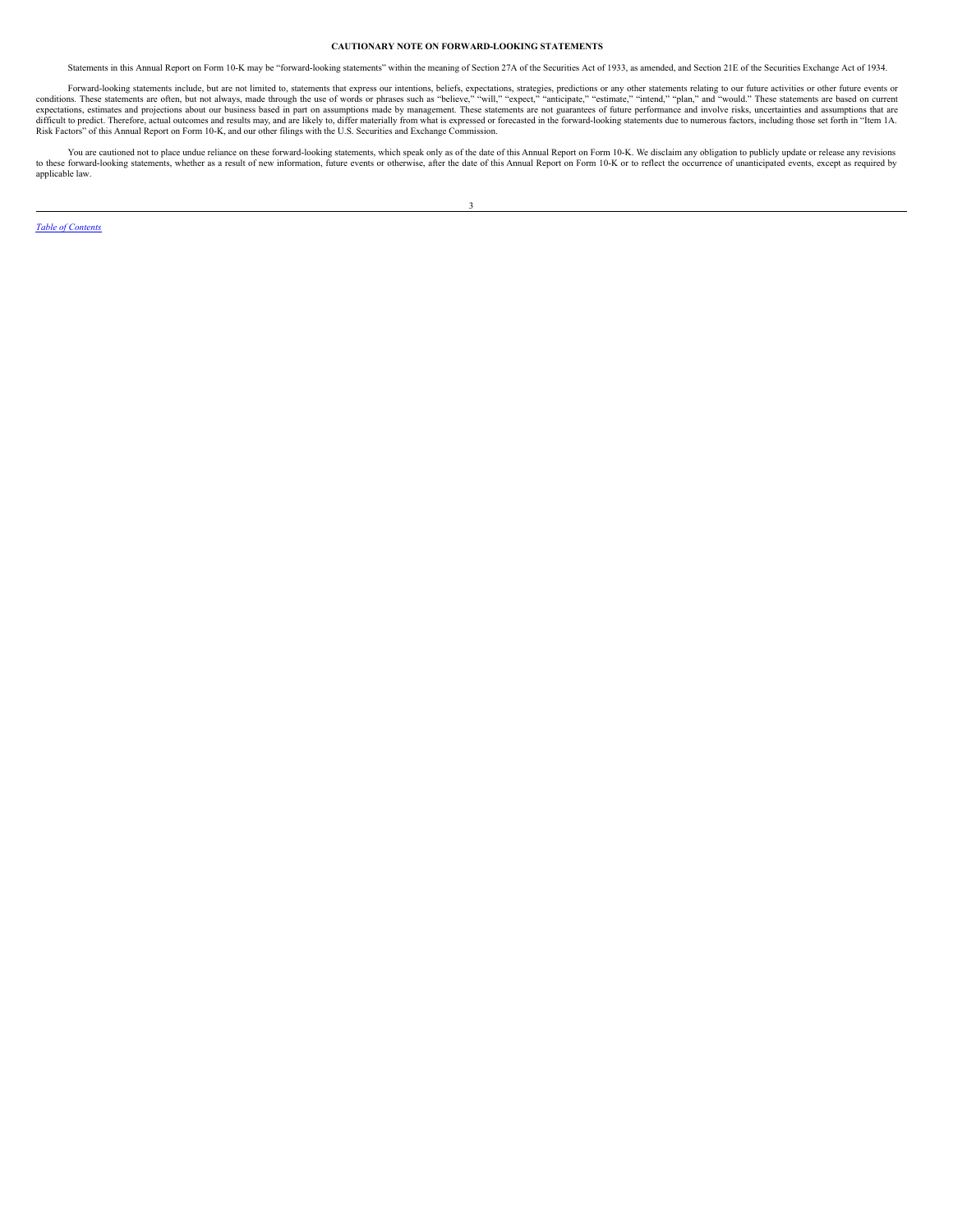# <span id="page-3-0"></span>**PART I**

Throughout this Annual Report on Form 10-K, the "Company," "Iconic," "we," "us," and "our" refers to Iconic Brands, Inc. and its subsidiaries.

# <span id="page-3-1"></span>**ITEM 1. BUSINESS**

# **Overview**

Iconic Brands, Inc ("we," "us," "our," "Iconic" or the "Company") is engaged in the development and sale of alcohol and non-alcohol brands that are "better-for-you" ("BFY") and "better-for-the-planet". TopPop, our wholly owned subsidiary, produces low calorie, "ready to go" products, ready-to-freeze ("RTF") products and ready-to-drink ("RTD") products in sustainable, flexible and stand-up pouch packaging. TopPop is also a leader in the "co Bellissima is strategically positioned with its Zero Sugar Wines. We operate in multiple states, sell and distribute across the globe and have Fortune 500 customers that include some of the world's largest alcohol beverage and brands. United Distributors, Inc., ("United") is our 100% owned subsidiary which sells our Bellissima, Bella, Sonja Sangria and other alcohol beverages to state distributors. United holds all applicable state and feder order to sell these products to state distributors in accordance with the United States three tier distribution platform.

We have expertise in developing, from product inception to wholesale distribution or direct to consumer through the QVC distribution channel, and in branding alcohol beverages for our company and for third parties. We market and place products into national distribution through long-standing industry relationships approximately 45 national or regional alcoholic beverage distributors. We currently market and sell the following product li

- Bellissima Prosecco these products comprise a line of all-natural and vegan Prosecco and Sparkling Wines made with organic grapes, including a Zero Sugar, Zero Carb option, a DOC Brut and a Sparkling Rose. The Bellissima line of Prosecco and Sparkling Wines includes two new flavor profiles, a Zero Sugar/Zero Carb Sparkling Rose and a Rose Prosecco;
- · *Bellissima Zero Sugar Still Wines* this line of five still wines was launched in March 2022 and are certified vegan and are made with organic grapes.
- Bella Sprizz Aperitifs these products comprise a line of aperitifs consisting of three different expressions, a classic Italian aperitif, an all-natural elderflower aperitif and a classic Italian bitter;
- Ready-to-Freeze and Ready-to-Drink Alcoholic Products these products are currently produced under contract for third-party national and regional brands and for our Boozy Pops® product line; and
- <sup>*BiVi Vodka* a celebrity-branded vodka that we have sold since 2018 under the brand "BiVi 100 percent Sicilian Vodka" and which currently does not represent a material portion of our sales.</sup>
	- In addition, we develop and market private label spirits for established domestic and international chains.

As a result of our July 2021 acquisition of 100% of the equity of TopPop, we are now a vertically integrated company for the development, production and distribution of alcoholic brands. TopPop is a premier product development, contract manufacturing and packaging company that specializes in flexible packaging applications in the food, beverage and health categories. It has the federal and state licenses necessary to manufacture and additional 65,000 square feet facility for manufacturing in Pennsauken, New Jersey. Construction is now complete, and the facility reached full-scale production capability at the end of March 2022. The facility includes ap \$4 million of high-speed packaging equipment and is expected to triple our production capacity.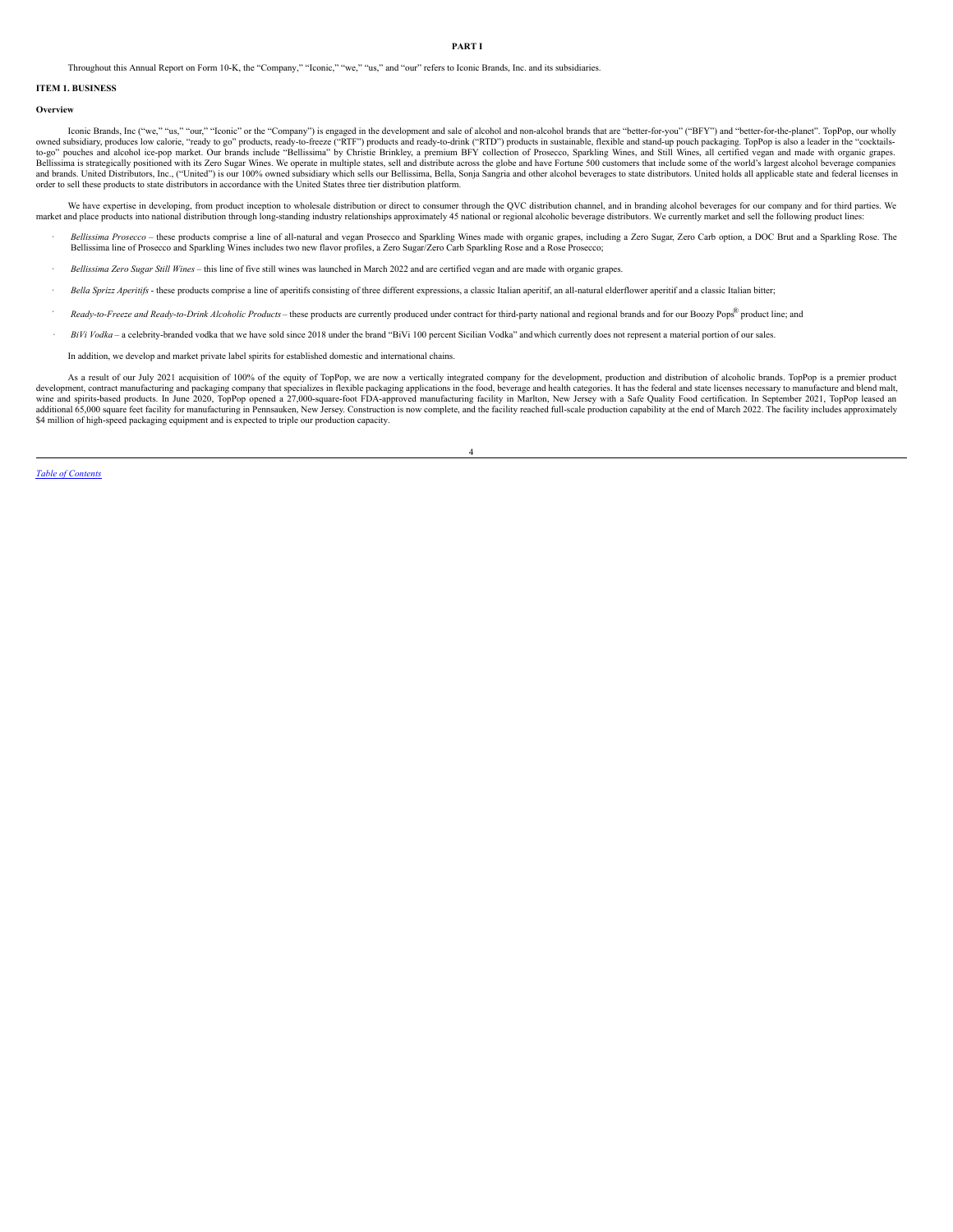For its first product line, TopPop identified the single serve, RTD and RTF as ripe for product and packaging innovation. TopPop introduced an alcohol-infused ice pop in June 2020 and began marketing the concept to major alcohol companies. In addition, it developed its own product line trademarked under the name BoozyPopz® which is expected to be sold through e-commerce platforms and wholesaled directly to sports and entertainment venues. TopPop manufactured approximately 8 million ice pops from its launch in June 2020 through December 31, 2020 and manufactured approximately 42 million ice pops during the year ended December 31, 2021. TopPop has also developed a pipeline for the single serve, RTD alcohol cocktail market and anticipates launching a line of products in this market in 2022. TopPop designs and markets flexible packaging for its RTD and RTF products with Exercise to the state of the distribution in the and contain healthy and natural ingredients. With the planned opening of TopPop's new facility at the end of the first quarter of 2022, we expect to have the capacity to man units in 2022.

We believe TopPop brings to us additional synergies and opportunities for cross-promoting new and existing products to a broader customer base and better positions our company to establish and support our brands and to create sustainable packaging solutions to the consumable goods market. We believe our focus on lifestyle branding and the rising "Better-for-You," "Better-for-the-Planet" consumer categories has made us a leader in develop our ability to procure products from around the world and to develop unique and innovative packaging to create brand and product line extensions. We plan to leverage our relationships to add value to our products and to cr awareness in unbranded niche categories.

#### **Segments**

The Company has two reportable segments: the development and sale of alcohol and non-alcohol brands that are BFY and "better-for-the-planet" (Branded Beverages segment) and the packaging of low calorie, "ready to go"<br>produ

#### **Brands and Products**

#### *Bellissima Prosecco, Bellissima Sparkling Wines and Bellissima Still Wines*

We market and sell a line of all-natural and vegan prosecco, sparkling wines and still wines made with organic grapes. The prosecco and sparkling wines include two zero sugar options, a zero carb glera grape option, and a zero sugar, zero carb rose option. Our line of sparkling wine also includes a DOC Brut and a sparkling rose, as well as a DOC pink prosecco. Our zero sugar and less-than-one-gram of carbs still wine collection currently co Spirits") subsidiary, and Christie Brinkley, Inc., an entity owned by supermodel and entrepreneur Christie Brinkley ("CBI"), on November 12, 2015, which agreement was amended on June 30, 2017 and further amended on April 2 film.

The Bellissima products are produced at a winery located in Treviso, Italy. Bellissima's winery partners manage the procurement of all raw materials required to produce a finished product of the Bellissima sparkling wine a still wine collections.

#### *Bella Sprizz Aperitifs*

We have also developed, and now market and sell, a line of aperitifs in partnership with Christie Brinkley under the brand name Bella Sprizz. This line of aperitifs consists of three different expressions, a classic Italia typically used in making a "Spritz," or as we prefer to say "Sprizz." The second product in the line is an all-natural elderflower aperitif that may be added as a component to a consumer's favorite cocktail or simply added Negroni, a popular Italian cocktail.

#### *Sonja Productions LLC*

We have signed a brand licensing agreement (the "Sonja Agreement") with Sonja Productions LLC, a company owned by Sonja Morgan ("Sonja Productions"), pursuant to which we obtained the exclusive right to use certain of Sonja Productions' intellectual property in connection with the marketing, distribution and sale of red sangria using Sonja's name, image, signature and likeness in connection therewith. Pursuant to the Sonja Agreement,

*Table of [Contents](#page-1-0)*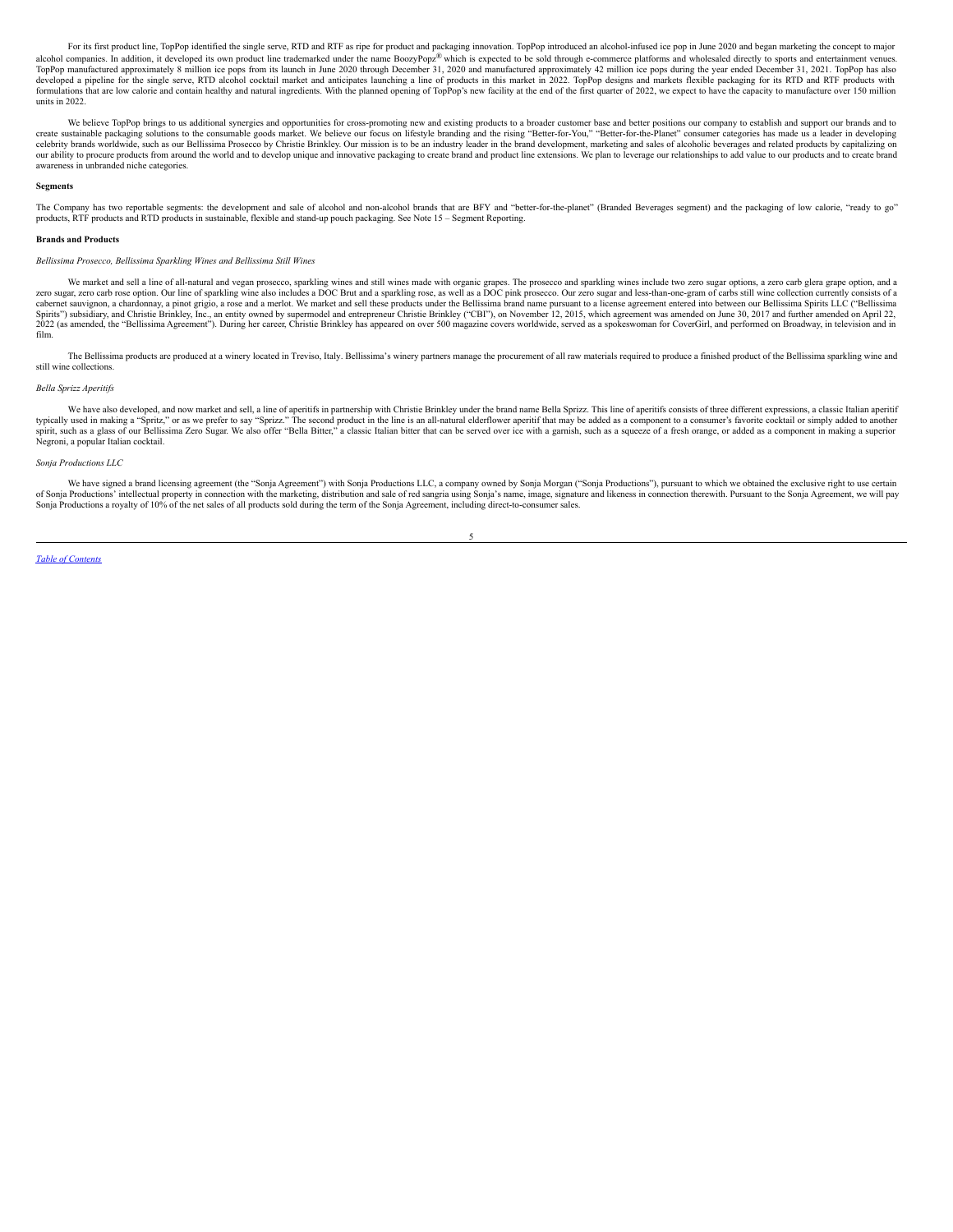# *Private Label Manufacturing and Distribution*

In addition to developing celebrity brands, we develop and supply products for national restaurant chains, consumer good companies, and national retailers with high-quality, private label products through our designated in development, marketing and distribution.

We previously marketed and sold a line of private-label premium spirits under the Hooters brand, including vodka, gin, rum (dark & light), tequila (silver & gold), American Whiskey and Hooters Heat Cinnamon Whiskey. Currently, we are in the process of developing a Hooters product that will be produced by TopPop, pursuant to an amended agreement.

TopPop is also launching its own brand of RTF products under the name BoozyPopz® using an e-commerce distribution channel.

# *Flexible Packaging*

Our recently acquired TopPop subsidiary specializes in flexible packaging for alcohol products as an alternative to cans and bottles. We believe the trend in beverage, liquid and lotion packaging has been to move away from bottles and cans and toward flexible stand-up pouches. In particular, beverage brands continue to develop packaging with the objective of accentuating the entire experience of the consumer associated with holding, opening, package stand out and appeal to consumers.

The key advantages of flexible packaging over cans and bottles for alcohol products include the following:

- · *Barrier Protection* Barrier material used in specialized alcohol pouches provides an oxygen barrier with a longer shelf life.
- Product Differentiation Disruptive marketers can use standout packaging formats to differentiate themselves from long-established brands in traditional containers. New pouches developed specifically for the alcohol sector can provide greater stability and offer better shelf presence in stores.
- · *Millennial and Gen Z Appeal* Flexible packaging has been shown to appeal to millennials and Gen Z'ers due to the increased portability and reduced weight.
- Sustainability Pouches offer an estimated 80-85% reduction in carbon footprint compared to glass. Pouches also compare favorably compared to cans, as they easily can be flattened and recycled after the liquid is consumed, unlike cans, which must be crushed and recycled in trash cans or recycling bins.
- Supply Chain Efficiency Reduced packaging material also has a ripple effect on the supply chain, with less space needed to store and transport the product, which improves total supply chain efficiencies and costs.

TopPop also has other initiatives in place regarding recycling for its product packages and continues to work with vendors toward increasingly sustainable solutions.

#### **Industry Overview**

According to Statista, a leading research firm for a number of consumer goods markets, the U.S. alcoholic beverages market was valued at approximately \$255 billion in 2021 and is expected to grow by 5.92% annually between 2021 and 2025. Recent market data shows that from 2011 to 2019, sales increased by 30%, with an average increase of roughly 4.3% annually. Much of this growth is attributed to a shift toward spirits; the sales of t category have increased substantially since 2018, averaging over 13% sales growth per year.

According to Euromonitor International, a leading provider of global business intelligence, market analysis and consumer insights, in 2019, the "high end" and "super premium" categories experienced larger sales growth than the "premium" and "value" categories. Within the wine category, there has been a shift in consumer behavior towards Sparkling Wine and Rosé. Prosecco and Sparkling Rosé in particular have seen high growth rates.

6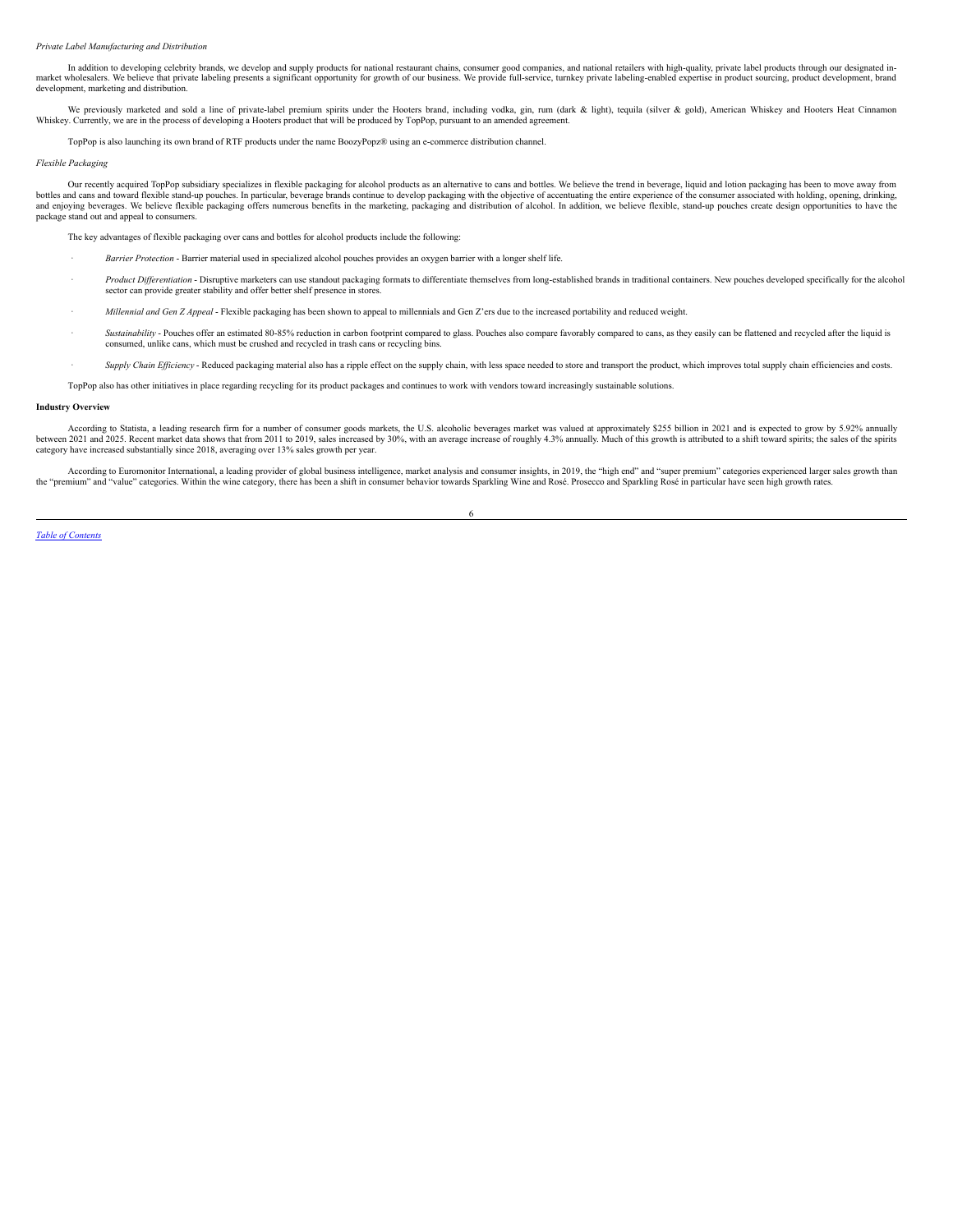This shift in consumer behavior toward premium offerings, sparkling wines and seeking new experience continued in 2020 and is forecast to continue in the next years. Despite a challenging COVID-19 environment, the alcohol e-commerce industry is seeing continued growth. According to IWSR, a leading source of data and research on the global beverage alcohol market, U.S. alcohol e-commerce approached approximately \$5.6 billion in 2020, from roughly \$3 billion in 2019. This growth was largely driven by the omni-channel segment as supermarkets and traditional retailers have sought to rapidly enhance their online offering.

According to Euromonitor Internationals, starting in 2021, the alcoholic drinks market will begin to recover after the pandemic effect on 2020 sales. Spirits are expected to see a return to positive growth in 2021. Compare previous years, more consumption occasions will remain in the home, and e-commerce sales will continue growth. Within the wine category, sparkling wine is expected to record the highest total volume compound annual growth (CAGR), signaling that this category will be well positioned for recovery post-COVID-19.

According to Beverage Daily, new young consumers are looking for ethical brands that address causes they care about, which often includes the planet, animals welfare and social inclusivity, among others.

In addition, the direct-to-consumer channel is predicted to grow by nearly \$3 billion in value between 2019 and 2024, at a CAGR of 24% over the five-year period, according to IWSR.

RTF adult ice pops and RTD single-serve cocktails are a fast-growing segment in the alcohol beverage industry and have grown in popularity in recent years. According to Grand View Research, the global RTD cocktails market

Currently, the celebrity-branded alcoholic beverage industry is a largely consolidated industry, in which the largest companies control a significant portion of industry revenues. This includes existing distillery companie use their own liquor and parent brands to promote their products. These companies have a significant advantage over smaller industry participants because they already have large bottling facilities and established brands.

Industry market share has also increased slightly during recent years as larger companies acquired smaller firms. For example, Sammy Hagar sold an 80% stake to Gruppo Campari for \$80 million, Bethenny Frankel sold her<br>Skin

Entrants and products in the celebrity-branded alcoholic beverage industry include, but are not limited to, Casamigos Tequila and George Clooney (2013), Ciroc Vodka and Sean Combs (2007), Skinnygirl Margarita and Bethenny Frankel (2011) and Cabo Wabo Tequila and Sammy Hagar (1996).

Given the trends discussed above, we believe that there is a substantial opportunity in this market due to the rising popularity of celebrity-branded alcoholic beverages.

#### **Sales and Marketing**

We intend to utilize the strength of our management team and industry consultants to focus on brands that will consistently meet the needs of customers and consumers around the world. We aim to gain brand loyalty by where the well-known celebrities and/or national chains, such as we have with Christie Brinkley and Sonja Morgan, and have in the past with Chase Elliott and Hooters. We also intend to engage in targeted and national partn advertising and promotional campaigns, host celebrity and other sponsored events, and to offer distribution incentives. We hope to attain national exposure in order to drive both awareness and sales of our products in thei addition, we expect that on and off-premise promotions, led by our sales management team, will pay off in increased awareness and higher sales.

We intend to kick off promotional campaigns with launch parties, supported by on-premise samplings, contests, on and off-premise giveaways, as well as social media campaigns, the launch of additional bottle sizes, and<br>spec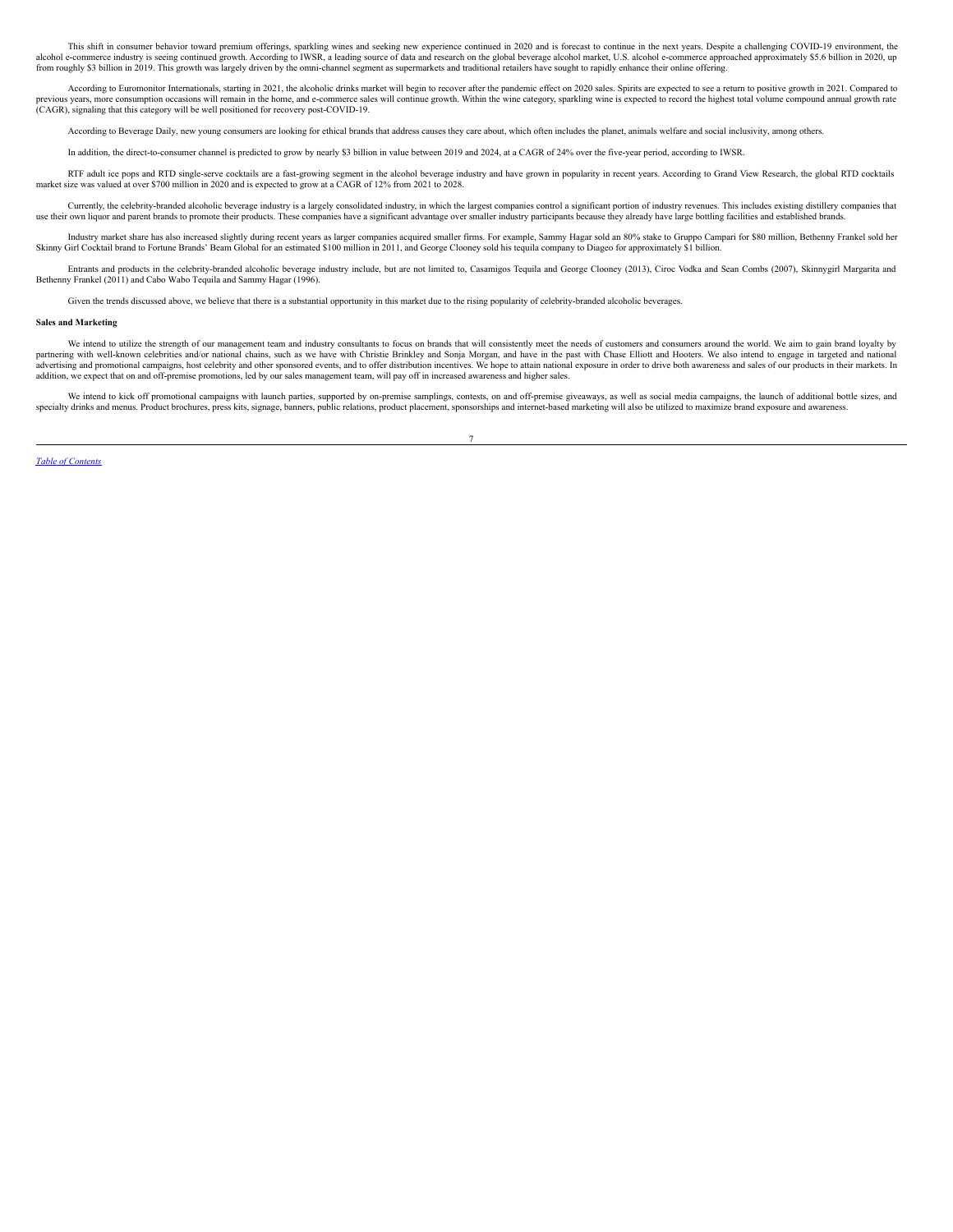Examples of some of our promotional activities have included:

- In February 2020, Christie Brinkley hosted a series of Après Ski events at The Snow Lodge in Aspen, CO (starting on February 14, 2020 Valentine's Day). The events included an ice bar and featured Bellissima<br>Prosecco and Brinkley, as their celebrity mixologist throughout the evening;
- · In 2021, Bellissima participated in a "One Tree Planted" campaign, in which it donated a tree for every bottle of Bellissima that was sold, to help the fire torn regions in California. Through Bellissima's partnership with One Tree Planted, it helped plant 10,000 trees in California.
- Hooters Spirits launched its premium line of alcohol beverages in August 2019 with first tastings taking place in and around Bristol, Tennessee. The No. 9 Hooters Spirits Chevrolet show car was at each event with<br>the world Chase Elliott drove the Hendricks Motorsports No. 9 Hooters Spirits Chevrolet Camaro ZL1 1LE to a top-five finish; and
- We have in the past also supported the rollout of the Hooters product line with marketing initiatives to help raise awareness of the brand, both inside and outside of the Hooters restaurants, which included event launches, contests and giveaways, such as an autographed Chase Elliott No. 9 Hooters Spirits Chevy Camaro ZL1 diecast giveaway.

We also plan to participate in consumer trade shows where wholesalers and retailers are also invited. This will allow our sales team to meet with many of the wholesalers and ertailers who are otherwise hard to reach.<br>Adver motivate sales efforts.

Since public relations activity can be used as an effective promotional tool to promote brands, we plan to participate in high-profile public events to create an affinity for our brands that will resonate with their target help build brand loyalty and ultimately drive sales. Among the numerous high-profile promotional and sampling campaigns that we have hosted are events at NASCAR races and events at selected Hooters locations for The Colleg Football National Championship Game.

TopPop has engaged a major marketing agency to promote its RTD and RTF products in flexible packaging to sports and entertainment and venues.

Finally, we engage in direct-to-consumer (DTC) sales events, such as sales through QVC and websites.

#### **Production and Suppliers**

Bringing a wine brand to market involves several stages, including name choice, bottle selection, label or print design, raw material procurement, bottle-filling, and bottle packaging in various configurations for shipment Labelling can have a large impact on consumers' purchasing practices. We conduct market research to validate the consistency of our wine labels with our brand narrative. Packaging also continues to be a key driver of brand provides an opportunity for our customers to enjoy our "Better for You" and "Better for the Planet" wine products in non-traditional settings, including bottles with screw-off caps, aluminum cans, and smaller size bottles can be taken on-the-go and are ideal for in-store point of purchase sales, and through our TopPop subsidiary, pouches and other non-traditional packaging.

All of our wine products are developed and produced by a premier certified grower of organic grapes that is located in the Veneto region of Italy. This arrangement has allowed us to commence our operations and to build our wine brands without having to incur the considerable overhead costs involved with the purchase or full-time lease of a production facility. Under our arrangement with our winery partner, we are actively involved in the dev and production of each product category within each brand. To achieve unique flavor profiles for our brands, including for the development and production our Prosecco, Sparkling Wines and newly-released Still Wines, we<br>col using unique production practices, bottles our wines for export to the United States and several international markets. This process includes the bulk production of the "juice" and the bottling of the product and packaging configured to our specifications.

| I |  |
|---|--|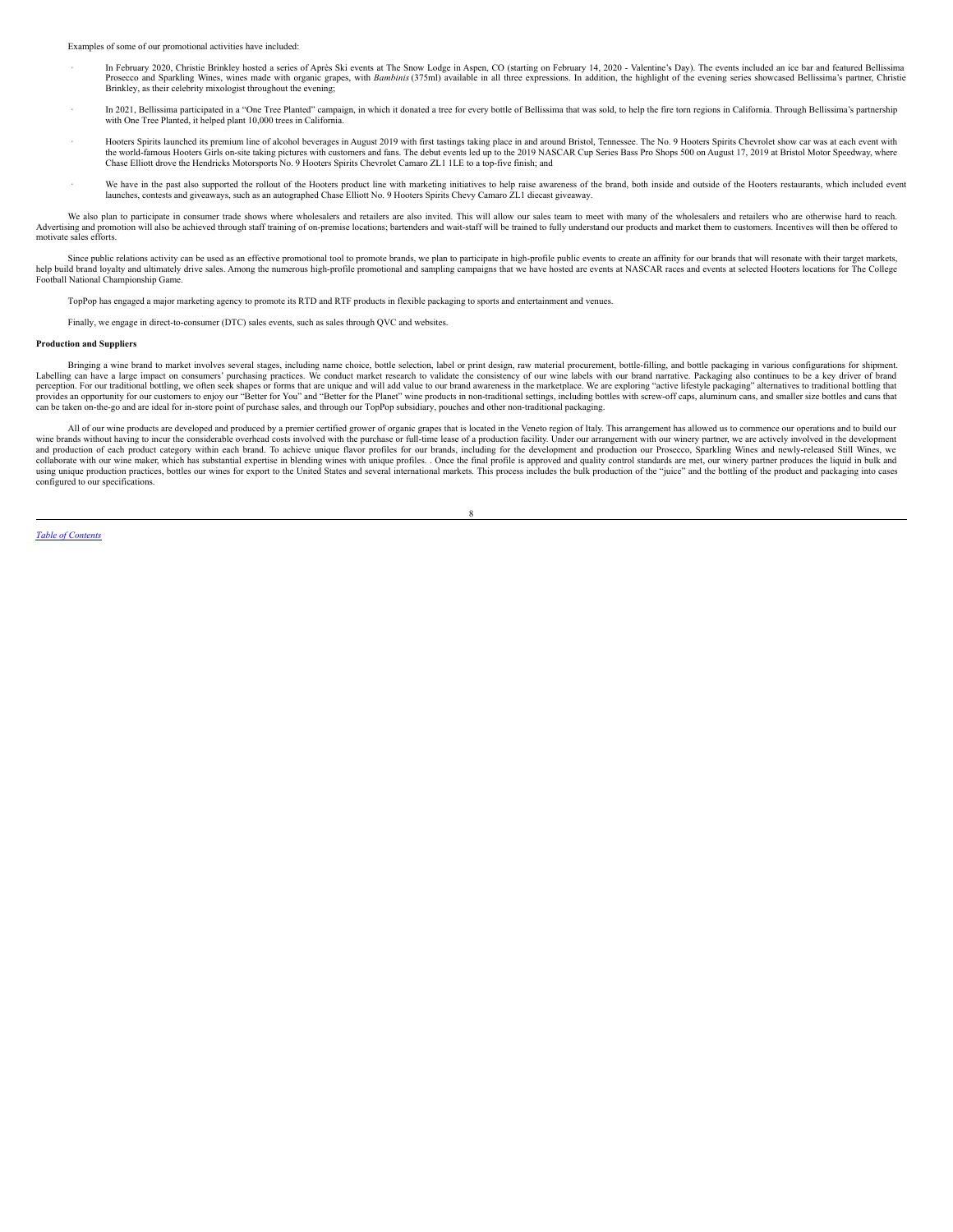Our relationship with our winery partner reduces our internal overhead expenses and allows us to benefit from that company's increased purchasing power. Our winery provides these services on a purchase order basis, which are subject to the parties' mutual agreement. This agreement outlines the schedule for placing orders, the responsibility and schedule for delivery of production materials, procedures for establishing the wine bottling dat date. We have an open credit line with our winery partner and we provide payment via wire transfer in Euros. From time to time, we may provide an advance payment for the procurement of materials that we refer to as "dry go approval rights for all components and finished products throughout the process.

The ability and willingness of our winery partner to supply and provide services to us pursuant to purchase orders may be affected by competing orders placed by other companies, the demands of those companies or other factors. If our winery partner becomes unable or unwilling to supply and provide services to us, we believe we can obtain comparable supplies and services from alternative suppliers. However, there can be no assurance that relationships with our winery partner, we believe we have the ability to receive certain preferences over its other customers.

Our TopPop manufacturing and packaging operation purchases the alcohol for its products from various bulk alcohol suppliers in the United States. In addition, a number of TopPop's largest customers purchase and deliver the alcohol required to manufacture clients' products to our licensed TopPop facility, given their bulk purchasing capabilities. TopPop also purchases various other raw materials including, but not limited to cartons, liqu

# **Intellectual Property**

We strive to protect the reputation of our brands. We establish, protect and defend our intellectual property in a number of ways, including through employee and third-party nondisclosure agreements, copyright laws, domest and foreign trademark protections, intellectual property licenses and social media and information security policies for employees. We have been granted 11 trademark registrations in the United States, and we have filed, a continue to file, trademark applications seeking to protect any newly-developed brands.

We also rely on, and carefully protect, proprietary knowledge and expertise, including the sources of certain supplies, formulations, production processes, innovation regarding product development and other trade secrets n

 $\alpha$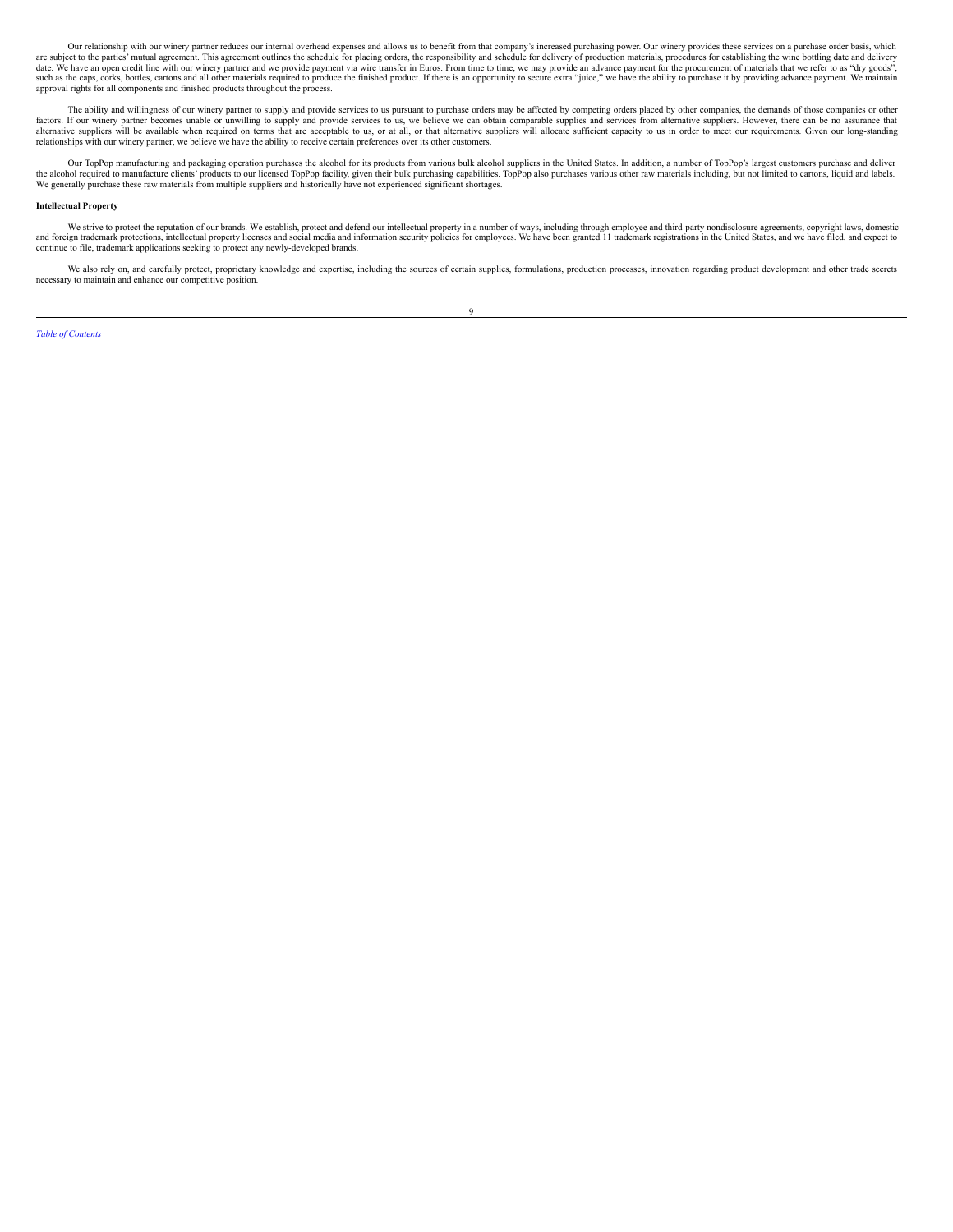# *Bellissima Agreements*

We market and sell our Bellissima Prosecco and Sparkling Wine products under a license granted by the Bellissima Agreement. Under the Bellissima Agreement, we were granted the right to use Christie Brinkley's endorsement, Christie Brinkley against third-party claims.

Pursuant to the Bellissima Agreement, Bellissima Spirits is obligated to pay CBI a royalty fee equal to 10% of the monthly gross sales (12.5% for sales in excess of defined Case Break Points) of Bellissima branded products payable monthly. CBI has the right to terminate the endorsement if Bellissima Spirits fails to sell as least 20,000 cases each year. In addition, upon a liquidity event of either Bellissima Spirits or our company. CBI is e of, in the case of a liquidity event of Bellissima Spirits, the net proceeds generated from such liquidity event, or in the case of a liquidity event of our company, an amount equal to 22.5% of the appraised value of Belli purposes of such agreement, the term "liquidity event" means generally, any of the following:

- a sale of all or substantially all of the assets of Bellissima Spirits or our company;
- · a change of control of Bellissima Spirits or our company;
- a sale of equity following which the members of Bellissima Spirits or the stockholders of our company, immediately prior to such transaction do not own, immediately following such transaction, a majority of the voting and economic rights in Bellissima Spirits or our company; or
- · a merger, consolidation or similar transaction involving Bellissima Spirits or our company, following which the members of Bellissima Spirits or the stockholders of our company, immediately prior to such transaction do not own, immediately following such transaction, a majority of the voting and economic rights in Bellissima Spirits or our company.

On April 22, 2022, pursuant to an amendment to the Bellissima Agreement, we agreed to grant CBI options to purchase 1,500,000 shares of common stock (the "CB Options"). The exercise price per share of the CB Options will be equal to the fair market value of our common stock on the date the CB Options are granted, as determined in good faith by our board of directors. The CB Options will vest in equal quarterly installments over two ye

On October 23, 2019, United entered into a Marketing and Order Processing Services Agreement (the "Marketing Agreement") with QVC, Inc. ("QVC") pursuant to which United granted to QVC an exclusive worldwide right to promote the Bellissima Spirits products through direct response television programs. The initial license period commenced on October 23, 2019 and expires on December 4, 2021. Unless either party notifies the other writing at least 30 days prior to the end of the initial license period or any renewal license period of its intent to terminate the Marketing Agreement, the license continually renews for additional two-year periods. The

Our Bellissima product line is owned by Bellissima Spirits, of which we, Mr. DeCicco, Ms. Faltings and an unaffiliated third party are members. Pursuant to the Bellissima Spirits Operating Agreement, upon a liquidity event of Bellissima Spirits, each of Mr. DeCicco, Ms. Faltings and the unaffiliated third party are entitled to 15.34%, 15.33% and 15.33%, respectively, of the net proceeds of such liquidity event, with us receiving the balance proceeds. On April 15, 2022, we entered into a Second Amended and Restated Limited Liability Company Agreement of Bellissima Spirits, which provides that upon (i) a sale of all or substantially all of our assets, (ii) a ch consolidation or similar transaction involving us, each of Mr. DeCicco, Ms. Faltings and the unaffiliated third party will be entitled to sell their interests in Bellissima Spirits to us in exchange for the value of the eq

#### *Distribution*

#### *Private Label*

Prior to our acquisition of United in July 2021, we marketed and sold our private label Hooters products pursuant to a marketing and distribution agreement entered into between us and United, effective as of April 1, 2019. Under such agreement, we had been granted the right to market and distribute the Hooters Spirits products line to (a) "Hooters" branded restaurants; (b) liquor distributors; and (c) off-premise, retail establishments (with made through distributors licensed to conduct business in the state of such sale) in the United States, Europe and Asia for a period of five years. The agreement provided for United to receive a fee of \$1.00 per case of pr any wholesaler for retailer distribution.

10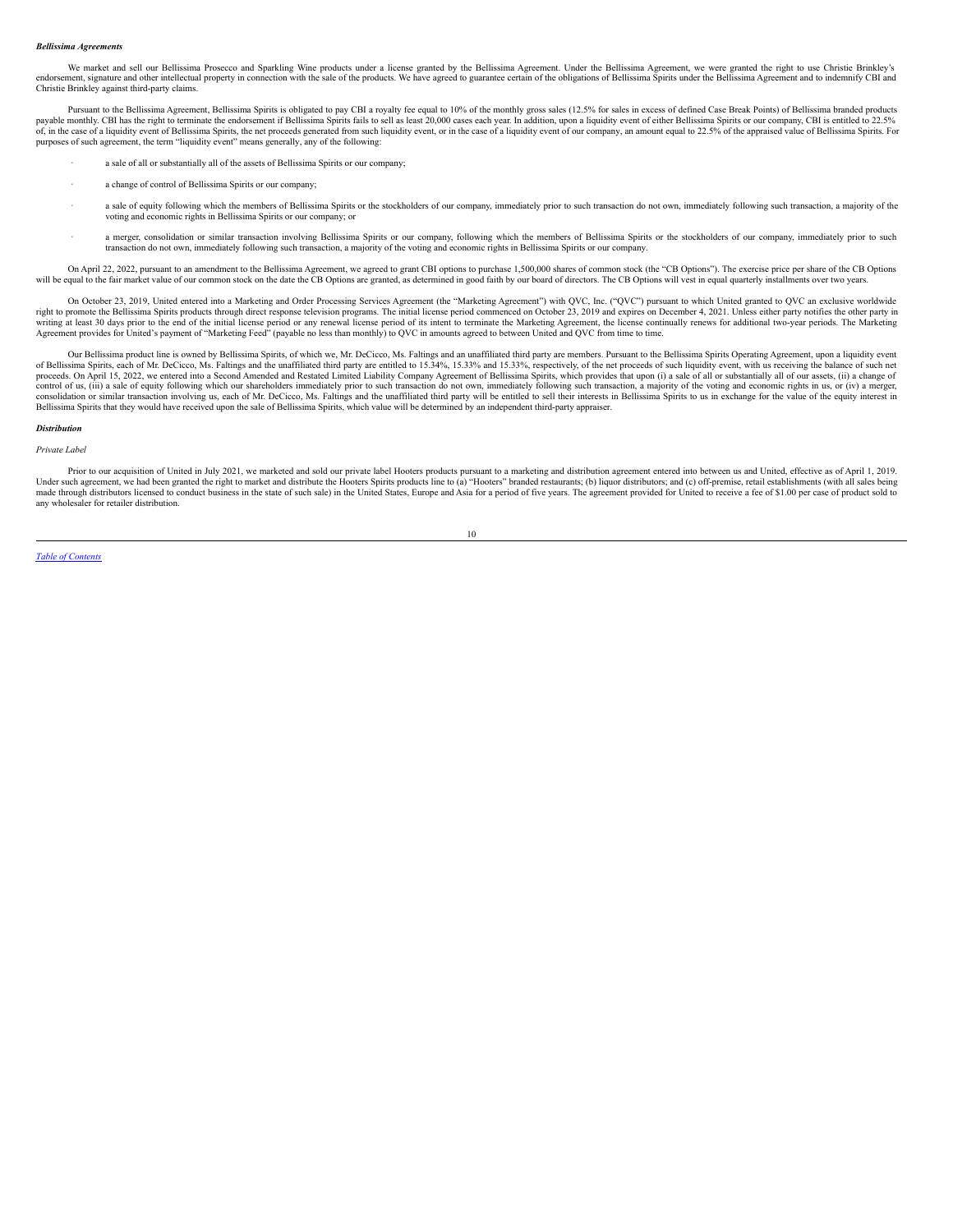United obtained the rights to manufacture, market, distribute and sell certain alcoholic products bearing the Hooters trademarks in North America, Europe, Asia and Australia pursuant to a brand licensing agreement that it entered into with Hooters on July 23, 2018 (the "Hooters Agreement"). Pursuant to the Hooters Agreement, United was granted a non-exclusive license to use the "Hooters" trademarks to manufacture, market, distribute and sel alcoholic products bearing the Hooters trademarks in North America, Europe, Asia and Australia for a period that expired on December 31, 2020. Under the Hooter's Agreement, United paid Hooters an advance of \$30,000, and<br>ag licensed products. If United failed to spend the required marketing contribution in any calendar year, the deficiency would be paid to Hooters. In November of 2021, we amended the contract with Hooters, which, among other

By law, United can only sell our alcoholic products to licensed United States wholesalers or distributors. Wholesalers and distributors then sell the product to licensed retailers for "on" or "off" premise consumption. An premise retailer is an establishment where the alcohol is consumed, such as a bar or restaurant, and an "off" premise retailer is an establishment where alcohol is sold for consumption elsewhere, such as a liquor store or, a supermarket. The column cycle is the supermarket. The column cycle is the supermutation of the supermutation of the supermutation of the supermutation of the supermutation of the supermutation of the supermutation of the

TopPop is currently in negotiations with global alcohol beverage companies, including two of the five largest beer producers in the world, to license some of their brands for use by TopPop in the development and sale of ne RTD and RTF products.

We have registered trademarks in the United States associated with our BiVi and Bella Sprizz brands or products. In addition, Richard DeCicco, our Chairman of the Board and President, owns the rights to a trademark depicting an image of the Botticelli Venus that is used on certain or our Bellissima and Bella Sprizz products. We use that trademark with the permission of Mr. DeCicco.

Our other brands, such as Bellissima Prosecco and Sparkling Wines or Hooters branded spirits, are either protected under trademarks owned by the licensors or under common law use, and we use them with the licensors' permission pursuant to the agreements that we or our subsidiaries have entered into with them.

We intend to apply for new trademarks on an ongoing basis as we develop new brands or products. We regard our trademarks, service marks, copyrights, domain names, trade dress, and similar intellectual property as very important to our business.

We enforce and protect our trademark rights against third parties infringing or denigrating our trademarks by opposing registration of infringing trademarks, and initiating litigation as necessary.

## **Competition**

The beverage alcohol industry is highly competitive. We compete on the basis of quality, price, brand recognition and distribution strength, as well as providing consumers with unique brands with special attributes that se compete with numerous multinational producers and distributors of beverage alcohol products, some of which have greater resources than we do. Our competitors include, but are not limited to, Gallo, Mionetto, Gruppo Campari, Constellation Brands, William Grant and Sons and Jim Beam Brands.

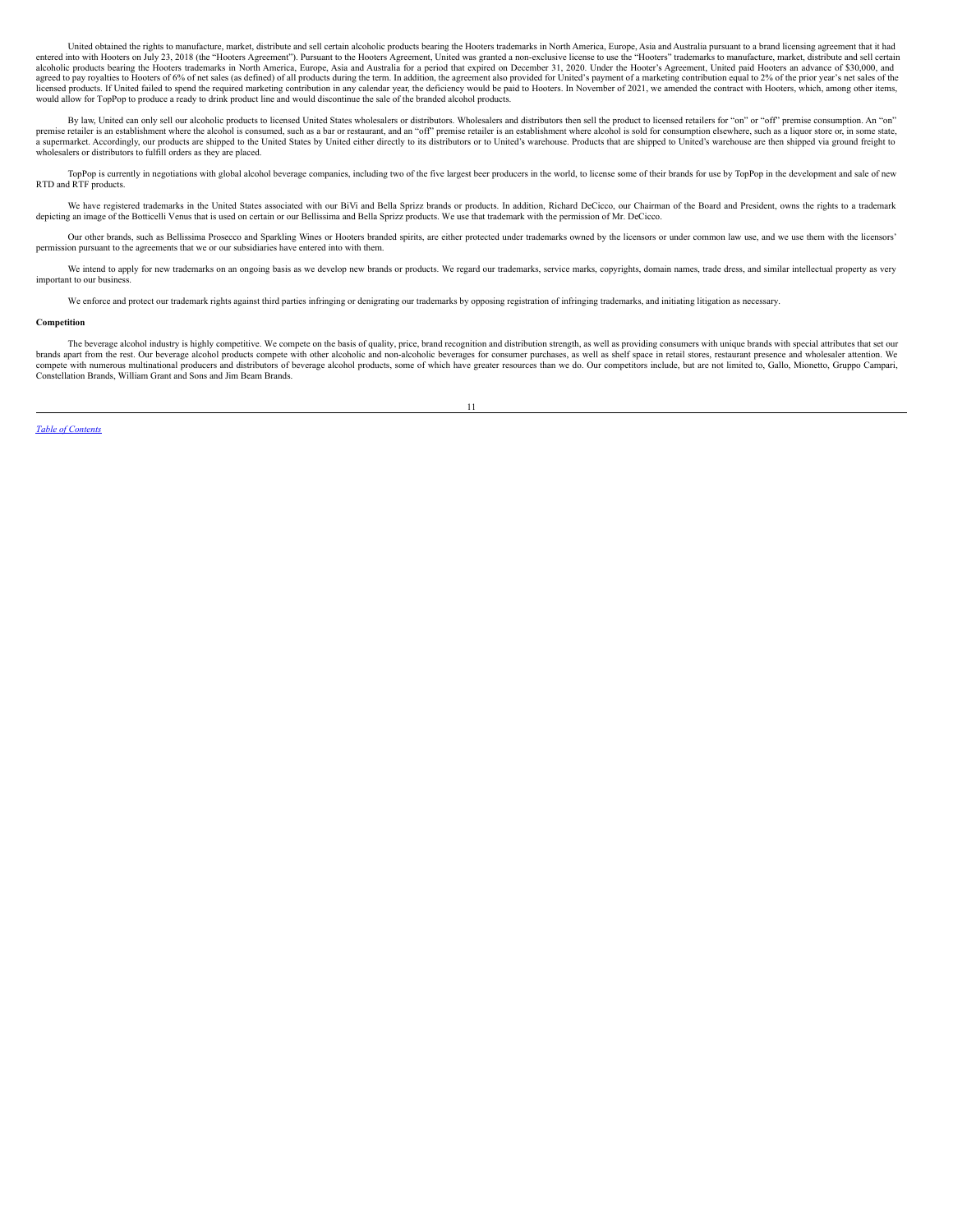As TopPop products are relatively new in the marketplace, there is not yet significant competition in the manufacturing and sale of such products to or for the account of third parties. We expect competition to intensify w the expected increase in the popularity of RTD and RTF products in flexible packaging.

# **Governmental Regulation of the Wine and Spirits Industry**

The production and sale of malt, wine and spirits is subject to extensive regulation by the U.S. Department of the Treasury, Alcohol and Tobacco Tax and Trade Bureau and state liquor commissions and agencies.

In addition, most states in which our products are sold impose varying excise taxes on the sale of alcoholic beverages. Prompted by growing government budget shortfalls and public reaction against alcohol abuse, government Any increase in the taxes imposed on our products can be expected to have a potentially adverse impact on overall sales of such products. However, the impact may not be proportionate to that experienced by distributors of alcoholic beverages and may not be the same in every state.

The agreements we have in place with United and Dan Kay International provide the required licensing conduits that allow us to capture the sales relative to alcoholic beverages in the United States. The United States alcoh retail tier, consisting of an on and off premise split. The import/supply tier sells to the wholesale tier that then sells to the retail tier.

We possess the import/supply tier licensing as well as the required licenses in the states in which we sell alcoholic beverages to the wholesale tier. Prior to our recent acquisition of United, we had contracted with Unite

We contract with Dan-Kay International (an entity controlled by Richard DeCicco) for warehousing services for the alcohol beverage products that come to rest in the United States. Dan-Kay maintains a required New York State warehousing license. This license has a level allowing the third-party warehousing classified as "product of others."

#### **Employees**

As of December 31, 2021, we employed 41 full-time employees and 8 consultants. Of our full-time employees at that date, 12 were in corporate administration, 8 were in marketing and sales, 21 were in production and distribution. We are not a party to any collective bargaining agreements. We believe that we maintain good relations with our employees.

# **Corporate History**

We were incorporated in the State of Nevada on October 21, 2005 (under the name Paw Spa, Inc.). On May 7, 2009, we changed our name to Iconic Brands, Inc.

Effective December 31, 2016, we closed on (i) a May 15, 2015 agreement to acquire a 51% interest in BiVi LLC. and (ii) a December 13, 2016 agreement to acquire a 51% interest in Bellissima Spirits LLC. These transactions i

BiVi LLC was organized under the laws of the State of Nevada on May 4, 2015 and Bellissima Spirits LLC was organized under the laws of the State of Nevada on November 23, 2015.

On July 26, 2021, we acquired 100% of the equity of TopPop LLC, a limited liability company organized under the laws of the State of New Jersey on September 5, 2019.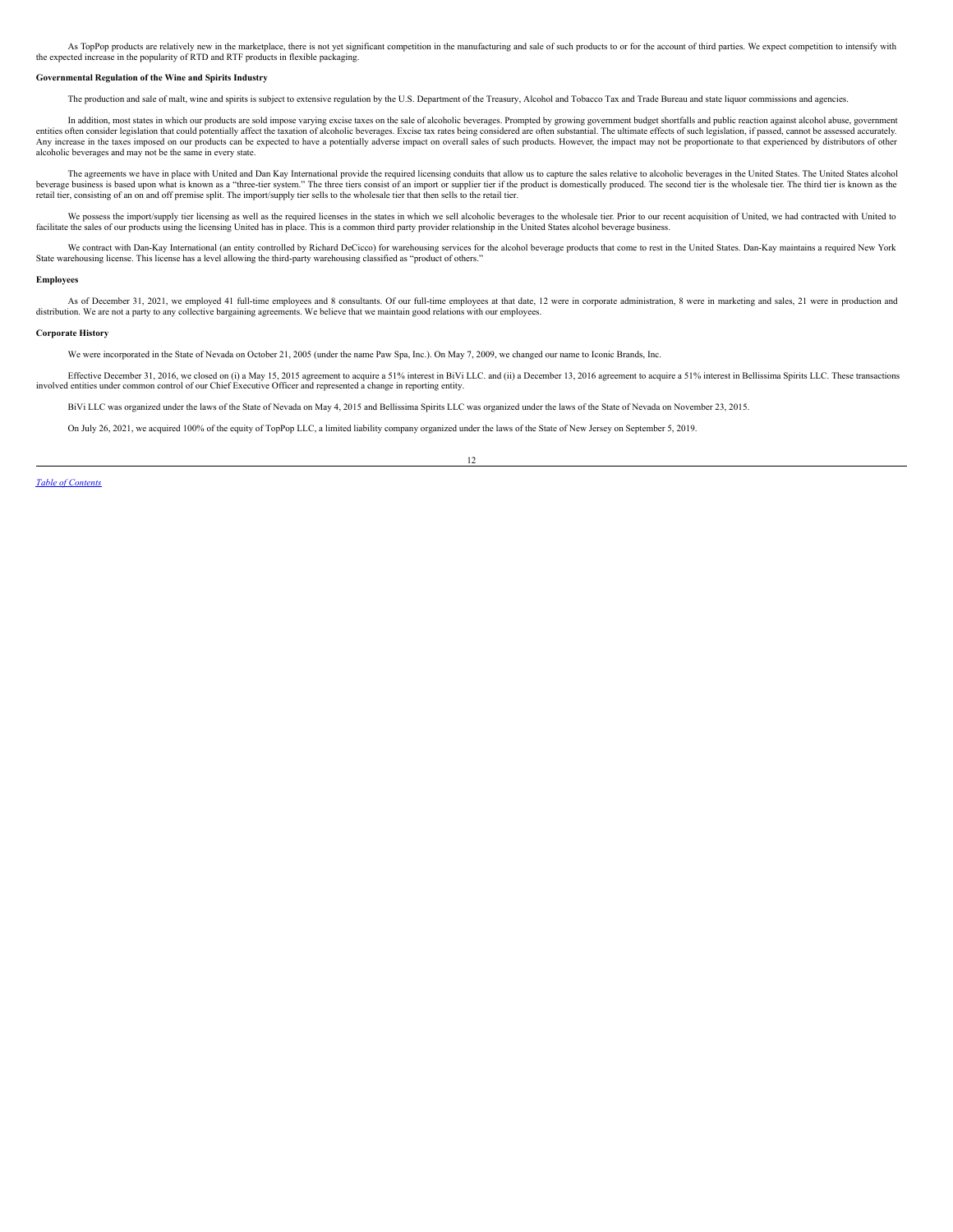#### **Availability of Certain Information**

Our annual reports on Form 10-K, quarterly reports on Form 10-Q, current reports on Form 8-K and amendments to those reports filed or furnished pursuant to Section 13(a) or 15(d) of the Securities and Exchange Act are avai

#### <span id="page-12-0"></span>**ITEM 1A. RISK FACTORS**

An investment in our common stock involves a high degree of risk. You should carefully consider the following risk factors and the other information in this Annual Report on Form 10-K before investing in our common stock.<br>

#### **Risk Factors Related to the Business of the Company**

#### *We face significant risks relating to our recent acquisition.*

Our recent acquisition of TopPop involves a number of significant risks and uncertainties that may adversely affect us, including the following:

- our inability to realize anticipated synergies or other expected benefits or cost savings;
- the diversion of financial resources to the new operations or acquired businesses;
- our failure to successfully integrate acquired systems, business processes, policies and procedures;
- · our exposure to unknown liabilities and unforeseen costs that were not discovered during due diligence;
- the potential loss of key employees, suppliers or customers;
- potential delays in the opening of the new TopPop manufacturing facility due to regulatory and equipment factors, such as late issuance by the State of New Jersey of alcohol manufacturing and licensing approvals or supply
- wars (such as the recent outbreak of hostilities between Russia and Ukraine), pandemics, weather and natural or man-made disasters; and
- other challenges associated with managing the larger, more complex and integrated combined businesses.

If one or more of these risks and uncertainties were to materialize, we could experience reduced sales, higher costs, lower profitability and other adverse impacts to our operations and businesses.

# *We have a history of losses, and may not achieve or maintain profitability in the future.*

We have a history of losses and have historically raised capital to meet our needs. Our net losses for the years ended December 31, 2021 and 2020 were \$10,463,994 and \$3,571,602, respectively, and our accumulated deficit as of December 31, 2021 was \$36,961,344. We may sustain losses in the future as we continue to implement our business plan, and there can be no assurance that we will ever generate sufficient revenues to maintain profitabi future.

13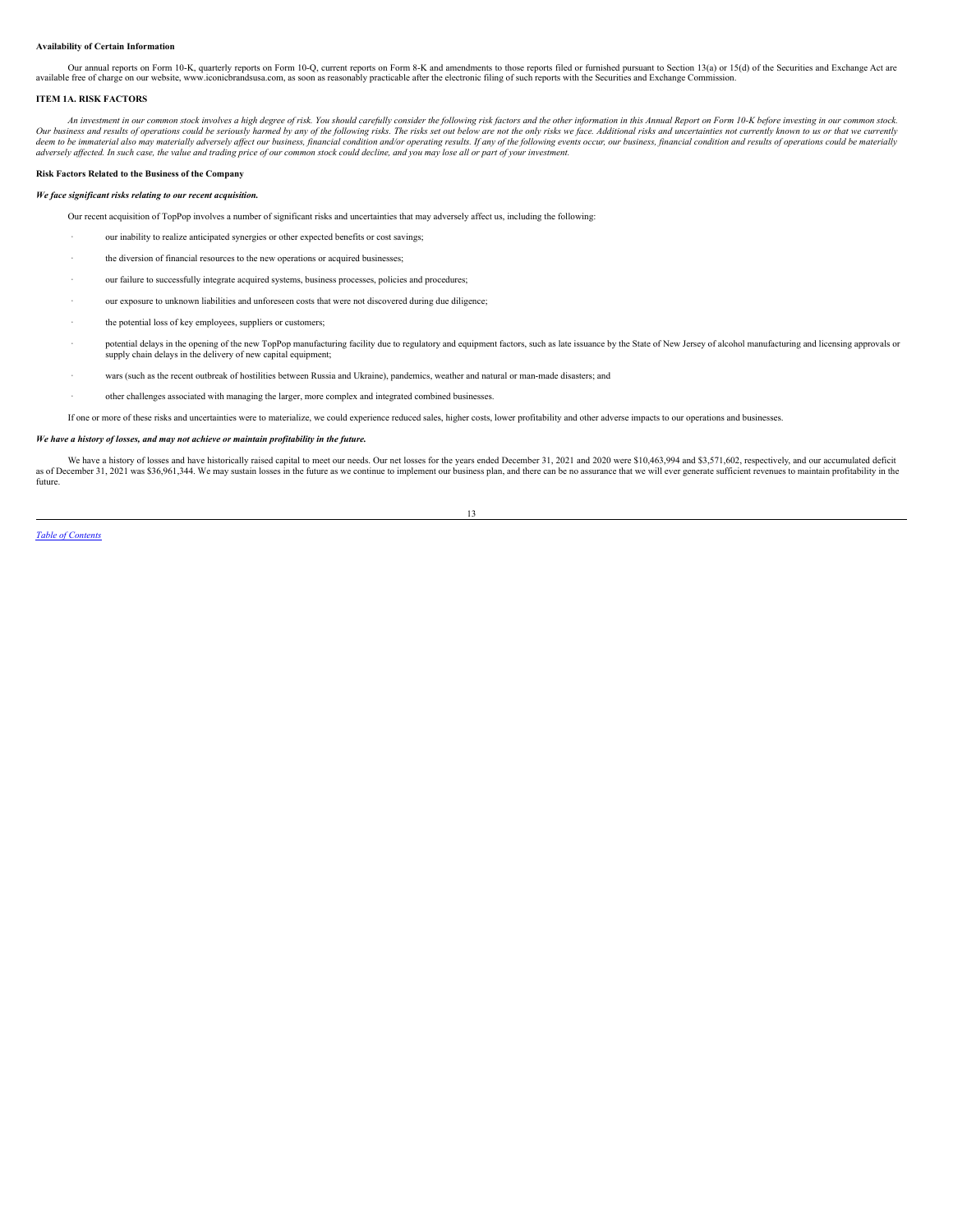# If we fail to obtain the capital necessary to fund our operations, we will be unable to continue our operations and you will likely lose your entire investment.

We will need to continue to seek capital from time to time to continue to execute our business plan. Our business or operations may change in a manner that would consume available funds more rapidly than anticipated and substantial additional funding may be required to maintain operations, fund expansion, develop new or enhanced products, acquire complementary products, business or technologies or otherwise respond to competitive pressure opportunities. In addition, we may need to accelerate the growth of our sales capabilities and distribution beyond what is currently envisioned, and this would require additional capital. However, we may not be able to sec when we need it or on favorable terms. If we cannot raise adequate funds to satisfy our capital requirements, we will have to curtail or cease our operations.

#### Even if we can raise additional funding, we may be required to do so on terms that are dilutive to you.

The capital markets have been unpredictable in the recent past. The amount of capital that a company such as ours is able to raise often depends on variables that are beyond our control. As a result, we may not be able to all, our business, including our results of operations, financial condition and our continued viability will be materially adversely affected.

#### *We rely on one supplier for the production and supply of our wine products*

All of our wine products are produced and supplied by one supplier. While we work closely with this supplier in the development and production of our wine products, we have no long-term agreement with this supplier for the development, production or purchase of products, and our products are developed, produced and acquired by us from this supplier only through purchase orders that are negotiated on a case-by-case basis. At the current t require, or at all, or otherwise elects to terminate its business relationship with us, we may not be able to obtain alternative products from other suppliers on acceptable terms, in a timely manner, or at all, and our bus materially and adversely impacted. We do not currently have any alternative suppliers from which we can obtain the quality or quantity of wine products.

Further, any increase in distribution prices, increase in the prices charged by our single supplier or failure to perform by the supplier could cause our costs to increase or could cause us to experience short-term unavail increase our prices. In addition, any material interruptions in our supply chain, or interruptions in service by common carriers that ship goods within our distribution channels, may result in significant cost increases an which could harm our business, financial condition and results of operations and may have a material adverse impact on our business.

# Widespread health developments, including the recent global COVID-19 pandemic, could materially and adversely affect our business, financial condition and results of operations.

Our business has been, and may continue to be, impacted by the fear of exposure to or actual effects of the COVID-19 pandemic in countries where we operate or our customers are located, such as recommendations or mandates from governmental authorities to close businesses, limit travel, avoid large gatherings or to self-quarantine, as well as temporary closures or decreased operations of the facilities of our customers, distributors These impacts include, but are not limited to:

- Significant reductions in demand or significant volatility in demand for one or more of our products, which may be caused by, among other things: the temporary inability of consumers to purchase our products due to illness, quarantine or other restrictions, store or restaurant closures, or financial hardship, shifts in demand away from one or more of our higher priced products to lower priced products, or stockpiling or similar<br>ac business, including accurately planning and forecasting;
- Our inability to meet our consumers' and customers' needs and achieve costs targets due to disruptions in our manufacturing and supply arrangements caused by the loss or disruption of essential manufacturing and supply elements such as raw materials or purchased finished goods, logistics, reduction or loss of workforce due to the insufficiency or failure of our safety protocols, or other manufacturing and supply capability;
- Failure of third parties on which we rely, including our suppliers, bottlers, distributors, contract manufacturers, contractors, commercial banks and external business partners, to meet their obligations to us or to timely meet those obligations, or significant disruptions in their ability to do so, which may be caused by their own financial or operational difficulties; or
- Significant changes in the conditions of the markets in which we manufacture, sell or distribute our products, including quarantines, governmental or regulatory actions, closures or other restrictions that limit or close<br>o party bottlers, distributors, partners, suppliers, or customers from sufficiently staffing operations, including operations necessary for the production, distribution, sale, and support of our products.

14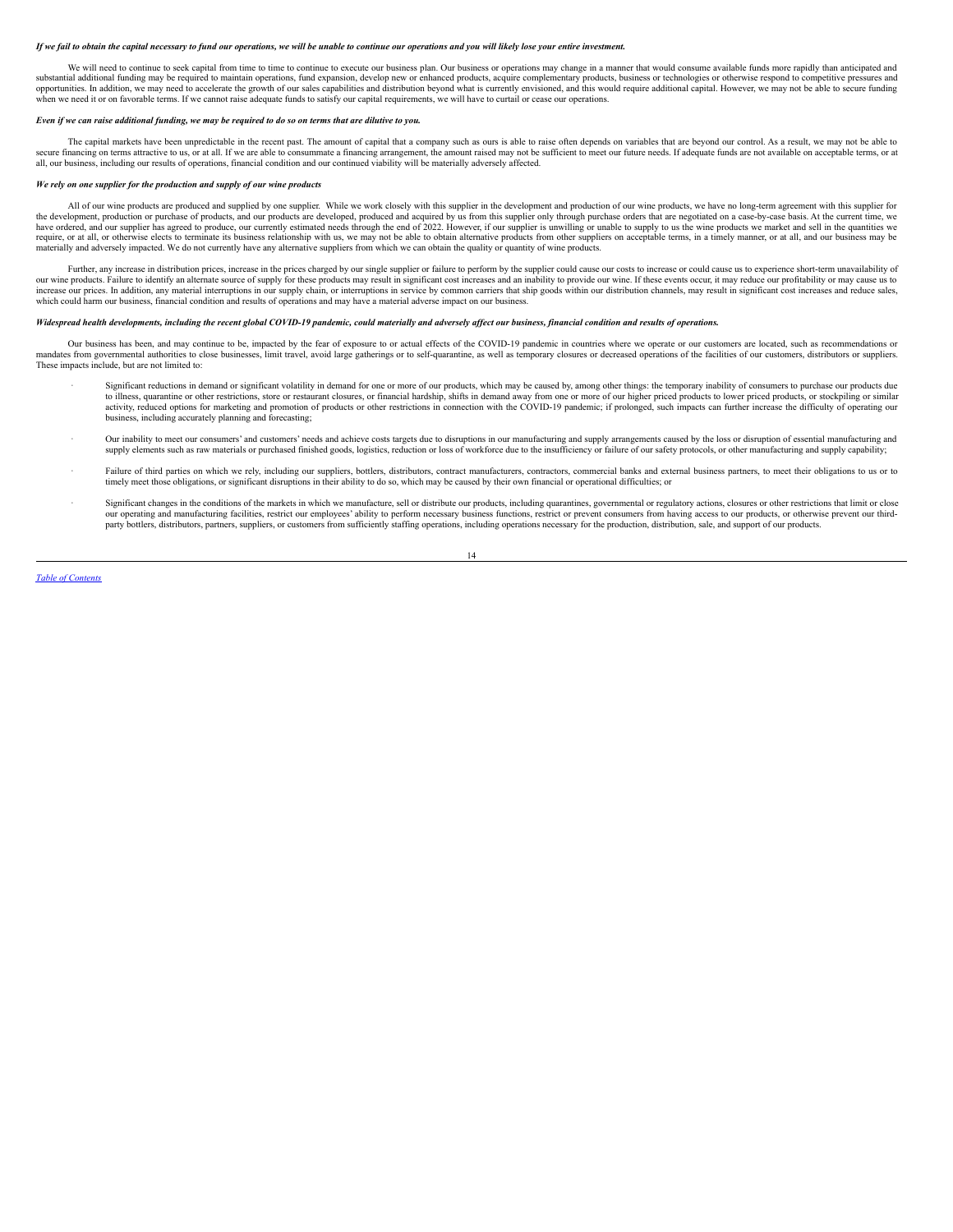All of these impacts could place limitations on our ability to execute on our business plan and materially and adversely affect our business, financial condition and results of operations. We continue to monitor the situat have actively implemented policies and procedures to address the situation, and may adjust our current policies and procedures as more information and guidance become available to address the evolving situation. The impact COVID-19 may also exacerbate other risks discussed in this Report, any of which could have a material effect on us. This situation is changing rapidly and additional impacts may arise that we are not aware of currently.

#### We face risks related to our inventory, and if we fail to accurately predict demand for our products, we may face write-downs or other charges.

We are exposed to inventory risks that may adversely affect our operating results as a result of new product launches, changes in product cycles and pricing, limited shelf-life of certain of our products, changes in consum demand, and other factors. Demand for our products can change significantly between the time of production and the date of sale. If we are unable to accurately predict the demand for our products, we may face write-downs o

# Disruptions in our supply chain could have a substantial adverse impact on our ability to produce our products and the cost of our raw materials.

We are exposed to production risks, especially in the case of Bellissima Prosecco and Sparking Wines, due to weather conditions. The growing and harvesting of the grapes that we need to make our wines are directly affected

In addition, we produce our wines at two production facilities located in Sicily, Italy and Treviso, Italy. A disruption from fire or other catastrophic event at either of these facilities could halt production and have a adverse effect on our financial condition.

# Contamination and degradation of product quality from diseases, pests and weather conditions may have a material adverse effect on our business and results of operation

Our success depends upon the positive image that consumers have of our brands and of the safety and quality of our products. Contamination, whether arising accidentally or through deliberate third-party action, or other events that harm the integrity or consumer support for our brands, could adversely affect their sales. Various diseases, pests, fungi, viruses, drought, frosts and certain other weather conditions could affect the quality grapes and other agricultural raw materials will succeed in preventing<br>grapes and other agricultural raw materials available, decreasing the supply and quality of our products. We cannot guarantee that our grape suppliers contamination in existing vineyards or fields or that we will succeed in preventing contamination in our existing vineyards or future vineyards we may acquire. Future government restrictions regarding the use of certain ma in growing grapes or other agricultural raw materials may increase vineyard costs and/or reduce production of grapes or other crops. It is also possible that a supplier may not provide materials or product components which required standards or may falsify documentation associated with the fulfillment of those requirements.

15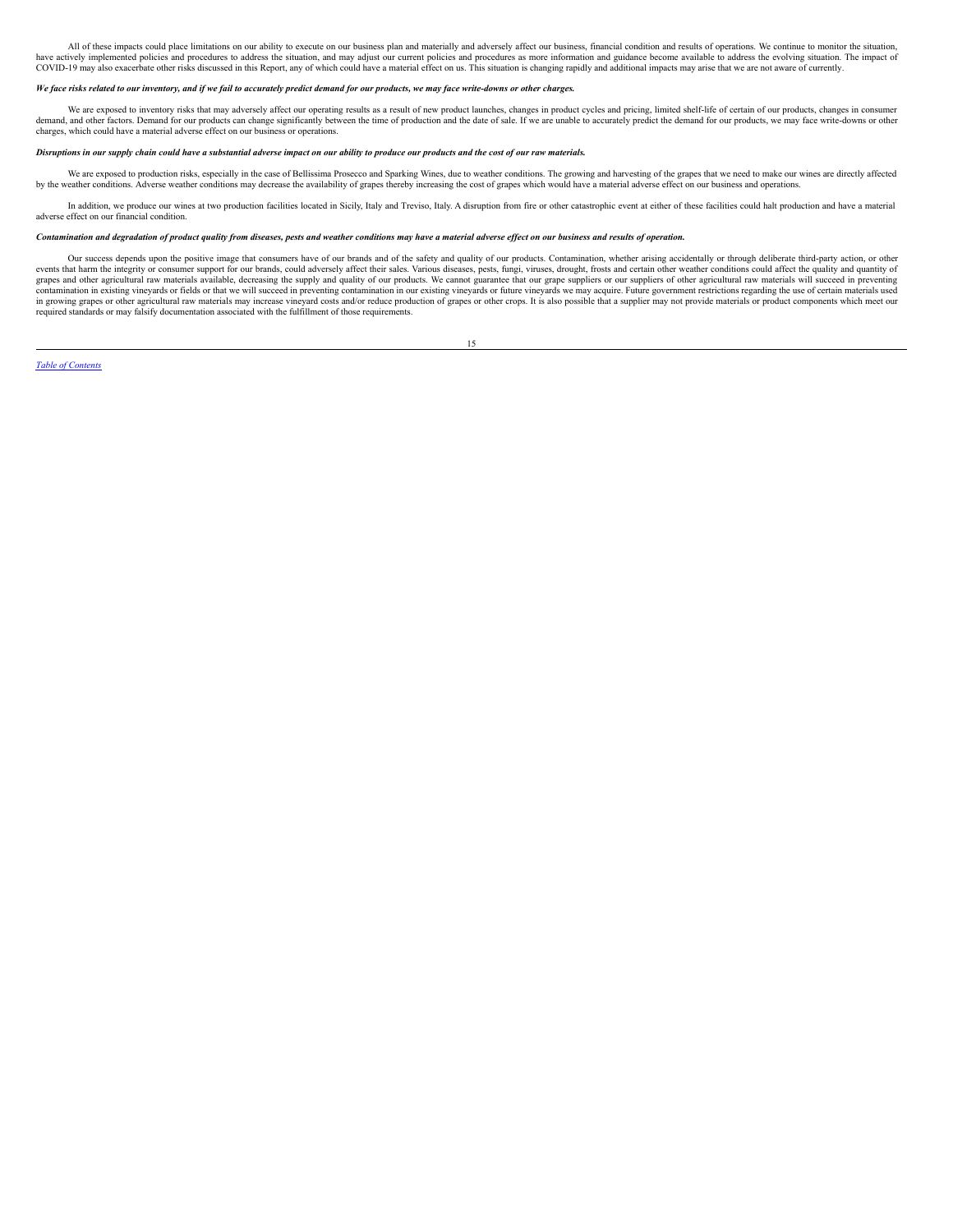Product contamination or tampering or the failure to maintain our standards for product quality, safety and integrity, including with respect to raw materials, naturally occurring compounds, packaging materials or product components obtained from suppliers, may also reduce demand for our products or cause production and delivery disruptions. Contaminants or other defects in raw materials, packaging materials or product components purchased third parties and used in the production of our wine or spirits products could lead to low beverage quality as well as illness among, or injury to, consumers of our products and may result in reduced sales of the affected brands.

If any of our products become unsafe or unfit for consumption, are misbranded, or cause injury, we may have to engage in a product recall and/or be subject to liability and incur additional costs. A widespread product reca multiple product recalls, or a significant product liability judgment could cause our products to be unavailable for a period, which could further reduce consumer demand and brand equity thereby adversely affecting our bus results of operations.

# *Climate change and environmental regulatory compliance may have an adverse ef ect on our operations.*

Our business depends upon agricultural activity and natural resources. There has been much public discussion related to concerns that carbon dioxide and other greenhouse gases in the atmosphere may have an adverse impact on global temperatures, weather patterns and the frequency and severity of extreme weather and natural disasters. Decreased availability of our raw materials may increase the cost of goods for our products. Severe weather consumers. Natural disasters such as floods and earthquakes may also negatively impact the ability of consumers to purchase our products.

We may experience significant future increases in the costs associated with environmental regulatory compliance, including fees, licenses, and the cost of capital improvements for our operating facilities to meet n and the map of the map of the map of the map of the map of the map of the map of the season of the season in the normal course of our business or relating to historical activities of businesses we acquire. Due to environ regulatory complexities, uncertainties inherent in litigation and the risk of unidentified contaminants in our current and former properties, the potential exists for remediation, liability and indemnification costs to dif the costs that we have estimated. We may incur costs associated with environmental compliance arising from events we cannot control, such as unusually severe floods, hurricanes, earthquakes or fires. We cannot assure you t costs in relation to these matters will not exceed our projections or otherwise have a material adverse effect upon our business, liquidity, financial condition or results of operations.

# A potential decline in the consumption of the products we sell could have a material adverse effect on our business.

Our business depends upon consumers' consumption of our wine and spirits brands. Consumer preferences and tastes may shift due to, among other reasons, changing taste preferences, demographics or perceived value.<br>Consequen preferences may shift due to a variety of factors, including changes in demographic or social trends, public health policies, and changes in leisure, dining and beverage consumption patterns. A limited or general decline i

- a general decline in economic or geopolitical conditions;
- · concern about the health consequences of consuming beverage alcohol products and about drinking and driving;
- · a general decline in the consumption of beverage alcohol products in on-premise establishments, such as may result from stricter laws relating to driving while under the influence of alcohol;
- the increased activity of anti-alcohol groups;
- · increased federal, state, provincial and foreign excise or other taxes on beverage alcohol products and possible restrictions on beverage alcohol advertising and marketing;
- · inflation; and
- · wars (such as the recent outbreak of hostilities between Russia and Ukraine), pandemics, weather and natural or man-made disasters.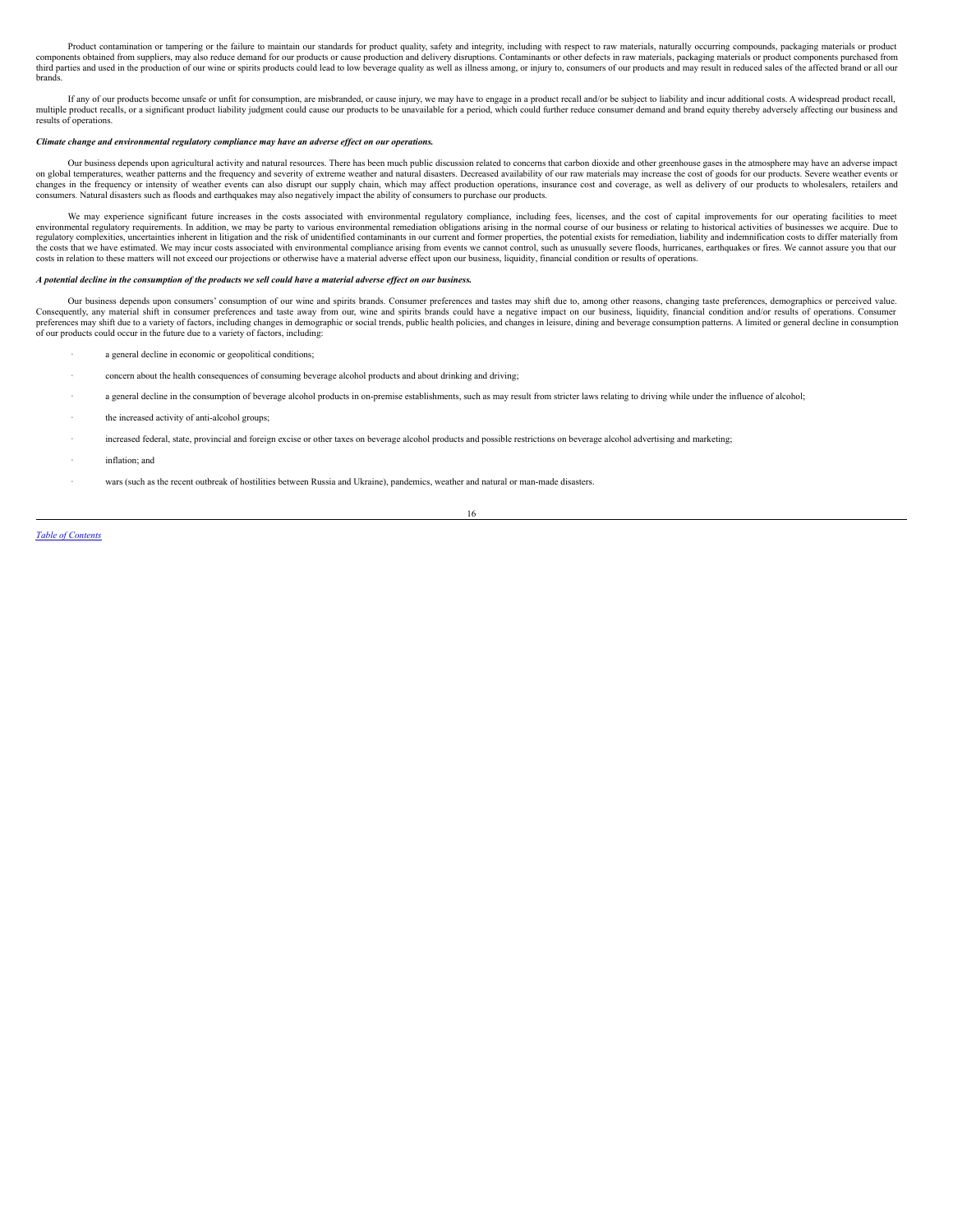# Our wine products face significant competition which could adversely affect our business.

The wine industry is highly compettive. Our wines compete in several super-premium and ultra-premium wine market segments with many other domestic and foreign wines. Our wines also compete with other alcoholic and, to a le consolidation. Many competitors have greater financial, technical, marketing and public relations resources.

Our sales could be negatively affected by numerous factors including:

- our inability to maintain or increase prices;
- new entrants in our market or categories:
- · the decision of wholesalers, retailers or consumers to purchase competitors' products instead of ours; or
- a general decline in beverage alcohol consumption due to consumer dietary preference changes or consumers substituting legalized marijuana or other similar products in lieu of beverage alcohol.

Furthermore, sales could also be affected by pricing, purchasing, financing, operational, advertising or promotional decisions made by wholesalers, state and other local agencies, and retailers which could affect their sup expenditures to maintain our competitive position or for other reasons. We cannot guarantee that we will be able to increase our prices to pass along to our customers any increased costs we incur. Our sales may be harmed t we are not able to compete successfully against wine or alternative beverage producers.

#### Our business depends on the effectiveness of our advertising and marketing programs, including the strength of our social media presence, to attract and retain members and subscribers.

Our business success depends on our ability to attract and retain consumers which depends significantly on the effectiveness of our advertising and marketing practices. In addition, from time-to-time, we use brand ambassadors, spokespersons and social media influencers in our advertising and marketing programs to communicate with consumers. Actions taken by these individuals that harm their personal reputation or image, or include t channels as a means of communicating with consumers. Unauthorized or inappropriate use of these channels could result in harmful publicity or negative consumer experiences, which could have an adverse impact on the effecti advertising and marketing campaigns do not generate a sufficient number of consumers, our business, financial condition and results of operations could be adversely affected.

# *The loss of one or more of our current customers could adversely af ect our results of operations.*

Our business is dependent not only on securing new customers but also on maintaining current customers. One of our customers, QVC, Inc., accounted for approximately 32% of our sales for the year ended December 31, 2021. At December 31, 2021, QVC, Inc., accounted for an aggregate of approximately 21% of our accounts receivable. Unless we are able to retain our existing customers, or secure new customers if we lose one or more of our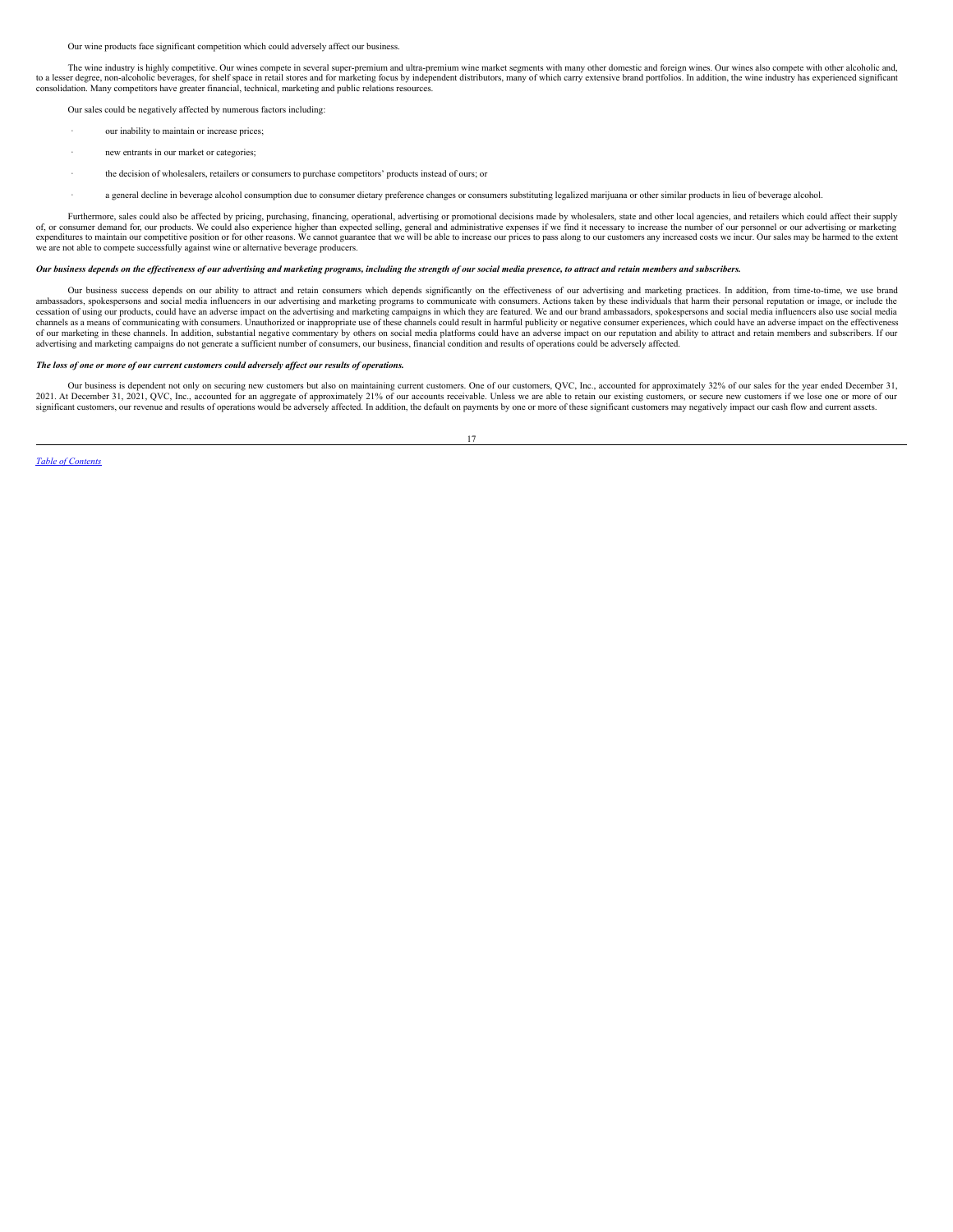# Any changes to our relationship with QVC or retail outlets may have a material adverse effect on our business.

For the year ended December 31, 2021, we had direct response sales of approximately \$1,600,000 million, respectively, which represented almost all of our direct to consumer sales for the year. These sales were made pursuan Agreement is terminated, one or more of the direct retail partners chose to purchase fewer products, or we are forced to reduce the prices at which we currently sell our products, our sales and profits would be reduced and would be harmed.

#### *We may engage in strategic transactions that fail to enhance shareholder value.*

From time to time, we may consider possible strategic transactions, including potential acquisitions or licensing of products or technologies or acquisition of companies, and other alternatives with the goal of maximizing expected in the future. For example, we may be unable to successfully integrate the operations of and/or the acquired assets of the businesses we acquire into our operations and we may not realize the anticipated efficienc synergies of such acquisitions. In addition, acquisitions require significant managerial attention, which may be diverted from our other operations. If the businesses or products we acquire do not achieve their intended re business, financial condition, and results of operations could be materially and adversely affected.

# *We may not be successful in hiring and retaining key employees, including executive of icers.*

Our future operations and successes depend in large part upon the strength of our management team. We rely heavily on the continued service of Richard DeCicco, our Chairman of the Board and President, Larry Romer, our Chief Executive Officer, John Cosenza, our Chief Operating Officer, David Allen, our Chief Financial Officer, and Rosanne Faltings, our Vice President and a member of our board of directors. Accordingly, if any of such per terminates his or her employment with us, such a departure may have a material adverse effect on our business, and our future success depends on our ability to identify, attract, hire or engage, retain and motivate other w personnel. There can be no assurance that these professionals will be available in the market, or that we will be able to retain existing professionals or to meet or to continue to meet their compensation requirements. Fur cost base in relation to such compensation, which may include equity compensation, may increase significantly, which could have a material adverse effect on us. Failure to establish and maintain an effective management tea

#### Our operations may be adversely affected by our failure to maintain or renegotiate supply, manufacturing or license agreements on favorable terms,

Our business involves a number of supply, manufacturing or license agreements for brands owned by us or by other companies. There can be no assurance that we will be able to renegotiate our rights on favorable terms when t

# Class action or other litigation relating to alcohol abuse or the misuse of alcohol could adversely affect our business.

There has been increased public attention directed at the beverage alcohol industry, which we believe is due to concern over problems related to alcohol abuse, including drinking and driving, underage drinking and health consequences from the misuse of alcohol. Several beverage alcohol producers have been sued in several courts regarding alleged advertising practices relating to underage consumers. Adverse developments in these or similar or a significant decline in the social acceptability of beverage alcohol products that results from these lawsuits could materially adversely affect our business.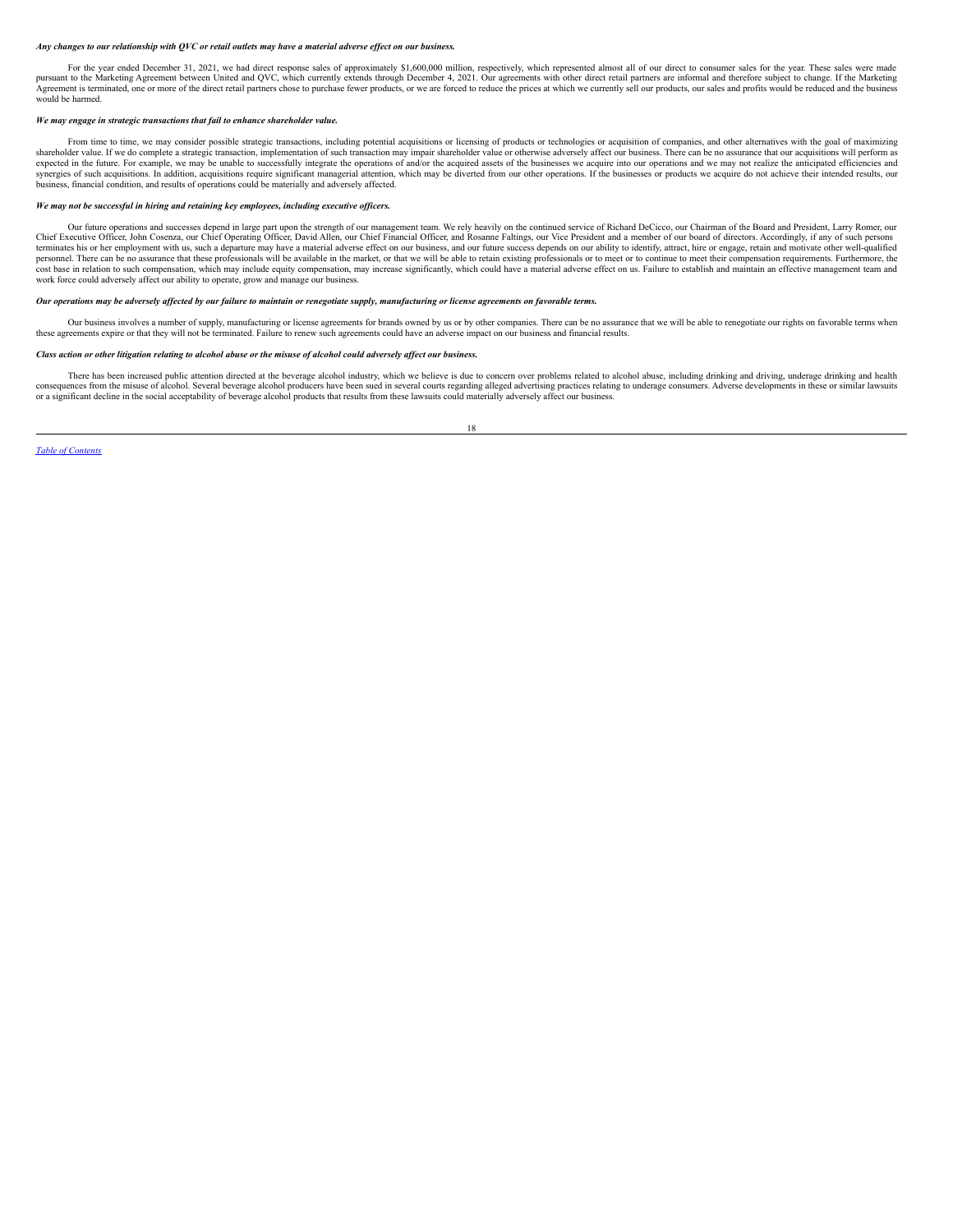# Regulatory decisions and changes in the legal and regulatory environment could increase our costs and liabilities or limit our business activities.

Our operations are subject to extensive regulatory requirements relating to production, distribution, importation, marketing, advertising, sales, pricing, labelling, packaging, product liability, antitrust, labor, pensions could adversely affect our business. In particular, governmental bodies in jurisdictions where we operate may impose new labelling, product or production requirements, limitations on the marketing, advertising and/or promo extend to market beverage alcohol, restrictions on retail outlets, restrictions on inportation and distribution or other restrictions on the locations on the locations on the cations where beverage alcohol is sold which di sales of our products. Regulatory authorities may also have enforcement power that can subject us to actions such as product recalls, product seizures or other sanctions which could have an adverse effect on our sales or d reputation. Any changes to the regulatory environment in which we operate could also cause us to incur material additional costs or liabilities, which could adversely affect our performance.

In addition, most states in which our wines and spirits are sold impose varying excise taxes on the sale of alcoholic beverages. Prompted by growing government budget shortfalls and public reaction against alcohol abuse, g assessed accurately. Any increase in the taxes imposed on wines and spirits can be expected to have a potentially adverse impact on overall sales of such products. However, the impact may not be proportionate to that exper distributors of other alcoholic beverages and may not be the same in every state.

#### *We are subject to cybersecurity risks.*

Cybersecurity risks and attacks continue to increase. Cybersecurity attacks are evolving and not always predictable. Attacks include malicious software, threats to information technology infrastructure, denial-of-service attacks on websites, attempts to gain unauthorized access to data, and other breaches. Data breaches can originate with authorized or unauthorized persons. Authorized persons could inadvertently or intentionally release co proprietary information, and recipients could misuse data. Such events could lead to interruption of our operations or business, unauthorized release or use of information, compromise of data, damage to our reputation, dam customers or vendors, and increased costs to prevent, respond to or mitigate any events.

#### **Risks Related To Our Common stock**

The market price of our common stock may be volatile and may be affected by market conditions beyond our control.

The market price of our common stock is subject to significant fluctuations in response to, among other factors:

- variations in our operating results and market conditions specific to companies in our industry;
- · changes in financial estimates or recommendations by securities analysts;
- announcements of innovations or new products or services by us or our competitors;
- the emergence of new competitors;
- · operating and market price performance of other companies that investors deem comparable;
- changes in our board or management;
- sales or purchases of our common stock by insiders;
- commencement of, or involvement in, litigation;
- · changes in governmental regulations; and
- general economic conditions and slow or negative growth of related markets.

In addition, if the market for stocks in our industry or the stock market in general, experiences a loss of investor confidence, the market price of our common stock could decline for reasons unrelated to our business, fin condition or results of operations. If any of the foregoing occurs, it could cause the price of our common stock to fall and may expose us to lawsuits that, even if unsuccessful, could be costly to defend and a distraction directors and management

19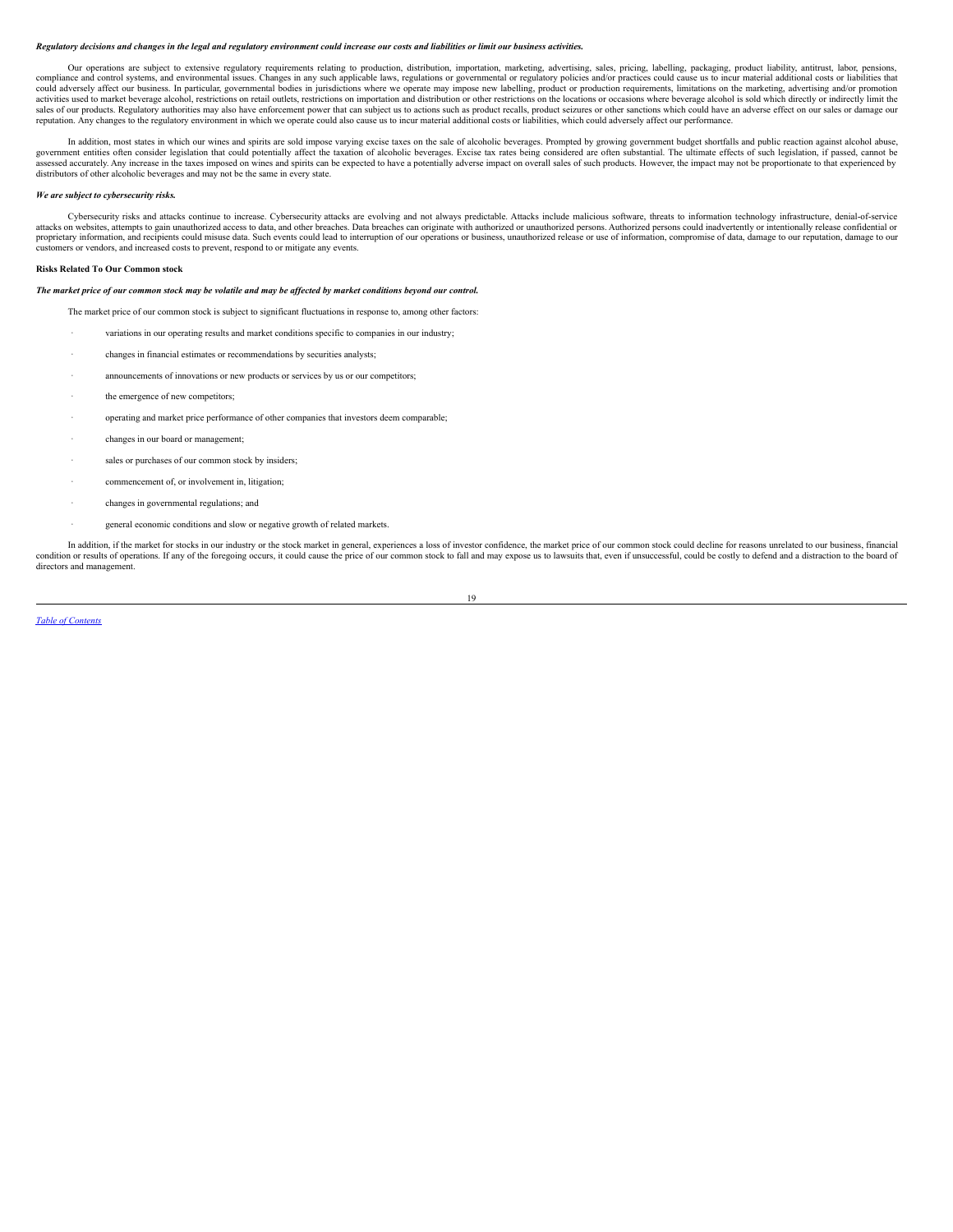# Future sales and issuances of our securities could result in additional dilution of the percentage ownership of our stockholders and could cause our share price to fall.

We expect that significant additional capital will be needed in the future to continue our planned operations, including continuing activities as an operating public company. To the extent we raise additional capital by is equity securities, our stockholders may experience substantial dilution. We may sell common stock, convertible securities or other equity securities in one or more transactions at prices and in a manner we determine from t If we sell common stock, convertible securities or other equity securities in more than one transaction, investors may be materially diluted by subsequent sales. Such sales may also result in material dilution to our exist stockholders, and new investors could gain rights superior to our existing stockholders.

#### Financial reporting obligations of being a public company in the United States are expensive and time-consuming, and our management will be required to devote substantial time to compliance matters.

As a publicly traded company we incur significant legal, accounting and other expenses. The obligations of being a public company in the United States require significant expenditures and places significant demands on our governance practices, including those under the Sarbanes-Oxley Act, the Dodd-Frank Wall Street Reform and Consumer Protection Act. These rules require the establishment and maintenance of effective disclosure and financial controls and procedures, internal control over financial reporting and changes in corporate governance practices, among many other complex rules that are often difficult to implement, monitor and maintain compliance with. to ensure that we comply with all of these requirements and to keep pace with new regulations, otherwise we may fall out of compliance and risk becoming subject to litigation or being delisted, among other potential proble

# As a result of the late filing of this annual report on Form 10-K, our common stock has been temporarily removed from the OTCD Market, and moved to the OTC Pink Limited Information tier of the OTC Markets Group, Inc.<br>Altho remain on the OTCQB, and such a failure to do so may make it more difficult for investors to resell their shares.

As a result of the late filing of this annual report on Form 10-K, our common stock has been temporarily removed from the OTCQB Market, and moved for quotation on the OTC Pink Limited Information tier maintained by OTC Markets Group, Inc. Upon the filing of this report and our quarterly report on Form 10-Q for the period ended March 31, 2022, and the completion of other required corporate actions that we expect to finalize shortly, w our common stock to be moved back to OTCQB Market. Although our expectation is that our common stock will be moved back to the OTCQB Market, there can be no guaranty that this will occur. A failure to return our common stock to the OTCQB Market may reduce the potential market for our common stock by reducing the number of potential investors, which may make it more difficult for investors in our common stock to dispose of their shares.

Further, even if we do return to the OTCQB, the OTCQB requires a minimum bid price of \$0.01 and that we file our Exchange Act reports on a timely basis. If the bid price goes below \$0.01 or we fail to file our Exchange Act reports on the timeline required by OTC Markets Group, Inc. in the future, we may again be removed from the OTCQB. If we are again removed from the OTCQB, our stock would be quoted on the OTC Pink tier. Broker-dealers potential market for our common stock by reducing the number of potential investors. This may make it more difficult for investors in our common stock to dispose of their shares.

# Our common stock is subject to the "penny stock" rules of the SEC and the trading market in the securities is limited, which makes transactions in the stock cumbersome and may reduce the value of an investment in the stock

Rule 15g-9 under the Exchange Act establishes the definition of a "penny stock," for the purposes relevant to us, as any equity security that has a market price of less than \$5.00 per share or with an exercise price of les \$5.00 per share, subject to certain exceptions. For any transaction involving a penny stock, unless exempt, the rules require: (a) that a broker or dealer approve a person's account for transactions in penny stocks; and (b dealer receive from the investor a written agreement to the transaction, setting forth the identity and quantity of the penny stock to be purchased.

In order to approve a person's account for transactions in penny stocks, the broker or dealer must: (a) obtain financial information and investment experience objectives of the person and (b) make a reasonable determinati that the transactions in penny stocks are suitable for that person and the person has sufficient knowledge and experience in financial matters to be capable of evaluating the risks of transactions in penny stocks.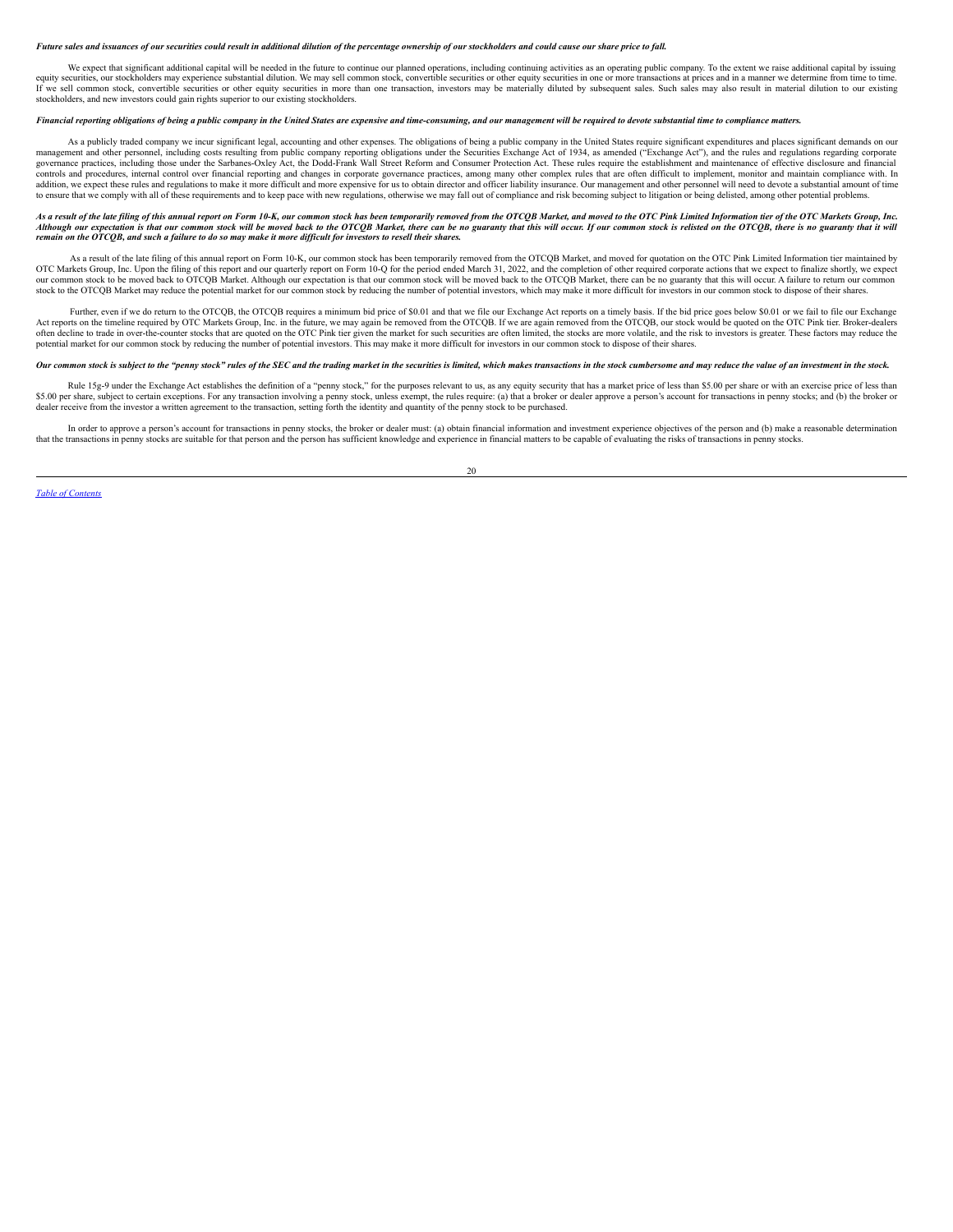The broker or dealer must also deliver, prior to any transaction in a penny stock, a disclosure schedule prescribed by the SEC relating to the penny stock market, which, in highlight form: (a) sets forth the basis on which broker or dealer made the suitability determination; and (b) confirms that the broker or dealer received a signed, written agreement from the investor prior to the transaction. Generally, brokers may be less willing to exe transactions in securities subject to the "penny stock" rules. This may make it more difficult for investors to dispose of our common stock and cause a decline in the market value of our common stock.

Disclosure also has to be made about the risks of investing in penny stocks in both public offerings and in secondary trading and about the commissions payable to both the broker or dealer and the registered representative, current quotations for the securities and the rights and remedies available to an investor in cases of fraud in penny stock transactions. Finally, monthly statements have to be sent disclosing recent price information for held in the account and information on the limited market in penny stocks.

### We have no independent directors and no board committees. This may hinder our board of directors' effectiveness in fulfilling the typical functions of a board and of committees thereof.

Currently, we have no independent directors, nor do we have an audit committee, compensation committee or nominating and corporate governance committee at this time. Independent board members, audit committees, compensation committees and nominating and corporate governance committees with independent directors play a crucial role in the corporate governance process, assessing a company's processes relating to its risks and control environment, overseeing financial reporting, preventing self-dealing by company executives and evaluating internal and independent audit processes. The lack of an independent board or board committees prevents the board of requisite qualifications. If we are unable to attract and retain qualified, independent directors, the management of our business could be compromised. In addition, our board of directors does not have a "financial expert".

#### We do not intend to pay cash dividends on our shares of common stock so any returns will be limited to the value of our shares.

We currently anticipate that we will retain future earnings for the development, operation and expansion of our business and do not anticipate declaring or paying any cash dividends for the foreseeable future. Any return t stockholders will therefore be limited to the increase, if any, of our share price.

Our Articles of Incorporation, as amended ("Articles of Incorporation"), our Restated Bylaws, and Nevada law may have anti-takeover effects that could discourage, delay or prevent a change in control, which may cause our *stock price to decline.*

Our Articles of Incorporation, Bylaws, and Nevada law could make it more difficult for a third party to acquire us, even if closing such a transaction would be beneficial to our stockholders. We are authorized to issue up to 100,000,000 shares of preferred stock, of which 45,000 shares have been designated as Series A-2 Preferred Stock and 38,830 are issued and outstanding as June 13, 2022. Our authorized but undesignated preferred stock may be issued in one or more series, the terms of which may be determined at the time of issuance by our board of directors without further action by stockholders. The terms of any series of preferred stock may include voting rig the rights of the holders of our common stock, and therefore, reduce the value of our common stock. In particular, specific rights granted to future holders of preferred stock could be used to restrict our ability to merge assets to, a third party and thereby preserve control by the present management.

Provisions of our Articles of Incorporation, our Bylaws and Nevada law also could have the effect of discouraging potential acquisition proposals or making a tender offer or delaying or preventing a change in control, incl Nevada law, as applicable, among other things: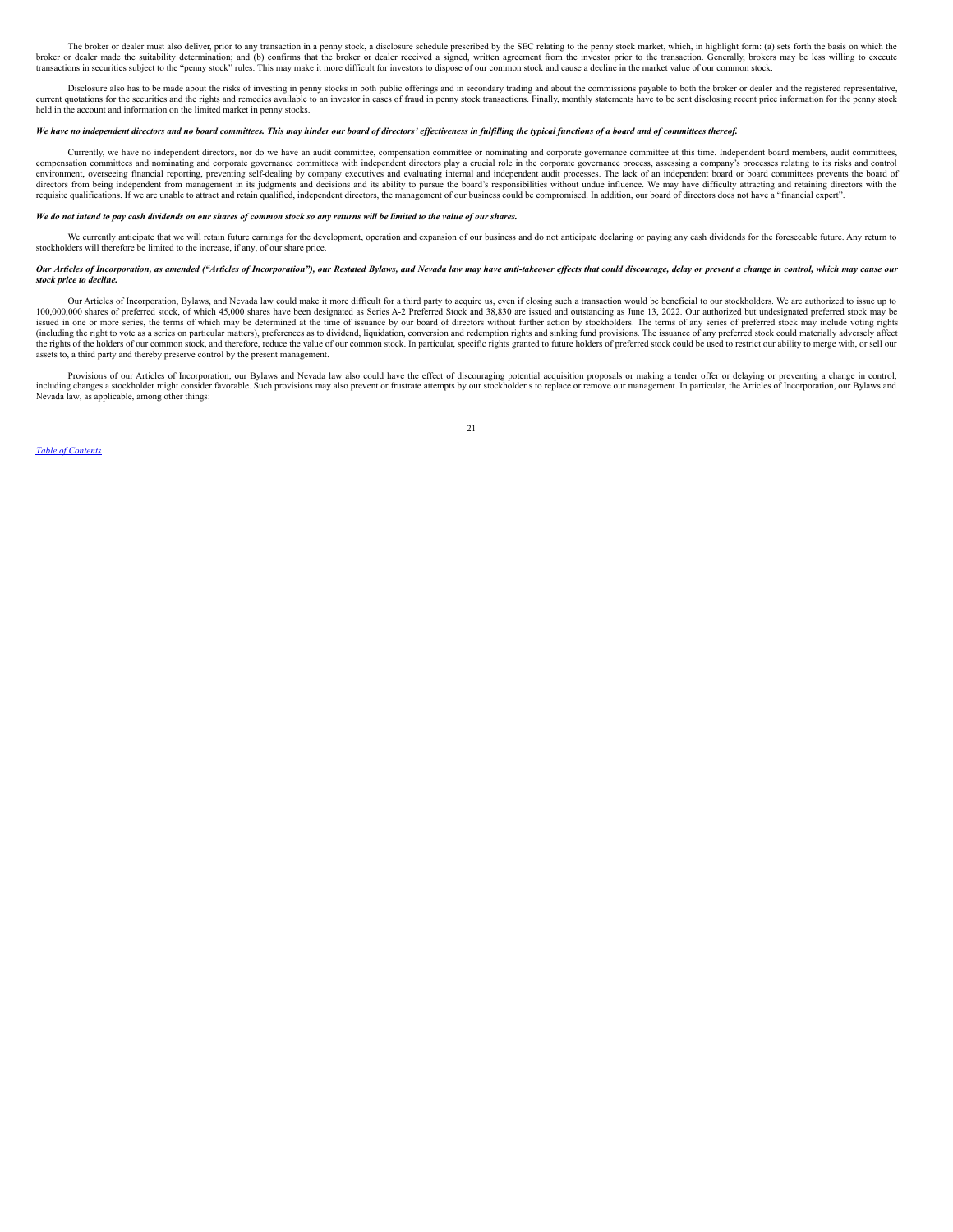· provide the board of directors with the ability to alter the Bylaws without stockholder approval; and

provide that vacancies on the board of directors may be filled by a majority of directors in office, although less than a quorum.

We have identified a material weakness in our internal control over financial reporting that could, if not remediated, result in material misstatements in our financial statements.

In connection with the audit of our consolidated financial statements as of and for the year ended December 31, 2021, we have concluded that there is a material weakness relating to our internal control over financial reporting. A material weakness is a deficiency, or a combination of deficiencies, in internal control over financial reporting such that there is a reasonable possibility that a material misstatement of the company's annua financial statements will not be prevented or detected on a timely basis.

Specifically, we identified a material weakness relating to the lack of segregation of duties. Although we need to take measures to fully mitigate such material weakness, the measures we have taken, and expect to take, to improve our internal controls may not be sufficient to address the issues identified, to ensure that our internal controls are effective or to ensure that the identified material weakness will not result in a material miss annual or interim consolidated financial statements. If we are unable to correct material weaknesses or deficiencies in internal controls in a timely manner, our ability to record, process, summarize and report financial i accurately and within the time periods specified in the rules and forms of the SEC, will be adversely affected. This failure could negatively affect the market price and trading liquidity of our common stock, cause investo confidence in our reported financial information, subject us to civil and criminal investigations and penalties, and materially and adversely impact our business and financial condition.

# <span id="page-21-0"></span>**ITEM 1B. UNRESOLVED STAFF COMMENTS**

None.

# <span id="page-21-1"></span>**ITEM 2. PROPERTIES**

On January 1, 2021, we executed a cancellable lease agreement with Dan Kay International for the lease of our office and warehouse space in North Amityville New York. The agreement has a term of three years from January 1, 2021 to January 1, 2024 and provides for monthly rent of \$4,893.

In addition, TopPop has executed a lease agreement to rent approximately 26,321 square feet of warehouse space in Marlton, NJ. The lease provides a term of five years commencing upon January 1, 2020 and terminating on December 31, 2024. The lease also provides for a monthly payment for common area use of \$4,430 and a security deposit of \$45,864.

Effective November 6, 2020, TopPop executed a lease agreement to rent approximately 14,758 square feet of warehouse space in Bellmawr, NJ. The lease provides for a lease term of two years commencing on December 1, 2020 and

Effective May 19, 2021, TopPop executed a lease agreement with Industrial Opportunities II LLC to rent approximately 63,347 square feet of warehouse space in Pennsauken, NJ. The lease provided a lease term of 76 months com

#### <span id="page-21-2"></span>**ITEM 3. LEGAL PROCEEDINGS**

From time to time, we may become involved in various lawsuits and legal proceedings, which arise in the ordinary course of business. Litigation is subject to inherent uncertainties, and an adverse result in these or other matters may arise from time to time that may harm our business. Other than the following, we are currently not aware of any such legal proceedings or claims that will have, individually or in the aggregate, a material adve our business, financial condition or operating results.

On April 7, 2022, the Office of the Attorney General of the State of New Jersey, Department of Law and Public Safely, Division of Alcoholic Beverage Control issued to TopPop a Notice of Charges (the "Notice") wherein the New Jersey Division of Alcoholic Beverage Control Board (the "Division") alleged that TopPop has committed certain violations of its permit issued by the Division for TopPop's manufacturing facilities located in Marlto Jersey. In the Notice, the Board alleged that TopPop (i) allowed such manufacturing facilities to be used in furtherance of, or to aid, an illegal activity or enterprise, and (ii) sold and delivered, or allowed the sale, s consumption, of alcoholic beverages beyond the scope of TopPop's license, and conducted business with companies outside the scope of the license in an area which was not designated or described by TopPop in its license app

The Company is in preliminary discussions with the Division regarding a possible settlement of these proceedings. We intend to investigate the claims of the Division and, depending upon our findings, to seek a mutually acceptable resolution to this matter. Although the results of our investigation and of our future discussions with the Division cannot be predicted with certainty, we plan to vigorously pursue a settlement option and belie final outcome of this matter will not have a material adverse effect on our business, results of operations or financial condition.

#### <span id="page-21-3"></span>**ITEM 4. MINE SAFETY DISCLOSURES**

Not applicable.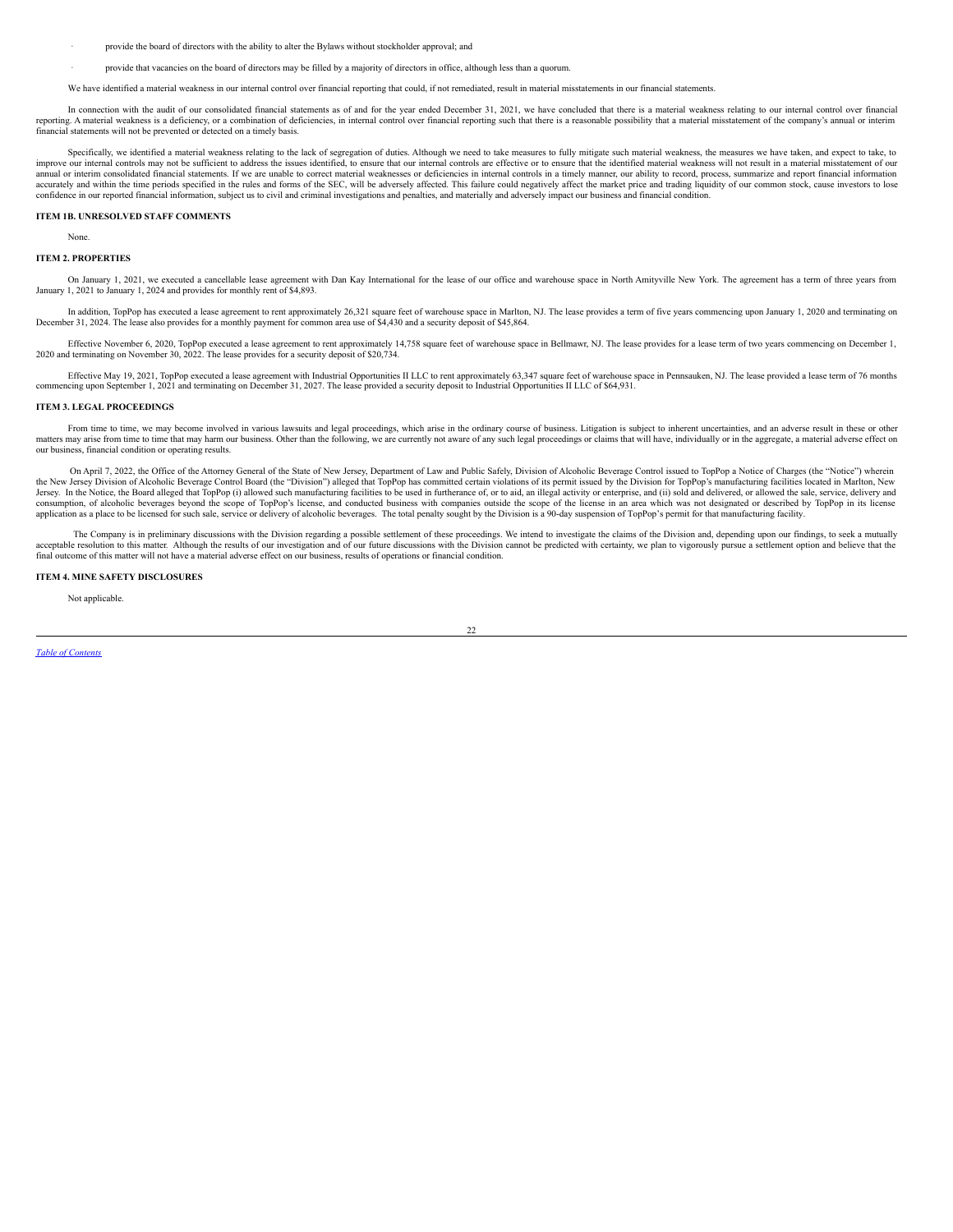# <span id="page-22-0"></span>**PART II**

# <span id="page-22-1"></span>ITEM 5. MARKET FOR REGISTRANT'S COMMON EQUITY, RELATED STOCKHOLDER MATTERS AND ISSUER PURCHASES OF EQUITY SECURITIES

#### **Market Information**

Our common stock is quoted on the OTCOB tier of the marketplace maintained by OTC Markets Group, Inc. under the symbol "ICNB"; however, due to the late filing of this annual report on Form 10-Q for the period ended March 3 report on Form 10-Q for the period ended March 31, 2022, and the completion of other required corporate actions that we expect to finalize shortly, we expect our common stock to be moved back to OTCQB Market.

# **Stockholders**

As of June 13, 2022, there were 194 stockholders of record of our common stock. The actual number of holders of our common stock is greater than this number of record holders, and includes stockholders who are beneficial o

# **Dividend Policy**

We have not declared any stock dividends to date. We have no present intention of paying any cash dividends on our common stock in the foreseeable future, as we intend to use earnings, if any, to generate growth. Shares of common stock can be issuable to the holders of our Series A-2 Preferred Stock, as a one-time dividend payment equal to 6% of the \$1,000 per share stated value of the outstanding Series A-2 Preferred Stock in cash or, at ou directors and will depend upon, among other things, our earnings, capital requirements and financial condition, as well as other relevant factors. There are no material restrictions in our Articles of Incorporation, as ame

23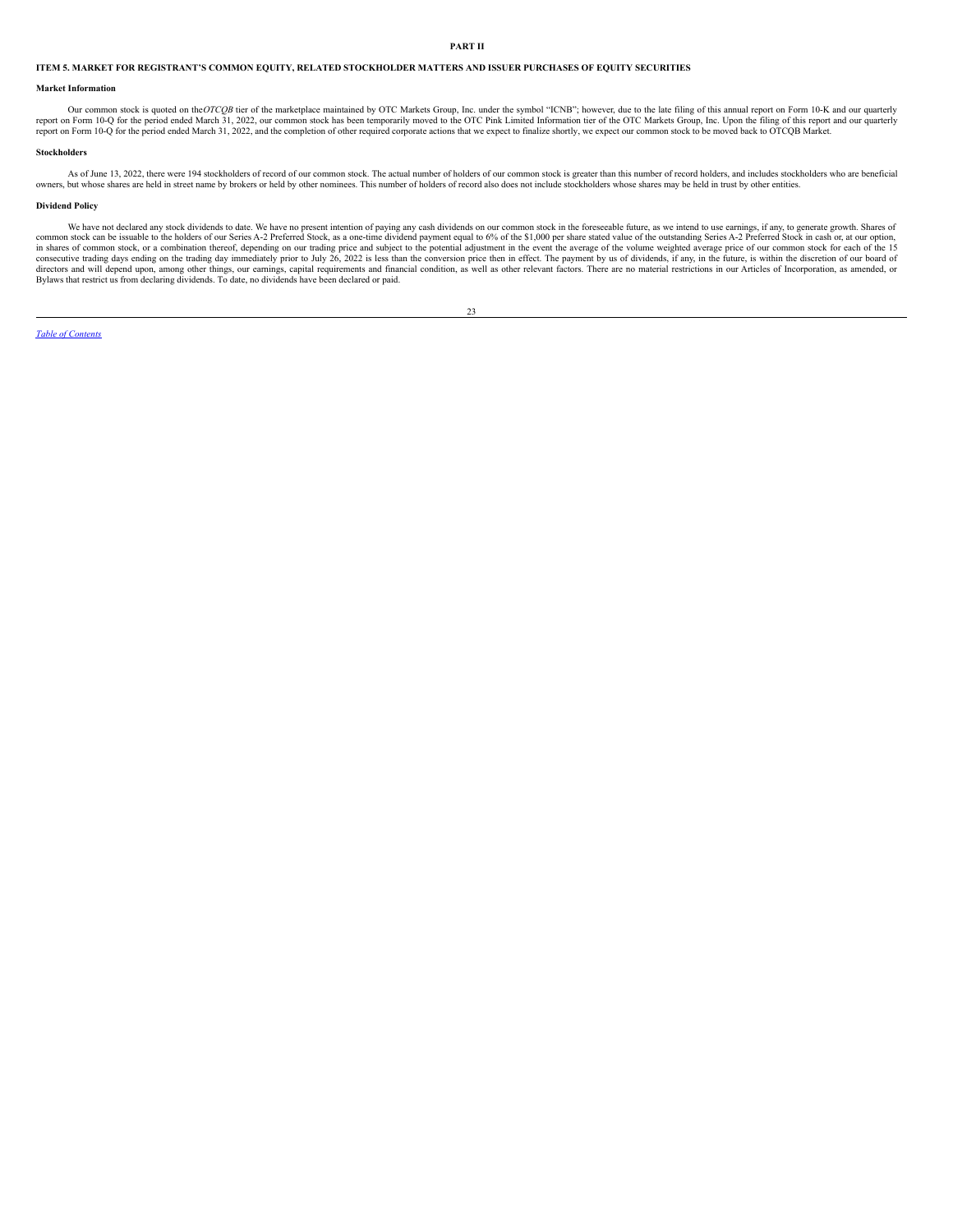#### **Recent Issuance of Unregistered Securities**

The following issuances were exempt from registration pursuant to Section  $4(a)(2)$  of the Securities Act of 1933, there was no solicitation and the investors were accredited or sophisticated

On December 14, 2021, the Company issued 1.1 million shares of common stock as payment to two vendors.

On January 28, 2022 the Company issued 160,000 shares of common stock upon an investor's conversion of preferred stock to common stock.

On February 2, 2022, the Company issued 3,200 shares of common stock upon an investor's conversion of preferred stock to common stock.

On March 1, 2022, the Company issued 160,000 shares of common stock upon an investor's conversion of preferred stock to common stock.

On March 7, the Company issued 320,000 shares of common stock upon an investor's conversion of preferred stock to common stock.

On March 22, 2022, the Company issued 320,000 shares of common stock upon an investor's conversion of preferred stock to common stock.

- On March 24, 2022, the Company issued 160,000 shares of common stock upon an investor's conversion of preferred stock to common stock.
- On March 28, 2022, the Company issued 800,000 shares of common stock upon an investor's conversion of preferred stock to common stock.
- On March 31, 2022, the Company issued 320,000 shares of common stock upon an investor's conversion of preferred stock to common stock.

# <span id="page-23-0"></span>**ITEM 7. MANAGEMENT'S DISCUSSION AND ANALYSIS OF FINANCIAL CONDITION AND RESULTS OF OPERATIONS**

Our Management's Discussion and Analysis contains not only statements that are historical facts, but also statements that are forward-looking (within the meaning of Section 27A of the Securities Act of 1933 and Section 21E of the Securities Exchange Act of 1934). Forward-looking statements are, by their very nature, uncertain and risky. These risks and uncertainties include international, national and local general economic and market condit demographic changes; our ability to sustain, manage, or forecast growth; our ability to successfully make and integrate acquisitions; existing government regulations; and changes in, or the failure to comply with, governme ability to protect technology; and other risks that might be detailed from time to time in our filings with the Securities and Exchange Commission.

You should read the following discussion and analysis of our financial condition and plan of operations together with and our consolidated financial statements and the related notes appearing elsewhere in this Annual Repor on Form 10-K. In addition to historical information, this discussion and analysis contains forward-looking statements that involve risks, uncertainties and assumptions. Our actual results may differ materially from those d *All amounts in this report are in U.S. dollars, unless otherwise noted.*

#### **Overview**

We are engaged in the development and sale of alcohol and non-alcohol brands that are "better-for-you" ("BFY") and "better-for-the-planet". TopPop, our wholly owned subsidiary, produces low calorie, "ready to go" products, ready-to-freeze ("RTF") products and ready-to-drink ("RTD") products in sustainable, flexible and stand-up pouch packaging. TopPop is also a leader in the "cocktails-to-go" pouches and alcohol ice-pop market. Our We operate in multiple states, sell and distribute across the globe and have Fortune 500 customers that include some of the world's largest alcohol beverage companies and brands. United Distributors, Inc., ("United") is ou owned subsidiary which sells our Bellissima, Bella, Sonja Sangria and other alcohol beverages to state distributors. United holds all applicable state and federal licenses in order to sell these products to state distribut with the United States three tier distribution platform.

We have expertise in developing, from product inception to wholesale distribution or direct to consumer through the QVC distribution channel, and in branding alcohol beverages for our company and for third parties. We market and place products into national distribution through long-standing industry relationships approximately 45 national or regional alcoholic beverage distributors. We currently market and sell the following product li

- Bellissima Prosecco these products comprise a line of all-natural and vegan Prosecco and Sparkling Wines made with organic grapes, including a Zero Sugar, Zero Carb option, a DOC Brut and a Sparkling Rose. The Bellissima line of Prosecco and Sparkling Wines includes two new flavor profiles, a Zero Sugar/Zero Carb Sparkling Rose and a Rose Prosecco;
- · *Bellissima Zero Sugar Still Wines –* this line of five still wines was launched in March 2022 and are certified vegan and are made with organic grapes.
- Bella Sprizz Aperitifs these products comprise a line of aperitifs consisting of three different expressions, a classic Italian aperitif, an all-natural elderflower aperitif and a classic Italian bitter;
- Ready-to-Freeze and Ready-to-Drink Alcoholic Products these products are currently produced under contract for third-party national and regional brands and for our Boozy Pops® product line; and
- BiVi Vodka a celebrity-branded vodka that we have sold since 2018 under the brand "BiVi 100 percent Sicilian Vodka" and which currently does not represent a material portion of our sales.
	- In addition, we develop and market private label spirits for established domestic and international chains.

As a result of our July 2021 acquisition of 100% of the equity of TopPop, we are now a vertically integrated company for the development, production and distribution of alcoholic brands. TopPop is a premier product development, contract manufacturing and packaging company that specializes in flexible packaging applications in the food, beverage and health categories. It has the federal and state licenses necessary to manufacture and wine and spirits-based products. In June 2020, TopPop opened a 27,000-square-foot FDA-approved manufacturing facility in Marlton, New Jersey with a Safe Quality Food certification. In September 2021, TopPop leased an additional 65,000 square feet facility for manufacturing in Pennsauken, New Jersey. Construction is now complete, and the facility reached full-scale production capability at the end of March 2022. The facility includes ap \$4 million of high-speed packaging equipment and is expected to triple our production capacity.

24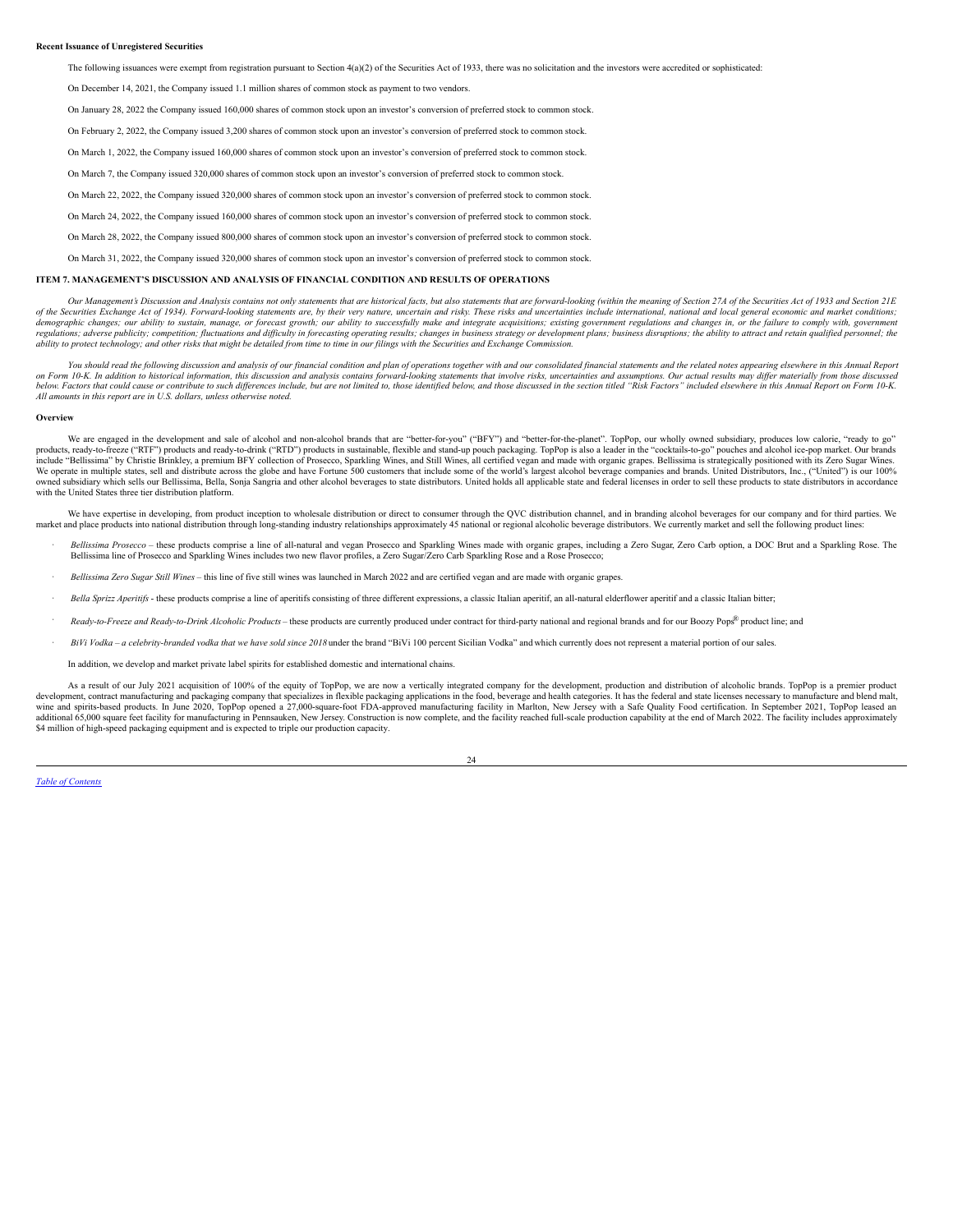For its first product line, TopPop identified the single serve, RTD and RTF as ripe for product and packaging innovation. TopPop introduced an alcohol-infused ice pop in June 2020 and began marketing the concept to major alcohol companies. In addition, it developed its own product line trademarked under the name BoozyPopz® which is expected to be sold through e-commerce platforms and wholesaled directly to sports and entertainment venues. TopPop manufactured approximately 8 million ice pops from its launch in June 2020 through December 31, 2020 and manufactured approximately 42 million ice pops during the year ended December 31, 2021. TopPop has also developed a pipeline for the single serve, RTD alcohol cocktail market and anticipates launching a line of products in this market in 2022. TopPop designs and markets flexible packaging for its RTD and RTF products with<br>fo 2022.

We believe TopPop brings to us additional synergies and opportunities for cross-promoting new and existing products to a broader customer base and better positions our company to establish and support our brands and to create sustainable packaging solutions to the consumable goods market. We believe our focus on lifestyle branding and the rising "Better-for-You," "Better-for-the-Planet" consumer categories has made us a leader in develop our ability to procure products from around the world and to develop unique and innovative packaging to create brand and product line extensions. We plan to leverage our relationships to add value to our products and to cr awareness in unbranded niche categories.

# **Recent Developments**

# *COVID-19*

As a result of COVID-19, we have seen a shift away from the traditional brick-and-mortar business to a direct-to-consumer business. Although we expect brick-and-mortar to rebound, we also expect the director-to-consumer model to stay post-COVID-19, as consumers embrace the convenience of having their alcoholic beverages delivered to their doorstep. As we expand our relationship with QVC and our own direct-to-consumer platform through our website, we believe we are well positioned to execute on this opportunity.

# *TopPop Acquisition*

On July 26, 2021, we completed the acquisition of TopPop. In connection with such acquisition, the former TopPop members received, in the aggregate(a) \$3,694,273 in cash, net of cash acquired, by transfer of immediately available funds, (b) 26,009,600 shares of our common stock, which shares were valued in the aggregate at \$10,143,744, or \$0.39 per share, (c) \$5,042,467 aggregate principal amount of our promissory notes and (d) future add exceed (i)(B); and (ii) following the 12-month period commencing on August 1, 2022, in an aggregate amount equal to the excess, if any, of: (A) 1.96 times TopPop's EBITDA for such period over (B) the aggregate amount of th cash or in shares of our common stock or a combination thereof, less any reserve for possible indemnification payments, provided that not less than 45% of the value of each earn-out payment shall be paid in common stock. I shares of common stock, such shares shall be valued at the then-prevailing market rate.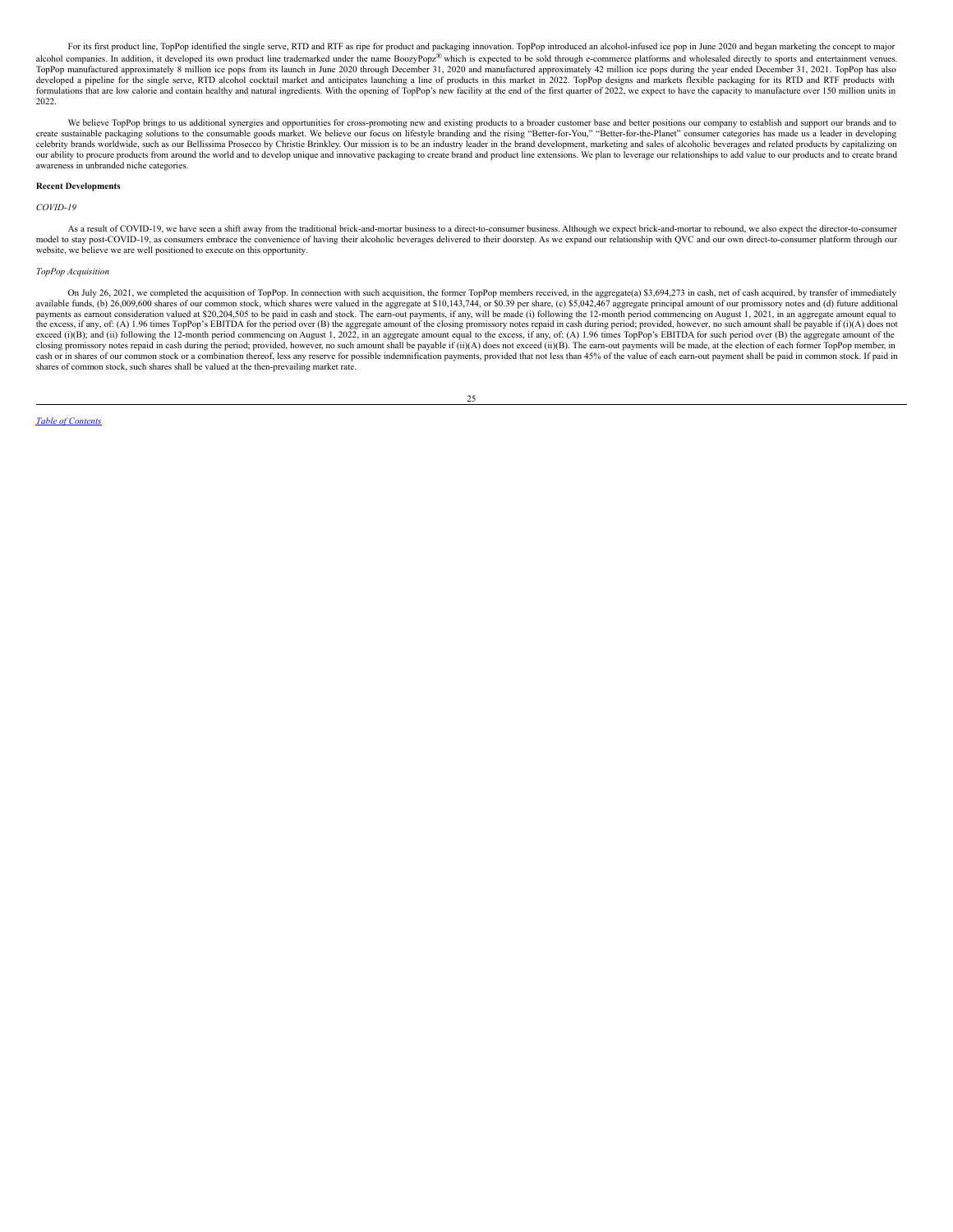#### *Series A-2 Convertible Preferred Stock Financing*

On July 26, 2021, we entered into securities purchase agreements dated as of July 26, 2021 with certain accredited investors for the sale of our newly-created Series A-2 Convertible Preferred Stock, par value \$0.001 per sh

Pursuant to the purchase agreements, the shares of Series A-2 Preferred Stock, common stock and warrants were sold in two tranches, the first of which closed on July 26, 2021 for gross proceeds of \$18,372,354 for the sale an aggregate of 18,800 shares of Series A-2 Preferred Stock, an aggregate of 6,711,997 shares of common stock, and warrants to purchase an aggregate of 73,338,203 shares of common stock. Of the \$18,372,354 gross proceeds w received upon the closing of the first tranche, \$15,603,385 was paid in cash net of fees of \$2,808,320.

The second tranche closed on January 5, 2022 in which the Company sold 12,257.76 shares of Series A-2 Preferred Stock, 4,781,004 shares of common stock and warrants to purchase 40,018,583 shares of common stock for gross p for domestic and international expansion of its Bellissima brand, the expansion of the production facilities of the Company's TopPop subsidiary, new product launches, marketing, and other general working capital purposes.

The warrants are exercisable for a period of five years from the date of issuance at an exercise price of \$0.3125 per share. The Warrants may be exercised on a cashless basis if the shares of common stock underlying the warrants are not then registered for resale pursuant to an effective registration statement under the Securities Act.

In connection with this offering, we entered into a Placement Agency Agreement with Dawson James Securities, Inc. (the "Placement Agent"), pursuant to which at the closing of the first tranche under the purchase agreements agreed to pay to the Placement Agent a fee in connection with any cash exercise of any of the Warrants in an amount equal to 10% of the cash amount received by us upon any such exercise. Pursuant to the Placement Agency Agreement, as additional consideration for the services of the Placement Agent, we also issued to the Placement Agent or its designees in connection with the closing of the first tranche under the purchase agreements 2.194 Series A-2 Preferred Stock and an additional 1,096 shares of Series A-2 Preferred Stock in connection with the closing of the second tranche under the purchase agreements. The fees paid to the Placement Agent were accounte financing costs and reduces the additional paid in capital from the financing.

# *Redemption of Series F Convertible Preferred Stock*

On July 26, 2021, we entered into redemption agreements with two holders of our Series F Convertible Preferred Stock, pursuant to which we redeemed all their outstanding shares of our Series F Convertible Preferred Stock for an aggregate purchase price of \$225,000 in accordance with the terms of such redemption agreements. Any remaining outstanding shares of Series F Convertible Preferred Stock was exchanged pursuant to the following agreements.

# Exchange of Issued and Outstanding Series E, F and G Convertible Preferred Stock and Series E, F and G Common Stock Purchase Warrants

On July 26, 2021, we entered into securities exchange agreements with the holders of our outstanding (a) Series E Convertible Preferred Stock, Series F Convertible Preferred Stock and Series G Convertible Preferred Stock a Existing Preferred Stock, collectively, the "Existing Securities"), pursuant to which such holders exchanged (i) all Existing Preferred Stock held by each holder for shares of Series A-2 Preferred Stock and Warrants, and ( Series G Convertible Preferred Stock were exchanged for an aggregate of 3,555 shares of Series A-2 Preferred Stock, Warrants to purchase an aggregate of 14,304,880 shares of common stock, and 2,209,517 shares of common sto for an aggregate value of \$3,663,651.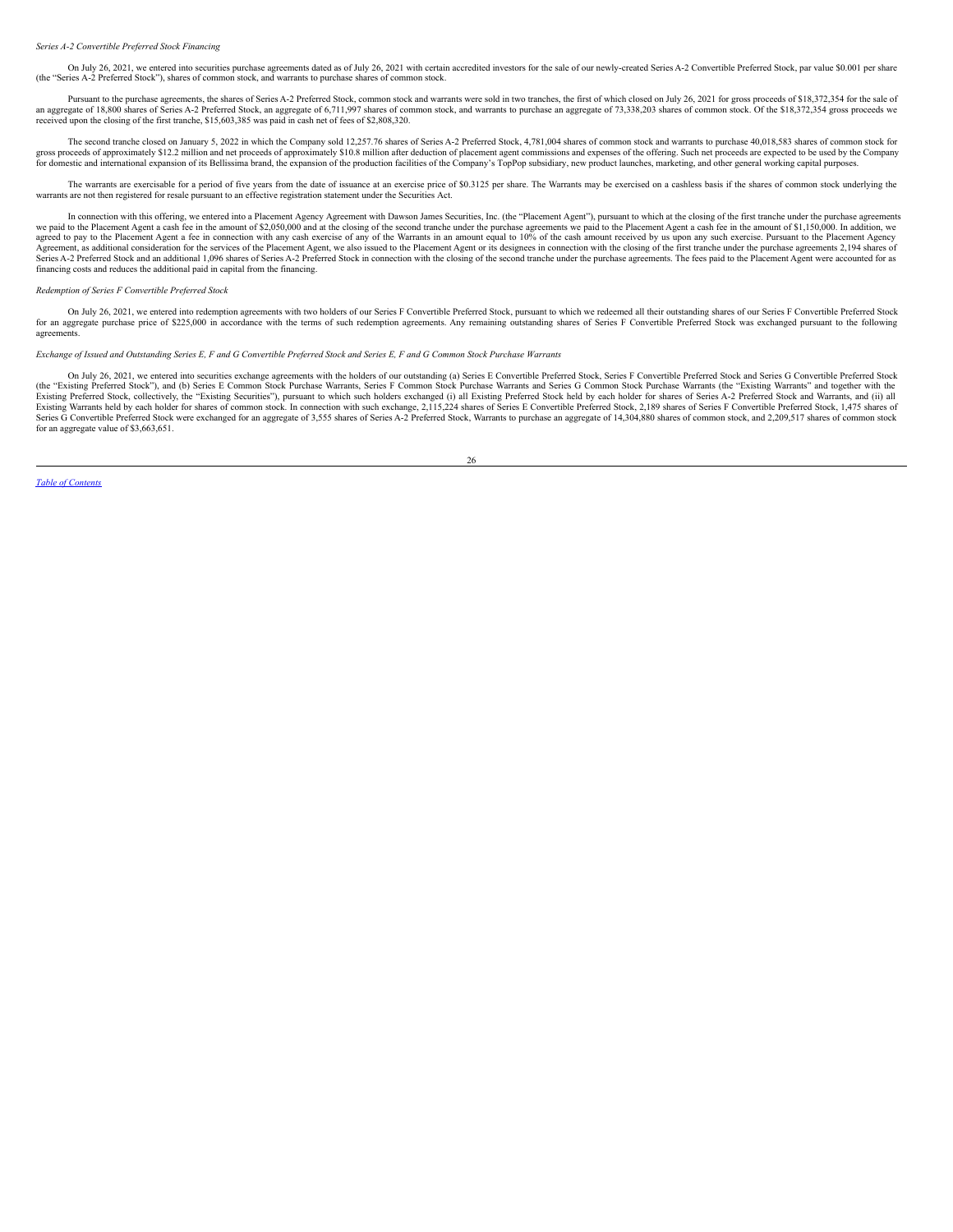Upon such exchange, the Existing Securities were cancelled and all contractual (or similar) rights, preferences and obligations relating to such Existing Securities became null and void and of no further effect whatsoever.

#### *Exchange of Issued and Outstanding Series A Preferred Stock*

On July 26, 2021, we entered into a securities exchange agreement dated as of July 26, 2021 with Richard DeCicco, who, at the time of execution and delivery of such agreement, was our Chief Executive Officer, Chief<br>Financi DeCicco exchanged his one share of Series A Preferred Stock for 25,600,000 shares of our common stock. Upon such exchange, the Series A Preferred Stock, which previously gave Mr. DeCicco two votes for every one vote of our outstanding voting securities, was cancelled and all contractual (or similar) rights, preferences and obligations relating to such Series A Preferred Stock became null and void and of no further effect whatsoever.

#### *Purchase of all Issued and Outstanding Capital Stock of United Spirits, Inc.*

On July 26, 2021, we entered into a securities purchase agreement with Mr. DeCicco pursuant to which we purchased from Mr. DeCicco all of the issued and outstanding capital stock of United Spirits, Inc., a New York corporation ("United"). Pursuant to such purchase agreement, Mr. DeCicco transferred to us 100% of the issued and outstanding capital stock of United in exchange for a purchase price of \$1,000,000. The purchase agreement c limitation, certain approvals from various state liquor authorities. Prior to the closing of such transaction, we marketed and sold our wine and spirts products pursuant to an exclusive marketing and distribution agreement United and us.

# *Amended and Restated LLC Agreements of Bellissima Spirits LLC and BiVi LLC*

On July 26, 2021, we, and each other member identified therein, including Mr. DeCicco and Rosanne Faltings, our vice president of sales and a member of the Board, entered into an Amended and Restated Limited Liability Company Agreement dated as of July 26, 2021 of Bellissima and BiVi. Such agreement provides that the manager of Bellissima and BiVi, currently Mr. DeCicco, may cause Bellissima and BiVi to make distributions of available c flow to the members pro rata in accordance with their cash flow ratios, of which we are entitled to 100% of any such distribution of available cash flow. Such agreement also provides that the manager shall cause Bellissima DeCicco and Ms. Faltings are entitled to 15.34% and 15.33%, respectively. Transfers of membership interests in Bellissima and BiVi are generally restricted and such agreement provides for preemptive rights, rights of first and rights of co-sale, in each case, in accordance with the terms and conditions set forth therein.

On April 22, 2022 we entered into a Second Amended and Restated Limited Liability Company Agreement of Bellissima, which provides that upon (i) a sale of all or substantially all of our assets, (ii) a change of control of similar transaction involving us, each of Mr. DeCicco and Ms. Faltings will be entitled to sell their interest in Bellissima to us in exchange for the value of their equity interest in Bellissima that they would have recei of their equity interest in Bellissima, upon the sale of Bellissima, which value will be determined by an independent third-party appraiser.

# **Results of Operations for the Years Ended December 31, 2021 and 2020**

*Introduction*

We had sales of \$4,960,016 and \$2,848,913 for the years ended December 31, 2021 and 2020, respectively. Our cost of sales was \$4,628,734 and \$1,330,441 for the years ended December 31, 2021 and 2020, respectively. Our oper marketing and advertising costs, occupancy costs, and travel and entertainment.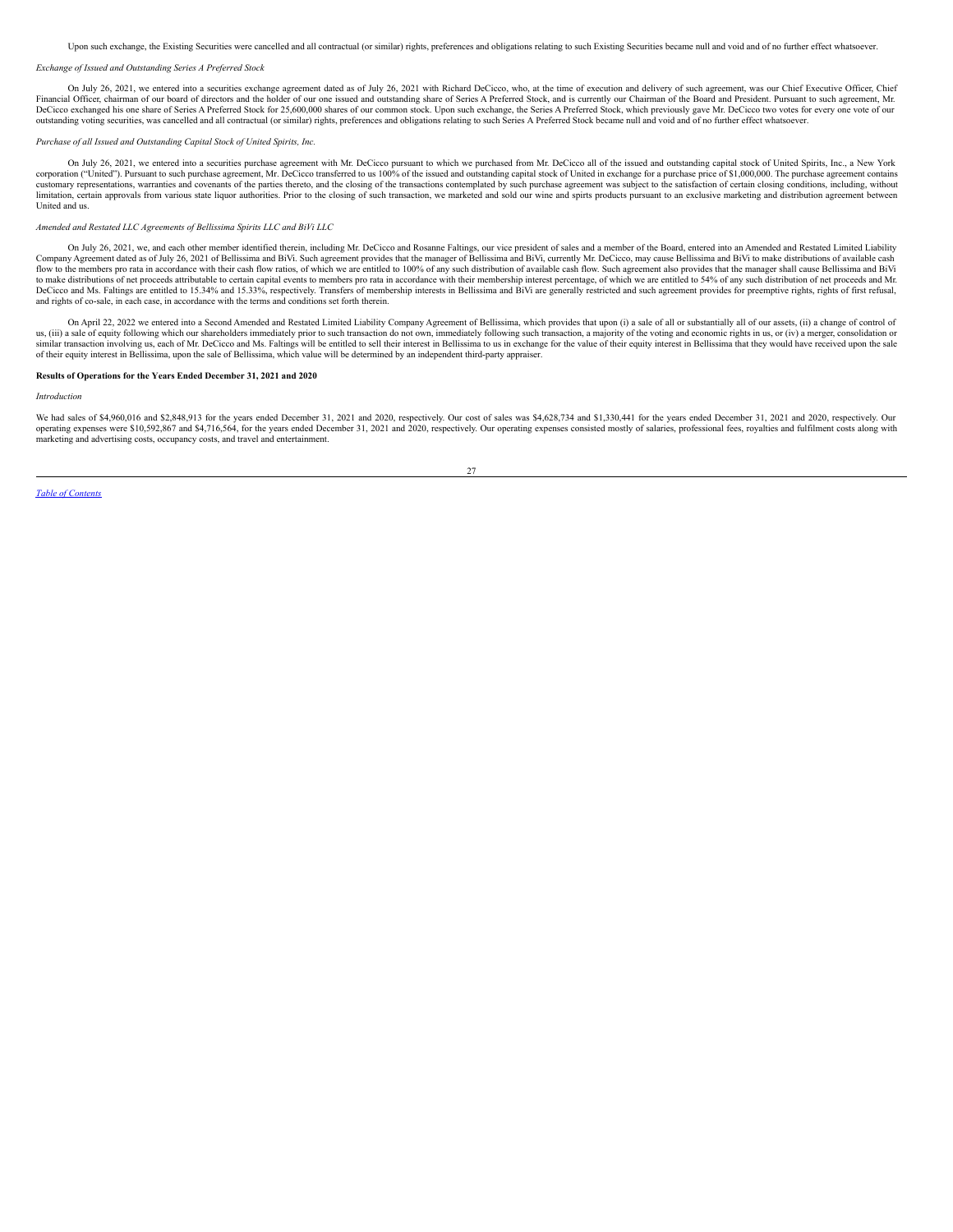# **Revenues and Net Operating Loss**

Our revenues, operating expenses, and net operating loss for the years ended December 31, 2021 and 2020 were as follows:

|                                                                                                | <b>Year Ended</b><br>December 31.<br>2021 |    | <b>Year Ended</b><br>December 31.<br>2020 |    | Increase /<br>(Decrease) |  |
|------------------------------------------------------------------------------------------------|-------------------------------------------|----|-------------------------------------------|----|--------------------------|--|
| <b>Sales</b>                                                                                   | 4.960.016<br>S.                           | -S | 2,848,913                                 | S. | 2,111,103                |  |
| Cost of Sales                                                                                  | 4,628,734                                 |    | 1,330,441                                 |    | 3,298,293                |  |
| <b>Gross Profit</b>                                                                            | 331,282                                   |    | 1,518,472                                 |    | (1,187,190)              |  |
| Operating expenses:                                                                            |                                           |    |                                           |    |                          |  |
| Officers' compensation                                                                         | 627,000                                   |    | 415,000                                   |    | 212,000                  |  |
| <b>Fulfillment Costs</b>                                                                       | 287,466                                   |    | 536,255                                   |    | (248, 789)               |  |
| Royalties                                                                                      | 160,119                                   |    | 497,253                                   |    | (337, 135)               |  |
| Professional fees                                                                              | 2,874,968                                 |    | 962.481                                   |    | 1,912,487                |  |
| Travel and entertainment                                                                       | 194,785                                   |    | 41,208                                    |    | 153,577                  |  |
| Other operating expenses, including occupancy                                                  | 6,309,392                                 |    | 1,462,922                                 |    | 4,846,470                |  |
| Total general and administrative                                                               | 10,453,730                                |    | 3,915,119                                 |    | 6,538,611                |  |
| Selling and marketing                                                                          | 716,727                                   |    | 801,445                                   |    | (84,718)                 |  |
| Gain from the cancellation of accrued royalties                                                | (577, 590)                                |    |                                           |    | (577, 590)               |  |
| Total operating expenses                                                                       | 10,592,867                                |    | 4,716,564                                 |    | 5,876,303                |  |
| Net operating loss from continuing operations                                                  | (10, 261, 585)                            |    | (3,198,092)                               |    | (7,063,493)              |  |
| Gain on forgiveness of PPP loan                                                                | 28,458                                    |    |                                           |    | 28,458                   |  |
| Interest expense                                                                               | (271,749)                                 |    |                                           |    | (271, 749)               |  |
| Loss on Investment in Can B Corp                                                               |                                           |    | (483, 472)                                |    | (483, 472)               |  |
| Net loss                                                                                       | (10, 504, 876)                            |    | (3,681,564)                               |    | (6,823,312)              |  |
| Net loss attributable to noncontrolling interests in subsidiaries and variable interest entity | (40, 882)                                 |    | (109, 962)                                |    | 69,080                   |  |
| Net Loss attributable to Iconic Brands                                                         | (10, 463, 994)                            |    | (3,571,602)                               |    | (6,892,392)              |  |

*Sales*

Our sales are comprised of sales of BiVi Sicilian Vodka, Bellissima Prosecco and Sparkling Wine, the line of Hooters brand products and our RTF TopPop products. Sales were \$4,960,016 and \$2,848,913 for the years ended<br>Dece

*Cost of Sales*

Cost of sales was \$4,628,734, or approximately 93% of sales, and \$1,330,441, or approximately 47% of sales, for the years ended December 31, 2021 and 2020, respectively. Cost of sales includes the cost of the products purc early who would not reimburse TopPop for unused raw materials. The targeted cost of goods for TopPop products is approximately 51% and we expect to achieve that margin in future years. Four semi-automated cartoning machine

28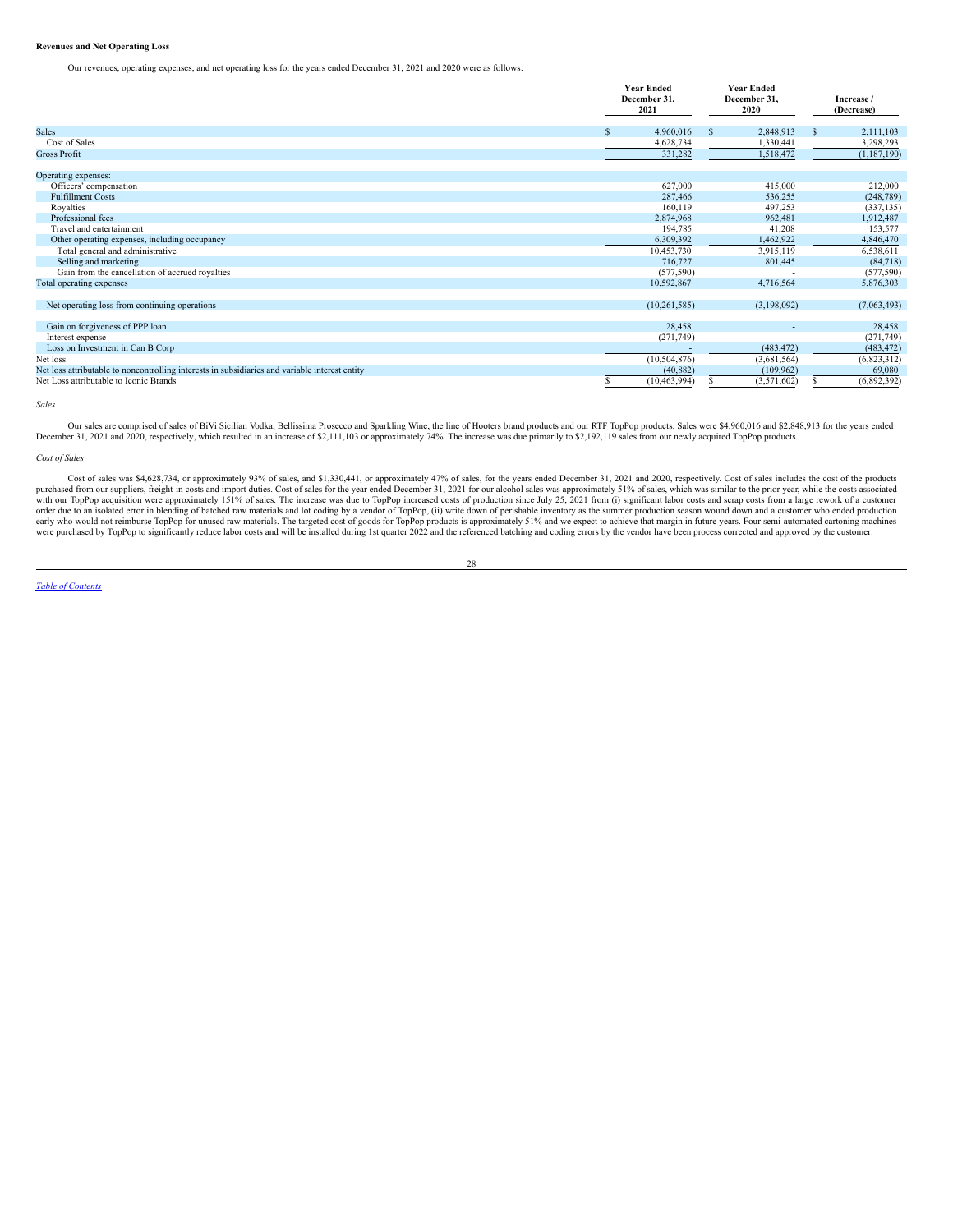# *Of icers Compensation*

Officers' compensation was \$627,000 for the year ended December 31, 2021 and \$415,000 for the year ended December 31, 2020. This increase of \$212,000 was due to bonus payments and additional compensation for new officers.

# *Fulfillment Costs*

Fulfillment costs were \$287,466 for the year ended December 31, 2021 and \$536,255 for the year ended December 31, 2020. This decrease of \$248,789 was primarily due to lower QVC sales in 2021.

#### *Professional and Consulting Fees*

Professional and consulting fees were \$2,874,968 for the year ended December 31, 2021, and \$962,481 for the year ended December 31, 2020, an increase of \$1,912,487. Professional and consulting fees consist primarily of legal and, accounting services. The increase from 2020 to 2021 was primarily related to additional expenses of approximately \$1.6 million from the newly acquired TopPop in 2021.

#### *Royalties and Gain from Cancellation of Accrued Royalties*

We accrued royalty expenses of \$160,119 and recognized a gain from the cancellation of royalties of \$577,590 for the year ended December 31, 2021 compared to expenses of \$497,253 for the year ended December 31, 2020.<br>Royal

# *Selling and Marketing*

Selling and Marketing expenses were \$716,727 and \$801,445 for the years ended December 31, 2021 and 2020, respectively, which was a decrease of \$84,718, or 11%. Decrease is primarily due to the concentration of operating expenses towards the acquisition of TopPop in 2021 rather than on marketing activities. We expect marketing expenses to increase somewhat in 2022.

#### *Travel and Entertainment*

Travel and entertainment expenses were \$194,785 and \$41,208 for the years ended December 31, 2021 and 2020, respectively, an increase of \$153,577, or 373%, between the periods. The increase was a result of limited travel d

# *Other Operating Expenses*

Other operating expenses were \$6,309,392 and \$1,462,922 for the years ended December 31, 2021 and 2020, respectively, an increase of \$4,846,470, or 373%, between the periods. The increase was primarily related to amortizat to hiring additional personnel and with the acquisition of TopPop in 2021.

#### *Net Operating Loss*

We had a loss from operations of \$10,261,585 for the year ended December 31, 2021, and \$3,198,092 for the year ended December 31, 2020, an increase of \$7,063,493 or approximately 221%. Net operating loss increased as set forth above.

#### *Other Income (Expense)*

We had other nonoperating expenses of \$243,291 for the year ended December 31, 2021, primarily due to interest expense of \$271,749, while we had a loss on investment in and receivable from Can B Corp of \$483,472 for the year ended December 31, 2020.

29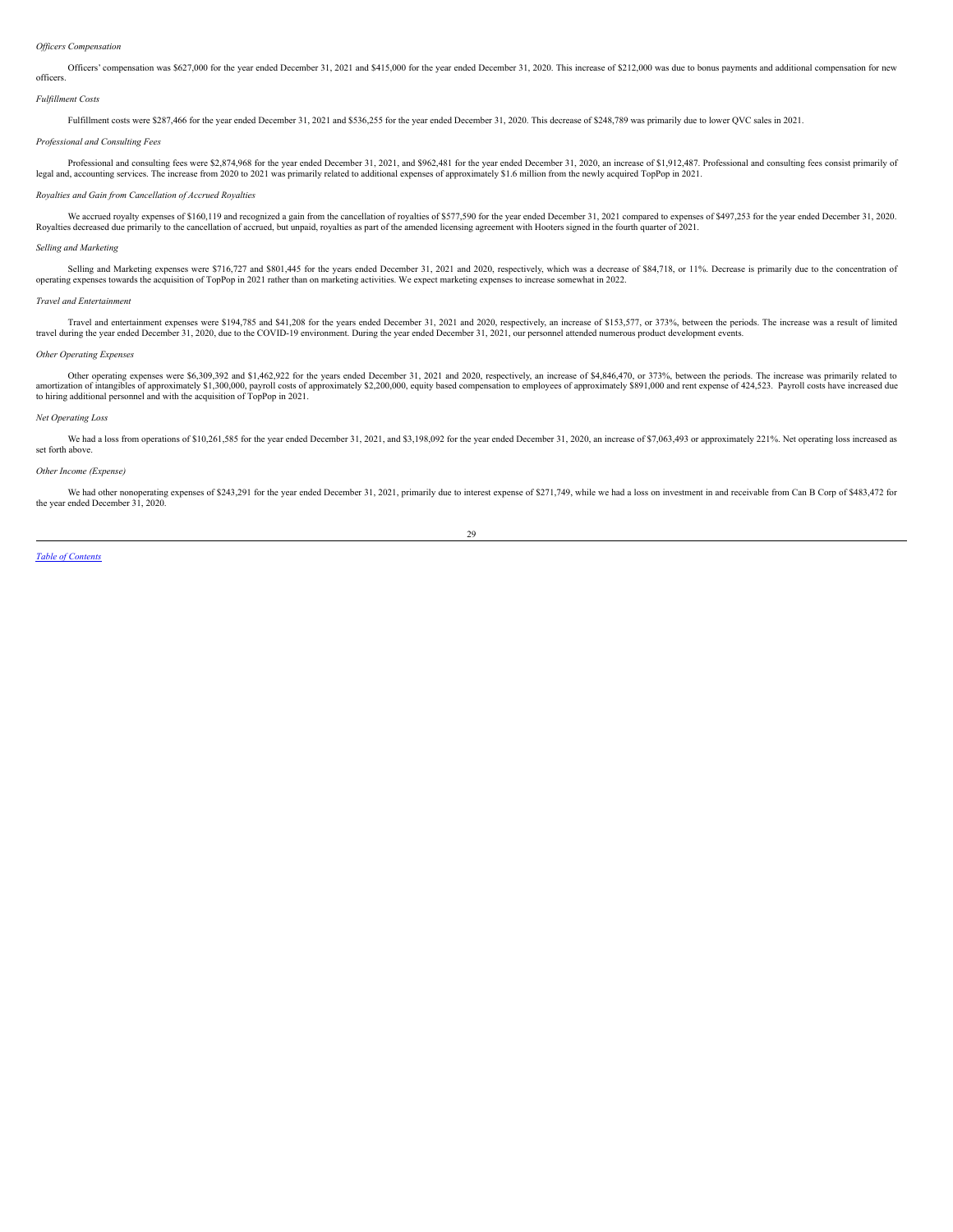# *Net (income) Loss attributable to Noncontrolling Interests in Subsidiaries*

Net income attributable to noncontrolling interests in subsidiaries represented 49% of the net income of Bellissima and BiVi (of which we own 51%) and is accounted for as a increase in the net loss attributable to us. Net noncontrolling interest associated with this entity, as it is now a 100%-owned subsidiary, see note 5 in the Notes to the Consolidated Financial Statements.

# *Net Loss Attributable to Iconic Brands, Inc.*

The net loss attributable to Iconic Brands, Inc. was \$10,463,994 for the year ended December 31, 2021 and \$3,571,602 for the year ended December 31, 2020, an increase of \$6,892,392 or approximately 193%. The net loss from Iconic Brands increased primarily because of the items described above.

# **Liquidity and Capital Resources**

#### *Introduction*

During the year ended December 31, 2021, and December 31, 2020, we had negative operating cash flows. Our cash on hand as of December 31, 2021, was \$2,190,814. During 2021, cash used in operations was \$4,090,659. Of the equity financing that we entered into on July 26, 2021, the Company received approximately \$15.6 million, net of fees, from the first tranche and approximately \$10.8 million, net of fees, from the second tranche whi

#### *Going Concern*

Our cash, current assets, total assets, current liabilities, and total liabilities as of December 31, 2021 and December 31, 2020, respectively, are as follows:

|                                  | December 31,<br>2021 | December 31,<br>2020 | Change       |
|----------------------------------|----------------------|----------------------|--------------|
| Cash                             | 2,190,814            | 457,041              | 1,733,773    |
| <b>Total Current Assets</b>      | 4,346,003            | 1,298,999            | 3,047,004    |
| <b>Total Assets</b>              | 50,706,656           | 1,354,892            | 49, 351, 764 |
| <b>Total Current Liabilities</b> | 16,650,909           | 3.183.015            | 13,467,894   |
| <b>Total Liabilities</b>         | 31.593.601           | 3,183,015            | 28,410,586   |

Our cash increased \$1,733,773 and total current assets increased \$3,047,004 because of our equity financing and acquisition of TopPop, respectively. Our total current liabilities increased \$13,467,894 primarily because of current portion of contingent consideration, notes payable issued to the former owners of TopPop as consideration in the acquisition and operating lease liabilities from the warehouses that TopPop leases. Our total liabili to the issuance of stock associated with the TopPop acquisition and the equity financing.

In order to repay our obligations in full or in part when due, we may be required to raise significant capital from other sources and to execute on our business plans for TopPop. There is no assurance, however, that we wil successful in these efforts. Please see the Risk Factors beginning on page 12 of this Annual Report Form 10-K.

#### Cash Requirements

Our cash on hand as of December 31, 2021 was \$2,190,814. On January 5, 2022, the Company closed the second tranche of the equity financing and sold 12,257 shares of Series A-2 Preferred Stock, 4,781,004 shares of common stock and warrants to purchase 40,018,583 shares of common stock for approximately \$10.8 million, net of fees. Such net proceeds are expected to be used by the Company for domestic and international expansion of its and product sales will be enough to sustain us for the next 12 months from the date of this filing.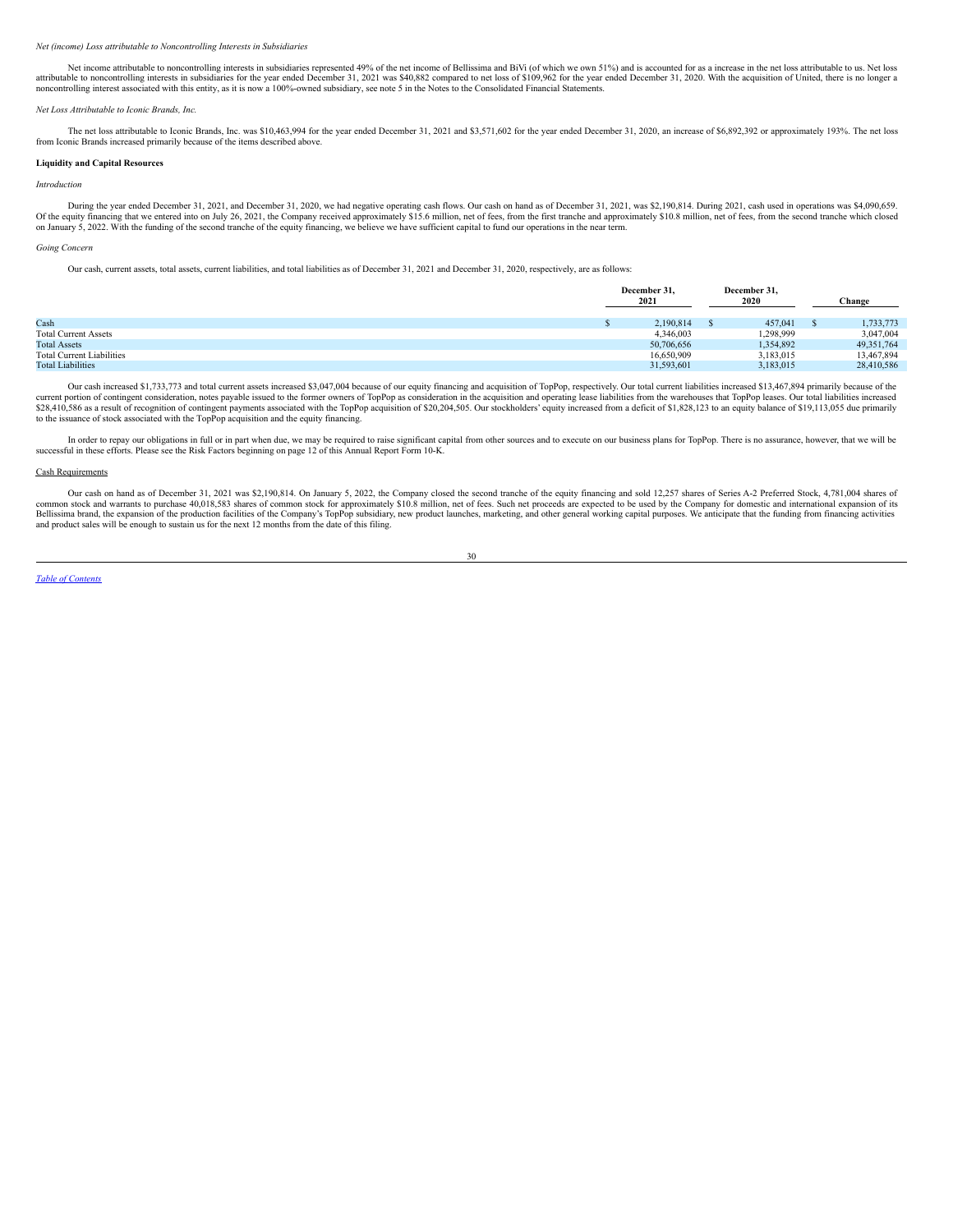#### Sources and Uses of Cash

#### *Operations*

Our net cash used in operating activities for the years ended December 31, 2021 and 2020 was \$4,090,659 and \$1,070,853, respectively, an increase of \$2,019,806. The use for operating activities included a net loss of \$1,09

#### *Investments*

For the year ended December 31, 2021, we used cash for investing activities of \$8,230,906. This cash was used for the acquisition of TopPop, United and purchases of fixed assets. For the year ended December 31, 2020, we used cash for investing activities of \$19,708 for the purchase of furniture and equipment.

#### *Financing*

Our net cash provided from financing activities for the year ended December 31, 2021 was \$14,055,338 compared to \$1,283,964 of cash provided by financing activities for the year ended December 31, 2020. The significant inflow of cash in 2021 represents proceeds from the financing transaction of approximately \$15.6 million, net of fees, and proceeds from notes payable of approximately \$976,000, partially offset by the payment of notes pay

# **Critical Accounting Policies and Estimates**

See Note 2 of the Notes to Consolidated Financial Statements for the years ended December 31, 2021 and 2020.

# <span id="page-30-0"></span>**ITEM 7A. QUANTITATIVE AND QUALITATIVE DISCLOSURES ABOUT MARKET RISK**

As a smaller reporting company we are not required to provide the information required by this Item.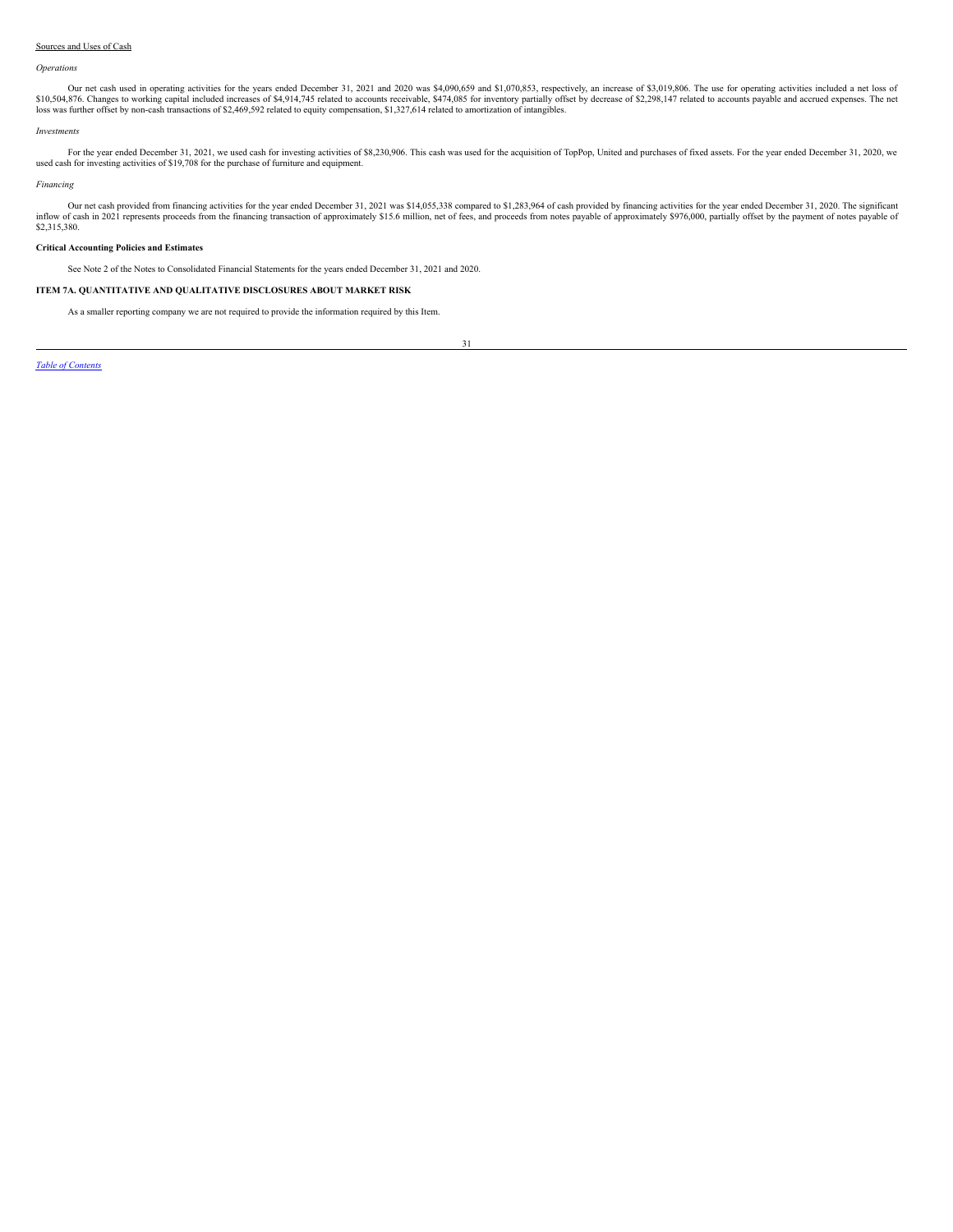# <span id="page-31-1"></span>**ICONIC BRANDS, INC. AND SUBSIDIARIES**<br>Index to the Consolidated Financial Statements<br>Years Ended December 31, 2021 and 2020

<span id="page-31-0"></span>

| Report of Independent Registered Public Accounting Firm 2021 (Mazars USA LLP, Fort Washington, PA, PCAOB ID339) | $F-2$ |
|-----------------------------------------------------------------------------------------------------------------|-------|
|                                                                                                                 |       |
| Report of Independent Registered Public Accounting Firm 2020 – (Fei Qi CPA, Elmhurst, NY, PCAOB ID 6631)        | $F-4$ |
| Balance Sheets as of December 31, 2021 and 2020                                                                 | $F-5$ |
| Statements of Operations for the years ended December 31, 2021 and 2020                                         | $F-6$ |
| Statement of Stockholders' Equity (Deficit) for the years ended December 31, 2021 and 2020                      | $F-7$ |
| Statements of Cash Flows for the years ended December 31, 2021 and 2020                                         | $F-8$ |
| Notes to Financial Statements for the years ended December 31, 2021 and 2020                                    | $F-9$ |
|                                                                                                                 |       |

*Table of [Contents](#page-31-1)*

F-1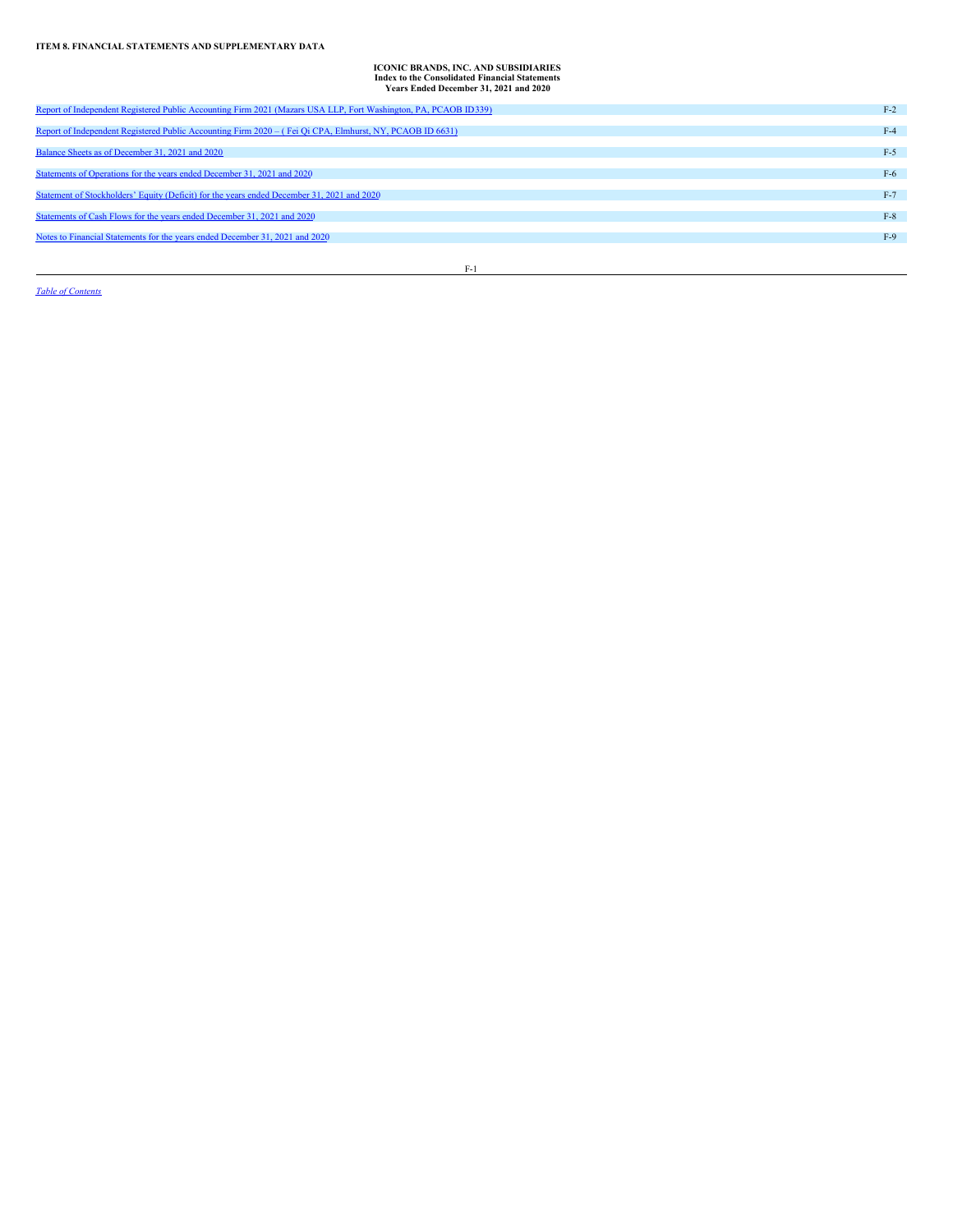# <span id="page-32-0"></span>To the Board of Directors and Stockholders of Iconic Brands, Inc.

# **Opinion on the Financial Statements**

We have audited the accompanying consolidated balance sheet of Iconic Brands, Inc.(the "Company") as of December 31, 2021, the related consolidated statements of operations, stockholders' equity, and cash flows, for the ye ended, and the related notes (collectively referred to as the "financial statements"). In our opinion, the financial statements present fairly, in all material respects, the financial position of the Company as of December results of its operations and its cash flows for the year then ended, in conformity with accounting principles generally accepted in the United States of America.

# **Basis for Opinion**

These financial statements are the responsibility of the Company's management. Our responsibility is to express an opinion on the Company's financial statements based on our audit. We are a public accounting firm registere regulations of the Securities and Exchange Commission and the PCAOB.

We conducted our audit in accordance with the standards of the PCAOB. Those standards require that we plan and perform the audit to obtain reasonable assurance about whether the financial statements are free of material mi understanding of internal control over financial reporting, but not for the purpose of expressing an opinion on the effectiveness of the Company's internal control over financial reporting. Accordingly, we express no such

Our audit included performing procedures to assess the risks of material misstatement of the financial statements, whether due to error or fraud, and performing procedures that respond to those risks. Such procedures inclu examining, on a test basis, evidence regarding the amounts and disclosures in the financial statements. Our audit also included evaluating the accounting principles used and significant estimates made by management, as wel

#### **Critical Audit Matter**

The critical audit matter communicated below is a matter arising from the current period audit of the financial statements that was communicated or required to be communicated to the audit committee and that: (1) relates t or disclosures that are material to the financial statements and (2) involved our especially challenging, subjective, or complex judgments. The communication of critical audit matters does not alter in any way our opinion financial statements, taken as a whole, and we are not, by communicating the critical audit matter below, providing a separate opinion on the critical audit matter or on the accounts or disclosures to which it relates.

# *Acquisition*

During the year ended December 31, 2021, the Company entered into a Stock Purchase Agreement to acquire 100% of the issued and outstanding stock of TopPop LLC through a combination of cash, issuance of company stock, assumption of promissory notes, and future additional cash payments as earnout consideration.

The principal considerations for our determination that the accounting for and the valuation of the acquisition is a critical audit matter are that (1) the transaction requires the appropriate application of complex accoun a high degree of auditor judgement and subjectivity in performing procedures and evaluating management's significant accounting and valuation assumptions and (4) the audit effort involved the use of professionals with spec skill and knowledge.

F-2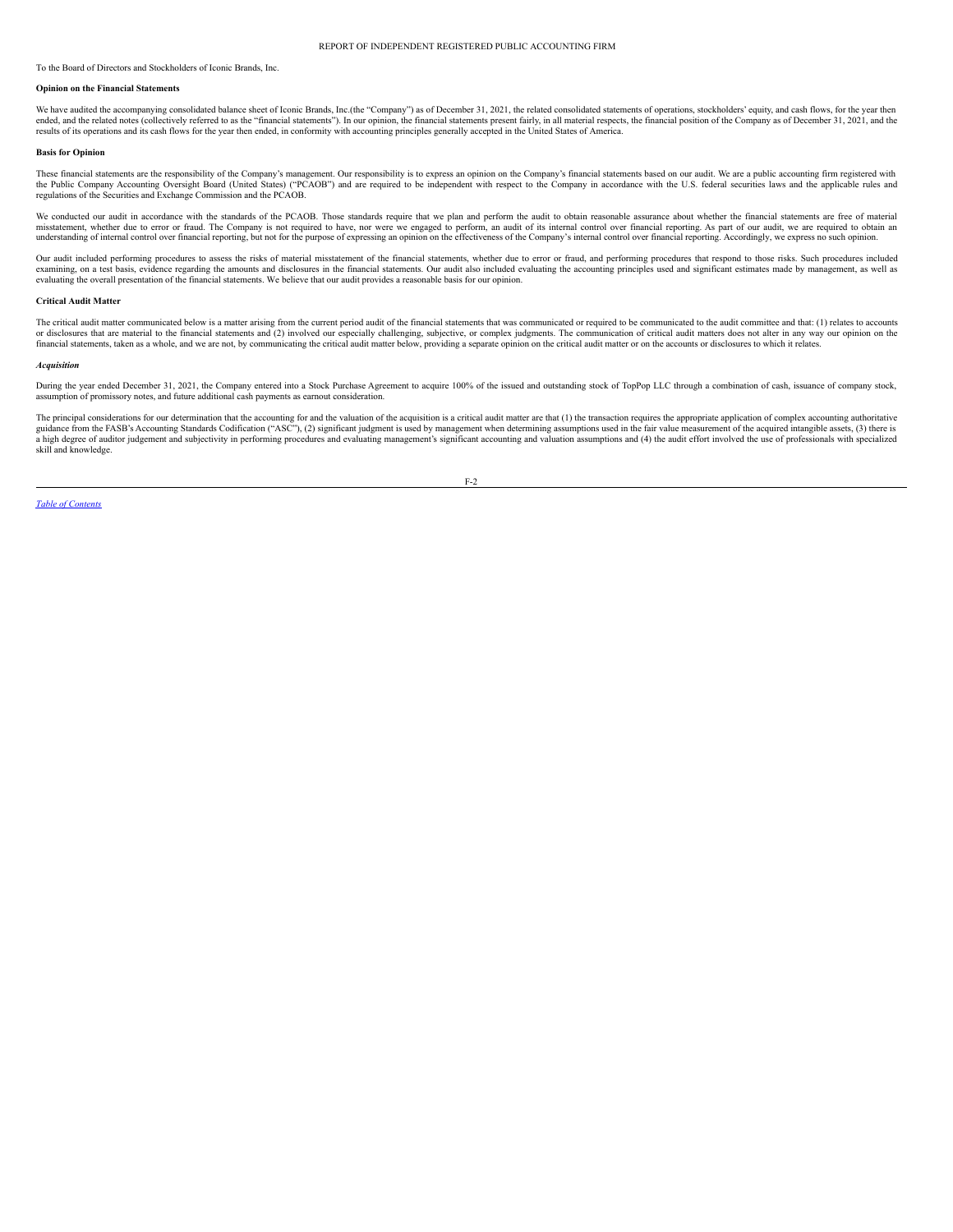# *The primary procedures we performed to address this critical audit matter included:*

- We evaluated and recomputed the methodology used in connection with the Company's acquisition and valuation process, including review of the appropriate accounting literature, valuation model, significant assumptions used,
- With the assistance of our valuation specialists, we assessed the weighted-average cost of capital including the risk-free rate of return and discount rate applied as well as the internal rate of return for the purchase pr
- · We assessed the appropriate interpretation and application used by management of the FASB's Accounting Standards Codification for the transaction including topic ASC 805,*Business Combinations;*
- · We evaluated the reasonableness of the Company's projections of future cash flows by comparing the assumptions used in the projections to actual results and other information deemed necessary as well as tested the mathematical accuracy of the calculations;
- We evaluated the adequacy of the Company's disclosures in the financial statements related to the acquisition.

# We have served as the Company's auditor since 2021.

/s/ Mazars USA LLP

Fort Washington, PA June 15, 2022

F-3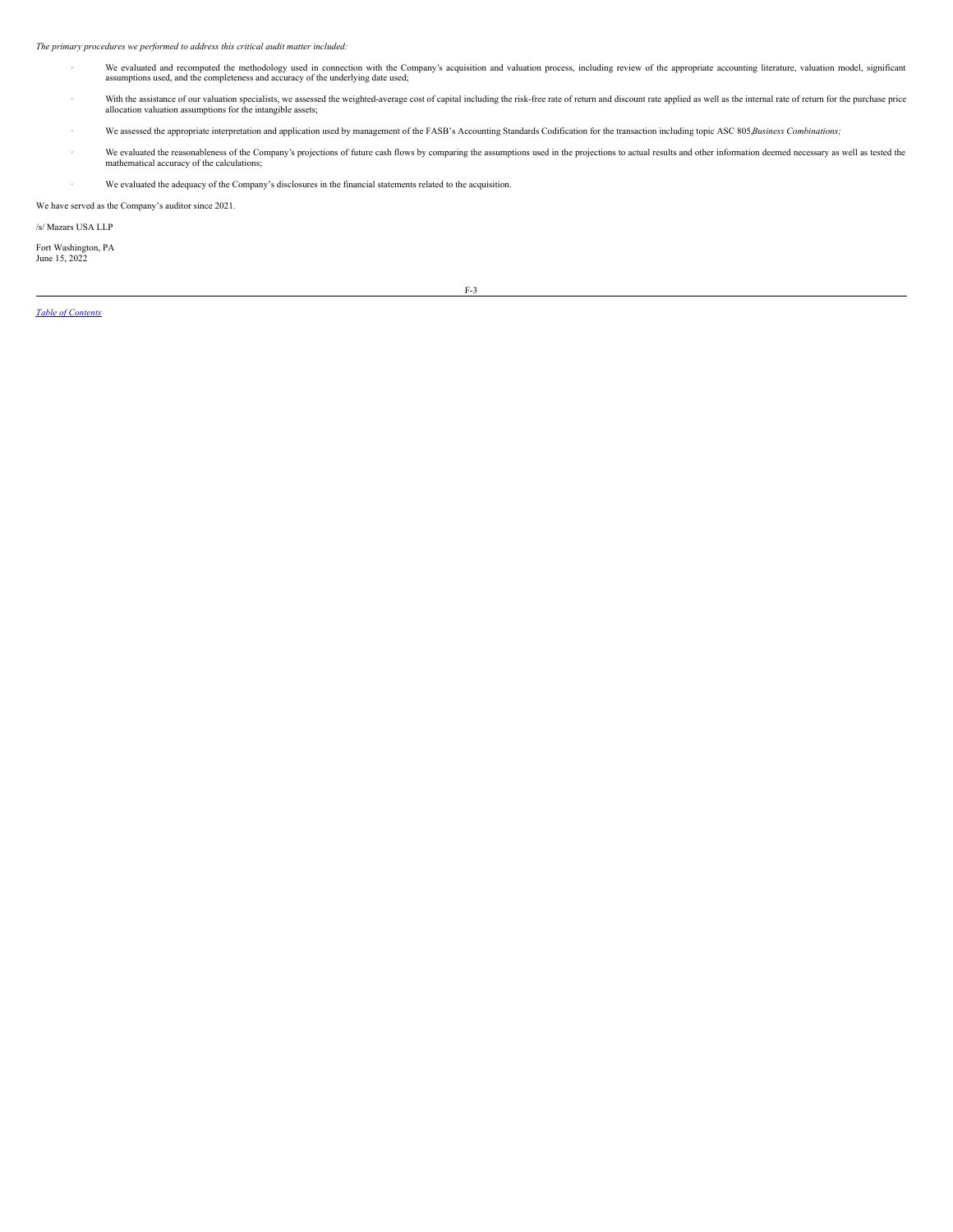#### <span id="page-34-0"></span>To the Board of Directors and Stockholders Of Iconic Brands Inc.,

#### **Opinion on the Financial Statements**

We have audited the accompanying consolidated balance sheets of Iconic Brands Inc. (the "Company") as of December 31, 2020 and the related consolidated statements of operations, stockholders' deficiency, and cash flows for year then ended, and the related notes (collectively referred to as the "financial statements"). In our opinion, the financial statements present fairly, in all material respects, the financial position of Iconic Brands In

#### **Basis for Opinion**

These financial statements are the responsibility of the Company's management. Our responsibility is to express an opinion on the Company's financial statements based on our audit. We are a public accounting firm registere regulations of the Securities and Exchange Commission and the PCAOB.

We conducted our audit in accordance with the standards of the PCAOB. Those standards require that we plan and perform the audit to obtain reasonable assurance about whether the financial statements are free of material misstatement, whether due to error or fraud. The Company is not required to have, nor were we engaged to perform, an audit of its internal control over financial reporting. As part of our audit we are required to obtain an understanding of internal control over financial reporting but not for the purpose of expressing an opinion on the effectiveness of the Company's internal control over financial reporting. Accordingly, we express no such o

Our audit included performing procedures to assess the risks of material misstatement of the financial statements, whether due to error or fraud, and performing procedures that respond to those risks. Such procedures inclu evaluating the overall presentation of the financial statements. We believe that our audit provides a reasonable basis for our opinion.

#### **Going Concern Uncertainty**

The accompanying financial statements referred to above have been prepared assuming that the Company will continue as a going concern. As discussed in Note B to the financial statements, the Company's present financial sit raises substantial doubt about its ability to continue as a going concern. Management's plans in regard to this matter are also described in Note 2 (m). The financial statements do not include any adjustments that might re outcome of this uncertainty.

# **Critical Audit Matters**

The critical audit matters communicated below are matters arising from the current period audit of the financial statements that were communicated or required to be communicated ot the audit committee and that: (1) relate or disclosures that are material to the financial statements and (2) involved our especially challenging, subjective, or complex judgments. The communication of critical audit matters does not alter in any way our opinion

#### **Sales – Refer to Note 2 (m)**

Critical Audit Matter Description

The Company's fiscal year 2020 sales increased by \$1,638,671 or 135% from 2019. The increase in sales is primarily due to revenue generated from one new customer, which accounted approximately 70% of total sales for the ye

How the Critical Audit Matter was Addressed in the Audit:

Our principal audit procedures related to the Company's sales included:

- 1. Reviewed the Company's revenue recognition process and ascertained the Company has adopted ASC 606.
- 2. Performed detail testing on sales, including the new customer that accounted for majority of the sales.<br>Performed sales cutoff procedures to verify sales are recorded in the proper period.
- 3. Performed sales cutoff procedures to verify sales are recorded in the proper period. 4. Considered the adequacy of the disclosure in the financial statements in relation to sales.
- 

/s/ *Fei Qi CPA* Fei Qi CPA

Elmhurst, New York April 13, 2021 We have served as the Company's auditor from 2020 until December 2021.

F-4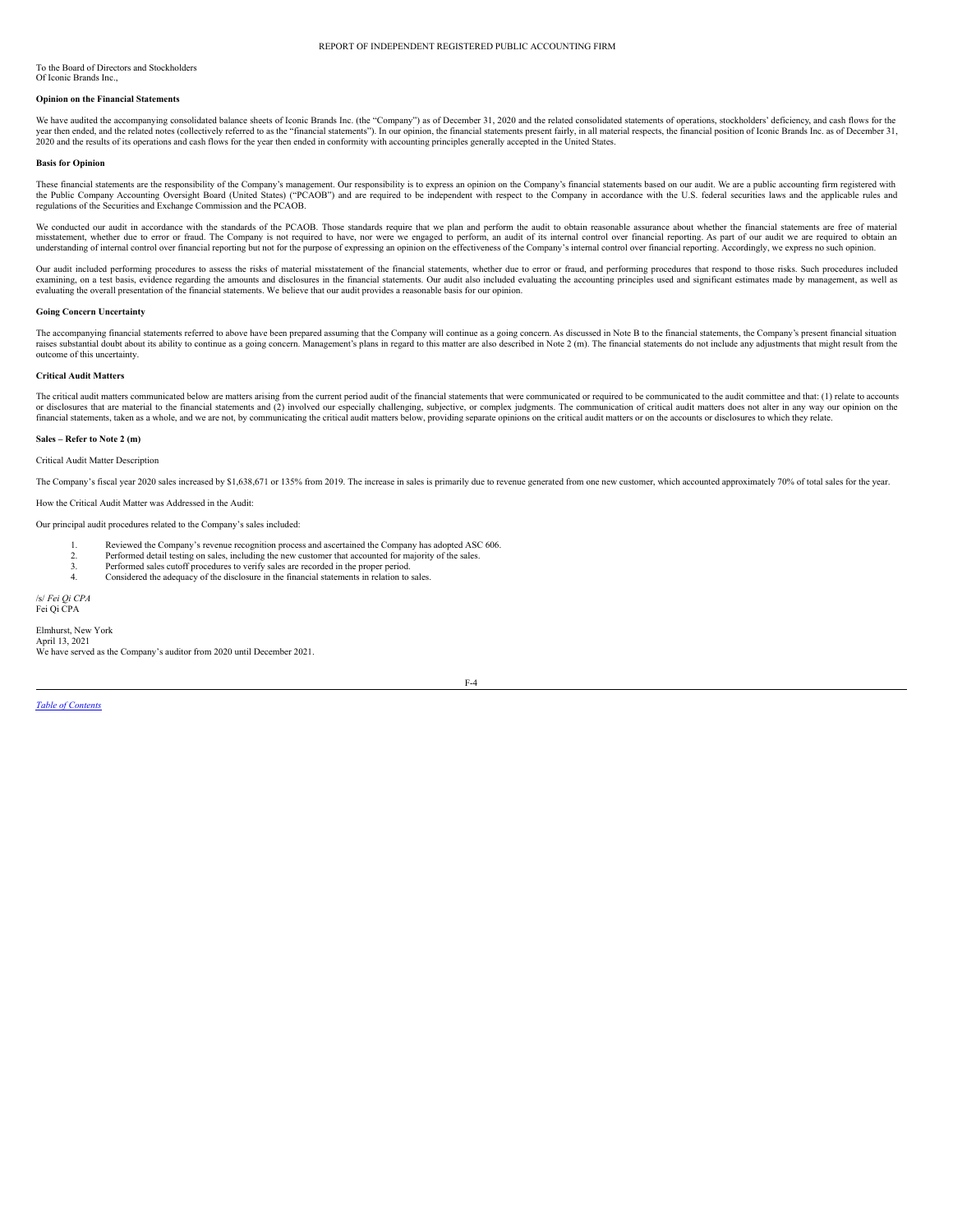# <span id="page-35-0"></span>**ICONIC BRANDS, INC. AND SUBSIDIARIES CONSOLIDATED BALANCE SHEETS**

|                                                                                                                                                                         |    | December 31, 2021 |               | December 31, 2020 |
|-------------------------------------------------------------------------------------------------------------------------------------------------------------------------|----|-------------------|---------------|-------------------|
| <b>ASSETS</b>                                                                                                                                                           |    |                   |               |                   |
| Current assets:                                                                                                                                                         |    |                   |               |                   |
| Cash                                                                                                                                                                    | S. | 2,190,814         | <sup>\$</sup> | 457,041           |
| Accounts receivable                                                                                                                                                     |    | 852,321           |               | 334.458           |
| Inventory                                                                                                                                                               |    | 1,228,351         |               | 507,500           |
| Prepaid expense and other current assets                                                                                                                                |    | 74,517            |               |                   |
| Total current assets                                                                                                                                                    |    | 4,346,003         |               | 1,298,999         |
|                                                                                                                                                                         |    |                   |               |                   |
| Right-of-use asset, net                                                                                                                                                 |    | 3,074,864         |               | 45,381            |
| Leasehold improvements, furniture, and equipment, net                                                                                                                   |    | 5.556.964         |               | 10,512            |
| Intangible assets                                                                                                                                                       |    | 21,609,586        |               |                   |
| Goodwill                                                                                                                                                                |    | 15,976,877        |               |                   |
| Other assets                                                                                                                                                            |    | 142,362           |               |                   |
| <b>Total</b> assets                                                                                                                                                     |    | 50,706,656        |               | 1,354,892         |
| <b>LIABILITIES AND STOCKHOLDERS' EQUITY</b>                                                                                                                             |    |                   |               |                   |
| Current liabilities:                                                                                                                                                    |    |                   |               |                   |
| Accounts payable and accrued expenses                                                                                                                                   |    | 2.713.046         | $\mathbf{s}$  | 3,089,773         |
| Loans payable to officer and affiliated entity-noninterest bearing and due on demand                                                                                    |    |                   |               | 15.637            |
| Notes payable                                                                                                                                                           |    | 5.045.466         |               | 28,458            |
| Deferred revenue                                                                                                                                                        |    | 135,034           |               |                   |
| Other current liabilities                                                                                                                                               |    | 132.234           |               |                   |
| Current portion of operating lease liability                                                                                                                            |    | 380,487           |               | 49,147            |
| Contingent consideration                                                                                                                                                |    | 8.244.642         |               |                   |
| Total current liabilities                                                                                                                                               |    | 16,650,909        |               | 3,183,015         |
|                                                                                                                                                                         |    |                   |               |                   |
| Operating lease liability, long term                                                                                                                                    |    | 2,835,828         |               |                   |
| Notes payable, long term                                                                                                                                                |    | 147,001           |               |                   |
| Contingent consideration, long term                                                                                                                                     |    | 11.959.863        |               |                   |
| <b>Total liabilities</b>                                                                                                                                                |    | 31,593,601        |               | 3.183.015         |
|                                                                                                                                                                         |    |                   |               |                   |
| Stockholders' and members' equity:                                                                                                                                      |    |                   |               |                   |
| Preferred stock, \$0.001 par value; authorized 100,000,000 shares:                                                                                                      |    |                   |               |                   |
| Series A, no shares issued and outstanding at December 31, 2021;1 share issued and outstanding at December 31, 2020                                                     |    |                   |               |                   |
| Series E, no shares issued and outstanding at December 31, 2021;2,115,224 shares issued and outstanding at December 31, 2020                                            |    |                   |               | 2.115             |
| Series F (\$1,000 per share stated value), no shares issued and outstanding at December 31, 20212,413.75 shares issued and outstanding at December 31, 2020             |    |                   |               | 2.413.750         |
| Series G (\$1,000 per share stated value), no shares issued and outstanding at December 31, 2021;1,475 shares issued and outstanding at December 31, 2020               |    | $\sim$            |               | 1,475,000         |
| Series A-2, 26,623 shares issued and outstanding at December 31, 2021 and no shares issued and outstanding at December 31, 2020;                                        |    | 27                |               |                   |
| Common stock, \$0.001 par value; authorized 2,000,000,000 shares, 90,542,764 and 17,268,881 shares issued and outstanding respectively as of December 31, 2021 and 2020 |    | 90,544            |               | 17,269            |
| Treasury stock, at cost – no shares issued and outstanding at December 31, 2021;1,000,000 shares issued and outstanding at December 31, 2020                            |    |                   |               | (516, 528)        |
| Additional paid-in capital                                                                                                                                              |    | 56,749,055        |               | 22,430,430        |
| Accumulated deficit                                                                                                                                                     |    | (36,961,344)      |               | (26, 497, 350)    |
| Noncontrolling interests                                                                                                                                                |    | (765, 227)        |               | (1,152,810)       |
| Total stockholders' equity (deficit)                                                                                                                                    |    | 19,113,055        |               | (1,828,123)       |
| Total liabilities and stockholders' equity                                                                                                                              | S  | 50,706,656        | S             | 1.354.892         |

*See accompanying notes to Consolidated Financial Statements.*

F-5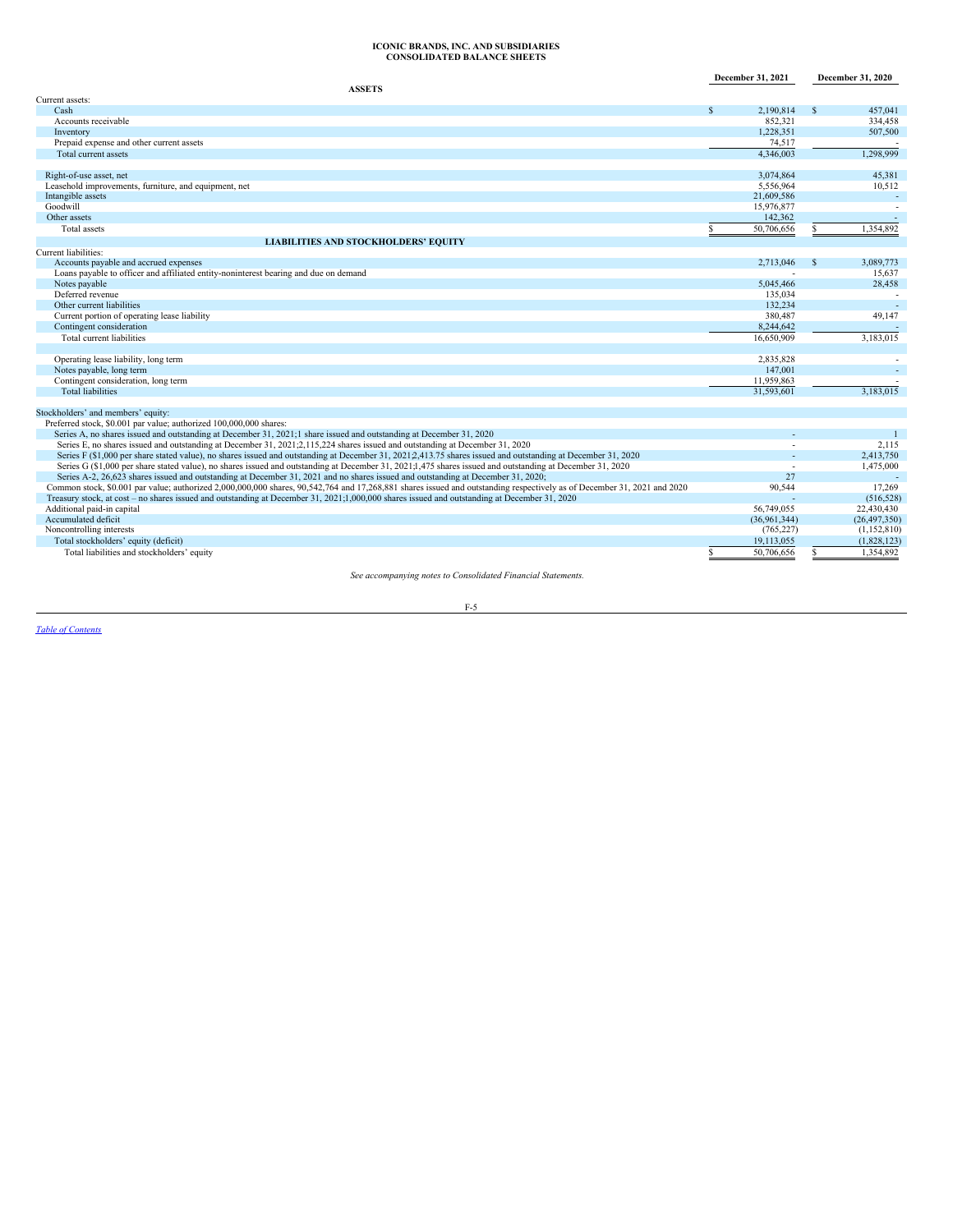# **ICONIC BRANDS, INC. CONSOLIDATED STATEMENTS OF OPERATIONS**

|                                                                   |                                | Years ended December 31,  |
|-------------------------------------------------------------------|--------------------------------|---------------------------|
|                                                                   | 2021                           | 2020                      |
| <b>REVENUE</b>                                                    |                                |                           |
| <b>Sales</b>                                                      | 4.960.016<br>$\mathbb{S}$      | 2,848,913<br>$\mathbf{s}$ |
|                                                                   |                                |                           |
| Cost of sales                                                     | 4,628,734                      | 1,330,441                 |
|                                                                   |                                |                           |
| <b>Gross Profit</b>                                               | 331,282                        | 1,518,472                 |
| <b>OPERATING (INCOME) EXPENSES</b>                                |                                |                           |
| General and administrative expenses                               | 10,453,730                     | 3,915,119                 |
| Selling and marketing                                             | 716,727                        | 801,445                   |
| Gain from the cancellation of accrued royalties                   | (577, 590)                     |                           |
| Total operating expenses                                          | 10,592,867                     | 4,716,564                 |
|                                                                   |                                |                           |
| Loss from operations                                              | (10, 261, 585)                 | (3,198,092)               |
| Other income (expense):                                           |                                |                           |
| Gain on forgiveness of PPP loan                                   | 28,458                         |                           |
| Interest expense                                                  | (271, 749)                     |                           |
| Loss on investment in and receivable from Can B Corp              |                                | (483, 472)                |
| Total other income (expense)                                      | (243, 291)                     | (483, 472)                |
| Net loss                                                          | $\mathbf{s}$<br>(10, 504, 876) | (3,681,564)<br>s.         |
| Net loss attributable to noncontrolling interests in subsidiaries | (40, 882)                      | (109, 962)                |
| Net loss attributable to Iconic Brands, Inc.                      | (10, 463, 994)                 | (3,571,602)               |
|                                                                   |                                |                           |
| Basic and diluted loss per share                                  | (0.22)                         | (0.22)                    |
| Weighted average number of shares outstanding                     | 48,378,549                     | 16,367,218                |

*See accompanying notes to Consolidated Financial Statements.*

F-6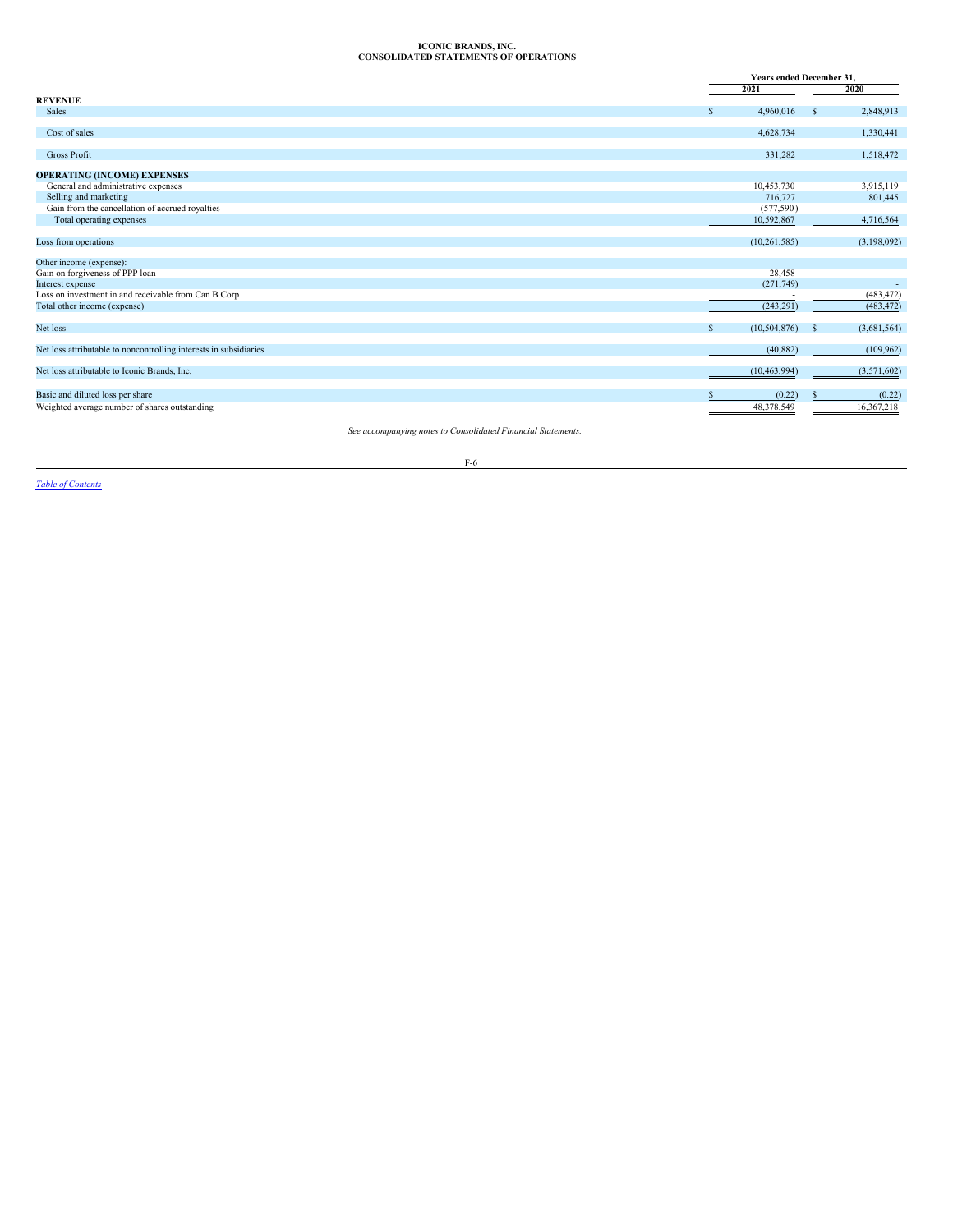# **ICONIC BRANDS, INC. CONSOLIDATED STATEMENTS OF STOCKHOLDERS' EQUITY**

|                                 | Series A                                |     |                        |                      |             | Series E Preferred Series F Preferred Series G Preferred              |               |                      | Series A-2                              |                                      |        |                                        |         | Additional                                         |                          |                                         |                                            |               |
|---------------------------------|-----------------------------------------|-----|------------------------|----------------------|-------------|-----------------------------------------------------------------------|---------------|----------------------|-----------------------------------------|--------------------------------------|--------|----------------------------------------|---------|----------------------------------------------------|--------------------------|-----------------------------------------|--------------------------------------------|---------------|
|                                 | Preferred stock<br><b>Shares</b> Amount |     | stock<br><b>Shares</b> | <b>Amount Shares</b> |             | stock<br>Amount                                                       | <b>Shares</b> | stock<br>Amount      | Preferred stock<br><b>Shares Amount</b> | <b>Common stock</b><br><b>Shares</b> | Amount | <b>Treasury stock</b><br><b>Shares</b> | Amount  | paid-in<br>capital                                 | Subtotal                 | Noncontrolling Accumulated<br>interests | Deficit                                    | Total         |
| Balance,                        |                                         |     |                        |                      |             |                                                                       |               |                      |                                         |                                      |        |                                        |         |                                                    |                          |                                         |                                            |               |
| <b>December</b>                 |                                         |     |                        |                      |             |                                                                       |               |                      |                                         |                                      |        |                                        |         |                                                    |                          |                                         |                                            |               |
| 31, 2019<br>Sale of Series      | 1 <sup>s</sup>                          |     |                        |                      |             | 1 2,790,224 \$ 2,790 3,156 \$ 3,155,750                               | - \$          |                      |                                         | $-14,576,681$ \$14,577               |        | - \$                                   |         | - \$21,282,679 \$24,455,797 \$                     |                          |                                         | $(1,039,851)$ \$ $(22,925,748)$            | 490,198       |
| G Preferred                     |                                         |     |                        |                      |             |                                                                       |               |                      |                                         |                                      |        |                                        |         |                                                    |                          |                                         |                                            |               |
| Stock and                       |                                         |     |                        |                      |             |                                                                       |               |                      |                                         |                                      |        |                                        |         |                                                    |                          |                                         |                                            |               |
| warrants                        |                                         |     |                        |                      |             |                                                                       |               | $-1,475$ $1,475,000$ |                                         |                                      |        |                                        |         | $\blacksquare$                                     | 1,475,000                |                                         |                                            | 1,475,000     |
| Placement<br>agent fees         |                                         |     |                        |                      |             |                                                                       |               |                      |                                         |                                      |        |                                        |         |                                                    |                          |                                         |                                            |               |
| and stock-                      |                                         |     |                        |                      |             |                                                                       |               |                      |                                         |                                      |        |                                        |         |                                                    |                          |                                         |                                            |               |
| based                           |                                         |     |                        |                      |             |                                                                       |               |                      |                                         |                                      |        |                                        |         |                                                    |                          |                                         |                                            |               |
| compensation                    |                                         |     |                        |                      |             |                                                                       |               |                      |                                         | 375,000                              | 375    |                                        |         | (150, 375)                                         | (150,000)                |                                         |                                            | (150,000)     |
| Issuance of<br>common           |                                         |     |                        |                      |             |                                                                       |               |                      |                                         |                                      |        |                                        |         |                                                    |                          |                                         |                                            |               |
| stock in                        |                                         |     |                        |                      |             |                                                                       |               |                      |                                         |                                      |        |                                        |         |                                                    |                          |                                         |                                            |               |
| exchange for                    |                                         |     |                        |                      |             |                                                                       |               |                      |                                         |                                      |        |                                        |         |                                                    |                          |                                         |                                            |               |
| Series E                        |                                         |     |                        |                      |             |                                                                       |               |                      |                                         |                                      |        |                                        |         |                                                    |                          |                                         |                                            |               |
| Preferred                       |                                         |     |                        |                      |             |                                                                       |               |                      |                                         |                                      |        |                                        |         |                                                    |                          |                                         |                                            |               |
| stock<br>Issuance of            |                                         |     | (675,000)              | (675)                |             |                                                                       |               |                      |                                         | 270,000                              | 270    |                                        |         | 405                                                |                          |                                         |                                            |               |
| common                          |                                         |     |                        |                      |             |                                                                       |               |                      |                                         |                                      |        |                                        |         |                                                    |                          |                                         |                                            |               |
| stock in                        |                                         |     |                        |                      |             |                                                                       |               |                      |                                         |                                      |        |                                        |         |                                                    |                          |                                         |                                            |               |
| exchange for                    |                                         |     |                        |                      |             |                                                                       |               |                      |                                         |                                      |        |                                        |         |                                                    |                          |                                         |                                            |               |
| services<br>rendered and        |                                         |     |                        |                      |             |                                                                       |               |                      |                                         |                                      |        |                                        |         |                                                    |                          |                                         |                                            |               |
| to be                           |                                         |     |                        |                      |             |                                                                       |               |                      |                                         |                                      |        |                                        |         |                                                    |                          |                                         |                                            |               |
| rendered                        |                                         |     |                        |                      |             |                                                                       |               |                      |                                         | 860,000                              | 860    |                                        |         | 556,908                                            | 557,768                  |                                         |                                            | 557,768       |
| Issuance of                     |                                         |     |                        |                      |             |                                                                       |               |                      |                                         |                                      |        |                                        |         |                                                    |                          |                                         |                                            |               |
| common                          |                                         |     |                        |                      |             |                                                                       |               |                      |                                         |                                      |        |                                        |         |                                                    |                          |                                         |                                            |               |
| stock in<br>exchange for        |                                         |     |                        |                      |             |                                                                       |               |                      |                                         |                                      |        |                                        |         |                                                    |                          |                                         |                                            |               |
| Series F                        |                                         |     |                        |                      |             |                                                                       |               |                      |                                         |                                      |        |                                        |         |                                                    |                          |                                         |                                            |               |
| Preferred                       |                                         |     |                        |                      |             |                                                                       |               |                      |                                         |                                      |        |                                        |         |                                                    |                          |                                         |                                            |               |
| stock                           |                                         |     |                        |                      | (742)       | (742,000)                                                             |               |                      |                                         | 1,187,200<br>$\sim$                  | 1,187  |                                        |         | 740,813                                            |                          |                                         |                                            |               |
| Treasury                        |                                         |     |                        |                      |             |                                                                       |               |                      |                                         |                                      |        |                                        |         |                                                    |                          |                                         |                                            |               |
| stock<br>acquired               |                                         |     |                        |                      |             |                                                                       |               |                      |                                         |                                      |        |                                        |         |                                                    |                          |                                         |                                            |               |
| from Can B                      |                                         |     |                        |                      |             |                                                                       |               |                      |                                         |                                      |        |                                        |         |                                                    |                          |                                         |                                            |               |
| Corp                            |                                         |     |                        |                      |             |                                                                       |               |                      |                                         |                                      |        | $-$ (1,000,000) (516,528)              |         |                                                    | (516, 528)               |                                         |                                            | (516, 528)    |
| Adjustment                      |                                         |     |                        |                      |             |                                                                       |               |                      |                                         |                                      |        |                                        |         |                                                    | $\overline{\phantom{a}}$ | (2,997)                                 |                                            | (2,997)       |
| Net loss<br>Balance,            |                                         |     |                        |                      |             |                                                                       |               |                      |                                         |                                      |        |                                        |         |                                                    |                          | (109, 962)                              | $(3,571,602)$ $(3,681,564)$                |               |
| December                        |                                         |     |                        |                      |             |                                                                       |               |                      |                                         |                                      |        |                                        |         |                                                    |                          |                                         |                                            |               |
| 31, 2020                        | -1                                      |     | 1, 2, 115, 224         |                      | 2,115 2,414 | 2,413,750                                                             | 1,475         | 1,475,000            |                                         | $-17,268,881$                        |        |                                        |         | 17,269 (1,000,000) (516,528) 22,430,430 25,822,037 |                          |                                         | $(1,152,810)$ $(26,497,350)$ $(1,828,123)$ |               |
| Common                          |                                         |     |                        |                      |             |                                                                       |               |                      |                                         |                                      |        |                                        |         |                                                    |                          |                                         |                                            |               |
| stock and                       |                                         |     |                        |                      |             |                                                                       |               |                      |                                         |                                      |        |                                        |         |                                                    |                          |                                         |                                            |               |
| Series A-2<br>Preferred         |                                         |     |                        |                      |             |                                                                       |               |                      |                                         |                                      |        |                                        |         |                                                    |                          |                                         |                                            |               |
| stock issued                    |                                         |     |                        |                      |             |                                                                       |               |                      |                                         |                                      |        |                                        |         |                                                    |                          |                                         |                                            |               |
| for cash, net                   |                                         |     |                        |                      |             |                                                                       |               |                      |                                         |                                      |        |                                        |         |                                                    |                          |                                         |                                            |               |
| of fees                         |                                         |     |                        |                      |             |                                                                       |               |                      | $-18,800$                               | 19 6,711,997                         | 6,712  |                                        |         | - 15,596,654 15,603,385                            |                          |                                         |                                            | $-15,603,385$ |
| Equity-<br>based                |                                         |     |                        |                      |             |                                                                       |               |                      |                                         |                                      |        |                                        |         |                                                    |                          |                                         |                                            |               |
| compensation                    |                                         |     |                        |                      |             |                                                                       |               |                      |                                         | 4,861,670                            | 4,862  |                                        |         | 2,464,730                                          | 2,469,592                |                                         | $\sim$                                     | 2,469,592     |
| Common                          |                                         |     |                        |                      |             |                                                                       |               |                      |                                         |                                      |        |                                        |         |                                                    |                          |                                         |                                            |               |
| stock issued                    |                                         |     |                        |                      |             |                                                                       |               |                      |                                         |                                      |        |                                        |         |                                                    |                          |                                         |                                            |               |
| to purchase                     |                                         |     |                        |                      |             |                                                                       |               |                      |                                         |                                      |        |                                        |         |                                                    |                          |                                         |                                            |               |
| TopPop<br>Common                |                                         |     |                        |                      |             |                                                                       |               |                      |                                         | $-26,009,600$ 26,010                 |        |                                        |         | $-10,117,734$ $10,143,744$                         |                          |                                         |                                            | $-10,143,744$ |
| stock issued                    |                                         |     |                        |                      |             |                                                                       |               |                      |                                         |                                      |        |                                        |         |                                                    |                          |                                         |                                            |               |
| for the                         |                                         |     |                        |                      |             |                                                                       |               |                      |                                         |                                      |        |                                        |         |                                                    |                          |                                         |                                            |               |
| exchange of                     |                                         |     |                        |                      |             |                                                                       |               |                      |                                         |                                      |        |                                        |         |                                                    |                          |                                         |                                            |               |
| Series A<br>Preferred           |                                         |     |                        |                      |             |                                                                       |               |                      |                                         |                                      |        |                                        |         |                                                    |                          |                                         |                                            |               |
| Stock                           | (1)                                     | (1) |                        |                      |             |                                                                       |               |                      |                                         | $-25,600,000$ 25,600                 |        |                                        |         | (25, 599)                                          |                          |                                         |                                            |               |
| Common and                      |                                         |     |                        |                      |             |                                                                       |               |                      |                                         |                                      |        |                                        |         |                                                    |                          |                                         |                                            |               |
| preferred                       |                                         |     |                        |                      |             |                                                                       |               |                      |                                         |                                      |        |                                        |         |                                                    |                          |                                         |                                            |               |
| shares issued<br>in exchange    |                                         |     |                        |                      |             |                                                                       |               |                      |                                         |                                      |        |                                        |         |                                                    |                          |                                         |                                            |               |
| for old                         |                                         |     |                        |                      |             |                                                                       |               |                      |                                         |                                      |        |                                        |         |                                                    |                          |                                         |                                            |               |
| Series, E, F                    |                                         |     |                        |                      |             |                                                                       |               |                      |                                         |                                      |        |                                        |         |                                                    |                          |                                         |                                            |               |
| and G                           |                                         |     |                        |                      |             |                                                                       |               |                      |                                         |                                      |        |                                        |         |                                                    |                          |                                         |                                            |               |
| Preferred                       |                                         |     |                        |                      |             |                                                                       |               |                      |                                         |                                      |        |                                        |         |                                                    |                          |                                         |                                            |               |
| shares<br>Redemption            |                                         |     |                        |                      |             | $-$ (2,115,224) (2,115) (2,189) (2,188,750) (1,475) (1,475,000) 3,555 |               |                      |                                         | 4 2,209,517                          | 2,210  |                                        |         | 3,663,651                                          |                          |                                         |                                            |               |
| of Series F                     |                                         |     |                        |                      |             |                                                                       |               |                      |                                         |                                      |        |                                        |         |                                                    |                          |                                         |                                            |               |
| Preferred                       |                                         |     |                        |                      |             |                                                                       |               |                      |                                         |                                      |        |                                        |         |                                                    |                          |                                         |                                            |               |
| stock                           |                                         |     |                        | $\sim$               | (225)       | (225,000)                                                             |               |                      |                                         |                                      |        |                                        |         | ÷,                                                 | (225,000)                |                                         |                                            | (225,000)     |
| Purchase of                     |                                         |     |                        |                      |             |                                                                       |               |                      |                                         |                                      |        |                                        |         |                                                    |                          |                                         |                                            |               |
| <b>United Spirits</b><br>Common |                                         |     |                        |                      |             |                                                                       |               |                      |                                         |                                      |        |                                        |         | $(1,428,465)$ $(1,428,465)$                        |                          | 428,465                                 |                                            | (1,000,000)   |
| stock issued                    |                                         |     |                        |                      |             |                                                                       |               |                      |                                         |                                      |        |                                        |         |                                                    |                          |                                         |                                            |               |
| to settle notes                 |                                         |     |                        |                      |             |                                                                       |               |                      |                                         |                                      |        |                                        |         |                                                    |                          |                                         |                                            |               |
| payable                         |                                         |     |                        |                      |             |                                                                       |               | $\sim$               | 4,268                                   | 547,200<br>4                         | 547    |                                        | $\sim$  | 4,438,157                                          | 4,438,708                |                                         | $\sim$                                     | 4,438,708     |
| Shares issued                   |                                         |     |                        |                      |             |                                                                       |               |                      |                                         |                                      |        |                                        |         |                                                    |                          |                                         |                                            |               |
| in exchange<br>for old          |                                         |     |                        |                      |             |                                                                       |               |                      |                                         |                                      |        |                                        |         |                                                    |                          |                                         |                                            |               |
| warrants                        |                                         |     |                        |                      |             |                                                                       |               |                      |                                         | 8,283,899                            | 8,284  |                                        |         | (8, 284)                                           |                          |                                         |                                            |               |
| Retirement of                   |                                         |     |                        |                      |             |                                                                       |               |                      |                                         |                                      |        |                                        |         |                                                    |                          |                                         |                                            |               |
| treasury                        |                                         |     |                        |                      |             |                                                                       |               |                      |                                         |                                      |        |                                        |         |                                                    |                          |                                         |                                            |               |
| stock                           |                                         |     |                        |                      |             |                                                                       |               |                      |                                         | $- (1,000,000)$                      |        | $(1,000)$ 1,000,000                    | 516,528 | (515, 528)                                         |                          |                                         |                                            |               |
| Exercise of<br>warrants         |                                         |     |                        |                      |             |                                                                       |               |                      |                                         | 50,000                               | 50     |                                        |         | 15,575                                             | 15,625                   |                                         |                                            | 15,625        |
| Net income                      |                                         |     |                        |                      |             |                                                                       |               |                      |                                         |                                      |        |                                        |         |                                                    |                          |                                         |                                            |               |
| $(\text{loss})$                 |                                         |     |                        |                      |             |                                                                       |               |                      |                                         |                                      |        |                                        |         |                                                    |                          | (40, 882)                               | $(10,463,994)$ $(10,504,876)$              |               |
| Balance,                        |                                         |     |                        |                      |             |                                                                       |               |                      |                                         |                                      |        |                                        |         |                                                    |                          |                                         |                                            |               |
| December<br>31, 2021            |                                         |     |                        |                      |             |                                                                       |               |                      | $-26,623$                               | 27 90,542,764                        | 90,544 |                                        |         | 56,749,055 56,839,626                              |                          |                                         | $(765,227)$ $(36,961,344)$ 19,113,055      |               |

*See accompanying notes to Consolidated Financial Statements.*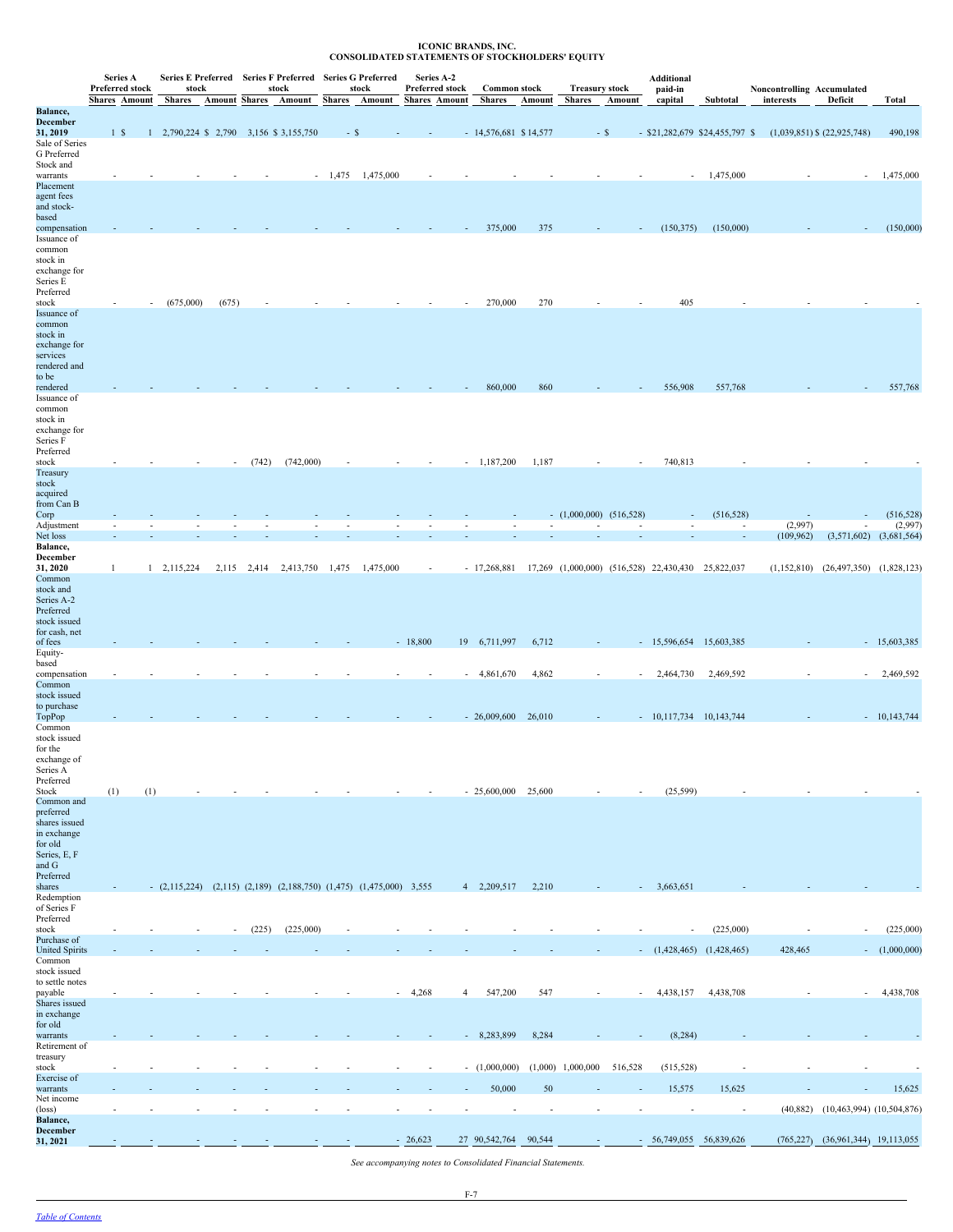# **ICONIC BRANDS, INC. AND SUBSIDIARIES CONSOLIDATED STATEMENTS OF CASH FLOWS**

|                                                                                                        | <b>Years ended December 31.</b> |                              |
|--------------------------------------------------------------------------------------------------------|---------------------------------|------------------------------|
|                                                                                                        | 2021                            | 2020                         |
| CASH FLOWS FROM OPERATING ACTIVITIES:                                                                  |                                 |                              |
| Net loss                                                                                               | $\mathbf{s}$<br>(10, 504, 876)  | (3,681,564)<br>$\mathcal{S}$ |
| Adjustment to reconcile net loss to net cash used in operating activities:                             |                                 |                              |
| Depreciation                                                                                           | 119,746                         | 29,196                       |
| Gain on forgiveness of PPP loan                                                                        | (28, 458)                       | $\overline{\phantom{a}}$     |
| Amortization of debt discounts                                                                         | 30,032                          |                              |
| Amortization of right-of-use assets                                                                    | 283,256                         | $\sim$                       |
| Amortization of intangibles                                                                            | 1,327,614                       |                              |
| Equity based compensation                                                                              | 2,469,592                       | 557,768                      |
| Gain from the cancellation of accrued royalties                                                        | (577, 590)                      |                              |
| Loss on investment in and receivable from Can B Corp                                                   |                                 | 483,472                      |
| Change in operating assets and liabilities:                                                            |                                 |                              |
| Accounts receivable                                                                                    | 4.914.745                       | 239,289                      |
| Inventory                                                                                              | 474,085                         | 66,300                       |
| Operating lease liabilities                                                                            | (145, 571)                      |                              |
| Accounts payable and accrued expenses                                                                  | (2,240,393)                     | 1,234,686                    |
| Prepaid expense and other current assets                                                               | 57,012                          |                              |
| Other assets                                                                                           | (142, 362)                      |                              |
| Other current liabilities                                                                              | 132,234                         |                              |
| Deferred revenue                                                                                       | (259, 725)                      |                              |
| Net cash used in operating activities                                                                  | (4,090,659)                     | (1,070,853)                  |
| <b>CASH FLOWS FROM INVESTING ACTIVITIES:</b>                                                           |                                 |                              |
| Acquisition of TopPop, net of cash acquired (Note 4)                                                   | (3,694,273)                     | $\blacksquare$               |
| Cash paid for outstanding shares of United Spirits                                                     | (1,000,000)                     |                              |
| Purchase of fixed assets and leasehold improvements                                                    | (3,536,633)                     | (19,708)                     |
| Net cash used in investing activities                                                                  | (8,230,906)                     | (19,708)                     |
| <b>CASH FLOWS FROM FINANCING ACTIVITIES:</b>                                                           |                                 |                              |
|                                                                                                        |                                 |                              |
| Common stock and Series A-2 Preferred stock issued for Cash, net of fees                               | 15.603.385                      |                              |
| Repayment of note payable                                                                              | (2,315,380)                     | (40,000)                     |
| Proceeds from issuance of notes payable                                                                | 976,708                         | 28,458                       |
| Proceeds from exercise of warrants                                                                     | 15.625                          |                              |
| Proceeds from sale of Series G Preferred stock and warrants (net of placement agent fees of \$150,000) |                                 | 1,325,000                    |
| Redemption of Series F Preferred stock                                                                 | (225,000)                       |                              |
| Repayment of loan payable to related party                                                             |                                 | (29, 494)                    |
| Net cash provided by financing activities                                                              | 14,055,338                      | 1,283,964                    |
| Net increase in cash                                                                                   | 1,733,773                       | 193,403                      |
| Cash at beginning of year                                                                              | 457,041                         | 263,638                      |
| Cash at end of year                                                                                    | s<br>2,190,814                  | 457,041                      |
| Supplemental disclosure of non-cash investing and financing activities:                                |                                 |                              |
| Common and preferred shares issued in exchange for old Series, E, F and G Preferred shares             | 3,665,865<br>S.                 | S                            |
| Purchase and retirement of treasury stock                                                              | (516, 528)                      | 516,528<br>S                 |
| Common stock issued to settle notes payable                                                            | 4,438,708                       |                              |
| Recognition of right of use asset - operating lease                                                    | 3,312,739                       |                              |
| Issuance of common stock in exchange for Series E Preferred stock                                      |                                 | 675                          |
| Issuance of common stock in exchange for Series F Preferred Stock                                      | -S                              | 742,000<br>S                 |
|                                                                                                        |                                 |                              |

*See accompanying notes to Consolidated Financial Statements.*

F-8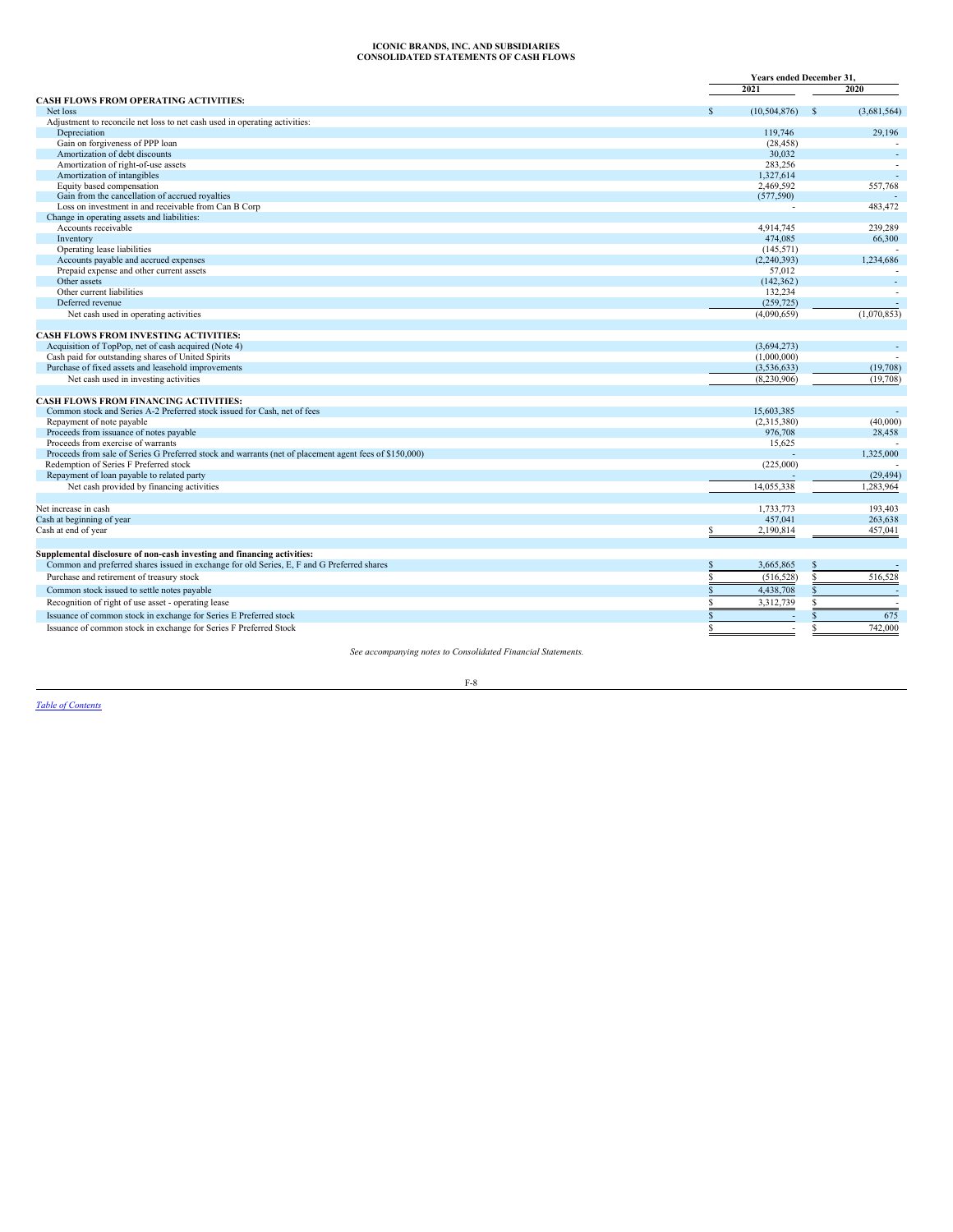#### **Iconic Brands, Inc. and Subsidiaries Notes to Consolidated Financial Statements Years ended December 31, 2021 and December 31, 2020**

#### **1. ORGANIZATION AND NATURE OF BUSINESS**

Iconic Brands, Inc., ("the Company", or "Iconic"), was incorporated in the State of Nevada on October 21, 2005. As of December 31, 2021, the subsidiaries of Iconic are wholly-owned TopPop LLC ("TopPop") and United Spirits

BiVi is the brand owner of "BiVi 100 percent Sicilian Vodka," and Bellissima isthe brand owner of Bellissima sparkling wines. BiVi was organized in Nevada on May 4, 2015. Bellissima was organized in Nevada on November 23, 2015.

On July 26, 2021, the Company acquired 100% TopPop LLC ("TopPop"). TopPop is organized as a limited liability company in the State of New Jersey on September 5, 2019. TopPop's primary operation is the manufacture and packa stock of United (see note 5).

# **2. SUMMARY OF SIGNIFICANT ACCOUNTING POLICIES**

# **(a) Principles of Consolidation**

The consolidated financial statements include the accounts of Iconic, its two51% owned subsidiaries BiVi and Bellissima, its wholly owned subsidiaries United Spirits, Inc. (see Note 5), and TopPop, LLC (see Note 4) (collec the "Company"). All inter-company balances and transactions have been eliminated in consolidation.

#### **(b) Use of Estimates**

The preparation of the consolidated financial statements in conformity with accounting principles generally accepted in the United States requires management to make estimates and assumptions that affect the reported amoun assets and liabilities and disclosure of contingent assets and liabilities at the dates of the consolidated financial statements and the reported amounts of revenues and expenses during the reporting periods. Actual result from those estimates.

# **(c) Fair Value of Financial Instruments**

Generally accepted accounting principles require disclosing the fair value of financial instruments to the extent practicable for financial instruments which are recognized in the balance sheet. The fair value of the finan disclosed herein is not necessarily representative of the amount that could be realized or settled, nor does the fair value amount consider the tax consequences of realization or settlement.

In assessing the fair value of financial instruments, the Company uses a variety of methods and assumptions, which are based on estimates of market conditions and risks existing at the time. For certain instruments, includ cash equivalents, accounts receivable, accounts payable and accrued expenses, and notes payable, it was estimated that the carrying amount approximated fair value because of the short maturities of these instruments.

F-9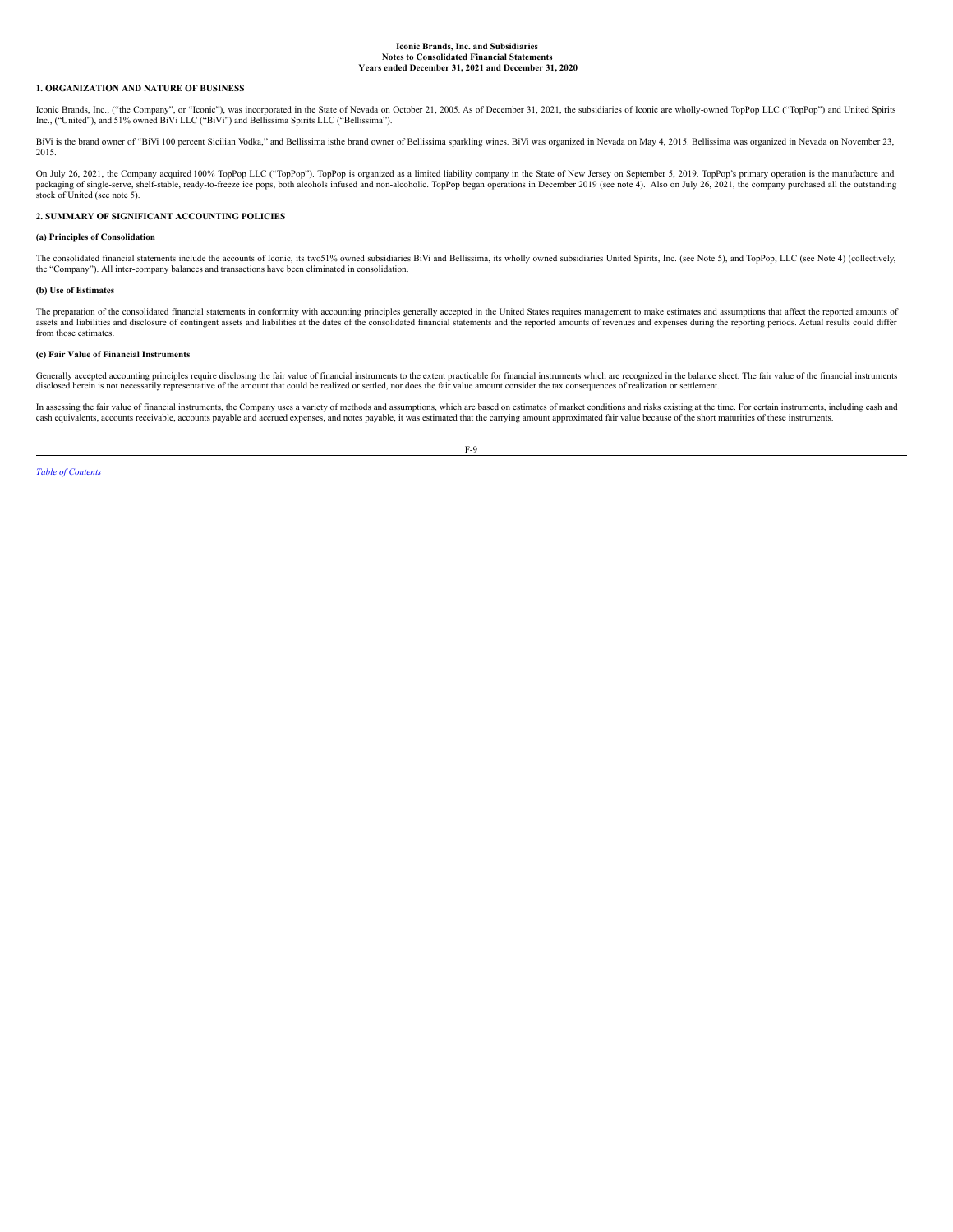Accounting guidance on fair value measurements requires that financial assets and liabilities be classified and disclosed in one of the following categories of the fair value hierarchy:

*Level 1* – Based on unadjusted quoted prices for identical assets or liabilities in an active market.

*Level 2* – Based on observable market-based inputs or unobservable inputs that are corroborated by market data.

*Leve*l 3– Based on unobservable inputs that reflect the entity's own assumptions about the assumptions that a market participant would use in pricing the asset or liability.

We did not have any transfers between levels during the periods presented.

The following table sets forth the Company's assets and liabilities which are measured at fair value on a recurring basis by level within the fair value hierarchy. The only financial instrument measured at fair value is th consideration:

|                          |                                | As of December 31, 2021  |                     |
|--------------------------|--------------------------------|--------------------------|---------------------|
|                          | <b>Ouoted Priced in active</b> | Significant other        | Significant         |
|                          | markets                        | observable inputs (Level | unobservable inputs |
|                          | (Level 1)                      |                          | (Level 3)           |
| Contingent consideration |                                |                          | 20.204.505          |
|                          |                                |                          |                     |

The fair value of the contingent consideration is based on the projected earnings of the business.

# **(d) Cash**

The total amount of bank deposits (checking and savings accounts) that was not insured by the FDIC at year end was \$1,442,162.

# **(e) Accounts Receivable**

The Company extends unsecured credit to customers in the ordinary course of business but mitigates risk by performing credit checks and by actively pursuing past due accounts. The allowance for doubtful accounts is based o

### **(f) Inventories**

Inventories are stated at the lower of cost (first-in, first-out method) or market, with due consideration given to obsolescence and to slow moving items. Inventories at December 31, 2021 and December 31, 2020 consists of cycle.

F-10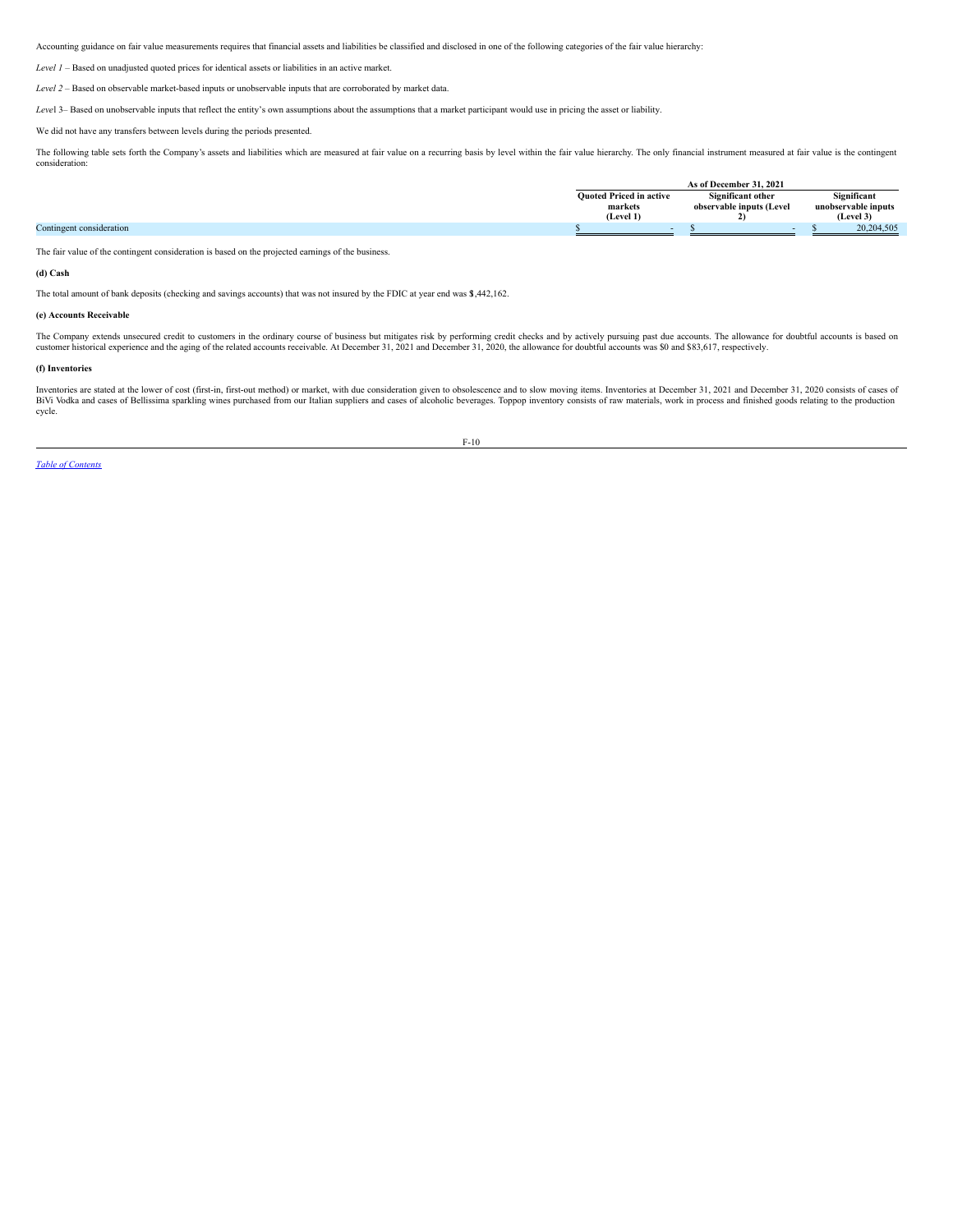# **(g) Revenue Recognition**

It is the Company's policy that revenues from product sales are recognized in accordance with ASC 606 "Revenue Recognition." Five basic steps must be followed before revenue can be recognized; (1) Identifying the contract( a customer that creates enforceable rights and obligations; (2) Identifying the performance obligations in the contract, such as promising to transfer goods or services to a customer; (3) Determining the transaction price, amount of consideration in a contract to which an entity expects to be entitled in exchange for transferring promised goods or services to a customer; (4) Allocating the transaction price to the performance obligations in when (or as) the entity satisfies a performance obligation by transferring a promised good or service to a customer. The amount of revenue recognized is the amount allocated to the satisfied performance obligation. Adoptio 606 has not changed the timing and nature of the Company's revenue recognition and there has been no material effect on the Company's financial statements.

Our revenue (referred to in our financial statements as "sales") consists primarily of the sale of wine and spirits imported for cash or otherwise agreed-upon credit terms along with ready to freeze products manufactured b related goods are shipped or delivered to the customer, depending upon the method of distribution, and shipping terms. For sales to QVC, product shipping is treated as fulfillment charges since products are being shipped b party supplier. Revenue is measured as the amount of consideration we expect to receive in exchange for the sale of our product. The Company has no obligation to accept the return of products sold other than for replacemen reduction in sales), the Company does not offer any sales incentives or other rebate arrangements to customers. Revenue associated with manufacturing and packaging business is recognized at a point in time when obligations

# **(h) Shipping and Handling Costs**

Shipping and handling costs to deliver product to customers are renorted as operating expenses in the accompanying statements of operations. Shipping and handling costs to purchase inventory are capitalized and expensed to sales when revenue is recognized on the sale of product to customers.

# **(i) Equity-Based Compensation**

Equity-based compensation is accounted for at fair value in accordance with Accounting Standards Codification ("ASC") Topic 718, "Compensation-Stock Compensation". For the years ended December 31, 2021 and 2020, stockbased compensation was \$2,469,592 and \$557,768 respectively.

# **(j) Income Taxes**

Income taxes are accounted for under the assets and liability method. Current income taxes are provided in accordance with the laws of the respective taxing authorities. Deferred income taxes are provided for the estimated consequences attributable to differences between the financial statement carrying amounts of existing assets and liabilities and their respective tax bases and operating loss and tax credit carryforwards. Deferred tax asse are measured using enacted tax rates in effect for the year in which those temporary differences are expected to be recovered or settled. Deferred tax assets are reduced by a valuation allowance when, in the opinion of man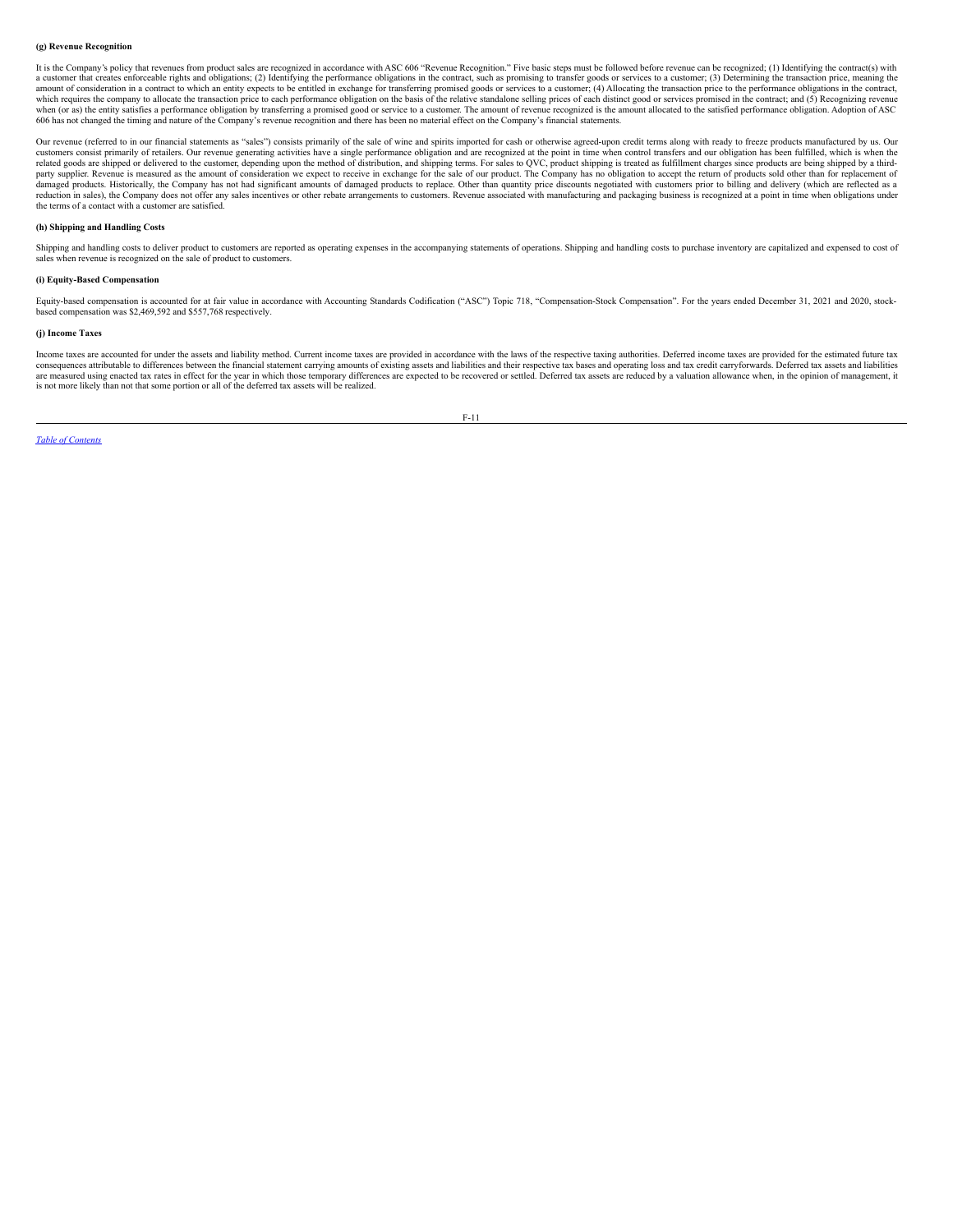# **(k) Net Loss per Share**

Basic net loss per common share is computed on the basis of the weighted average number of common shares outstanding during the period of the financial statements.

Diluted net loss per common share is computed on the basis of the weighted average number of common shares and dilutive securities (such as stock options, warrants, and convertible securities) outstanding. At December 31, dilutive effect on diluted net loss per share are excluded from the calculation.

### **(l) Recently Issued Accounting Pronouncements**

Certain other accounting pronouncements have been issued by the FASB and other standard setting organizations which are not yet effective and have not yet been adopted by the Company. The impact on the Company's financial position and results of operations from adoption of these standards is not expected to be material.

In December 2019, the FASB issued amended guidance in the form of ASU No. 2019-12, "Income Taxes (Topic 740): Simplifying the Accounting for Income Taxes." This ASU is intended to simplify various aspects related to accounting for income taxes by removing certain exceptions to the general principles in Topic 740 and clarifying certain aspects of the current guidance to promote consistency among reporting entities. ASU 2019-12 is effec material impact on its consolidated financial statements and related disclosures.

On August 5, 2020, the FASB issued ASU No. 2020-06 which simplifies the accounting for certain financial instruments with characteristics of liabilities and equity, including convertible instruments and contracts on an ent equity. ASU 2020-06 simplifies the guidance in U.S. GAAP on the issuer's accounting for convertible debt instruments. Such guidance includes multiple disparate sets of classification, measurement, and derecognition require whose interactions are complex. ASU 2020-06 is effective for annual periods beginning after December 15, 2021 and interim periods within those annual periods, with early adoption permitted. An entity that elects early adop must adopt all the amendments in the same period. Most amendments within this ASU are required to be applied on a prospective basis, while certain amendments must be applied on a retrospective or modified retrospective bas

#### **(m) Business Acquisition Accounting**

The Company applies the acquisition method of accounting for those that meet the criteria of a business combination. The Company allocates the purchase price of its business acquisition based on the fair value of identifia as incurred in general and administrative expenses.

### **(l) Leasehold improvements, furniture, and equipment, net**

Leasehold improvements, furniture, and equipment are recorded at cost. Depreciation of furniture and fixtures is provided using the straight-line method, generally over the terms of the lease. Repairs and maintenance expen which do not extend the useful lives of the related assets, are expensed as incurred. Depreciation of machinery and equipment is based on the estimated useful lives of the assets

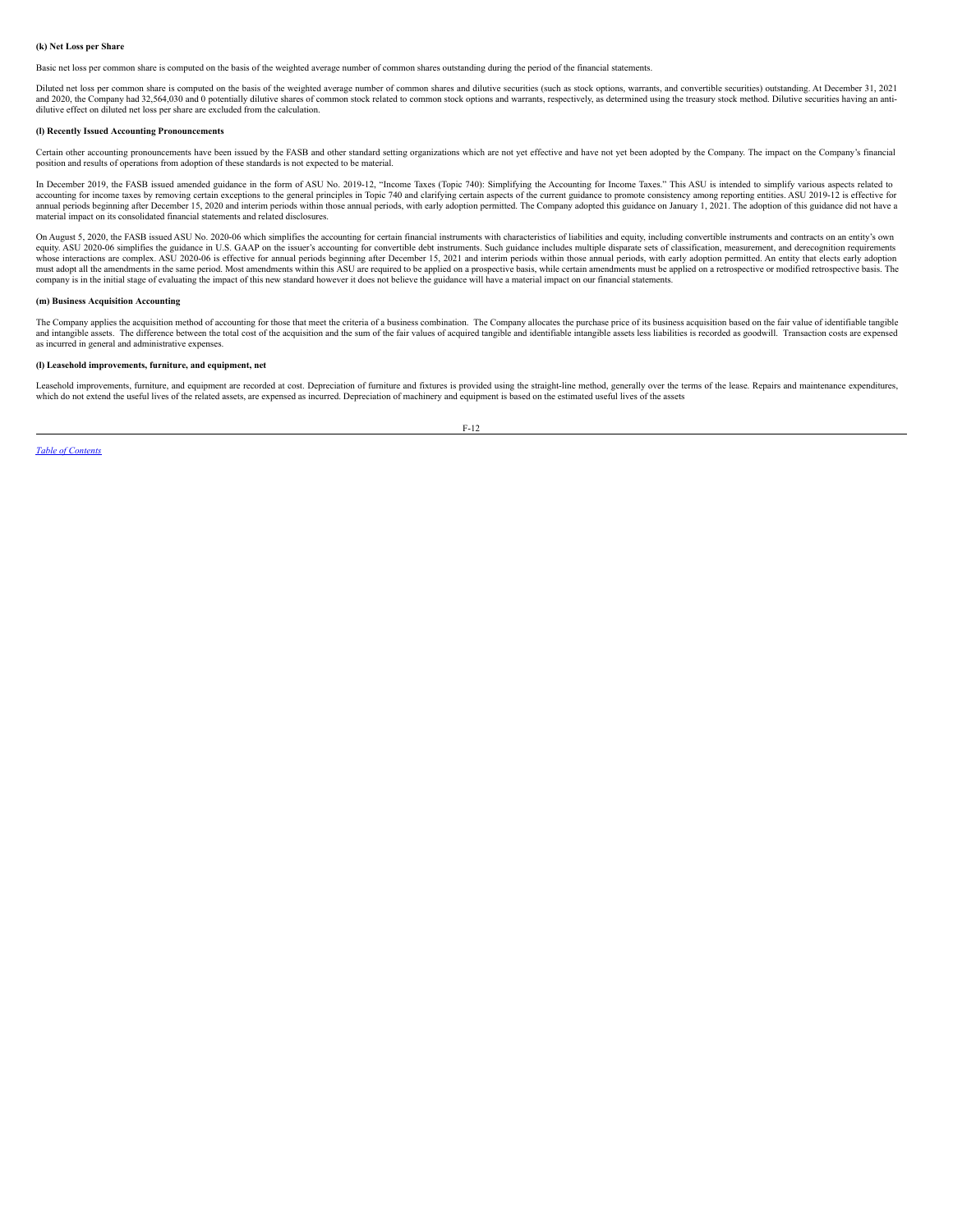|                         | Years                                  |
|-------------------------|----------------------------------------|
| Machinery and equipment |                                        |
| Leasehold improvements  | Lesser of term of lease or useful life |
| Furniture and fixtures  |                                        |

# **3. LOSS ON INVESTMENT IN AND RECEIVABLE FROM CAN B CORP.**

Effective December 31, 2019, the Company sold its 51% equity interest in Green Grow Farms, Inc. ("Green Grow") to Can B Corp. in exchange for37,500,000 shares of Can B Corp. common stock and a Can B Corp. obligation to issue additional shares ("Additional Purchases Shares") of Can B Corp. common stock to the Company on June 30, 2020 in such number so that the aggregate value of the aggregate shares issued to the Company equaled \$1,000,00

Effective March 6, 2020, CANB effected a 1 share for 300 shares reverse stock split resulting in a reduction of the number of the Company's shares of CANB common stock from 37,500,000 shares to 125,000 sharesOn July 8,<br>202 the Company recognized an unrealized gain of \$73,835 for the year ended December 31, 2020.

On July 29, 2020, the Company executed an exchange agreement with CANB and delivered the543,714 shares of CANB common stock to CANB in exchange for CANB's delivery of1,000,000 shares of common stock to the Company. The July 29, 2020 closing price of CANB common stock was \$0.95 per share. In the balance sheet as of December 31, 2020, the Company recorded treasury stock in the amount of \$516,528. The Company recognized a loss of \$557,307 from the Company's investment in CANB common stock in the year ended December 31, 2020.

# **4. ACQUISITION OF TOPPOP**

*Table of [Contents](#page-31-0)*

On July 26, 2021, the Company entered into an acquisition agreement (the "TopPop Acquisition Agreement") with TopPop LLC, a New Jersey limited liability company ("TopPop"), and each of FrutaPop LLC ("Frutapop"), Innoaccel Investments LLC ("Innoaccel") and Thomas Martin ("Martin" and, together with Frutapop and Innoaccel, the "TopPop Members"), pursuant to which the TopPop Members sold to the Company and the Company acquired, all of the issued and outstanding membership interests of TopPop.

TopPop is a brand owner and contract manufacturing and packaging company specializing in flexible packaging solutions in the food, beverage and health categories. Its first branded and contract products are alcohol-infused

Upon consummation of the acquisition contemplated by the TopPop Acquisition Agreement, the TopPop Members received, in the aggregate: (a) \$3,694,273 in cash, net of cash acquired, by transfer of immediately available funds principal amount of promissory notes of the Company (the "Promissory Notes") and (d) future additional payments as earnout consideration valued at \$20,204,505 to be paid in cash and stock. The earn-out payments, if any, wi notes repaid in cash during period; provided, however, no such amount shall be payable if (i)(A) does not exceed (i)(B); and (ii) following the 12-month period commencing on August 1, 2022, in an aggregate amount equal to not exceed (ii)(B). The earn-out payments will be made, at the election of each former TopPop member, in cash or in shares of our common stock or a combination thereof, less any reserve for possible indemnification payment provided that not less than 45% of the value of each earn-out payment shall be paid in common stock. If paid in shares of common stock, such shares shall be valued at the then-prevailing market rate.

F-13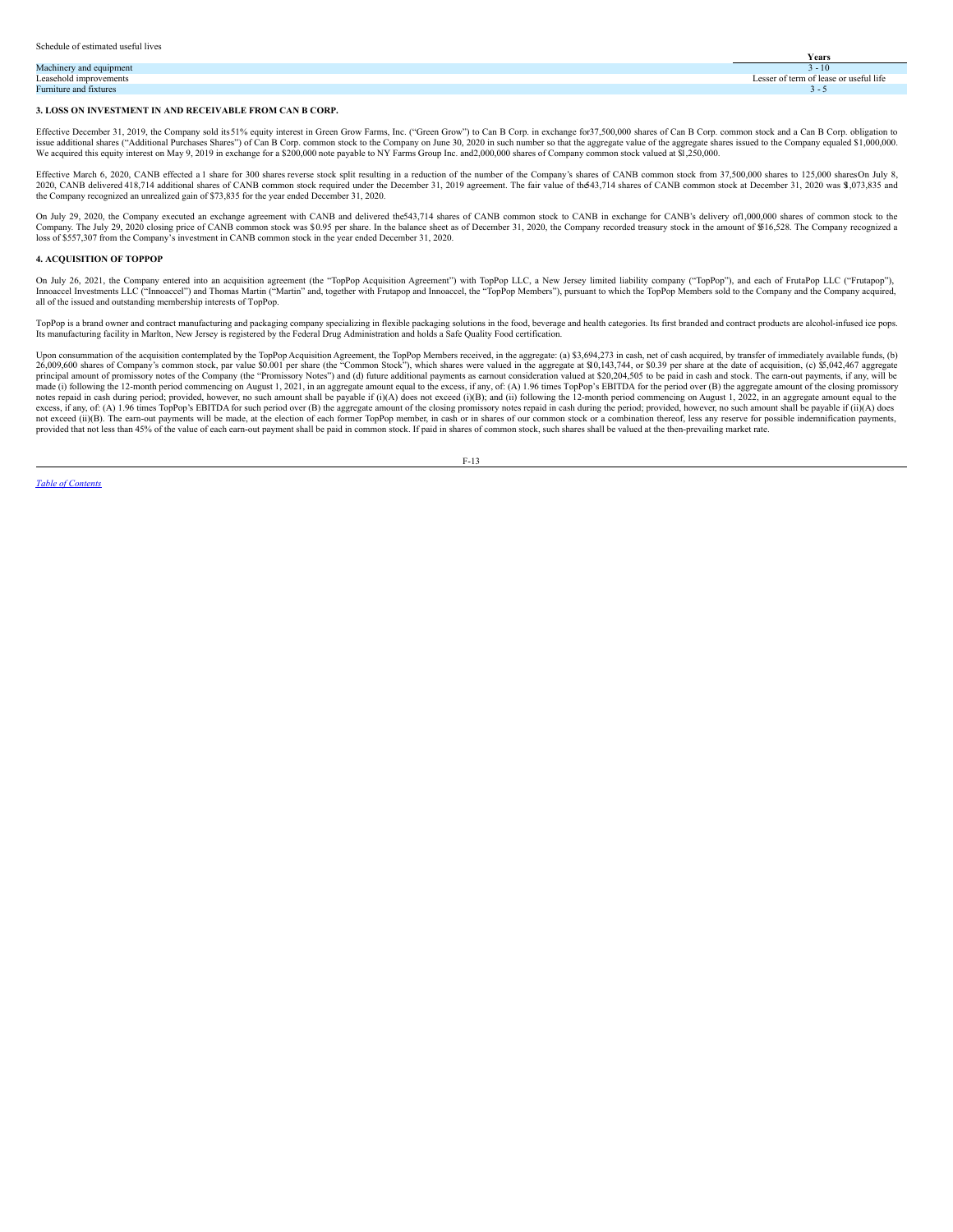The Promissory Notes bear interest at the rate of10% per annum and mature on July 26, 2022. The Promissory Notes are not subject to pre-payment penalties; however, the Company may not pre-pay any amount on any Promissory Note without pre-paying a pro-rata portion of all Promissory Notes. In connection with the Promissory Notes, the Company granted to the TopPop Members a security interest in all of the Company's membership interests of Top

The Company accounted for the Acquisition of TopPop as a business combination using the purchase method of accounting as prescribed in Accounting Standards Codification 805, Business Combinations ("ASC 805") and ASC 820<br>– assumed.

### *Fair value of the acquisition*

The preliminary purchase price and related purchase price allocation (which are still in process and subject to change) are as follows:

| Purchase price:                  |              |             |
|----------------------------------|--------------|-------------|
| Cash, net of cash acquired       | $\mathbf{s}$ | 3,694,273   |
| Fair value of common stock       |              | 10,143,744  |
| Contingent consideration         |              | 20,204,505  |
| Note payable                     |              | 5,042,467   |
| Total purchase price             |              | 39,084,989  |
|                                  |              |             |
| Assets acquired:                 |              |             |
| Accounts receivable              |              | 5,432,608   |
| Furniture and equipment          |              | 1,848,580   |
| Inventory                        |              | 1,194,936   |
| Equipment deposit                |              | 320,810     |
| Security deposit                 |              | 131,529     |
| Tradename / Trademarks           |              | 6,867,000   |
| IP/Technology                    |              | 849,000     |
| Non-compete agreement            |              | 807,200     |
| <b>Customer Base</b>             |              | 14,414,000  |
| Total assets acquired:           |              | 31,865,663  |
|                                  |              |             |
| Liabilities assumed:             |              |             |
| Accounts payable                 |              | (2,435,412) |
| Notes payable                    |              | (5,927,380) |
| Deferred revenue                 |              | (394, 759)  |
| <b>Total Liabilities assumed</b> |              | (8,757,551) |
| Net assets acquired              |              | 23,555,342  |
| Excess purchase price "Goodwill" |              | 15,976,877  |
|                                  |              |             |

*Table of [Contents](#page-31-0)*

F-14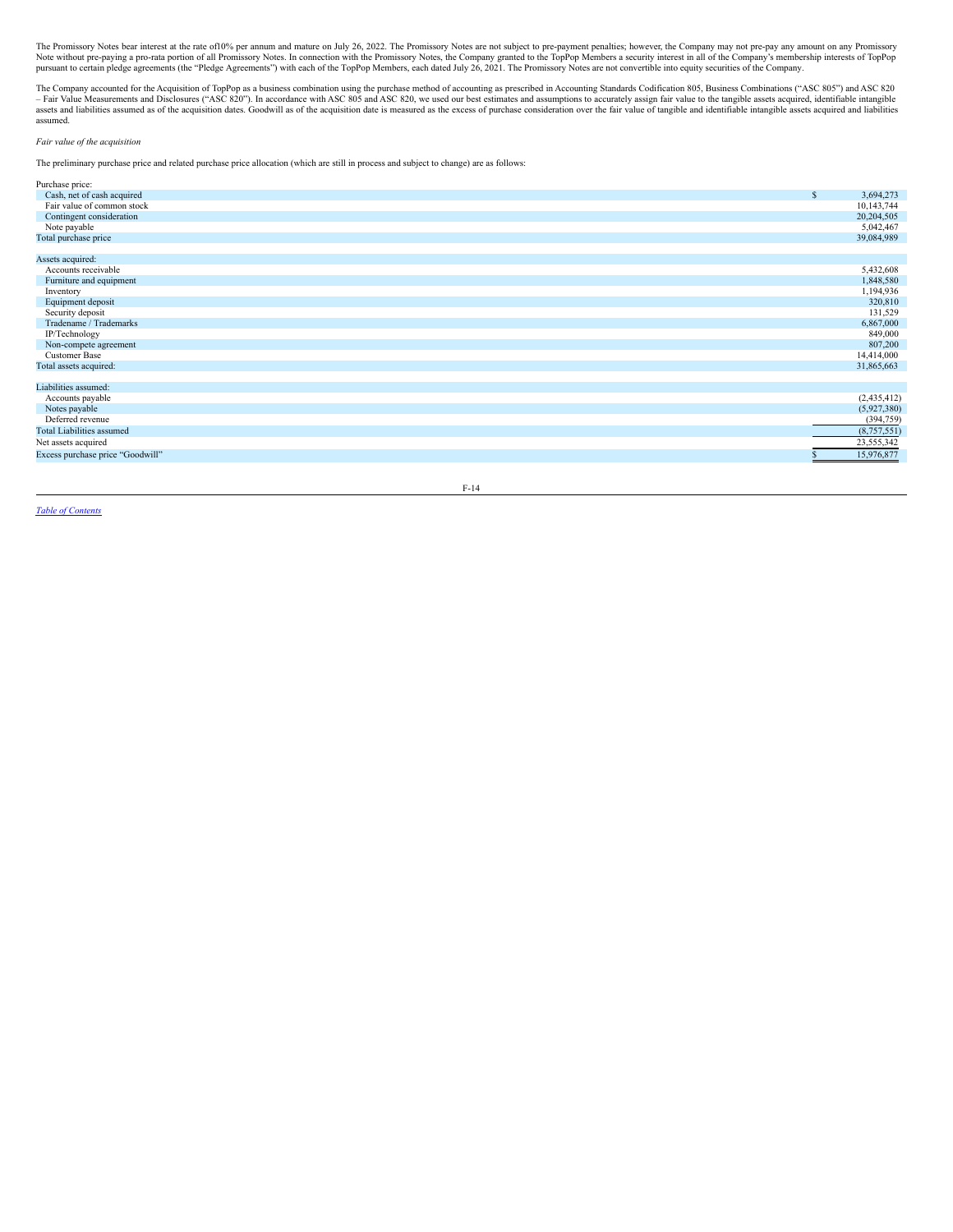The excess purchase price has been recorded as "goodwill" included as part of "Intangible assets" in the amount of \$5,976,877. The estimated useful life of the identifiable intangible assets is four to ten years. The goodw

See Note 16 for the required pro forma information related to the business combination.

*Intangible assets*

Intangible assets consist of the following:

|                               | <b>Estimated Useful</b><br>Lives | December 31,<br>2021 |  | December 31,<br>2020 |  |
|-------------------------------|----------------------------------|----------------------|--|----------------------|--|
| Tradename - Trademarks        | 5 years                          | 6,867,000            |  |                      |  |
| Intellectual Property         | 5 years                          | 849,000              |  |                      |  |
| <b>Customer Base</b>          | 10 years                         | 14,414,000           |  |                      |  |
| Non-Competes                  | 4 years                          | 807,200              |  |                      |  |
|                               |                                  | 22,937,200           |  |                      |  |
| Less accumulated amortization |                                  | 1,327,614            |  |                      |  |
|                               |                                  | 21,609,586           |  |                      |  |

Intangible assets are amortized on a straight-line basis over the useful lives of the assets. Amortization expense amounted to \$1,327,614 and \$0 for the years ended December 31, 2021 and 2020, respectively.

Future amortization of intangible assets is as follows:

| Future amortization of intangible assets for the years ending December 31, | Amount     |
|----------------------------------------------------------------------------|------------|
| 2022                                                                       | 3,186,408  |
| 2023                                                                       | 3,186,408  |
| 2024                                                                       | 3,186,408  |
| 2025                                                                       | 3,102,323  |
| 2026                                                                       | 2,341,604  |
| Thereafter                                                                 | 6,606,435  |
| Total                                                                      | 21,609,586 |

F-15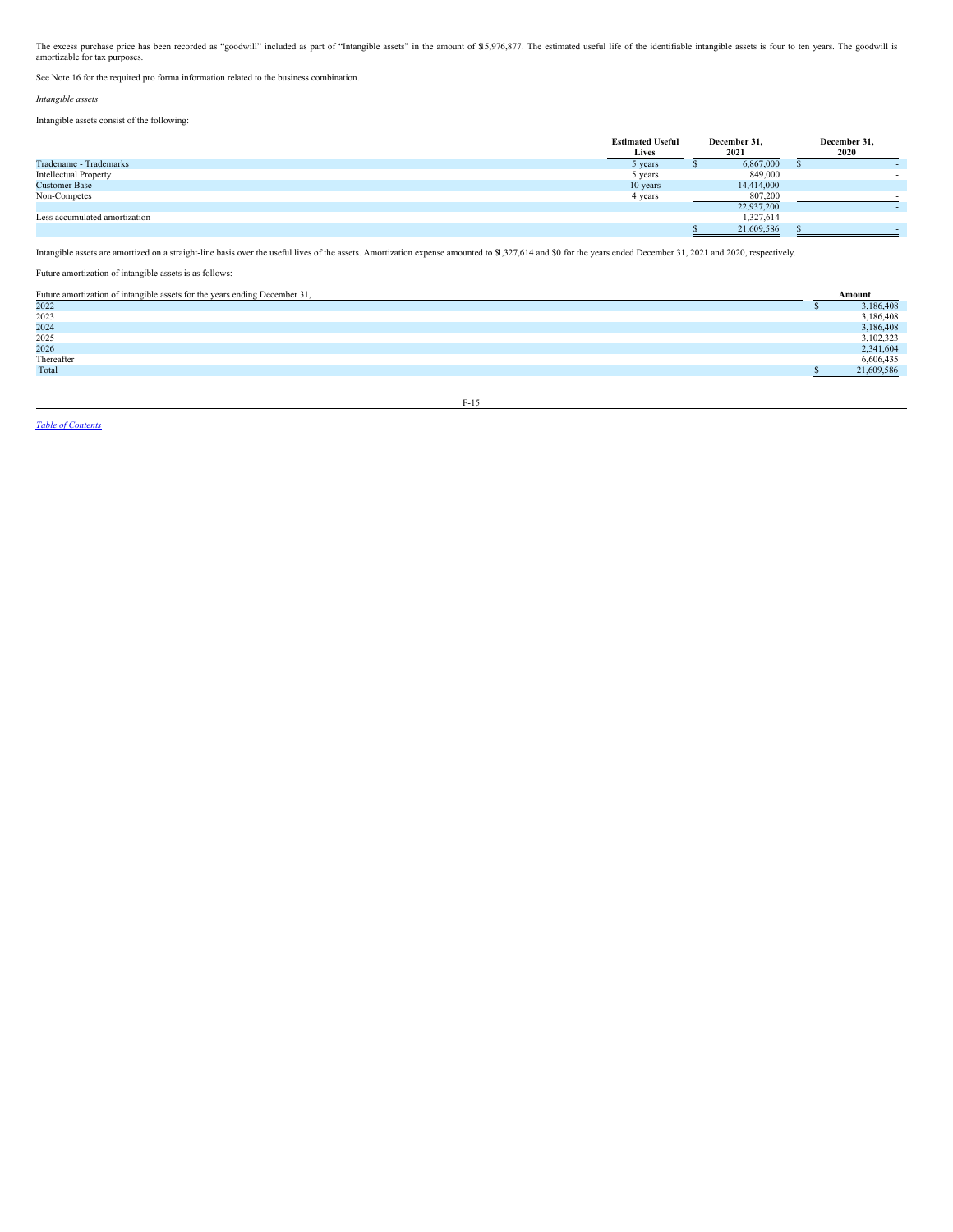# **5. UNITED SPIRITS, INC.**

Until July 26, 2021, United Spirits, Inc. a New York Corporation ("United") was owned and managed by Mr. Richard DeCicco, the controlling shareholder and president of the Company. United provides distribution services for<br> purchase agreement with Mr. DeCicco pursuant to which the Company purchased from Mr. DeCicco, and Mr. DeCicco sold, all of the issued and outstanding capital stock of United to the Company. Pursuant to the United Purchase<br>

# **6. LEASEHOLD IMPROVEMENTS, FURNITURE, AND EQUIPMENT, NET**

Leasehold improvements, furniture, and equipment, net consisted of the following:

|                               | December 31,<br>2021 |  | December 31,<br>2020     |  |
|-------------------------------|----------------------|--|--------------------------|--|
| Machinery and equipment       | 2,871,744            |  | $\overline{\phantom{a}}$ |  |
| Deposits on equipment         | 2,480,265            |  | $\overline{\phantom{a}}$ |  |
| Leasehold improvements        | 154,389              |  | 31,000                   |  |
| Supplies                      | 140,004              |  | $\overline{\phantom{a}}$ |  |
| Furniture and fixtures        | 36,181               |  | 8,708                    |  |
|                               | 5,682,583            |  | 39,708                   |  |
| Less accumulated depreciation | (125, 619)           |  | (29,196)                 |  |
|                               | 5,556,964            |  | 10,512                   |  |

F-16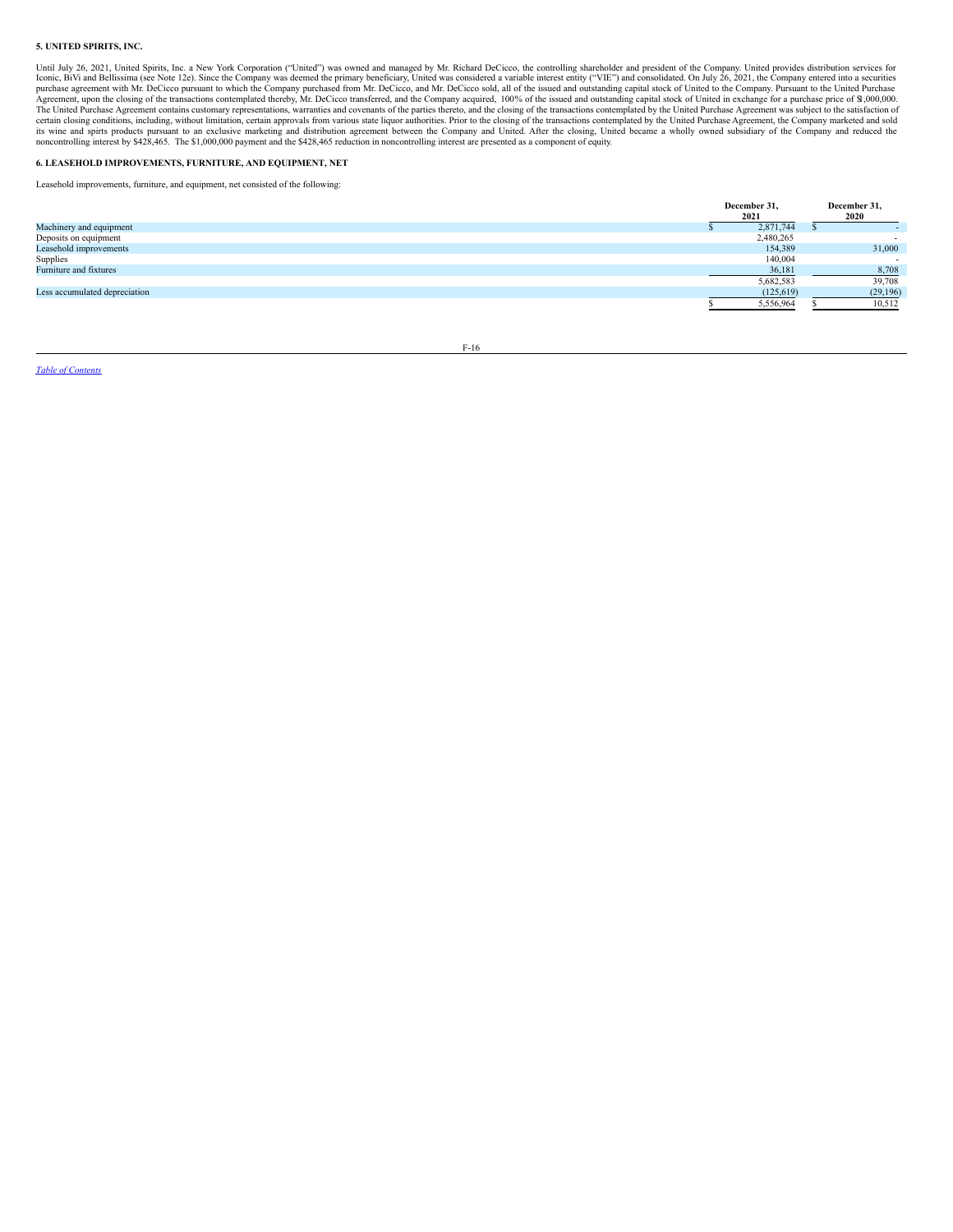During the year ended December 31, 2021, the Company paid a deposit of \$2,480,265 on equipment to be used at the TopPop facilities. As of December 31, 2021, the equipment was not yet placed in service.

Depreciation expense related to leasehold improvements, furniture, and equipment amounted to \$119,746 and \$29,196 for the years ended December 31, 2021 and 2020, respectively.

# **7. INVENTORIES**

**Inventories consisted of:**

|                      | December 31,<br>2021 | December 31,<br>2020 |
|----------------------|----------------------|----------------------|
| Finished goods:      |                      |                      |
| Hooters brands       | <b>Service</b>       | 259,837<br>- S       |
| Bellissima brands    | 384,717              | 163,258              |
| BiVi brands          | $\sim$               | 47,439               |
| TopPop               | 728,305              |                      |
| Total finished goods | 1,113,022            | 470,534              |
| Work-in-process:     |                      |                      |
| TopPop               | 88,066               |                      |
| Raw materials:       |                      |                      |
| TopPop               | 27,263               | $\sim$               |
| Hooters brands       |                      | 36,966               |
| Total                | 1,228,351            | 507,500              |

# **8. ACCOUNTS PAYABLE AND ACCRUED EXPENSES**

Accounts payable and accrued expenses consisted of:

|                                                                       | December 31,<br>2021 |  | December 31,<br>2020 |
|-----------------------------------------------------------------------|----------------------|--|----------------------|
| Accounts payable                                                      | 1,671,161            |  | 1,444,213            |
| Accrued officers' compensation                                        | 780,701              |  | 851,300              |
| Accrued royalties                                                     | 178,013              |  | 792,295              |
| Other                                                                 | 83,171               |  | 1,965                |
| Total                                                                 | 2,713,046            |  | 3,089,773            |
| <b>9. NOTES PAYABLE</b><br>The changes in notes payable consisted of: |                      |  |                      |
| Balance as of December 31, 2020                                       |                      |  | 28,458               |
| Issuances of principal, net                                           |                      |  | 976,708              |
| Issued as consideration in TopPop acquisition                         |                      |  | 5,042,467            |
| Notes payable assumed in TopPop acquisition                           |                      |  | 5,927,380            |
| Payments on principal                                                 |                      |  | (2,315,380)          |
| Settled with issuance of common stock                                 |                      |  | (4,438,708)          |
| <b>PPP</b> Forgiveness                                                |                      |  | (28, 458)            |
| Balance as of December 31, 2021                                       |                      |  | 5,192,467            |

F-17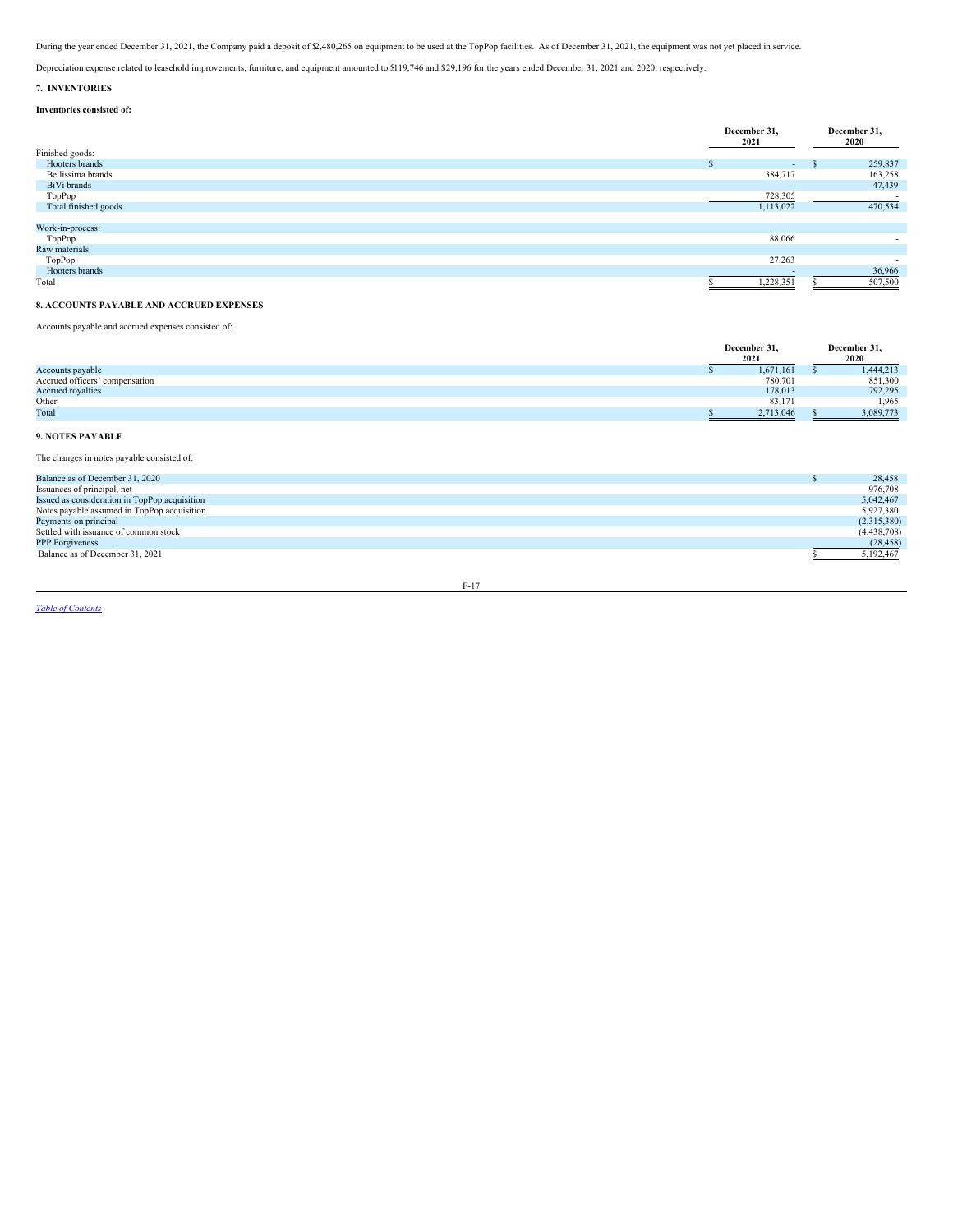During the year ended December 31, 2021, the Company issued short term, noninterest bearing notes payable to investors in the aggregate of 976,708, net of original issue discounts of \$30,032 in the aggregate.

On July 26, 2021, the Company assumed a \$3,762,000 original issue discount note, a \$2,015,380 note to a third party, and a \$150,000 SBA note from the acquisition of TopPop. The SBA note bears an interest rate of3.75% per<br>a annum and matures on July 26, 2022. The Company also paid \$300,000 towards the \$976,708 of notes payable and settled the remaining \$676,708 balance and \$3,762,000 of assumed notes payable with 547,200 shares of common stoc

As of December 31, 2021, the \$150,000 SBA note and \$5,042,467 note to former owners of TopPop are outstanding.

| The future payments on principal of notes payable are as follows: | Amount    |
|-------------------------------------------------------------------|-----------|
| Year ending December 31, 2022                                     | 5,045,466 |
| Year ending December 31, 2023                                     | 3.114     |
| Year ending December 31, 2024                                     | 3,233     |
| Year ending December 31, 2025                                     | 3,356     |
| Year ending December 31, 2026                                     | 3.484     |
| Thereafter                                                        | 133,814   |
| Total                                                             | 5.192.467 |

# **10. CAPITAL STOCK**

# **Preferred Stock**

On January 12, 2020, the Company entered into securities purchase agreements with certain accredited investors for the sale of a total of 500 shares of Series G Convertible Preferred Stock and warrants to purchase1,200,000 of our common stock for gross proceeds of \$1,500,000 (of which \$1,475,000 was collected on January 13, 2020 and January 14, 2020). Each share of Scries G Convertible Preferred Stock (designated on January 13, 2020) has a<br>s basis, is entitled to a distribution preference of \$1,000 upon liquidation, and is not redeemable. Each warrant is exercisable into one share of common stock at an exercise price of \$.25 per share (subject to adjustment un circumstances) for a period of five years from the date of issuance.

On February 12, 2020, February 13, 2020, and February 14, 2020, three holders converted a total of 675,000 shares of Series E Preferred Stock into a total of 270,000 shares of Iconic common stock, leaving, 115, 224 shares E Preferred Stock outstanding on December 31, 2020.

During the year ended December 31, 2020, six holders converted a total of742 shares of Series F Preferred Stock into a total of1,187,200 shares of Iconic common stock, leaving2,414 shares of Series F Preferred Stock outsta on December 31, 2020.

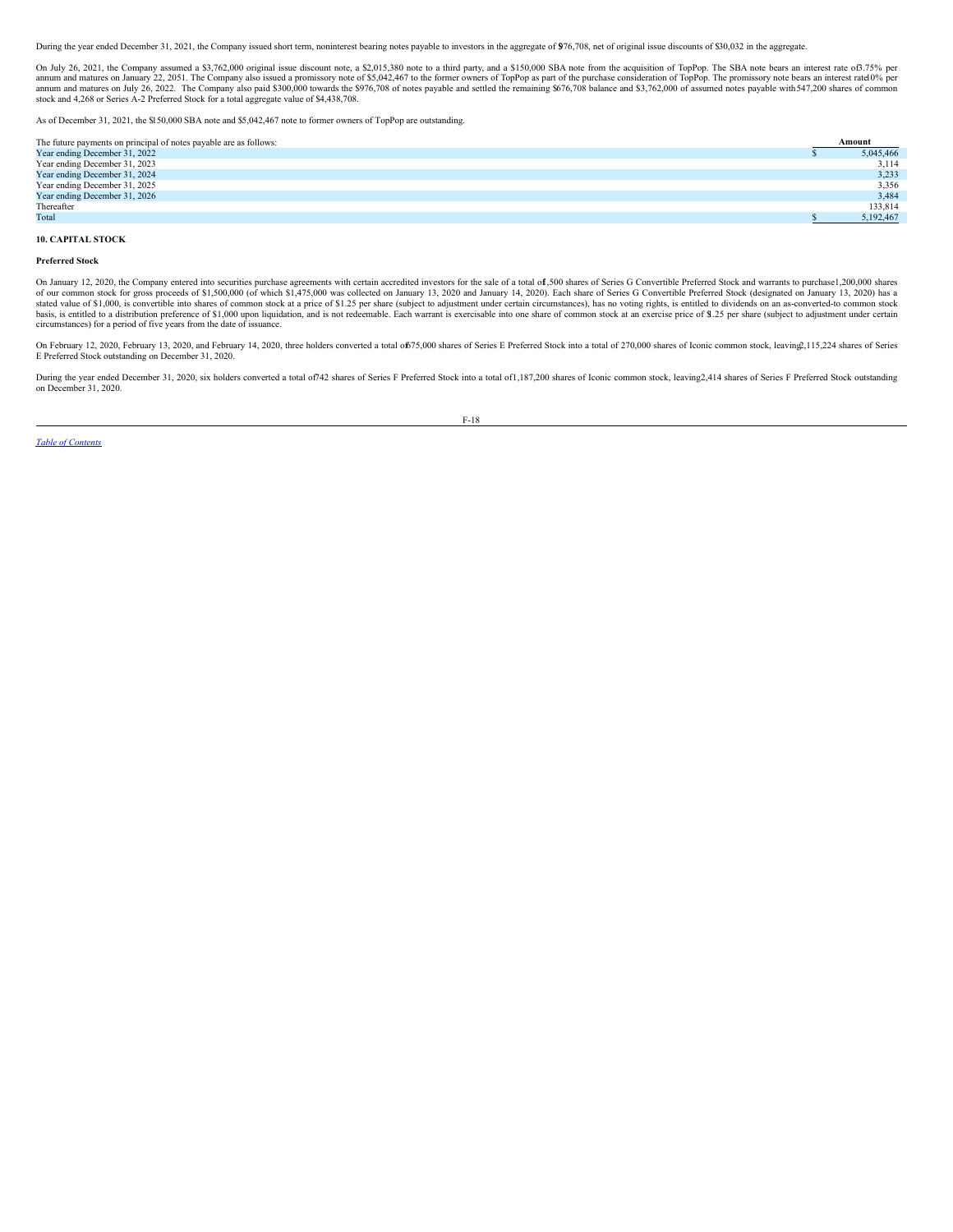On July 26, 2021, the Company entered into a securities exchange agreement dated as of July 26, 2021 (the "Series A Preferred Exchange Agreement"), with Mr. Richard DeCicco, who, at the time of execution and delivery of su agreement, was the Company's Chief Executive Officer, Chief Financial Officer, chairman of the Company's board of directors (the "Board") and the holder of the Company's one issued and outstanding share of Series A Preferred Stock. Pursuant to the Series A Preferred Exchange Agreement, Mr. DeCicco exchanged his one share of Series A Preferred Stock for 25,600,000 shares of Common Stock. Upon such exchange, the Series A Preferred Stock, which<br>p became null and void and of no further effect whatsoever.

On July 26, 2021, the Company filed a Certificate of Designation, Preferences and Rights of the Series A-2 Preferred Stock (the "Certificate of Designation") with the Secretary of State of Nevada, designating up to45,000 s share and a stated value equal to One Thousand Dollars (\$1,000). The holders shall be entitled to receive, and the Company shall pay, dividends on shares of Series A-2 Preferred Stock equal (on an as-if-converted-to Common basis) to and in the same form as dividends actually paid on shares of Common Stock when, as and if such dividends are paid on shares of Common Stock. The Series A-2 Preferred Stock shall have no voting rights.

On July 26, 2021, the Company issued 4,268 shares of Series A-2 Preferred Stock and 547,200 shares of common stock to settle notes in the aggregate amount of \$4,438,708 of notes payable.

On July 26, 2021, the Company entered into securities exchange agreements (collectively, the "Exchange Agreement") with the holders of the Company's outstanding (a) Series E Convertible Preferred Stock, Series F Convertible Preferred Stock and Series G Convertible Preferred Stock, and (b) Series E Common Stock Purchase Warrants, Series F Common Stock Purchase Warrants and Series G Common Stock Purchase Warrants pursuant to which the Holders exchanged (i) all existing Preferred Stock held by each Holder for shares of Series of Series A-2 Preferred Stock and Warrants, and (ii) all existing warrants held by each Holder for shares of Common Stock. In conn Exchange, the Holders exchanged all of their existing securities for an aggregate of 3,555 shares of Series A-2 Preferred Stock, warrants to purchase 14,304,880 shares of Common Stock, and 2,209,517 shares of Common Stock.

#### **Common Stock**

On January 22, 2020, the Company issued a total of375,000 shares of its common stock to the placement agent and four associated individuals for services relating to the offering of 500 shares of Series G Preferred Stock th

On January 22, 2020, and February 27, 2020, the Company issued a total of160,000 shares of its common stock to an investor relations firm for services rendered to the Company for a total fair value of \$01,018.

On January 26, 2020, the Company issued150,000 shares of its common stock to a consulting firm for services rendered to the Company for a total fair value of \$00,500

On February 24, 2020, the Company issued 100,000 shares of its common stock to William Clyde Elliot II pursuant to an Endorsement Agreement dated February 15, 2020 (see Note 11h) for a total fair value of \$7,500 which was charged to prepaid expenses and expensed over the term of the Endorsement Agreement.

F-19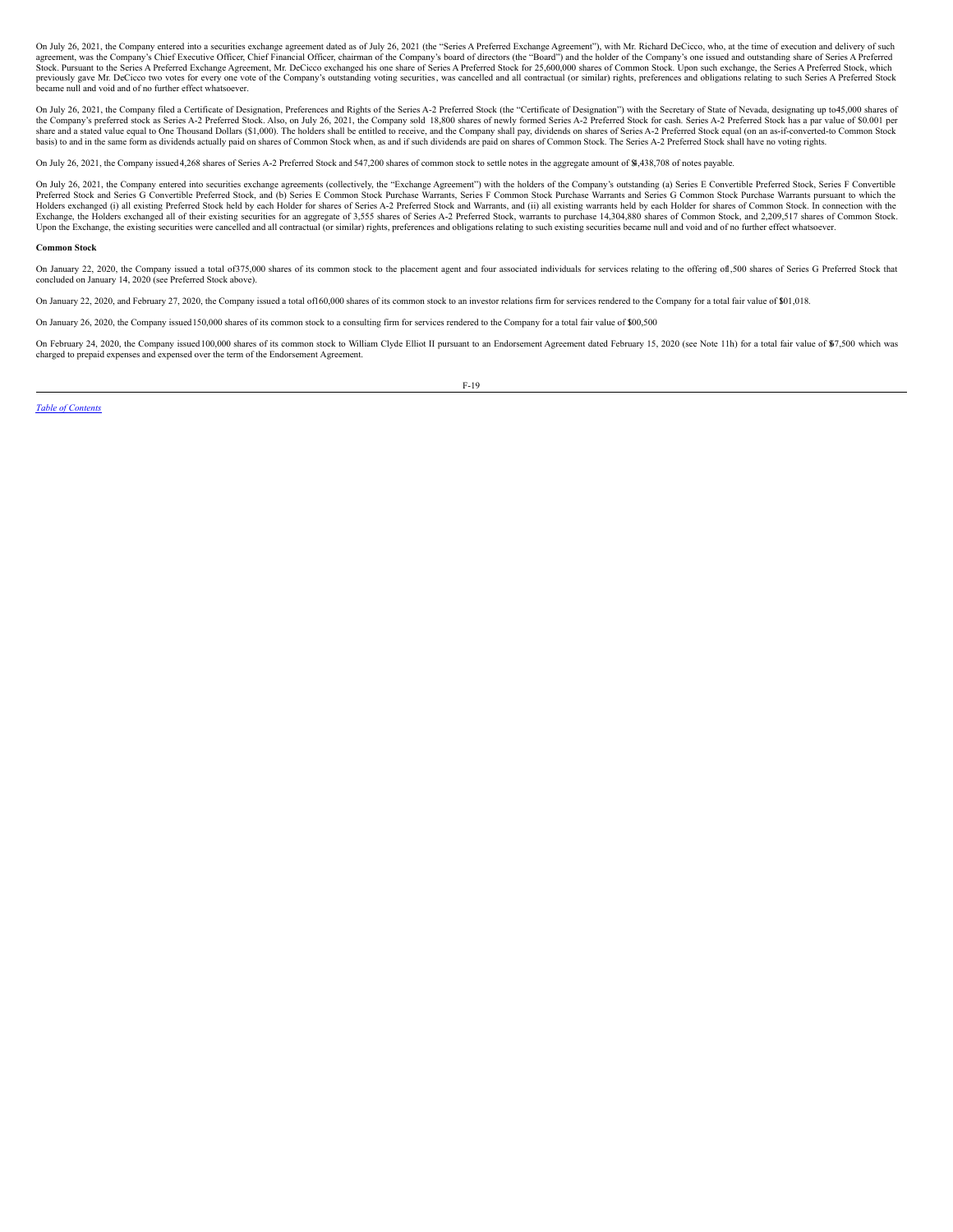On February 24, 2020, the Company issued 50,000 shares of its common stock to a consulting firm for services rendered to the Company for a total fair value of \$3,750.

On February 12, 2020, February 13, 2020, and February 14, 2020, three holders converted a total of 675,000 shares of Series E Preferred Stock into a total of 70,000 shares of Iconic common stock.

From January 16, 2020, to February 24, 2020, two holders converted a total of 90 shares of Series F Preferred Stock into a total of 304,000 shares of Iconic common stock.

On May 1, 2020, the Company issued 275,000 shares of its common stock to an investor relations firm for services rendered to the Company for a total fair value of \$67,750.

On June 1, 2020, the Company issued 75,000 shares of its common stock to a consultant for services rendered to the Company for a total fair value of \$51,750.

On June 2, 2020, the Company issued 50,000 shares of its common stock to a consulting firm Acquisition Agreement entity for services rendered to the Company for a total fair value of \$35,500.

On May 29, 2020, and June 5, 2020, four holders converted a total of552 shares of Series F Preferred Stock into a total of883,200 shares of Iconic common stock.

On July 26, 2021, the Company entered into an acquisition agreement with TopPop and each of FrutaPop LLC, Innoaccel Investments LLC and Thomas Martin and, together with Frutapop and Innoaccel, pursuant to which the<br>TopPop common stock, valued at \$10,143,744.

The following events also occurred on July 26, 2021:

The Company sold 18,800 shares of Series A-2 Preferred stock and6,711,997 shares of common stock for an aggregate of \$15,603,385, net of fees of \$2,808,320.

The Company entered into redemption agreements with two holders of our Series F Convertible Preferred Stock, pursuant to which the Company redeemed all outstanding shares of its Series F Convertible Preferred Stock for an aggregate purchase price of \$225,000 in accordance with the terms of such redemption agreements. Any remaining outstanding shares of Series F Convertible Preferred Stock was exchanged pursuant to the following exchange agreements.

The Company entered into securities exchange agreements (collectively, the "Exchange Agreement") with the holders of the Company's outstanding (a) Series E Convertible Preferred Stock, Series F Convertible Preferred Stock existing Preferred Stock held by each Holder for shares of Series A-2 Preferred Stock and Warrants, and (ii) all existing warrants held by each Holder for shares of Common Stock. In connection with such exchange, 2,115,224 Warrants to purchase an aggregate of 14,304,880 shares of common stock, and 2,209,517 shares of common stock for an aggregate value of \$3,663,651.

The Company entered into a securities exchange agreement dated as of July 26, 2021 (the "Series A Preferred Exchange Agreement"), with Richard DeCicco, who, at the time of execution and delivery of such agreement, was the Company's Chief Executive Officer, Chief Financial Officer, chairman of the Company's board of directors (the "Board") and the holder of the Company's one issued and outstanding share of Series A Preferred Stock. Pursuant DeCicco two votes for every one vote of the Company's outstanding voting securities, was cancelled and all contractual (or similar) rights, preferences and obligations relating to such Series A Preferred Stock became null and of no further effect whatsoever.

F-20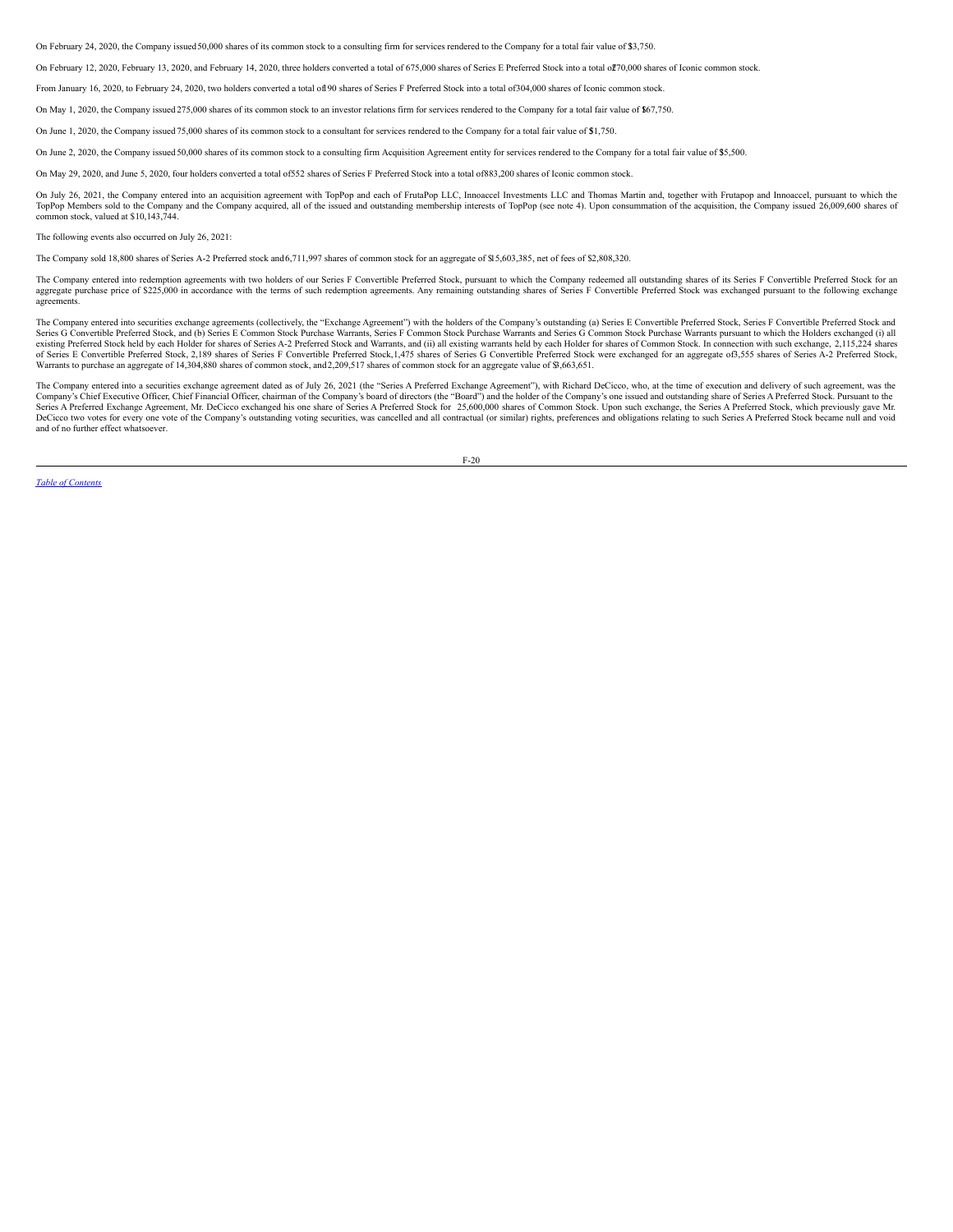During the year ended December 31, 2021, the Company issued and aggregate4,861,670 shares of common stock to vendors for services and for officer's compensation. The Company recognized \$2,226,692 of expense related to the common stock issuances and \$242,900 of expense for the option awards.

During the year ended December 31, 2021, the Company issued8,283,899 shares of common stock in exchange for retiring old outstanding warrants.

### **Warrants**

On July 31, 2021, pursuant to the Series A-2 Preferred Stock financing and the purchase of TopPop, the Company granted 14,304,880 and 73,338,203 warrants to purchase common stock, respectively. The warrants expire in five years and have an exercise price of \$0.31 per share.

A summary of warrants activity for the period January 1, 2020, to December 31, 2021, as follows:

|                                  | Warrants       | <b>Weighted Average</b><br><b>Exercise Price</b> | <b>Weighted Average</b><br><b>Contractual Term</b><br>Outstanding |
|----------------------------------|----------------|--------------------------------------------------|-------------------------------------------------------------------|
| Balance, January 1, 2020         | 9,475,198      | 1.11                                             | 2.22                                                              |
| Granted                          | 1,180,000      | 1.25                                             | 3.04                                                              |
| Balance at December 31, 2020     | 10,655,198     | 1.12                                             | 2.31                                                              |
| Granted                          | 87,643,083     | 0.31                                             | 4.57                                                              |
| Exercised                        | (50,000)       | 0.31                                             | 4.57                                                              |
| Expired                          | (400,000)      | 0.63                                             | 0.76                                                              |
| Forfeited                        | (10, 255, 198) | 1.14                                             | 2.43                                                              |
| Outstanding at December 31, 2021 | 87,593,083     | 0.31                                             | 4.57                                                              |

On July 26, 2021, 10,255,198 warrants were forfeited as part of the Exchange Agreement discussed above.

On December 27, 2021, an investor exercised warrants to purchase50,000 shares of common stock at \$0.31 per share, or \$15,575.

# **Options**

During the year ended December 31, 2021, the Company issued a total of7,408,200 options to purchase our common stock at exercise prices between \$.45 and \$0.57 respectively. Commencing on the grant date, the options vest pr

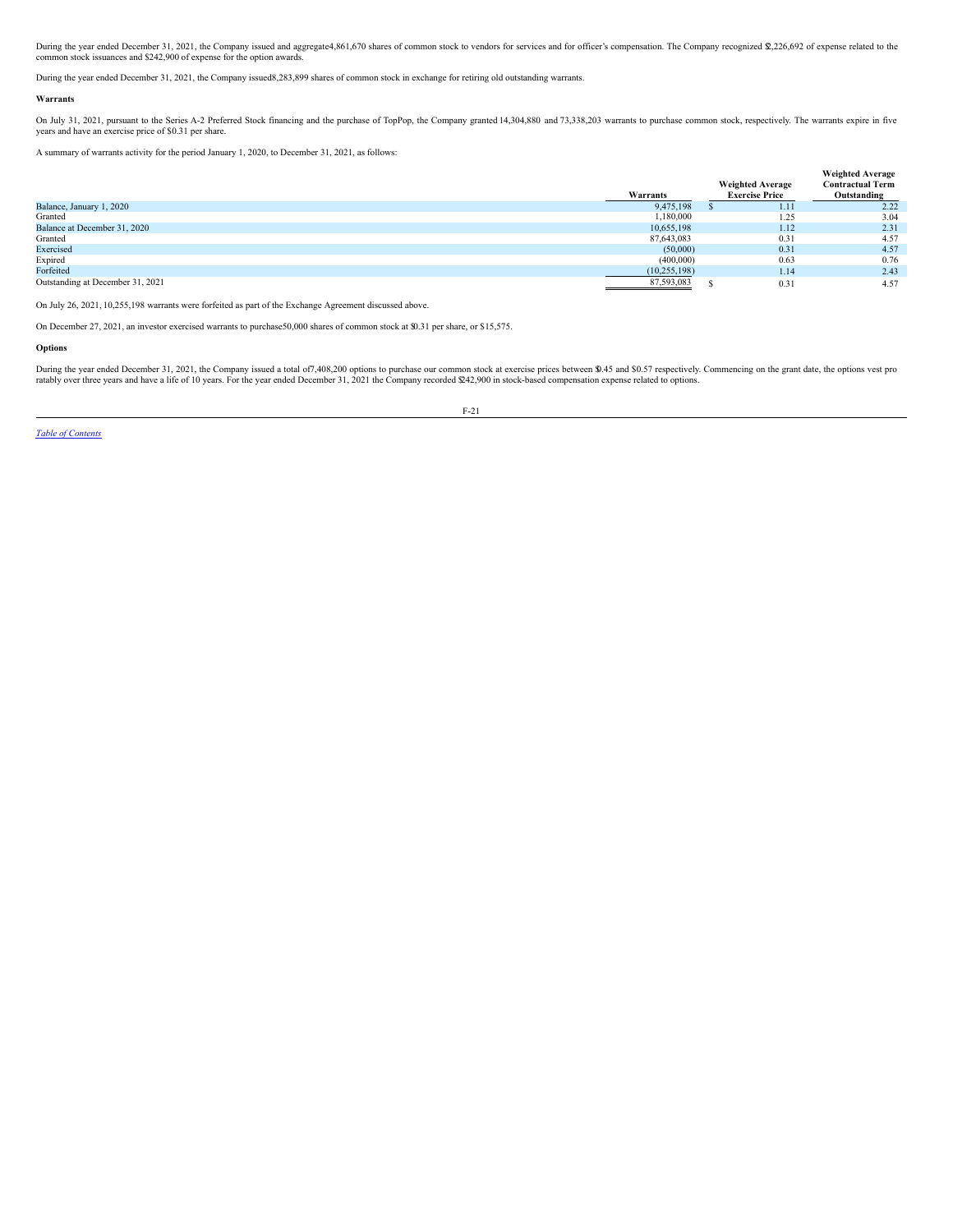The following table summarizes the activity of our stock options for the year ended December 31, 2021:

|                                                  | <b>Shares</b>            | <b>Weighted Average</b><br><b>Exercise Price</b> |                          | <b>Weighted Average</b><br><b>Contractual Term</b><br>Outstanding |  |
|--------------------------------------------------|--------------------------|--------------------------------------------------|--------------------------|-------------------------------------------------------------------|--|
| Outstanding at December 31, 2020                 | $\overline{\phantom{a}}$ |                                                  |                          |                                                                   |  |
| Granted                                          | 7,408,200                |                                                  | 0.45                     |                                                                   |  |
| Exercised                                        | $\sim$                   |                                                  |                          |                                                                   |  |
| Forfeited or expired                             | -                        |                                                  | $\overline{\phantom{a}}$ |                                                                   |  |
| Outstanding at December 31, 2021                 | 7.408.200                |                                                  | 0.45                     | 9.79                                                              |  |
|                                                  |                          |                                                  |                          |                                                                   |  |
| Outstanding and exercisable at December 31, 2021 | 617,350                  |                                                  | 0.45                     | 9.79                                                              |  |

The aggregate intrinsic value of outstanding options as of December 31, 2021 was \$298,544. The intrinsic value is calculated as the difference between the market value and the exercise price of the shares on December 31, 2

The following table summarizes the assumptions used for estimating the fair value of the stock options granted during 2021:

|                            | For the years ended<br>December 31. |      |
|----------------------------|-------------------------------------|------|
|                            | 2021                                | 2020 |
| Expected life (years)      |                                     | N/A  |
| Dividend yield             | 0%                                  | N/A  |
| <b>Expected volatility</b> | 369-370%                            | N/A  |
| Risk free interest rates   | $1.56 - 1.59\%$                     | N/A  |

As of December 31, 2021, there was approximately \$3,127,370 of unrecognized compensation cost related to unvested stock options granted and outstanding, net of estimated forfeitures. The cost is expected to be recognized o

# **Treasury Stock**

During the first quarter in 2021, the Company retired 1,000,000 shares of treasury stock with a value of \$516,528 (see Note 3).

# **11. INCOME TAXES**

No income taxes were recorded in the years ended December 31, 2021 and 2020 since the Company had taxable losses in these periods.

The provision for (benefit from) income taxes differs from the amount computed by applying the statutory United States federal income tax rate o21% for the periods presented to income (loss) before income taxes.

The sources of the difference are as follows:

|                                                                            | <b>Years</b> ended<br>December 31, |  |            |
|----------------------------------------------------------------------------|------------------------------------|--|------------|
|                                                                            | 2021                               |  | 2020       |
| Expected tax at 21%                                                        | (2,196,879)                        |  | (773, 128) |
|                                                                            |                                    |  |            |
| Nontaxable unrealized gain on investment in and receivable from Can B Corp |                                    |  | 101,529    |
| Nondeductible stock-based compensation                                     | 518,614                            |  | 117,131    |
| State tax net of federal benefit                                           | (954, 062)                         |  | $\sim$     |
| Change in state tax rate                                                   | (1,077,991)                        |  | $\sim$     |
| Other                                                                      | (174, 171)                         |  | $\sim$     |
| Increase (decrease) in valuation allowance                                 | 3,884,489                          |  | 554,468    |
|                                                                            |                                    |  |            |
| Income tax provision                                                       | -                                  |  |            |
|                                                                            |                                    |  |            |

F-22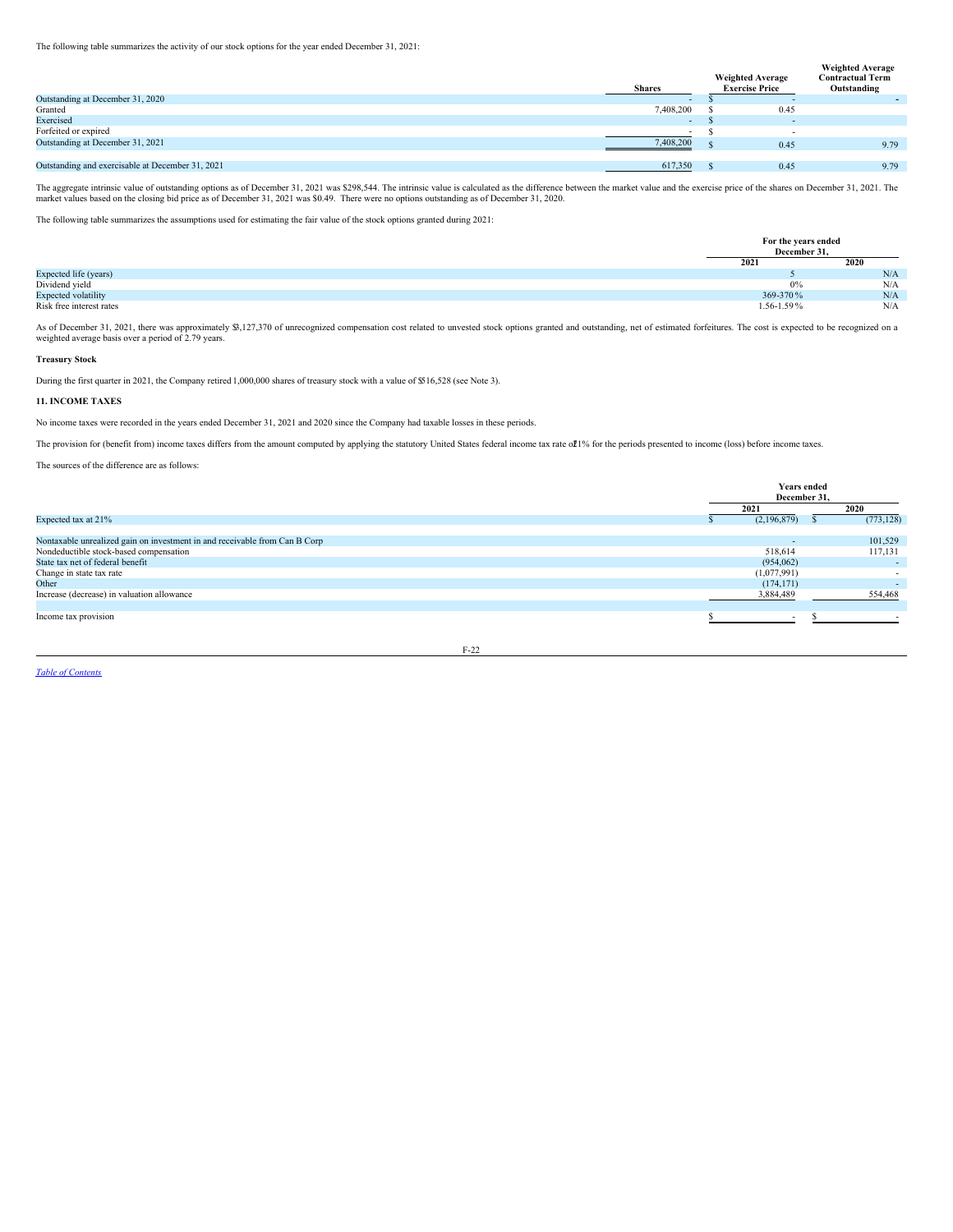# Significant components of the Company's deferred income tax assets are as follows:

|                                  | December 31,<br>2021 |  | December 31,<br>2020     |  |
|----------------------------------|----------------------|--|--------------------------|--|
| Net operating loss carryforward  | 4,368,423            |  | 1,458,373                |  |
| Stock based compensation         | 4,536,393            |  | 3,391,178                |  |
| Intangibles                      | (155, 470)           |  | $\overline{\phantom{a}}$ |  |
| Accrued compensation             | (11,049)             |  | $\sim$                   |  |
| Right-of-use assets              | 39,762               |  | $\sim$ .                 |  |
| Other                            | (44, 019)            |  | $\overline{\phantom{a}}$ |  |
| Total deferred tax assets        | 8,734,040            |  | 4,849,551                |  |
|                                  |                      |  |                          |  |
| Less valuation allowance         | (8,734,040)          |  | (4,849,551)              |  |
|                                  |                      |  |                          |  |
| Deferred income tax assets - net | $\sim$               |  |                          |  |
|                                  |                      |  |                          |  |

Based on management's present assessment, the Company has not yet determined that a deferred tax asset attributable to the future utilization of the net operating loss carryforward as of December 31, 2021 and December 31,

As of December 31, 2021, the Company had federal and state net operating loss carry forwards of \$6,121,000 and \$14,360,000 which may be used to offset future taxable income. Approximately \$1,521,000 of the federal NOL's wi

Current United States income tax laws limit the amount of loss available to be offset against future taxable income when a substantial change in ownership occurs. Therefore, the amount available to offset future taxable in be limited.

The Company's policy is to record interest and penalties associated with unrecognized tax benefits as additional income taxes in the statement of operations. As of December 31, 2021 and 2020 the Company had no unrecognized

Tax years 2018-2021 remain open to examination for federal income tax purposes and by other major taxing jurisdictions to which the Company is subject.

*Table of [Contents](#page-31-0)*

F-23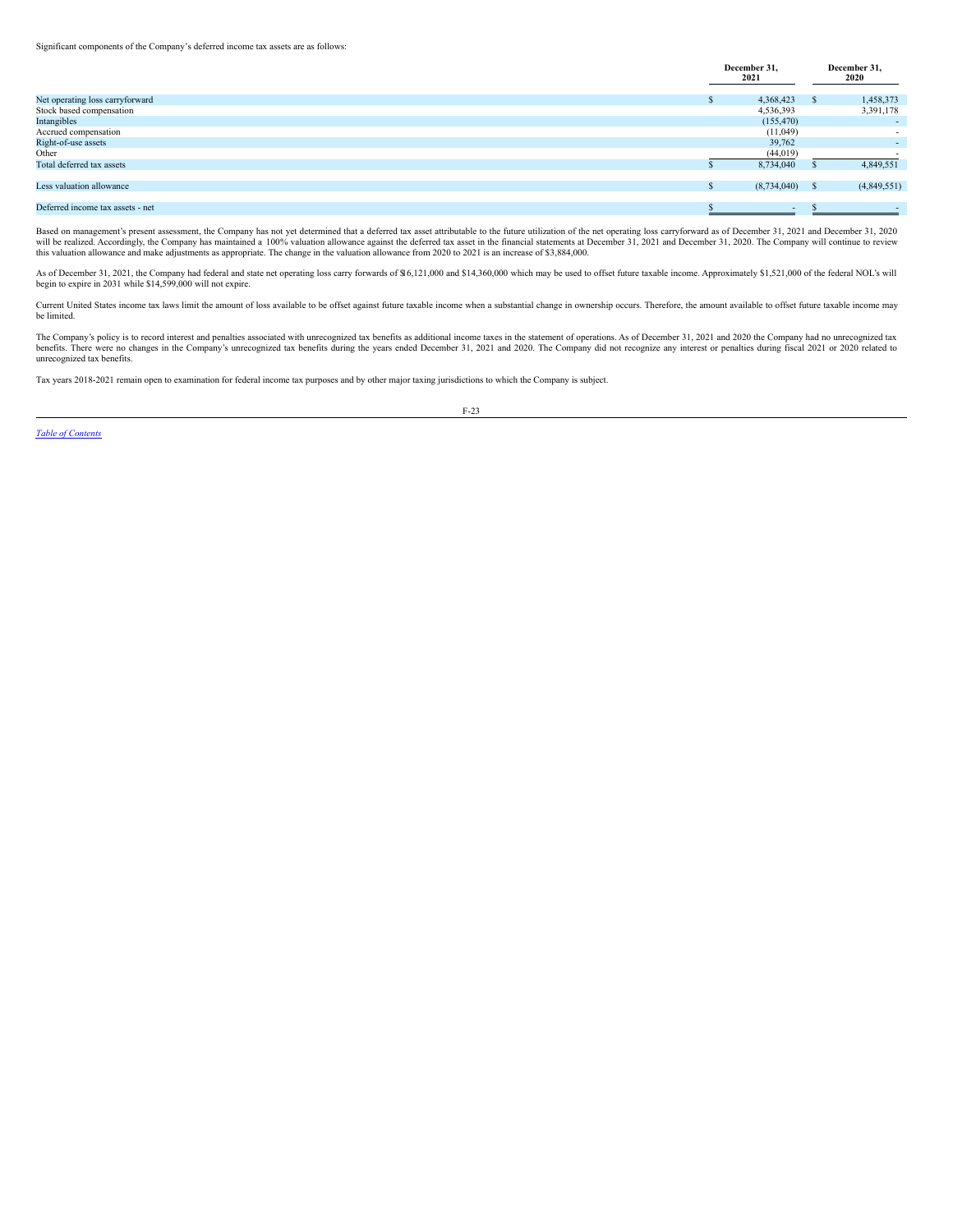On January 1, 2021, Iconic. executed a cancellable Lease Agreement with Dan Kay International (an entity controlled by Richard DeCicco) for the lease of the Company's office and warehouse space in North Amityville New York

On November 12, 2019, TopPop LLC executed a lease agreement with Plymouth 4 East Stow LLC to rent approximately26,321 square feet of warehouse space in Marlton, NJ. The lease provided a term of five years commencing upon January 1, 2020 and terminating on December 31, 2024. The lease also provided for a monthly payment to Plymouth 4 East Stow LLC for common area use of \$4,430 and a security deposit to the Landlord of \$45,864.

Effective November 6, 2020, TopPop LLC executed a lease agreement with Warehouse4Biz LLC to rent approximately 14,758 square feet of warehouse space in Bellmawr, NJ. The lease provided a lease term of two years<br>commencing

Effective May 19, 2021, TopPop LLC executed a lease agreement with Industrial Opportunities II LLC to rent approximately63,347 square feet of warehouse space in Pennsauken, NJ. The lease provided a lease term of 76 months<br>

At December 31, 2021, the future undiscounted minimum lease payments under the noncancellable leases are as follows:

|                                            | As of December 31, |           |
|--------------------------------------------|--------------------|-----------|
|                                            |                    | 2021      |
| Year ending December 31, 2022              |                    | 669,919   |
| Year ending December 31, 2023              |                    | 602,358   |
| Year ending December 31, 2024              |                    | 559,951   |
| Year ending December 31, 2025              |                    | 576,750   |
| Year ending December 31, 2026              |                    | 594,052   |
| Thereafter                                 |                    | 1,876,563 |
| Total undiscounted finance lease payments  |                    | 4,879,593 |
| Less: Imputed interest                     |                    | 1,663,278 |
| Present value of finance lease liabilities |                    | 3,216,315 |

The operating lease liabilities of \$3,216,315 and \$49,147 as of December 31, 2021 and December 31, 2020, respectively, represents the discounted (at a 10% estimated incremental borrowing rate) value of the future lease pay

For the years ended December 31, 2021 and 2020, occupancy expense attributed to these leases were \$424,523 and \$121,579, respectively.

# **13. COMMITMENTS AND CONTINGENCIES**

# **a. Iconic Guarantees**

On May 26, 2015, BiVi entered into a License Agreement with Neighborhood Licensing, LLC (the "BiVi Licensor"), an entity owned by Chazz Palminteri ("Palminteri"), to use Palminteri's endorsement, signature and other intellectual property owned by the BiVi Licensor. The Company has agreed to guarantee and act as surety for BiVi's obligations under certain sections of the License Agreement and to indemnify the BiVi Licensor and Palminte

F-24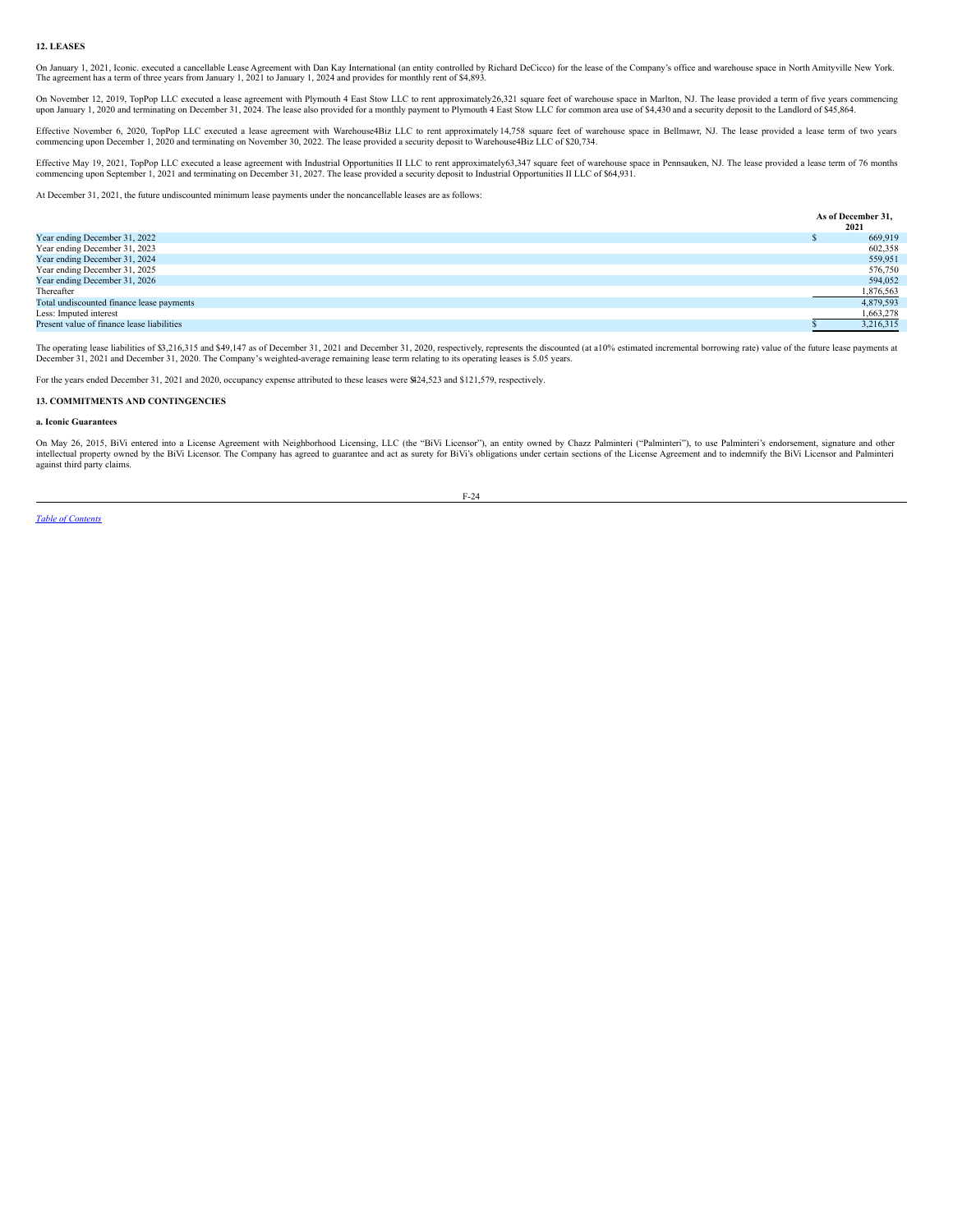On November 12, 2015, Bellissima entered into a License Agreement with Christie Brinkley, Inc. (the "Bellissima Licensor"), an entity owned by Christie Brinkley ("Brinkley"), to use Brinkley's endorsement, signature, and o intellectual property owned by the Bellissima Licensor. The Company has agreed to guarantee and act as surety for Bellissima's obligations under certain sections of the License Agreement and to indemnify the Bellissima Lic and Brinkley against third party claims.

#### **b. Royalty Obligations of BiVi and Bellissima**

Pursuant to the License Agreement with the Bivi Licensor (see Note 12a. above),BiVi is obligated to pay the BiVi Licensor a Royalty Fee equal to 5% of monthly gross sales of BiVi Brand products payable monthly subject to a such time as the parties agree to reinstate the Minimum Royalty Fee.

Pursuant to the License Agreement and Amendment No. 1 to the License Agreement effective September 30, 2017 with the Bellissima Licensor (see Note 11a. above), Bellissima is obligated to pay the Bellissima Licensor aRoyalt Fee equal to 10% of monthly gross sales (12.5% for sales in excess of defined Case Break Points) of Bellissima Brand products payable monthly. The Bellissima Licensor has the right to terminate the endorsement if Bellissim

### **c. Brand Licensing Agreement relating to Hooters Marks**

On July 23, 2018, United Spirits, Inc. ("United") executed a Brand Licensing Agreement (the "Hooters Agreement") with HI Limited Partnership ("the Licensor"). The Agreement provides United a license to use certain "Hooters

The Initial Term of the Hooters Agreement is from July 23, 2018 through December 31, 2020. Provided that United is not in breach of any terms of the Agreement, United may extend the Term for an additional 3 years through December 31, 2023.

The Hooters Agreement provides for United's payment of Royalty Fees (payable quarterly) to Hooters equal to 6% of the net sales of the licensed products subject to a minimum royalty fee of \$55,000 for Agreement year 1 (end

On November 1, 2021, the Company amended its agreement with Hooters (the "Amended Agreement") which will be effective until December 31, 2025 with an option to extend until 2028. Under the Amended Agreement, the Company must pay Hooters 10% of net sales of all products during the term. Both parties agreed that unpaid minimum royalties accrued under the original agreement is cancelled. During the year ended December 31, 2021, the p

### **d. Marketing and Order Processing Services Agreement**

During October 2019, United executed a Marketing and Order Processing Services Agreement (the "QVC Agreement") with QVC, Inc. ("QVC"). Among other things, the Agreement provides for United's grant to QVC of an exclusive worldwide right to promote the Bellissima products through direct response television programs.

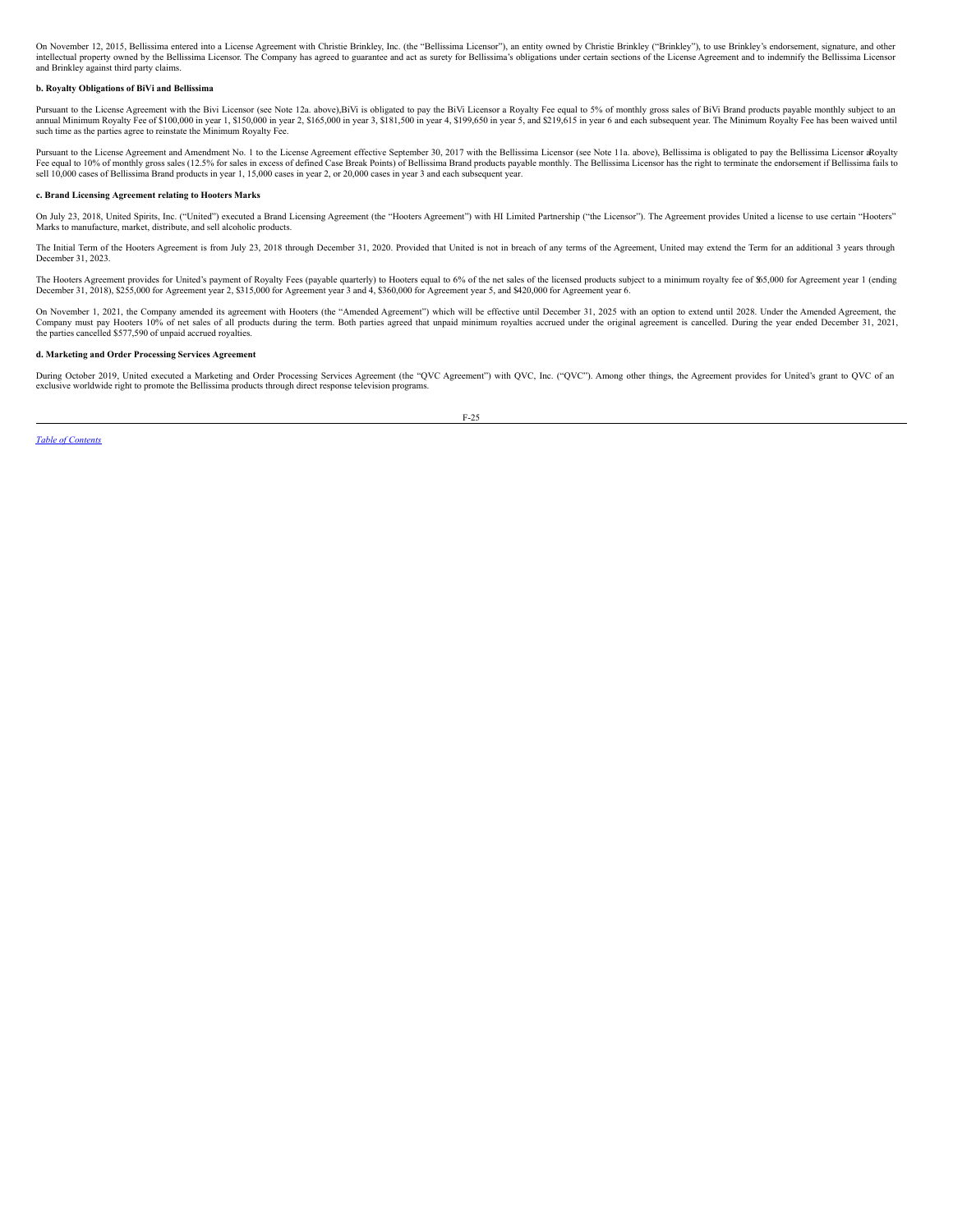The Initial License Period commenced October 2019 and expires in December 2021 (i.e., two years after first airing of a Bellissima product). Unless either party notifies the other party in writing at least 30 days prior to Initial License Period or any Renewal License Period of its intent to terminate the QVC Agreement, the License continually renews for additional two-year periods. In January 2022, the license renewed for another two years.

The QVC Agreement provides for United's payment of "Marketing Fees" (payable no less than monthly) to QVC in amounts agreed to between United and QVC from time to time. For the years ended December 31, 2021 and 2020, the marketing fees expense was \$292,562 and \$461,861, respectively, and the direct response sales generated from QVC programs was \$1,599,732 and \$1,994,349, respectively.

# **e. Distribution Agreement**

On May 1, 2015, BiVi entered into a Distribution Agreement with United for United to distribute and wholesale BiVi's product and to act as the licensed importer and wholesaler. The Distribution Agreement provides United the exclusive right for a term of ten years to sell BiVi's product for an agreed distribution fee equal to \$1.00 per case of product sold.

In November 2015, Bellissima and United agreed to have United distribute and wholesale Bellissima's products under the same terms contained in the Distribution Agreement with BiVi described in the preceding paragraph.

Effective April 1, 2019, the Company and United agreed to have United distribute and wholesale Hooters brand products under the same terms contained in the Distribution Agreement with BiVi described in the second preceding paragraph.

#### **f. Concentration of sales**

For the year ended December 31, 2021 and 2020, sales consisted of:

|                           | 2021      |  | 2020            |
|---------------------------|-----------|--|-----------------|
| Bellissima product line:  |           |  |                 |
| QVC direct response sales | 1,599,732 |  | 1,994,349       |
| Other                     | 1,112,499 |  | 704,705         |
| Total Bellissima          | 2,712,231 |  | 2,699,054       |
| TopPop                    | 2,192,119 |  | <b>Contract</b> |
| Hooters product line      | 55,666    |  | 149,859         |
|                           |           |  |                 |
| Total                     | 4,960,016 |  | 2,848,913       |
|                           |           |  |                 |

Accounts receivable due from QVC direct response sales was \$227,617 and \$272,297 as of December 31, 2021 and 2020, respectively.

### **g. Commission Agreements**

On July 10, 2019, the Company executed a Commission Agreement with CAA-GBA USA, LLC ("CCA-GBG"). The agreement provides CCA-GBG to receive 5% revenue generated with respect to the co-packing or related orn Anheuser-Busch,

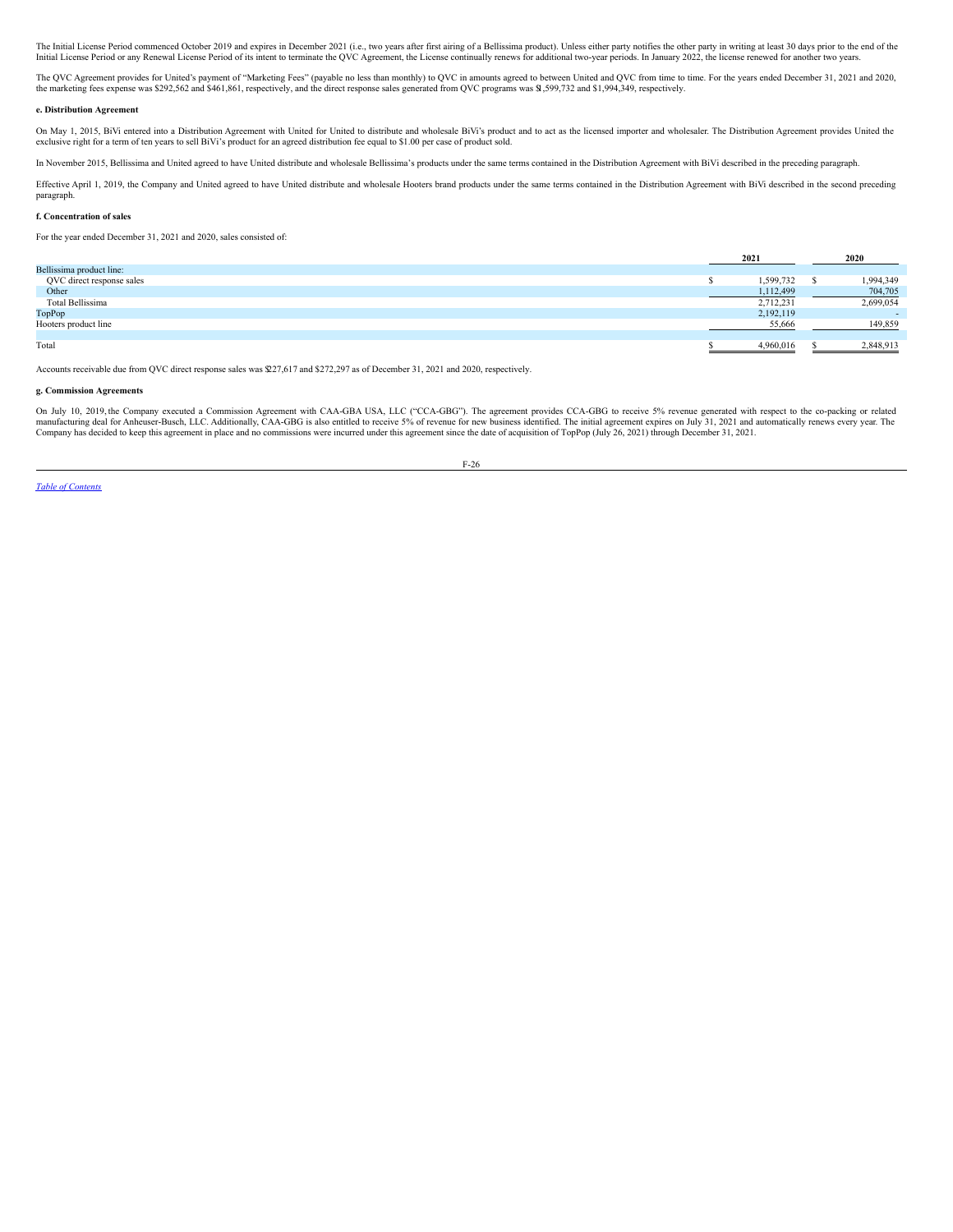Effective December 11, 2019, the Company executed a Commission Agreement with Christopher J. Connolly. Mr. Connolly had agreed to provide sales representation services to Company for alcohol ice pop packing opportunities i exchange for commission. The agreement provides a commission 5% of gross revenue collected. The initial term is one year from the effective date. The agreement will renew automatically for 1-year terms unless the agreement terminated. The Company has decided to keep this agreement in place and no commissions were incurred under this agreement since the date of acquisition of TopPop (July 26, 2021) through December 31, 2021.

### **14. RELATED PARTY TRANSACTIONS**

On July 26, 2021, the Company entered into a securities purchase agreement with Mr. Richard DeCicco,, Chairman, pursuant to which the Company purchased from Mr. DeCicco, and Mr. DeCicco sold, all of the issued and outstand

On December 6, 2019 the Company executed a Financial Services Agreement with InnoAccel Solutions ("InnoAccel"), LLC, a controlling member of the Toppop. InnoAccel had agreed to provide financial and administrative services

The Company has agreed to keep this agreement in place and for the year ended December 31, 2021 the company has recorded consulting expense of \$75,000.

# **15. SEGMENT REPORTING**

FASB Codification Topic 280, Segment Reporting, establishes standards for reporting financial and descriptive information about an enterprise's reportable segments. The Company has two reportable segments: sale of branded economic characteristics.

An operating segment's performance is evaluated based on its pre-tax operating contribution, or segment income. Segment income is defined as net sales less cost of sales, segment selling, general and administrative expense research and development costs and stock-based compensation. It does not include other charges (income), net and interest and other, net.

|                                                       |   | <b>Branded</b><br><b>Beverages</b> |    | <b>Specialty Packaging</b><br>(TopPop) |               | Corporate                |     | Total          |
|-------------------------------------------------------|---|------------------------------------|----|----------------------------------------|---------------|--------------------------|-----|----------------|
| Balance sheet at December 31, 2021                    |   |                                    |    |                                        |               |                          |     |                |
| Assets                                                |   | 2,925,694                          | -S | 47,780,962                             | $\mathcal{S}$ |                          |     | 50,706,656     |
| Liabilities                                           | S | 2,447,005                          | S  | 29,146,596                             | S             | $\sim$                   | -S  | 31,593,601     |
| Balance sheet at December 31, 2020                    |   |                                    |    |                                        |               |                          |     |                |
| Assets                                                | S | 1,354,892                          | -S | $\Delta \sim 10^4$                     | -8            | $\sim 10$                | - S | 1,354,892      |
| Liabilities                                           | S | 3,183,015                          | -S | $\sim 10$                              | S             | $\sim$                   | -S  | 3,183,015      |
|                                                       |   | <b>Branded</b>                     |    |                                        |               |                          |     |                |
| Income Statement for the year ended December 31, 2021 |   | <b>Beverages</b>                   |    | <b>Specialty Packaging</b>             |               | Corporate                |     | Total          |
| <b>Net Sales</b>                                      |   | 2,767,897                          |    | 2,192,119                              |               | $\sim$                   | S   | 4,960,016      |
| Cost of Goods Sold                                    |   | 1,312,763                          |    | 3,315,971                              |               |                          |     | 4,628,734      |
| Total operating expenses                              |   | 3,806,375                          |    | 3,444,754                              |               | 3,341,738                |     | 10,592,867     |
| Loss from operations                                  |   | (2,351,241)                        |    | (4,568,606)                            |               | (3,341,738)              |     | (10, 261, 585) |
| Interest expense                                      |   |                                    |    | 238,607                                |               |                          |     | 238,607        |
| Depreciation and amortization                         |   | 1,742                              |    | 1,485,618                              |               | $\overline{\phantom{a}}$ |     | 1,487,360      |
| Income Statement for the year ended December 31, 2020 |   |                                    |    |                                        |               |                          |     |                |
| <b>Net Sales</b>                                      |   | 2,848,913                          |    | ٠                                      |               | $\sim$                   |     | 2,848,913      |
| Cost of Goods Sold                                    |   | 1,330,441                          |    | ٠                                      |               |                          |     | 1,330,441      |
| Total operating expenses                              |   | 3,664,366                          |    | ٠                                      |               | 1,052,198                |     | 4,716,564      |
| Loss from operations                                  |   | (2, 145, 894)                      |    | $\overline{\phantom{a}}$               |               | (1,052,198)              |     | (3,198,092)    |
| Loss on investment in and receivable from Can B Corp  |   |                                    |    | ٠                                      |               | 483,472                  |     | 483,472        |
| Depreciation and amortization                         | ъ | 29,196                             |    | ٠                                      | S             |                          |     | 29,196         |

F-27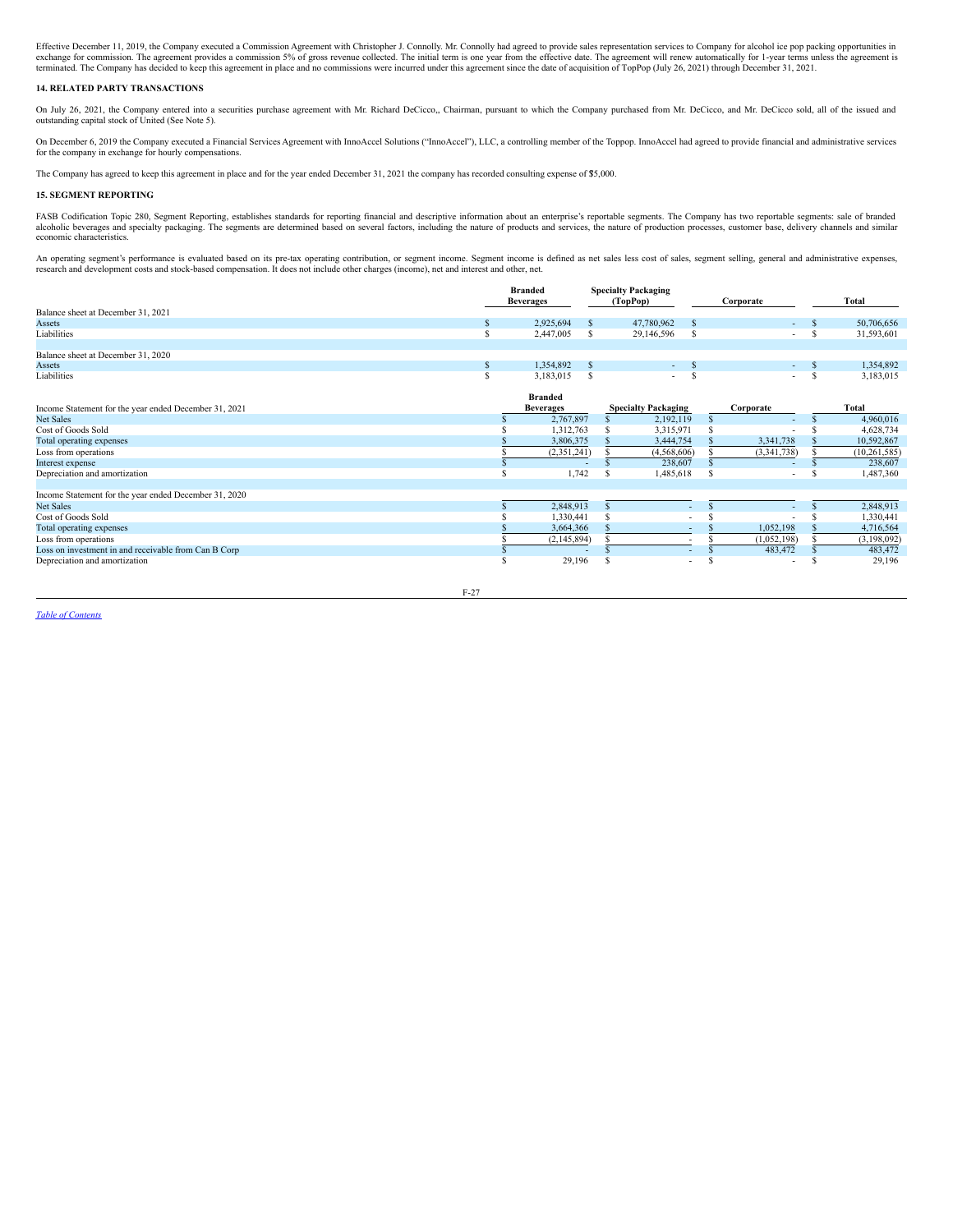# **16. PROFORMA FINANCIAL STATEMENTS (UNAUDITED)**

#### *Unaudited Supplemental Pro Forma Data*

Unaudited pro forma results of operations for the years ended December 31, 2021 and 2020 as though the company acquired TopPop on January 1, 2020 is set forth below.

|                                                                   | <b>Year Ended</b> | <b>Year Ended</b> |  |
|-------------------------------------------------------------------|-------------------|-------------------|--|
|                                                                   | December 31, 2021 | December 31, 2020 |  |
| <b>Sales</b>                                                      | 14,853,763        | 5,090,755         |  |
| Cost of sales                                                     | 11,077,756        | 3,064,113         |  |
| <b>Gross Profit</b>                                               | 3,776,007         | 2,026,642         |  |
|                                                                   |                   |                   |  |
| General and administrative expenses                               | 11,123,461        | 10,734,747        |  |
| Selling and marketing                                             | 998,741           | 899,125           |  |
| <b>Total Operating expenses</b>                                   | 12,122,202        | 11,633,872        |  |
| <b>Operating Loss</b>                                             | (8,346,195)       | (9,607,230)       |  |
| Other (Expense) Income                                            |                   |                   |  |
| Loss on investment in and receivable from Can B Corp.             |                   | (483, 472)        |  |
| Interest expense                                                  | (448, 024)        | (621, 693)        |  |
| Gain on forgiveness of PPP loan                                   | (28, 458)         | 75,995            |  |
| <b>Total Other Income</b>                                         | (476, 482)        | (1,029,170)       |  |
| Net loss                                                          | (8,822,677)       | (10,636,400)      |  |
| Net loss attributable to noncontrolling interests in subsidiaries | (40, 882)         | (109, 962)        |  |
| Net loss attributable to common stockholders:                     | (8,781,795)       | (10, 526, 438)    |  |
|                                                                   |                   |                   |  |
| Basic and Diluted Loss Per Common Share                           | (0.10)            | (0.12)            |  |
| Weighted Average Shares Outstanding - basic and diluted           | 87,715,476        | 87,199,430        |  |

These pro forma results are based on estimates and assumptions, which the Company believes are reasonable. They are not necessarily indicative of our consolidated results of operations in future periods or the results that would have been realized had we been a combined company during the periods presented. The pro forma results include adjustments in the 2020 calendar year primarily related to amortization of acquired intangible assets of \$

### **17. SUBSEQUENT EVENTS**

On January 5, 2022, the Company closed the second tranche of the equity financing and sold12,257 shares of Series A-2 Preferred Stock, 4,781,004 shares of common stock and warrants to purchase40,018,583 shares of common<br>st Company for domestic and international expansion of its Bellissima brand, the expansion of the production facilities of the Company's TopPop subsidiary, new product launches, marketing, and other general working capital pu

Between January 2022 and May 2022, stockholders converted 701 shares of Series A-2 Preferred Stock into1,763,200 shares of common stock at \$0.31 per share.

Pursuant to an amended licensing agreement entered into on April 22, 2022, the Company will grant1,500,000 options to purchase common stock, subject to approval by the Board of Directors of Iconic, and subject to approval Iconic's stock option and grant plan (as may be amended from time to time, the "Plan") by its stockholders. The exercise price per share of the Option will be equal to the fair market value of Iconic's common stock on the option agreement. As of the date of this filing, the options were not yet granted.

As of April 15, 2022, the Company is late in filing its Annual Form 10K for the year ended December 31, 2021, and under the terms of the Securities Purchase Agreement signed on July 26, 2021, will incur a late filing penal penalty will be calculated at a monthly rate of 1% of the subscription amount of the Securities offering.

F-26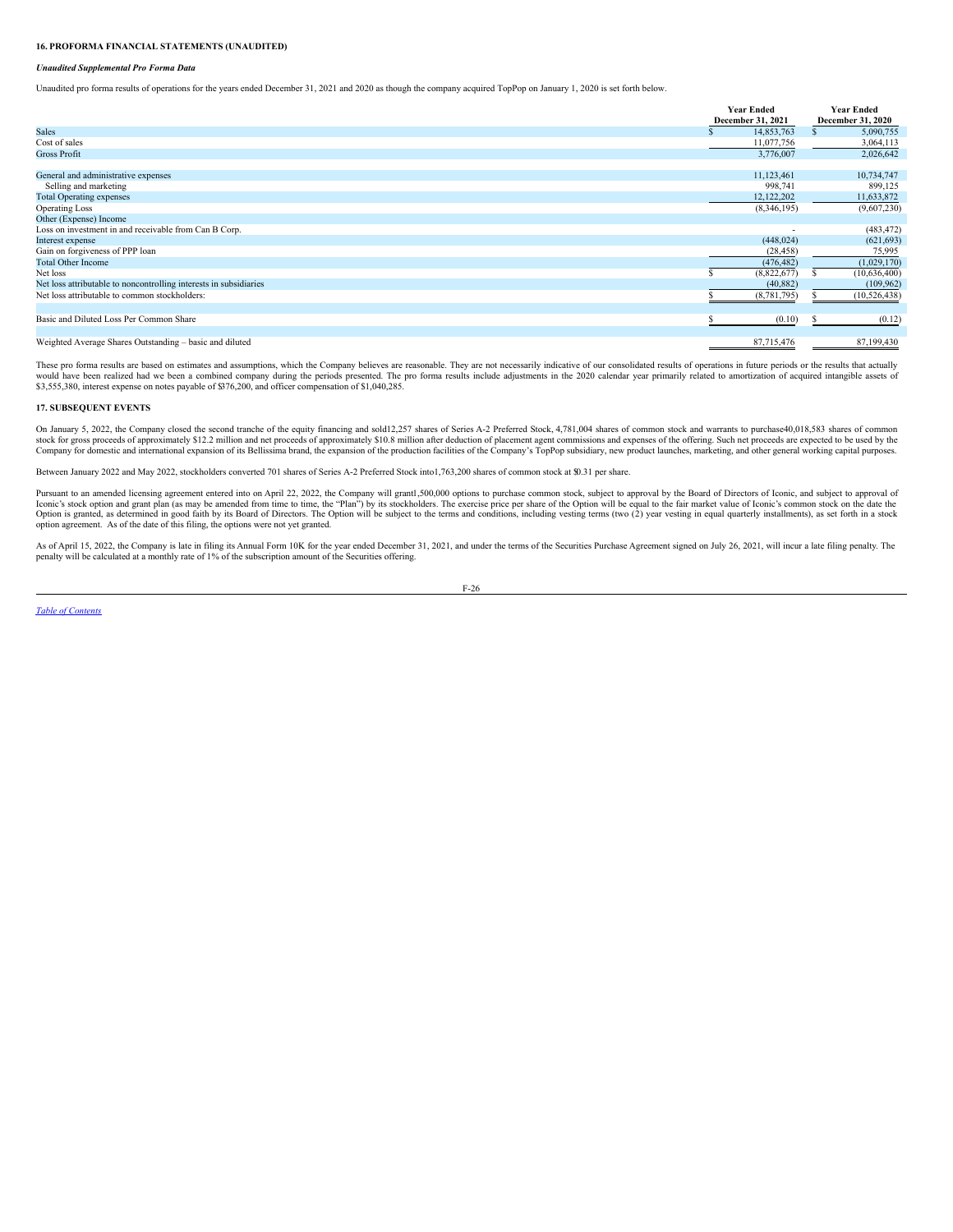# **ITEM 9. CHANGES IN AND DISAGREEMENTS WITH ACCOUNTANTS ON ACCOUNTING AND FINANCIAL DISCLOSURE**

On December 23, 2021, Mazars USA LLP ("Mazars") was appointed as the new independent registered public accounting firm for Iconic Brands, Inc. (the "Company"). Prior to engaging Mazars on December 23, 2021, the Company had not consulted Mazars regarding the application of accounting principles to a specified transaction, completed or proposed, the type of audit opinion that might be rendered on our financial statements or a repor event, nor did the Company consult with Mazars regarding any disagreements with the Company's prior auditor on any matter of accounting principles or practices, financial statement disclosure, or auditing scope of procedur

Simultaneously with the appointment of Mazars, on December 23, 2021, Qi CPA LLC ("Fei Qi") resigned as the independent registered public accounting firm for the Company. The decision to change audit firms from Fei Qi to Mazars was approved by the Company's Board of Directors.

Since December 14, 2020, the date on which Fei Qi was engaged and through December 23, 2021, there were no disagreements with Fei Qi on any matter of accounting principles or practices, financial statement disclosure, or auditing scope or procedure, which disagreements, if not resolved to Fei Qi's satisfaction, would have caused Fei Qi to make reference to the subject matter of the disagreement in its reports on the Company's financial

During the period from December 14, 2020 through December 23, 2021, there were no reportable events of the type described in Item 304(a)(1)(v) of Regulation S-K.

We authorized Fei Qi to respond fully to the inquiries of Mazars, and Fei Qi has provided us with a letter addressed to the U.S. Securities and Exchange Commission stating that it agrees with the above statements, as requi by Item 304(a)(3) of Regulation S-K, which is attached as Exhibit 16.1 of our Current Report on Form 8-K filed December 23, 2021.

#### **ITEM 9A. CONTROLS AND PROCEDURES**

#### **Evaluation of Disclosure Controls and Procedures**.

We carried out an evaluation, under the supervision and with the participation of our management, including our Principal Executive Officer and Principal Financial Officer, of the effectiveness of our disclosure controls a procedures (as defined) in Exchange Act Rules 13a - 15(c) and 15d - 15(e). Based upon that evaluation, our Principal Executive Officer and Principal Financial Officer concluded that, as of the end of the period covered in our disclosure controls and procedures were not effective to ensure that information required to be disclosed in reports filed under the Securities Exchange Act of 1934, as amended (the "Exchange Act") is recorded, process summarized and reported within the required time periods and is accumulated and communicated to our management, including our Principal Executive Officer and Principal Financial Officer, as appropriate to allow timely deci regarding required disclosure.

Our Principal Executive Officer and Principal Financial Officer do not expect that our disclosure controls or internal controls will prevent all error and all fraud. Although our disclosure controls and procedures were des to provide reasonable assurance of achieving their objectives and our Principal Executive Officer and Principal Einancial Officer have determined that our disclosure controls and procedures are effective at doing so, a con no matter how well conceived and operated, can provide only reasonable, not absolute assurance that the objectives of the system are met. Further, the design of a control system must reflect the fact that there are resourc and the benefits of controls must be considered relative to their costs. Because of the inherent limitations in all control systems, no evaluation of controls can provide absolute assurance that all control issues and inst any, within the Company have been detected. These inherent limitations include the realities that judgments in decision-making can be faulty, and that breakdowns can occur because of a simple error or mistake. Additionally can be circumvented if there exists in an individual a desire to do so. There can be no assurance that any design will succeed in achieving its stated goals under all potential future conditions.

Furthermore, smaller reporting companies face additional limitations. Smaller reporting companies employ fewer individuals and find it difficult to properly segregate duties. Often, one or two individuals control every asp of the company's operation and are in a position to override any system of internal control. Additionally, smaller reporting companies tend to utilize general accounting software packages that lack a rigorous set of softwa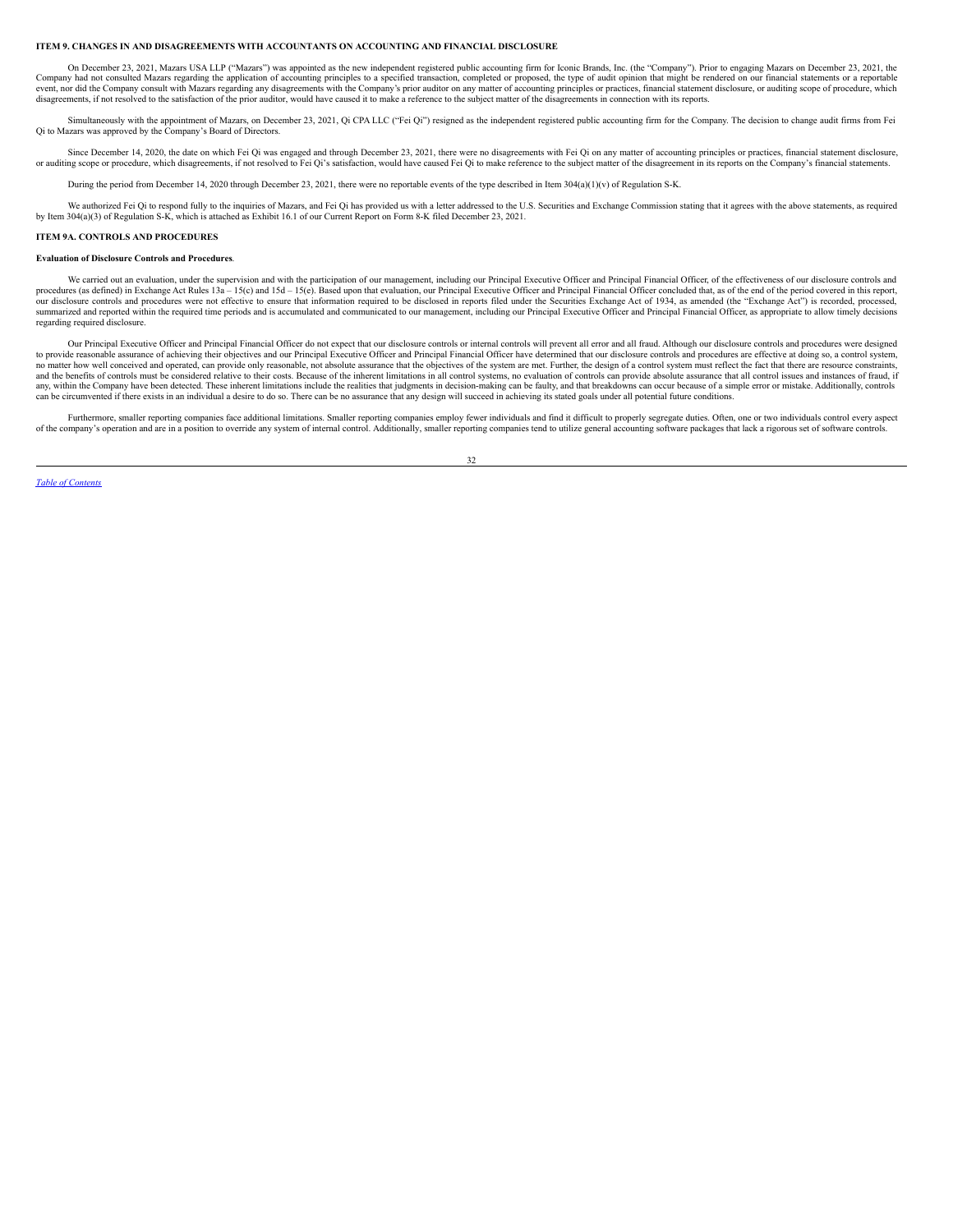# **Management's Annual Report on Internal Control over Financial Reporting**.

Management is responsible for establishing and maintaining adequate internal control over financial reporting as defined in Rule 13a-15(f) under the Exchange Act. Management, with the participation of our Chief Executive<br>O Sponsoring Organizations of the Treadway Commission ("COSO") in Internal Control – Integrated Framework. A material weakness is a deficiency, or a combination of deficiencies, in internal control over financial reporting,

As of December 31, 2021, we did not maintain effective controls over the control environment. In the past, we were a small start-up company with only two full time employees and lacked the ability to have adequate segregation of duties and adequate oversight of the financial statement preparation process. Further, the Board of Directors does not currently have any independent members and no director qualifies as an audit committee f expert as defined in Item 407(d)(5)(ii) of Regulation S-K. Since these entity level controls have a pervasive effect across the organization, management has determined that these circumstances constitute a material weaknes

To address these internal control deficiencies, management performed additional analyses and other procedures to ensure that the financial statements included herein fairly present, in all material respects, our financial position, results of operations and cash flows for the periods presented.

We have been working and are currently working to remediate the material weaknesses described above, including assessing the need for additional remediation steps and implementing additional measures to remediate the mater procedures; and (iii) performing a complete review of its internal controls during 2022.

Management is continually evaluating the internal controls and makes improvements on an ongoing basis. Where necessary the Company proactively provides additional resources and consultants to make such improvements.<br>Our in well as impair our additional costs or to divert management resources. We are a set of the Securities Exchange Act of 1934 in a timely manner, and require us to incur additional costs or to divert management resources.

Because of these material weaknesses, management has concluded that the Company did not maintain effective internal control over financial reporting as of December 31, 2021 based on the criteria established in "Internal Control-Integrated Framework" issued by the COSO.

#### **Independent Registered Accountant's Internal Control Attestation**

This Annual Report on Form 10-K does not include an attestation report of our registered public accounting firm regarding internal control over financial reporting. Management's report was not subject to attestation by the Company's registered public accounting firm pursuant to the exemption provided to issuers that are not "large accelerated filers" nor "accelerated filers" under the Dodd-Frank Wall Street Reform and Consumer Protection Act.

### **Changes in Internal Control Over Financial Reporting**

There has been no change in the Company's internal control over financial reporting through the date of this report or during the twelve months ended December 31, 2021, that materially affected, or is reasonably likely to materially affect, the Company's internal control over financial reporting.

### **ITEM 9B. OTHER INFORMATION**

None.

# **ITEM 9C. DISCLOSURE REGARDING FOREIGN JURISDICTIONS THAT PREVENT INSPECTIONS.**

Not applicable.

33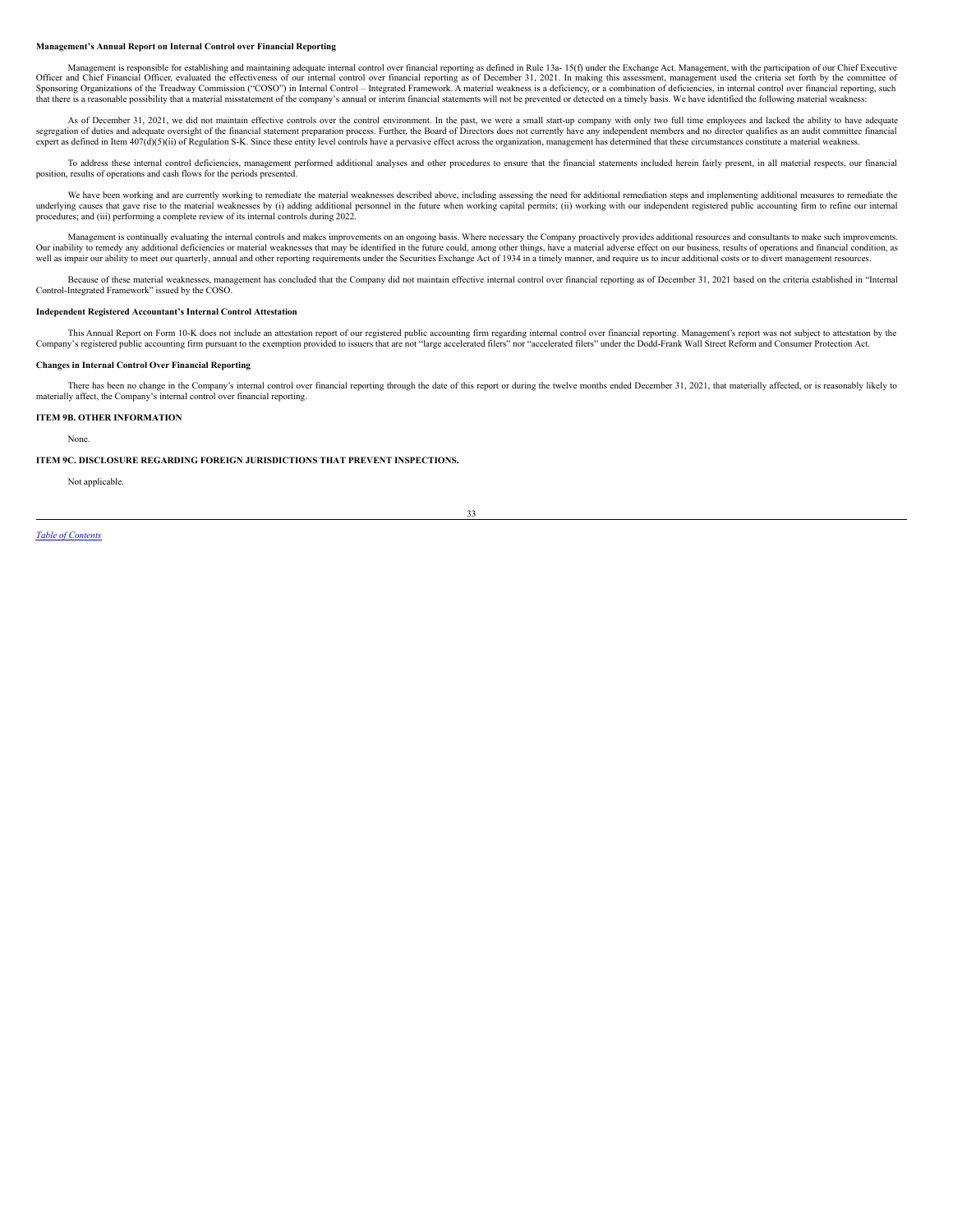### **ITEM 10. DIRECTORS, EXECUTIVE OFFICERS AND CORPORATE GOVERNANCE**

The following table sets forth the names, ages and biographical information of each of our current directors and executive officers, and the positions within our company held by each person. Our directors serve a one-year term until their successors are elected and qualified, or until such director's earlier death, resignation or removal. Our executive officers are appointed annually by our board of directors and serve at the pleasure of ou

| Name             | Age | Position(s)                                         |
|------------------|-----|-----------------------------------------------------|
| Larry Romer      | -68 | Chief Executive Officer                             |
| Richard DeCicco  | 63  | President and Chairman of the Board of Directors    |
| David Allen      | 67  | <b>Chief Financial Officer</b>                      |
| John Cosenza     | 53. | Chief Operating Officer                             |
| Tom Martin       | 62  | President and Chief Operating Officer of TopPop LLC |
| Roseann Faltings | 63  | Director                                            |

Larry Romer has served as our Chief Executive Officer since July 2021. Mr. Romer is a 40 plus year veteran of the beverage business holding senior management positions with The Coca-Cola Bottling Company of New York, The Paddington Corporation, Jim Beam Brands Company and Southern Glazer's Wine and Spirits, LLC. From 2005 until March 2021, Mr. Romer was Senior Vice President and General Manager of the Sapphire Division at Southern Glazer's Wine and Spirits, LLC. Prior to his employment at Southern Glazer's Wine and Spirits, LLC, from 1993 until 2005, Mr. Romer was Regional Vice President of Jim Beam Brands Company. From 1985 until 1993, Mr. Romer was State Manager and Regional Vice President of The Paddington Corporation. Prior to The Paddington Corporation, from 1976 until 1985, Mr. Romer was a District Manager at The Coca-Cola Bottling Company of New York. Mr. Romer holds a bachelor's degree in Health and Physical Education from Manhattan College and a master's degree in Health and Physical Education from Adelphi University.

Richard DeCicco has served as our Chief Executive Officer, President and member our board since 2007. With over 43 years of experience in the global liquor industry, Mr. DeCicco has been a senior executive and a leader in the system of Harbrew Imports Ltd, since its inception in 1999. From September 1997 until 1999, Mr. DeCicco was a consultant for individuals entering the altownal security. Previously, Mr. DeCicco served as President of beverage business. From May 1990 until September 1997, Mr. DeCicco was the Chief Executive Officer and President of Harbor Industries, a production facility. In addition to having been the national provider for The Padding Corporation brands from 1990 to 1997, Mr. DeCicco pioneered what is now known within the field as Value Added Packaging. We believe Mr. DeCicco is qualified to serve as a member of our board because of his experience in an relationships within the industry. Mr. DeCicco is the President of United Spirits Inc.

John Cosenza has served as our Chief Operating Officer since July 2021, and prior to that was employed by us in an advisory role since April 2021. Mr. Cosenza started his career at Anheuser-Busch ("AB") in April 2000 as Senior Corporate Social Responsibility Manager, until December 2008. From January 2009 until February 2010, Mr. Cosenza served as District Manager at AB. From February 2021 then served as Category Manager at AB from<br>Februa

David Allen has served as our Chief Financial Officer since July 2021. Mr. Allen has over 22 years of experience serving as the chief financial officer of public companies and over 40 years of experience as a certified pub April 2019 to May 2021 (OTC: CHUC) . Prior to that, from December 2014 until January 2018, Mr. Allen served as the Chief Financial Officer of WPCS International, Inc. (NASDAQ: WPCS). From 2007 to 2013, Mr. Allen served as Press, Inc. (NASDAQ: MILB). During the periods not listed above, Mr. Allen held various consulting roles at both public and private companies. Additionally, Mr. Allen has been a member of the board of directors and the Cha of the Audit Committee of Marimed, Inc. (OTC: MRMD) since June 2019, and was a member of the board of directors and Chairman of the Audit Committee of Charlie's Holdings, Inc. (OTC: CHUC) from May 2021 until October<br>2021. Administrator for the bankruptcy case from inception until the case was finalized in December 2020. Mr. Allen is a licensed CPA and holds a bachelor's degree in accounting and a master's degree in taxation from Bentley Col

34

#### **PART III**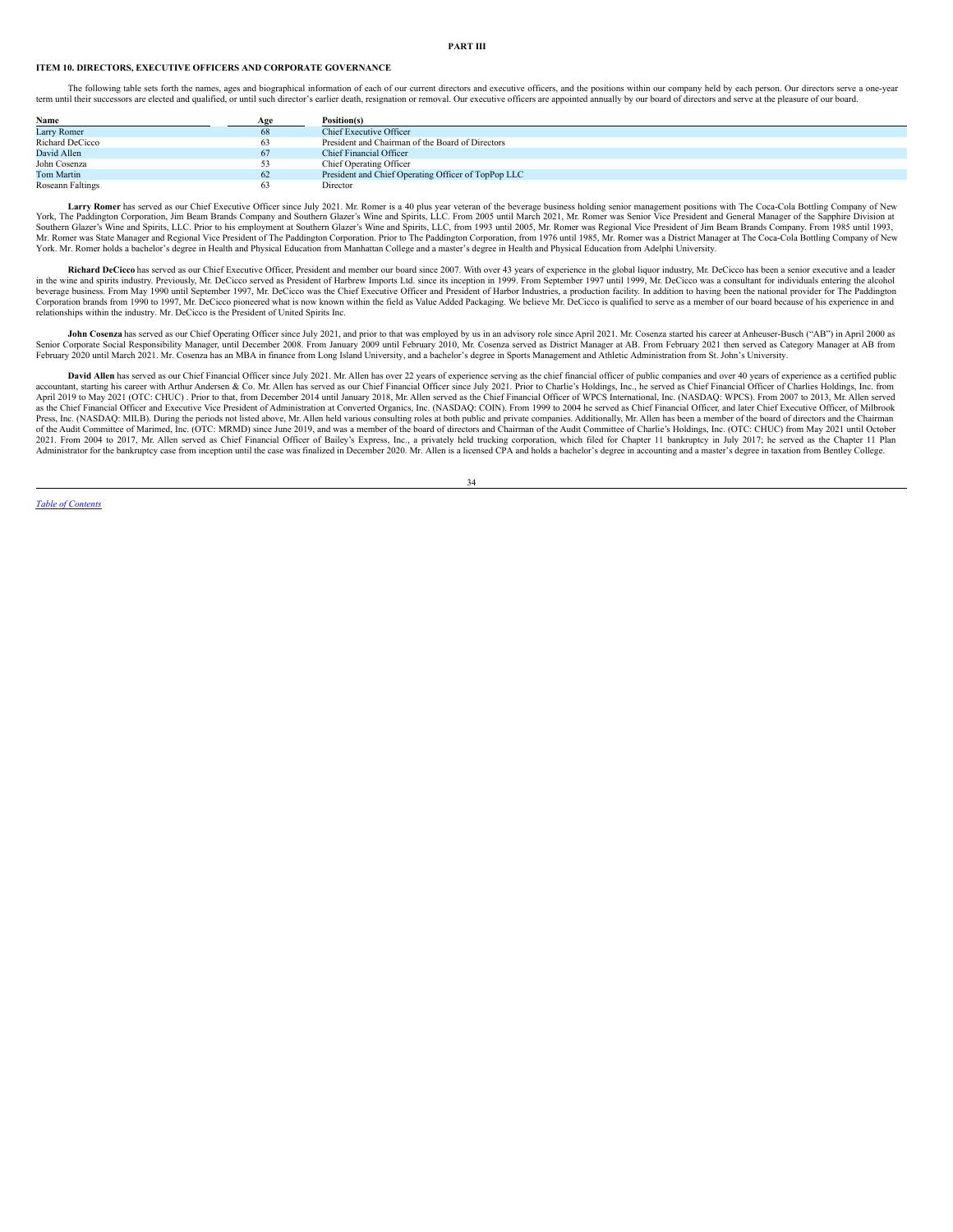Tom Martin was a co-founder of TopPop and has been its President and Chief Operating Officer since its incorporation in 2019. Mr. Martin has been in the primary and secondary packaging industry for over 40 years. From 1991 to 1997, Mr. Martin served as Director for the printing, contract packaging and machine groups at Sancoa International. In 1997, he co-founded Slate Packaging, where he served as President and Chief Executive Officer 2005, where he built a printing, equipment and contract packaging business that was later sold to a large Kansas City printing company. From 2005 to 2012, Mr. Martin was an Executive Vice President at Klocke of America, a food, beverage, liquor and cosmetic products. Mr. Martin holds an AAS degree in Engineering from Rutgers University in Camden, New Jersey.

Roseann Faltings has served as a member of our board of directors since May 2015 and as an officer since 2003, most recently as our Vice President of Celebrity Partnership Relations. Ms. Faltings is an international liquor industry veteran of more than 18 years with experience in brand development, marketing, sales and distribution across the beer, wine and spirits categories. Throughout her executive career, Ms. Faltings has worked on Unite was Director of Sales and Marketing of Harbrew Imports Ltd., a predecessor of Iconic, beginning in 2003 until 2005. In 2005, Ms. Faltings was appointed VP of Sales and Marketing of Iconic and served as a Vice President sin management expertise within our industry and her strong relationships within the U.S. distribution and wholesale supply chain.

# **Family Relationships**

Richard DeCicco and Roseann Faltings live in the same household, but are not married.

# **Arrangements between Officers and Directors**

Except as set forth herein, to our knowledge, there is no arrangement or understanding between any of our officers or directors and any other person pursuant to which the officer or director was selected to serve as an off or director.

#### **Involvement in Certain Legal Proceedings**

We are not aware of any of our directors or officers being involved in any legal proceedings in the past ten years relating to any matters in bankruptcy, insolvency, criminal proceedings (other than traffic and other minor offenses), or being subject to any of the items set forth under Item 401(f) of Regulation S-K.

# **Committees of Our Board of Directors**

Our board of directors does not maintain a separate audit, nominating and corporate governance or compensation committee. Functions customarily performed by such committees are performed by our board of directors as a whole. We do not currently have an "audit committee financial expert" since we currently do not have an audit committee.

### **Delinquent Section 16(a) Reports**

Section 16(a) of the Exchange Act requires our directors and executive officers, and persons who own more than 10% of a registered class of our equity securities, to file with the SEC initial reports of ownership and repor changes in ownership of our common stock and other equity securities. To our knowledge, based solely upon a review of Forms 3, 4, and 5 filed with the SEC during the fiscal year ended December 31, 2021, we believe that, ou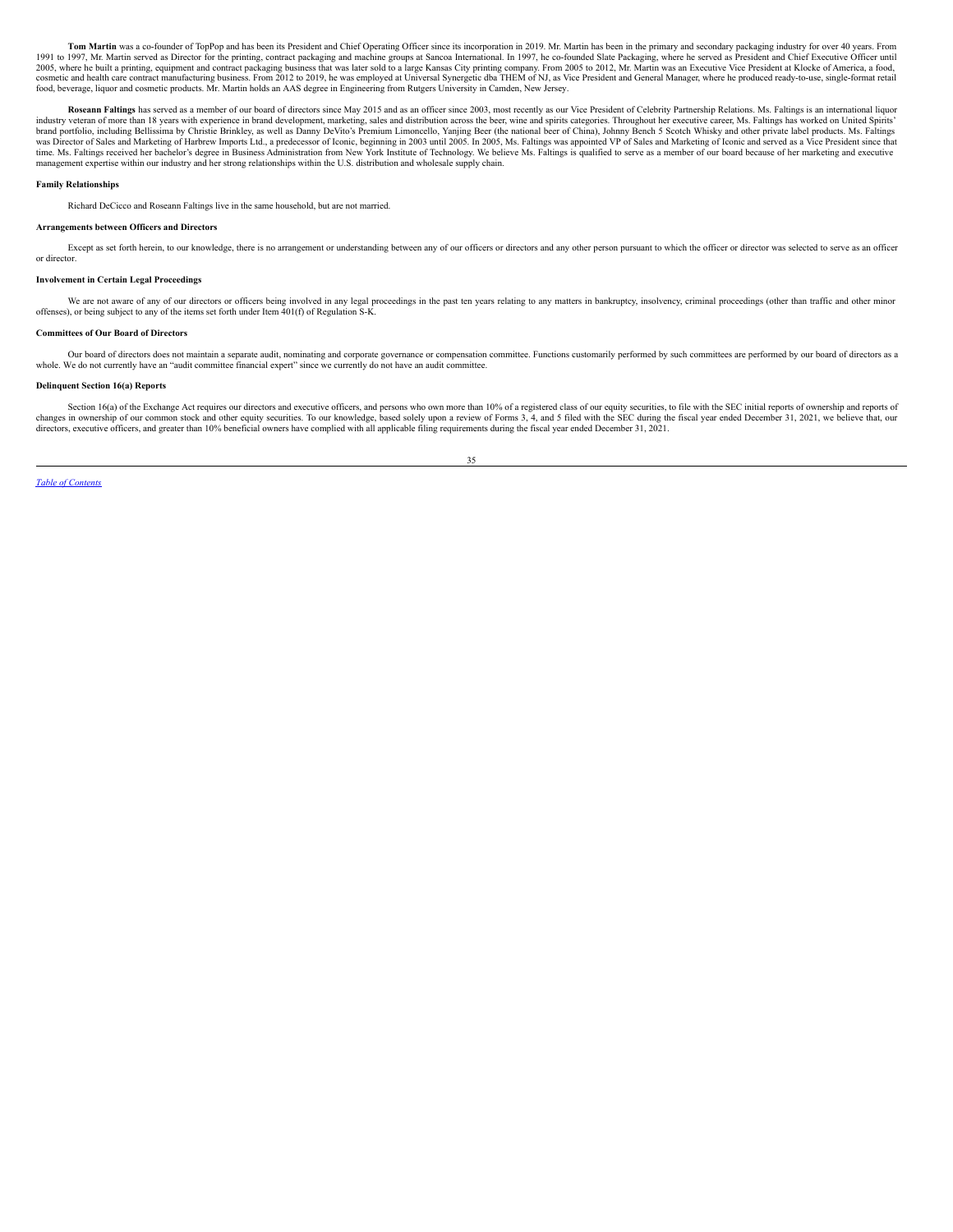# **Code of Ethics**

We have not adopted a written code of ethics, primarily because we believe and understand that our officers and directors adhere to and follow ethical standards without the necessity of a written policy. Our business poera through the acquisition of TopPop in July 2021, we expect to adopt a written code of ethics in 2022.

# **ITEM 11. EXECUTIVE COMPENSATION**

# *Summary Compensation Table*

The following table sets forth the compensation paid or accrued during the fiscal years ended December 31, 2021 and 2020 to our principal executive officer and one additional officer (collectively, the "named executive officers"). We had no other executive officers during such fiscal years.

|                                                                   |      |                          | <b>Restricted</b>        | <b>Stock</b>             |            |
|-------------------------------------------------------------------|------|--------------------------|--------------------------|--------------------------|------------|
|                                                                   |      | Annual                   | <b>Common Stock</b>      | Option                   |            |
| <b>Name and Principal Position</b>                                | Year | Salary (\$)              | $(3)(\$)$                | $(4)$ $(S)$              | Total (\$) |
| Richard DeCicco                                                   | 2021 | 265,000                  | 120,000                  | 238,492                  | 623,492    |
| Chief Executive Officer, Chief Financial Officer and President(1) | 2020 | 265,000                  |                          | $\overline{\phantom{a}}$ | 265,000    |
| <b>Roseann Faltings</b>                                           | 2021 | 187,500                  | 40,000                   | 179,994                  | 407.994    |
| Board Member and Vice President                                   | 2020 | 150,000                  | $\overline{\phantom{a}}$ | $\overline{\phantom{a}}$ | 150,000    |
| Larry Romer                                                       | 2021 | 187,500                  | $\overline{\phantom{a}}$ | 224,992                  | 412,492    |
| Chief Executive Officer (2)                                       | 2020 |                          | $\overline{\phantom{a}}$ | $\overline{\phantom{a}}$ |            |
| David Allen                                                       | 2021 | 146,250                  | 322,125                  | 202.493                  | 670,868    |
| Chief Financial Officer (2)                                       | 2020 | 60,000                   | 51,750                   | $\overline{\phantom{a}}$ | 111,750    |
| Tom Martin                                                        | 2021 | 106,250                  | $\overline{\phantom{a}}$ | 202.493                  | 308,743    |
| Chief Operating Officer of TopPop (2)                             | 2020 |                          | $\overline{\phantom{a}}$ | $\overline{\phantom{a}}$ |            |
| John Cosenza                                                      | 2021 | 168,750                  | $\overline{\phantom{a}}$ | 202,493                  | 371,243    |
| Chief Operating Officer (2)                                       | 2020 | $\overline{\phantom{a}}$ |                          |                          |            |

(1) Mr. DeCicco resigned the positions of Chief Executive Officer and Chief Financial Officer on July 26, 2021 in connection with our acquisition of TopPop and the completion of our financing and restructuring transactions that were consummated on such date. See "Management's Discussion and Analysis of Financial Condition and Results of Operations – Recent Developments."

(2) On July 26, 2021, we entered into two-year employment agreements with Larry Romer, David Allen, Tom Martin and John Cosenza. (3) Represents fair value of common shares issued in May 2021 and July 2021

(4) Stock options were issued on September 21, 2021, and vest over three years. The dollar value in the column above represents the aggregate grant date fair value of stock option awards determined in accordance with FASB

#### *Outstanding Equity Awards at Fiscal Year-End*

|                         | <b>Option Awards</b><br>Equity incentive plan<br><b>Number of securities</b><br><b>Number of securities</b><br>awards: Number of<br>underlying<br>securities underlying<br>underlying<br>unexercised options<br>unexercised<br>unexercised options |               |                                 |  |                       |                          |
|-------------------------|----------------------------------------------------------------------------------------------------------------------------------------------------------------------------------------------------------------------------------------------------|---------------|---------------------------------|--|-----------------------|--------------------------|
|                         | $^{(#)}$                                                                                                                                                                                                                                           | (# )          | unearned options                |  | Option exercise price | <b>Option expiration</b> |
| Name                    | exercisable                                                                                                                                                                                                                                        | unexercisable |                                 |  | (S)                   | date                     |
| Larry Romer             | $\overline{\phantom{a}}$                                                                                                                                                                                                                           | 500,000       | $\hspace{0.1mm}-\hspace{0.1mm}$ |  | 0.45                  | 10/12/2031               |
| Richard DeCicco         |                                                                                                                                                                                                                                                    | 530,000       | $\overline{\phantom{a}}$        |  | 0.45                  | 10/12/2031               |
| <b>Roseann Faltings</b> | $\overline{\phantom{a}}$                                                                                                                                                                                                                           | 400,000       |                                 |  | 0.45                  | 10/12/2031               |
| David Allen             | $\hspace{0.1mm}-\hspace{0.1mm}$                                                                                                                                                                                                                    | 450,000       | $\overline{\phantom{a}}$        |  | 0.45                  | 10/12/2031               |
| John Cosenza            | $\overline{\phantom{a}}$                                                                                                                                                                                                                           | 450,000       | $\overline{\phantom{a}}$        |  | 0.45                  | 10/21/2031               |
| Tom Martin              |                                                                                                                                                                                                                                                    | 450,000       |                                 |  | 0.45                  | 10/12/2031               |

#### **2021 Long-Term Incentive Plan**

On August 16, 2021, our board of directors adopted our 2021 Long-Term Incentive Plan (the "2021 Incentive Plan") to provide an additional means to attract, motivate, retain and reward selected employees and other eligible persons. Our stockholders approved the plan on or about August 16, 2021. Employees, officers, directors and consultants that provide services to us or one of our subsidiaries may be selected to receive awards under the 2021 Incentive Plan.

Our board of directors, or one or more committees appointed by our Board or another committee (within delegated authority), administers the 2021 Incentive Plan. The administrator of the 2021 Incentive Plan has broad authority to:

36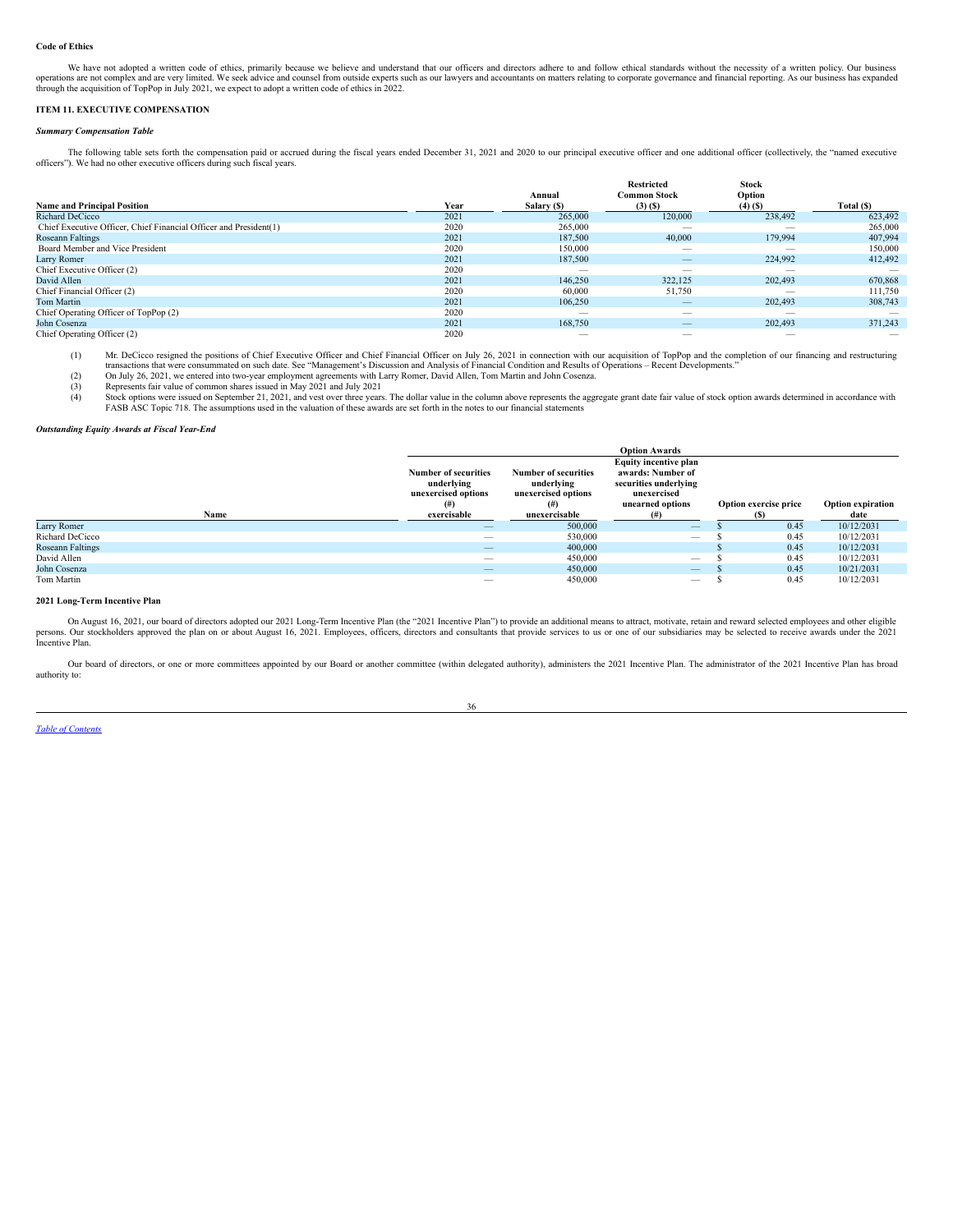- select participants and determine the types of awards that they are to receive;
- determine the number of shares that are to be subject to awards and the terms and conditions of awards, including the price (if any) to be paid for the shares or the award and establish the vesting conditions (if applicable) of such shares or awards;
- cancel, modify or waive our rights with respect to, or modify, discontinue, suspend or terminate any or all outstanding awards, subject to any required consents;
- · construe and interpret the terms of the 2021 Incentive Plan and any agreements relating to the 2021 Incentive Plan;
- accelerate or extend the vesting or exercisability or extend the term of any or all outstanding awards subject to any required consent;
- subject to the other provisions of the 2021 Incentive Plan, make certain adjustments to an outstanding award and authorize the termination, conversion, substitution or succession of an award; and
- allow the purchase price of an award or shares of our common stock to be paid in the form of cash, check or electronic funds transfer, by the delivery of previously-owned shares of our common stock or by a reduction of the number of shares deliverable pursuant to the award, by services rendered by the recipient of the award, by notice and third party payment or cashless exercise on such terms as the administrator may authorize or any other form permitted by law.

A total of 18,540,000 shares of our common stock are reserved for issuance with respect to awards granted under the 2021 Incentive Plan. Any shares subject to awards that are not paid, delivered or exercised before they expire or are cancelled or terminated, or fail to vest, as well as shares used to pay the purchase or exercise price of awards or related tax withholding obligations, will become available for other award grants under the available for award purposes.

Awards under the 2021 Incentive Plan may be in the form of incentive or nonqualified stock options, stock appreciation rights, stock bonuses, restricted stock, stock units and other forms of awards including cash awards. T administrator may also grant awards under the plan that are intended to be performance-based awards within the meaning of Section 162(m) of the U.S. Internal Revenue Code. Awards under the plan generally will not be transf other than by will or the laws of descent and distribution, except that the plan administrator may authorize certain transfers.

Nonqualified and incentive stock options may not be granted at prices below the fair market value of the common stock on the date of grant. Incentive stock options must have an exercise price that is at least equal to the issued solely or in part for services. Awards are generally paid in cash or shares of our common stock. The plan administrator may provide for the deferred payment of awards and may determine the terms applicable to deferr

As is customary in incentive plans of this nature, the number and type of shares available under the 2021 Incentive Plan and any outstanding awards, as well as the exercise or purchase prices of awards, will be subject to adjustment in the event of certain reorganizations, mergers, combinations, recapitalizations, stock splits, stock dividends or other similar events that change the number or kind of shares outstanding, and extraordinary di right award under the 2021 Incentive Plan (by amendment, cancellation and re-grant, exchange or other means) that would constitute a repricing of the per-share exercise or base price of the award.

Generally, and subject to limited exceptions set forth in the 2021 Incentive Plan, if we dissolve or undergo certain corporate transactions such as a merger, business combination or other reorganization, or a sale of all or substantially all of our assets, all awards then-outstanding under the 2021 Incentive Plan will become fully vested or paid, as applicable, and will terminate or be terminated in such circumstances, unless the plan adminis example, the administrator could provide for the acceleration of vesting or payment of an award in connection with a corporate event that is not described above and provide that any such acceleration shall be automatic upo occurrence of any such event.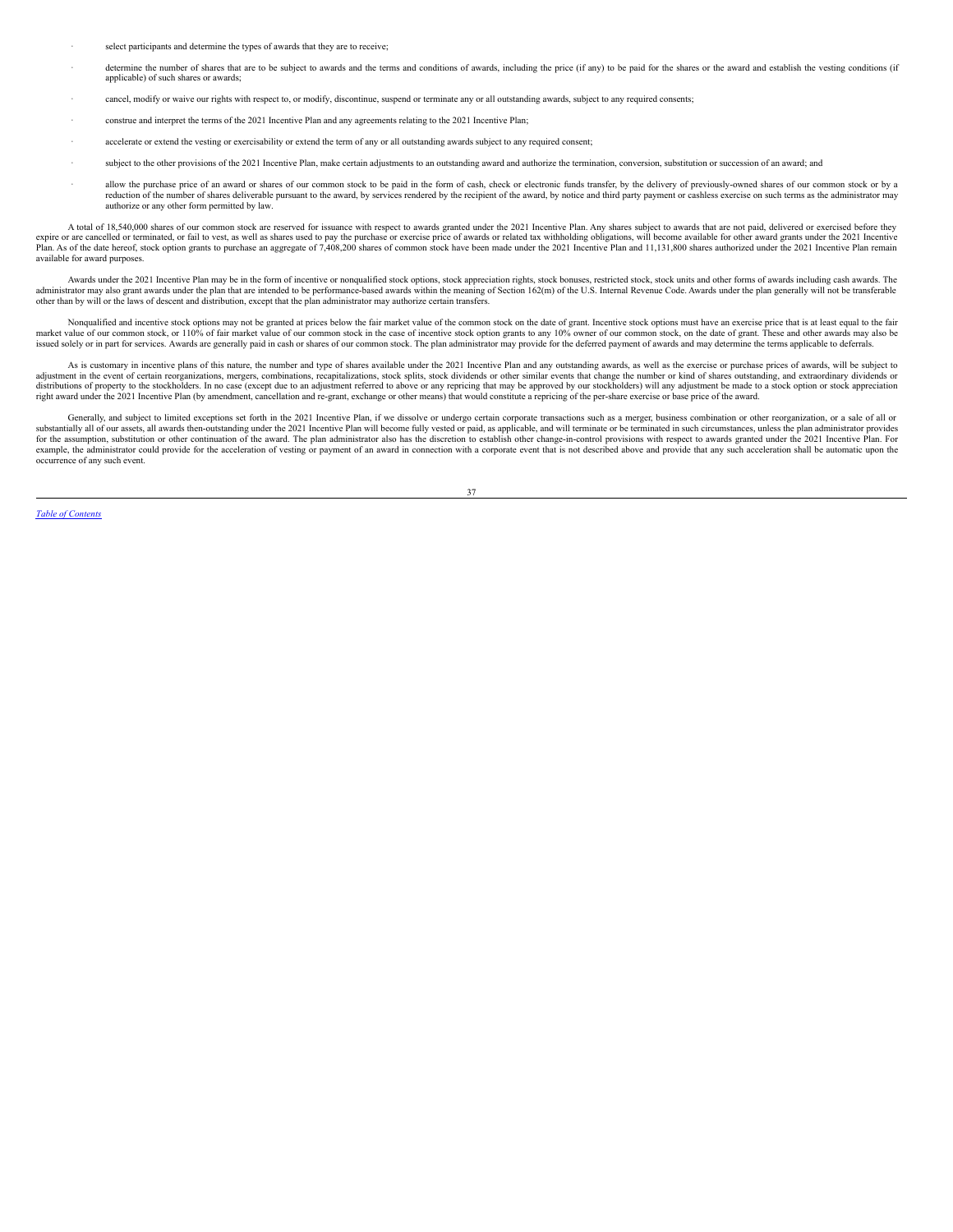Our board of directors may amend or terminate the 2021 Incentive Plan at any time, but no such action will affect any outstanding award in any manner materially adverse to a participant without the consent of the participa Plan amendments will be submitted to stockholders for their approval as required by applicable law or any applicable listing agency. The 2021 Incentive Plan is not exclusive, and our board of directors and Compensation Com may grant stock and performance incentives or other compensation, in stock or cash, under other plans or authority.

The 2021 Incentive Plan will terminate on August 16, 2031. However, the plan administrator will retain its authority until all outstanding awards are exercised or terminated. The maximum term of options, stock appreciation rights and other rights to acquire common stock under the 2021 Incentive Plan is ten years after the initial date of the award.

### **Non-Employee Director Compensation**

We do not currently have an established policy to provide compensation to members of our board of directors for their services in that capacity.

# **Employment Agreements**

On July 26, 2021, we entered into two-year employment agreements with each of Messrs. DeCicco, Romer, Allen, Martin and Cosenza, and with Ms. Faltings. Unless earlier terminated, at the end of the initial term or any renewal term, each agreement automatically renews for additional two-year terms until either we or the executive provides the other party with a timely notice of non-renewal.

The following is a summary of the compensation arrangements set forth in each employment agreement described above:

| Annual                  |                                      |  |         |                                                                     |  |  |  |  |
|-------------------------|--------------------------------------|--|---------|---------------------------------------------------------------------|--|--|--|--|
|                         |                                      |  | Base    | Annual                                                              |  |  |  |  |
| Executive               | Title                                |  | Salarv  | <b>Targeted Bonus</b>                                               |  |  |  |  |
| <b>Richard DeCicco</b>  | Chairman of the Board and President  |  | 265,000 | Determined by the Board, with a target of 25% of Annual Base Salary |  |  |  |  |
| <b>Larry Romer</b>      | Chief Executive Officer              |  | 250,000 | Determined by the Board, with a target of 35% of Annual Base Salary |  |  |  |  |
| <b>David Allen</b>      | <b>Chief Financial Officer</b>       |  | 250,000 | Determined by the Board, with a target of 25% of Annual Base Salary |  |  |  |  |
| <b>Tom Martin</b>       | Chief Operating Officer — TopPop LLC |  | 250,000 | Determined by the Board, with a target of 25% of Annual Base Salary |  |  |  |  |
| <b>John Cosenza</b>     | <b>Chief Operating Officer</b>       |  | 225,000 | Determined by the Board, with a target of 25% of Annual Base Salary |  |  |  |  |
| <b>Roseann Faltings</b> | Board Member and Vice President      |  | 200,000 | Determined by the Board, with a target of 25% of Annual Base Salary |  |  |  |  |

Each executive is also eligible to receive employee stock option grants and/or restricted stock grants during the term of their employment, with the amount, frequency and other details of such grants determined by the Boar

Pursuant to the terms of Mr. Romer's employment agreement, if we consummate a sale of its "Bellissima"™ product line during the term of the agreement (the "Bellissima Sale"), Mr. Romer will be entitled to receive a payment equal to two and a half percent (2.5%) of the net proceeds received by us in connection with such sale. In addition, Mr. Romer has entered into a letter agreement with Mr. DeCicco and Ms. Faltings pursuant to which DeCicco and Ms. Faltings in connection with such sale.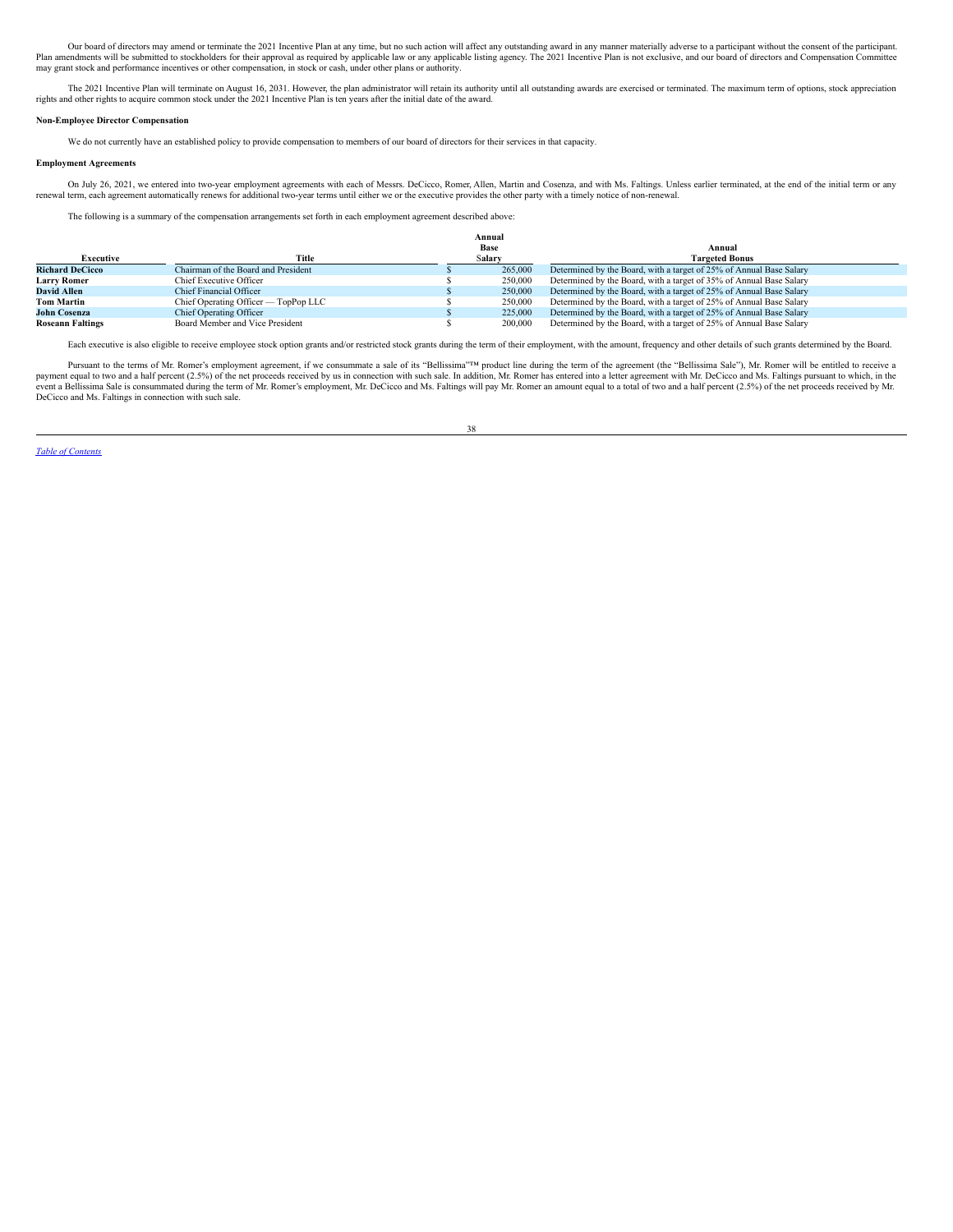Under the employment agreements, each executive will be entitled to severance in the event that we terminate his or her employment without Cause (as defined in the applicable employment agreement), his or her employment is terminated as a result of a Disability (as defined in the applicable employment agreement), or, in the case of Messrs. DeCicco and Allen, and Ms. Faltings, he or she resigns from his or her employment for Good Reason (a the applicable employment agreement). The severance for Messrs. DeCicco and Allen, and Ms. Faltings would be a lump sum amount equal to: (i) 24 months of base salary at the then current rate, plus (ii) a prorated bonus for severance period equal to 2x the target bonus. The severance for Mr. Romer would be a lump sum amount equal to: (i) 12 months of base salary at his then current rate, plus (ii) a prorated bonus for the year of termination target bonus multiplied by a fraction, the numerator of which is the number of days Mr. Romer was employed by us in the year of termination and the denominator being 365. The severance for Mr. Cosenza would be a lump sum amount equal to: (i) six months of base salary at his then current rate, plus (ii) a prorated bonus for the year of termination equal to his target bonus multiplied by a fraction, the numerator of which is the number of da was employed by us in the year of termination and the denominator being 365.

Additionally, if an executive elects to continue to receive group health insurance coverage under our group health plan pursuant to COBRA, we will reimburse such executive for his or her monthly COBRA premiums for the dura or fails to provide adequate documentation of his or her payment of the COBRA premiums, we shall no longer have any obligation to reimburse such COBRA amounts. An executive's entitlement to the severance benefits described above is conditioned upon such executive's timely executing an effective general release of claims in favor of us in connection with his or her termination of employment.

In connection with the execution of his or her employment agreement, each executive also executed our standard confidentiality, restrictive covenant, and assignment agreement, containing customary confidentiality restrictions and work-product provisions, as well as customary non-competition, non-service, and non-solicitation covenants with respect to our employees, consultants and customers restrictions and work-product provisions,

## **ITEM 12. SECURITY OWNERSHIP OF CERTAIN BENEFICIAL OWNERS AND MANAGEMENT AND RELATED STOCKHOLDER MATTERS**

The following table sets forth certain information regarding the beneficial ownership of our common stock as of June 13, 2022 by:

- each person known by us to be a beneficial owner of more than 5% of our outstanding common stock;
- each of our directors;
- each of our executive officers; and
- all directors and executive officers as a group.

The amounts and percentages of common stock beneficially owned are reported on the basis of regulations of the SEC governing the determination of beneficial ownership of securities. Under the rules of the SEC, a person is deemed to be a "beneficial owner" of a security if that person has or shares "voting power," which includes the power to vote or to direct the voting of such security, or "investment power," which includes the power to dis direct the disposition of such security. A person is also deemed to be a beneficial owner of any securities of which that person has a right to acquire beneficial ownership within 60 days after the filing of this Form 10-K rules, more than one person may be deemed a beneficial owner of the same securities and a person may be deemed a beneficial owner of securities as to which he has no economic interest. Except as indicated by footnote, to our knowledge, the persons named in the table below have sole voting and investment power with respect to all shares of common stock shown as beneficially owned by them.

In the table below, the percentage of beneficial ownership of our common stock is based on 97,106,948 shares of our common stock outstanding as of the filing of this Form 10-K ("Filing Date"). Unless otherwise noted below, the address of the persons listed on the table is c/o Iconic Brands, Inc., 44 Seabro Avenue, Amityville, NY.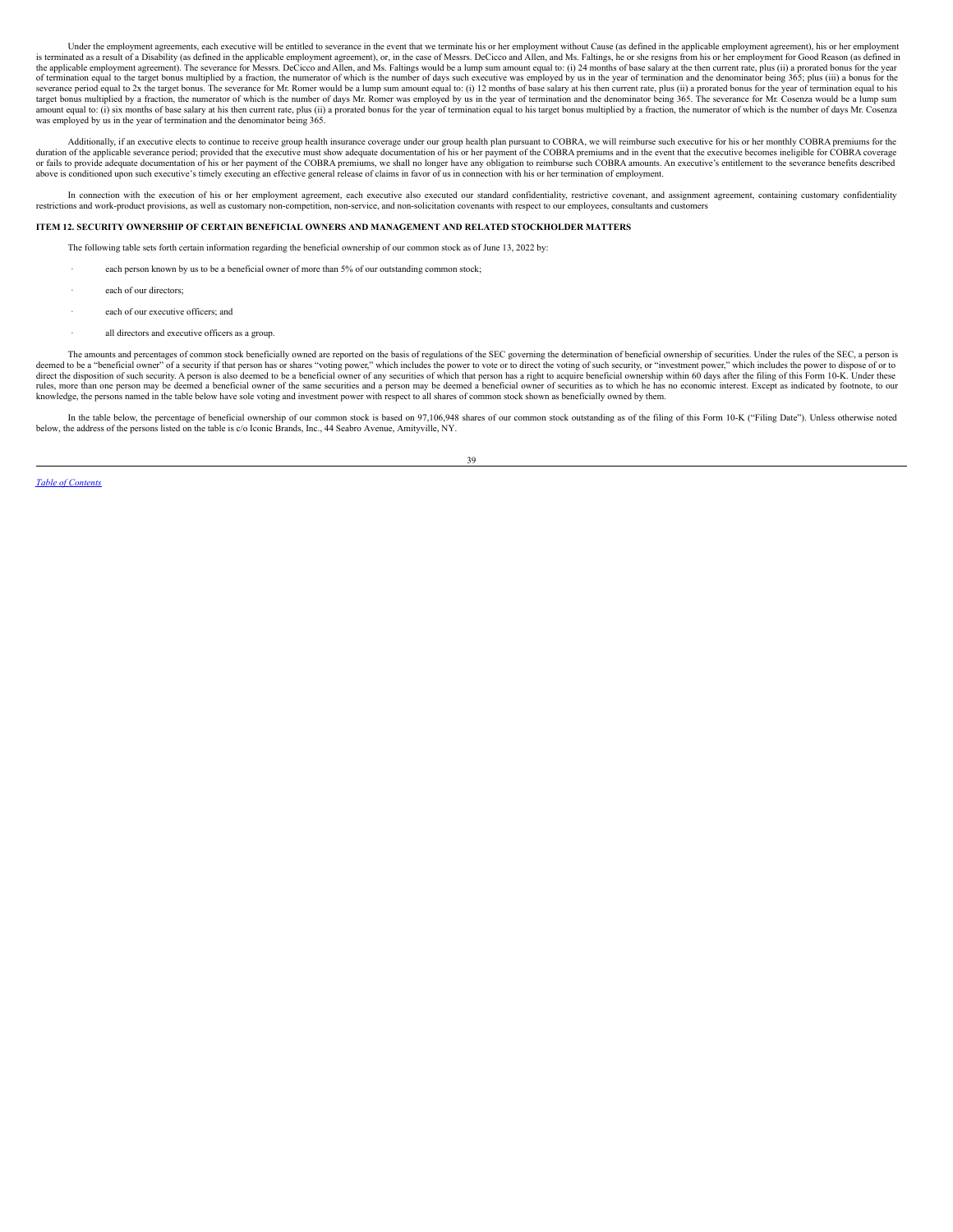|                                                         | <b>Amount</b> and<br>Nature of | Percentage<br>of Class |
|---------------------------------------------------------|--------------------------------|------------------------|
| <b>Name of Beneficial Owner</b>                         | <b>Beneficial Ownership</b>    | $(%)^{(1)}$            |
| Named Executive Officers and Directors                  |                                |                        |
| Richard DeCicco                                         | 24,686,893                     | 25.42%                 |
| <b>Roseann Faltings</b>                                 | 600,200                        |                        |
| Larry Romer <sup>[(2)]</sup>                            | 640,000                        |                        |
| John Cosenza <sup>[(3)]</sup>                           | 640,000                        |                        |
| David Allen                                             | 1,000,000                      | 1.03                   |
| Tom Martin                                              | 7,388,219                      | 7.61                   |
| Executive Officers and Directors as a Group (6 persons) | 34,101,980                     | 35.12                  |
| Other 5% Stockholders                                   |                                |                        |
| Hudson Bay Master Fund, Ltd. <sup>[(4)]</sup>           | 5,454,112                      | 5.62                   |

 $*$  Indicates less than 1%.

(1) The percentages in the table have been calculated on the basis of treating as outstanding for a particular person, all shares of our capital stock outstanding on the Filing Date. On the Filing Date, there were 97,106,9 that person in the event of the conversion of Series A-2 Preferred Stock or the exercise of Warrants owned by that person which are exercisable within 60 days of the filing of this Form 10-K. Common stock options and<br>deriv each person named in the table has sole voting power and sole investment power for the shares listed opposite such person's name.

Includes 320,000 shares of common stock and 320,000 shares of common stock issuable upon exercise of outstanding Warrants held by Mr. Romer.<br>(4) Includes 320,000 shares of common stock and 320,000 shares of common stock is

From time to time, the number of our shares held in the "street name" accounts of various securities dealers for the benefit of their clients or in centralized securities depositories may exceed 5% of the total shares of o common stock outstanding.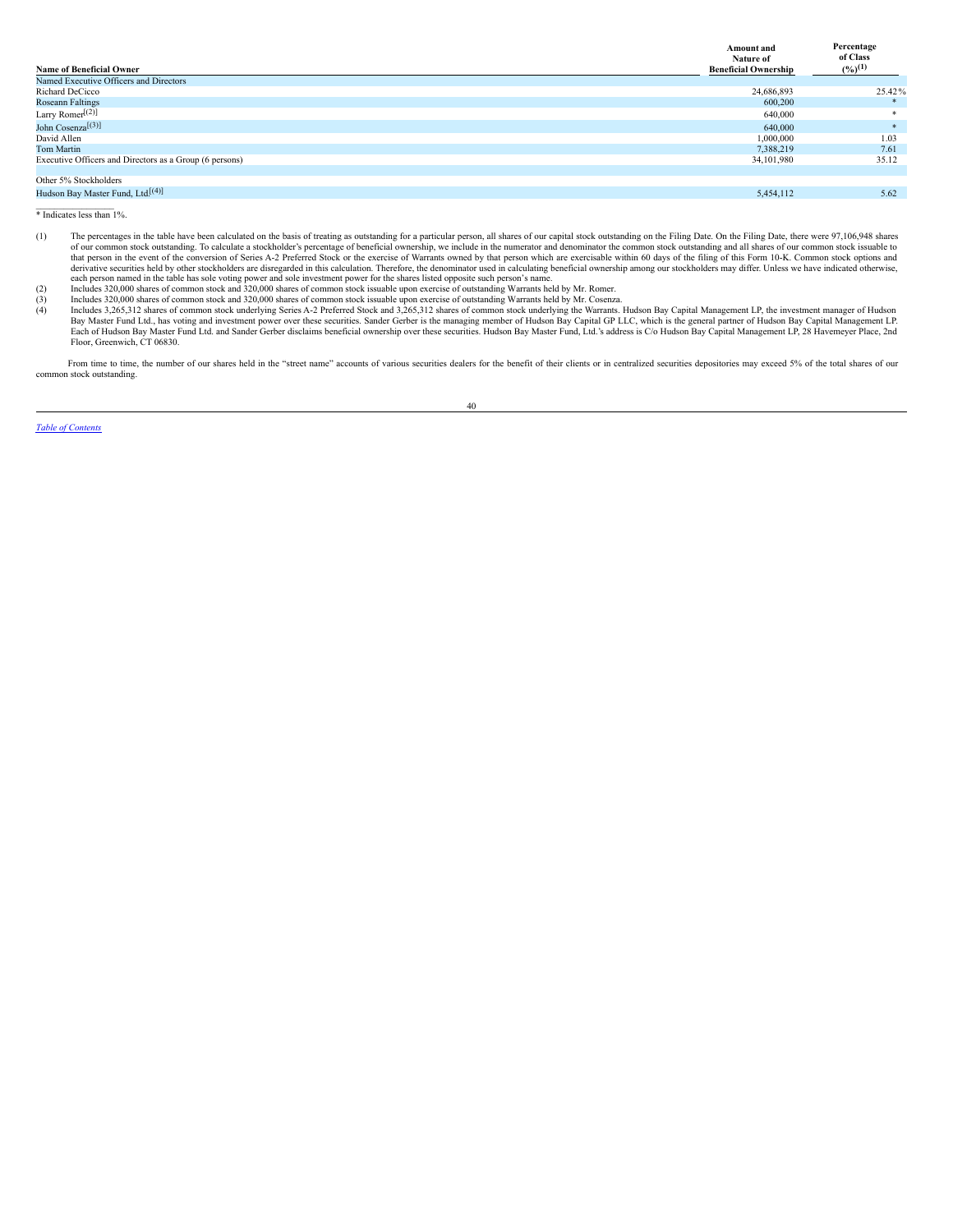# **ITEM 13. CERTAIN RELATIONSHIPS AND RELATED TRANSACTIONS, AND DIRECTOR INDEPENDENCE**

The following includes a summary of transactions during our fiscal years ended December 31, 2021 and December 31, 2020 to which we have been a party, including transactions in which the amount involved in the amount involv more than 5% of our capital stock or any member of the immediate family of any of the foregoing persons had or will have a direct or indirect material interest, other than equity and other compensation, termination, change transaction exceeds the lesser of \$120,000 or 1% of the average of our total assets at year-end for the last two completed fiscal years and in which a related person had or will have a direct or indirect material interest.

### **United Spirits**

Prior to our acquisition of United on July 26, 2021, United was owned and managed by Richard DeCicco, our Chairman of the Board and President. During the year ended December 31, 2020 and up to July 31, 2021, total payments to United amounted to \$30,680, all of which remained accrued and unpaid as of December 31, 2020.

On July 26, 2021, we entered into an acquisition agreement with Richard DeCicco for the purchase of United. See "Business—Recent Developments" for more information.

# *Exchange of Shares*

On July 26, 2021, the Company entered into a securities exchange agreement (the "Series A Preferred Exchange Agreement"), with Richard DeCicco, who, at the time of execution and delivery of such agreement, was the Company's Chief Executive Officer, Chief Financial Officer, chairman of the Company's board of directors (the "Board") and the holder of the Company's one issued and outstanding share of Series A Preferred Stock. Pursuant DeCicco two votes for every one vote of the Company's outstanding voting securities, was cancelled and all contractual (or similar) rights, preferences and obligations relating to such Series A Preferred Stock became null and of no further effect whatsoever.

On July 26, 2021, the Company entered into securities exchange agreements (collectively, the "Exchange Agreement") with the holders (each a "Holder" and collectively, the "Holders") of the Company's outstanding (a) Series E Convertible Preferred Stock, Series F Convertible Preferred Stock and Series G Convertible Preferred Stock (the "Existing Preferred Stock"), and (b) Series E Common Stock Purchase Warrants, Series F Common Stock Purchase Warrants and Series G Common Stock Purchase Warrants (the "Existing Warrants" and together with the Existing Preferred Stock, collectively, the "Existing Securities"), pursuant to which the Holders exchanged (the "Exchange") (i) all Existing Preferred Stock held by each Holder for shares of Series A-2 Preferred Stock and Warrants, and (ii) all Existing Warrants held by each Holder for shares of Common Stock. In connection with the Upon the Exchange, the Existing Securities were cancelled and all contractual (or similar) rights, preferences and obligations relating to such Existing Securities became null and void and of no further effect whatsoever.

#### There were no share exchanges in 2020.

#### *Distribution Agreements*

On May 1, 2016, Bellissima entered into a distribution agreement with United, which was then owned and managed by Richard DeCicco, for United to distribute and wholesale Bellissima's product and to act as the licensed importer and wholesaler. The distribution agreement provided United the exclusive right for a term of ten years to sell Bellissima's product for an agreed distribution fee equal to \$1.00 per case of product sold.

On May 1, 2015, BiVi entered into the distribution agreement with United for United to distribute and wholesale BiVi's products and to act as the licensed importer and wholesaler. Pursuant to the distribution agreement, United had the exclusive right to sell our products until 2025 for a distribution fee of \$1.00 per case of product sold.

|--|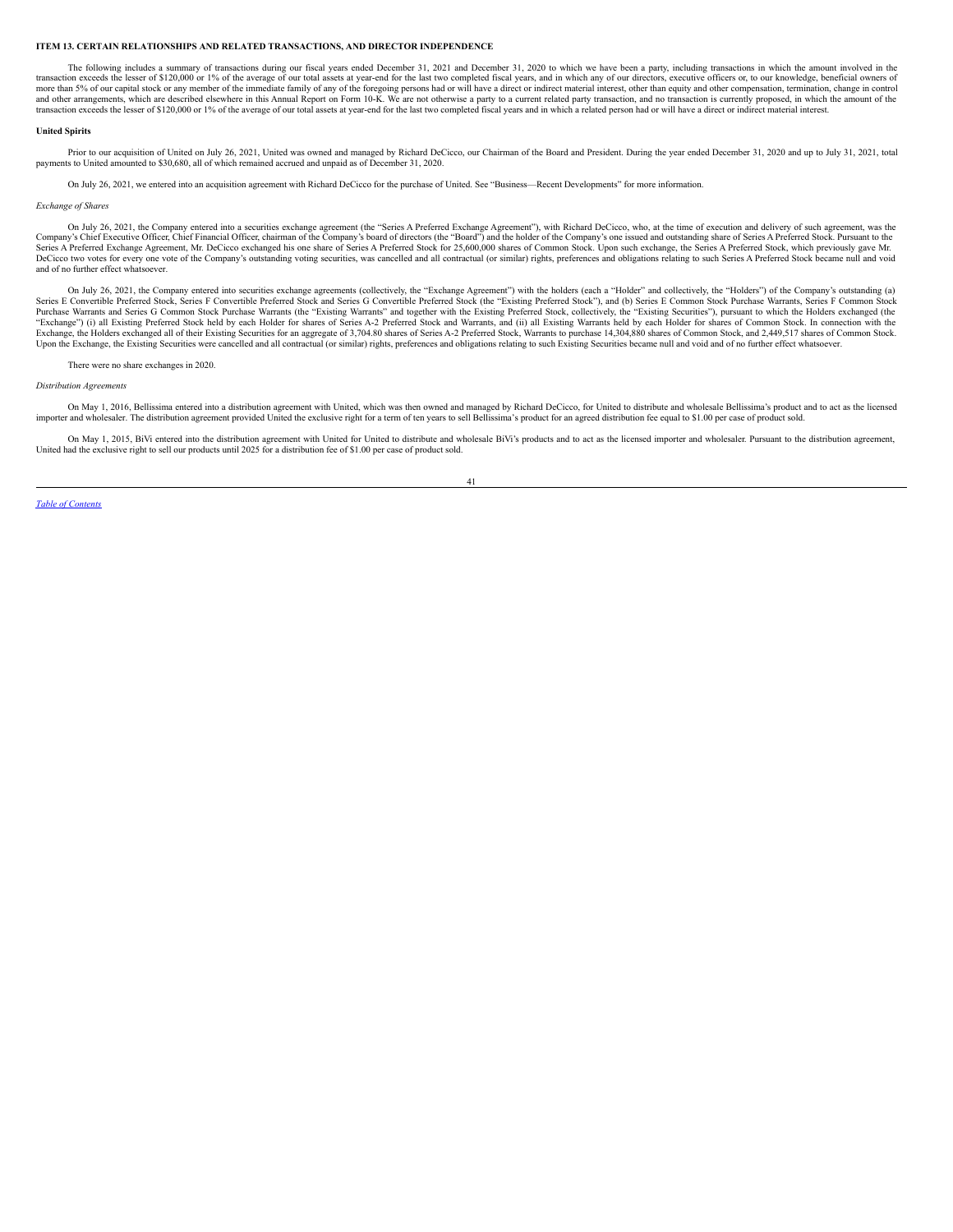Prior to our acquisition of United, we marketed and sold our private label Hooters products pursuant to a Marketing and Distribution Agreement entered into between us and United, effective as of April 1, 2019. Under such agreement, we had been granted the exclusive right to market and distribute the Hooters Spirits products line to (a) "Hooters" branded restaurants; (b) liquor distributors; and (c) off-premise, retail establishments (with made through distributors licensed to conduct business in the state of such sale) in the United States, Europe and Asia for a period of five years (which could have been extended by up to an additional five years by us upo

#### *Lease Agreement*

We lease our office and warehouse space in North Amityville, New York from Dan Kay International, an entity controlled by Richard DeCicco. On January 1, 2021, we entered into a lease extension with Dan Kay International pursuant to which we extended the term of our lease to January 1, 2024 for \$4,892.89 per month.

# *Amended and Restated LLC Agreements of Bellissima Spirits LLC and BiVi LLC*

On July 26, 2021, we, and each other member identified therein, including Mr. DeCicco and Rosanne Faltings, our vice president of sales and a member of the Board, entered into an Amended and Restated Limited Liability Company Agreement dated as of July 26, 2021 of Bellissima and BiVi. Such agreement provides that the manager of Bellissima and BiVi, currently Mr. DeCicco, may cause Bellissima and BiVi to make distributions of available c flow to the members pro rata in accordance with their cash flow ratios, of which we are entitled to 100% of any such distribution of available cash flow. Such agreement also provides that the manager shall cause Bellissima DeCicco and Ms. Faltings are entitled to 15.34% and 15.33%, respectively. Transfers of membership interests in Bellissima and BiVi are generally restricted and such agreement provides for preemptive rights, rights of first

On April 22, 2022 we entered into a Second Amended and Restated Limited Liability Company Agreement of Bellissima, which provides that upon (i) a sale of all or substantially all of our assets, (ii) a change of control of us, (iii) a sale of equity following which our shareholders immediately prior to such transaction do not own, immediately following such transaction, a majority of the voting and economic rights in us, or (iv) a merger, co similar transaction involving us, each of Mr. DeCicco and Ms. Faltings will be entitled to sell their interest in Bellissima to us in exchange for the value of their equity interest in Bellissima that they would have recei

### **Director Independence**

Our board of directors has determined that none of our directors are currently "independent" as that term is defined under NASDAQ Listing Rule 5605(a)(2).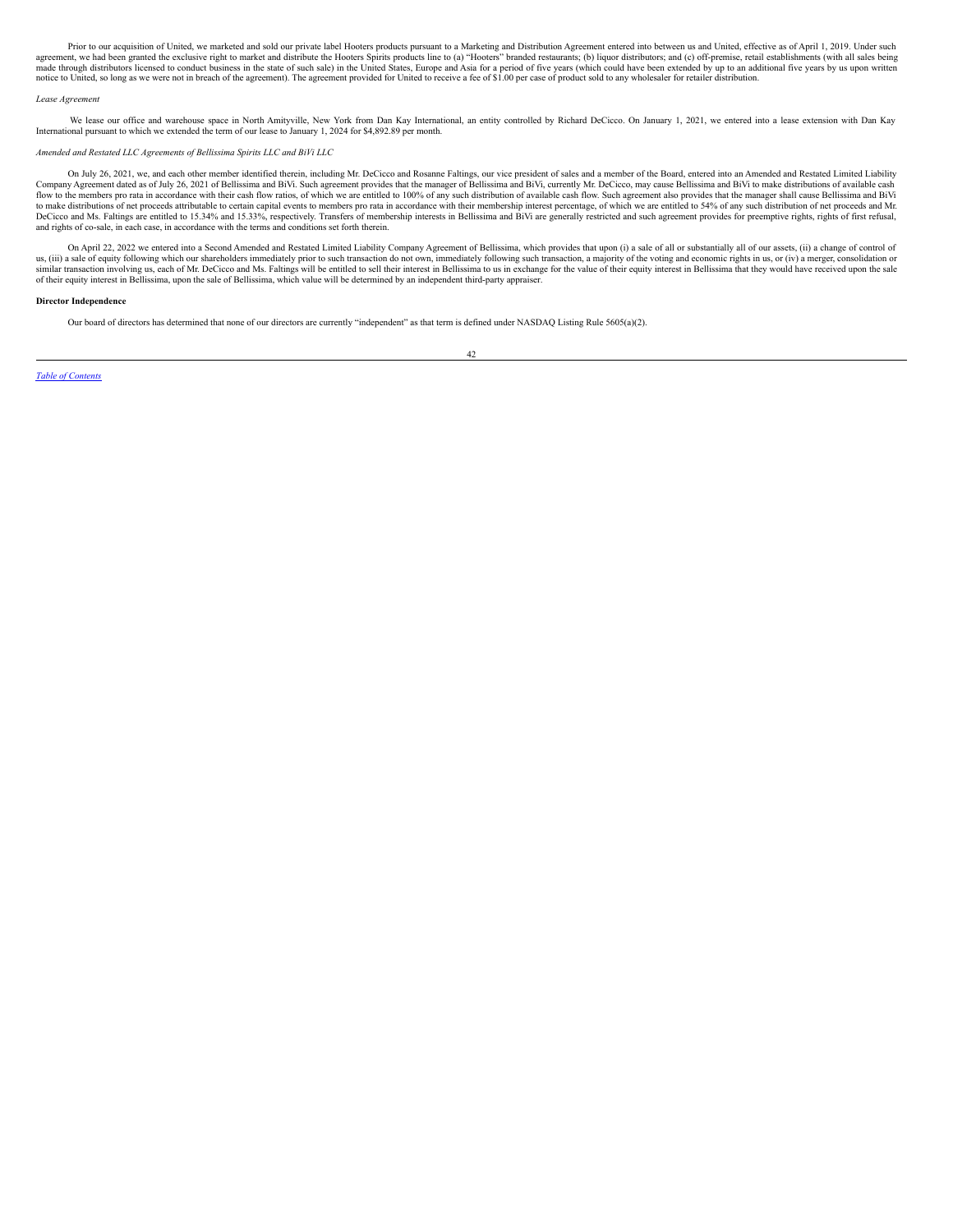# **ITEM 14. PRINCIPAL ACCOUNTING FEES AND SERVICES**

The following table presents fees for professional services rendered by Mazars, Fei Qi and BMKR, LLP for the years ended December 31, 2021 and 2020.

|                           |    | <b>Years Ended December 31,</b> |      |                                 |
|---------------------------|----|---------------------------------|------|---------------------------------|
|                           |    | 2021                            |      | 2020                            |
| Mazars USA LLP            |    |                                 |      |                                 |
| Audit Fees (1)            |    | 25,000                          | - \$ | $\hspace{0.1mm}-\hspace{0.1mm}$ |
| <b>Audit Related Fees</b> |    | $\hspace{0.1mm}-\hspace{0.1mm}$ |      |                                 |
| Tax Fees                  |    | $\hspace{0.1mm}-\hspace{0.1mm}$ |      | $\qquad \qquad - \qquad$        |
| All Other Fees            |    | $\overline{\phantom{a}}$        |      | $\overbrace{\hspace{25mm}}^{}$  |
| Fei Qi, CPA               |    | $\qquad \qquad - \qquad$        |      |                                 |
| Audit Fees (1)            | N. | 60,000                          | - S  | 35,000                          |
| <b>Audit Related Fees</b> |    | 7,500                           |      | $\hspace{0.1mm}-\hspace{0.1mm}$ |
| Tax Fees                  |    | $\hspace{0.1mm}-\hspace{0.1mm}$ |      |                                 |
| All Other Fees            |    | $\hspace{0.1mm}-\hspace{0.1mm}$ |      | $\qquad \qquad - \qquad$        |
| BMKR, LLP                 |    |                                 |      |                                 |
| Audit Fees (1)            |    | $\overline{\phantom{a}}$        | -8   | 6,000                           |
| <b>Audit Related Fees</b> |    | $\hspace{0.1mm}-\hspace{0.1mm}$ |      |                                 |
| Tax Fees                  |    | $\qquad \qquad$                 |      | $\qquad \qquad - \qquad$        |
| All Other Fees            |    | $\hspace{0.1mm}-\hspace{0.1mm}$ |      | $\overbrace{\hspace{25mm}}^{}$  |
| Total                     |    | 92,500                          |      | 41,000                          |

\_\_\_\_\_\_\_\_\_\_ (1) Audit fees were principally for audit and review services.

Of the fees described above for the year ended December 31, 2021 and 2020, all were pre-approved by our board of directors

43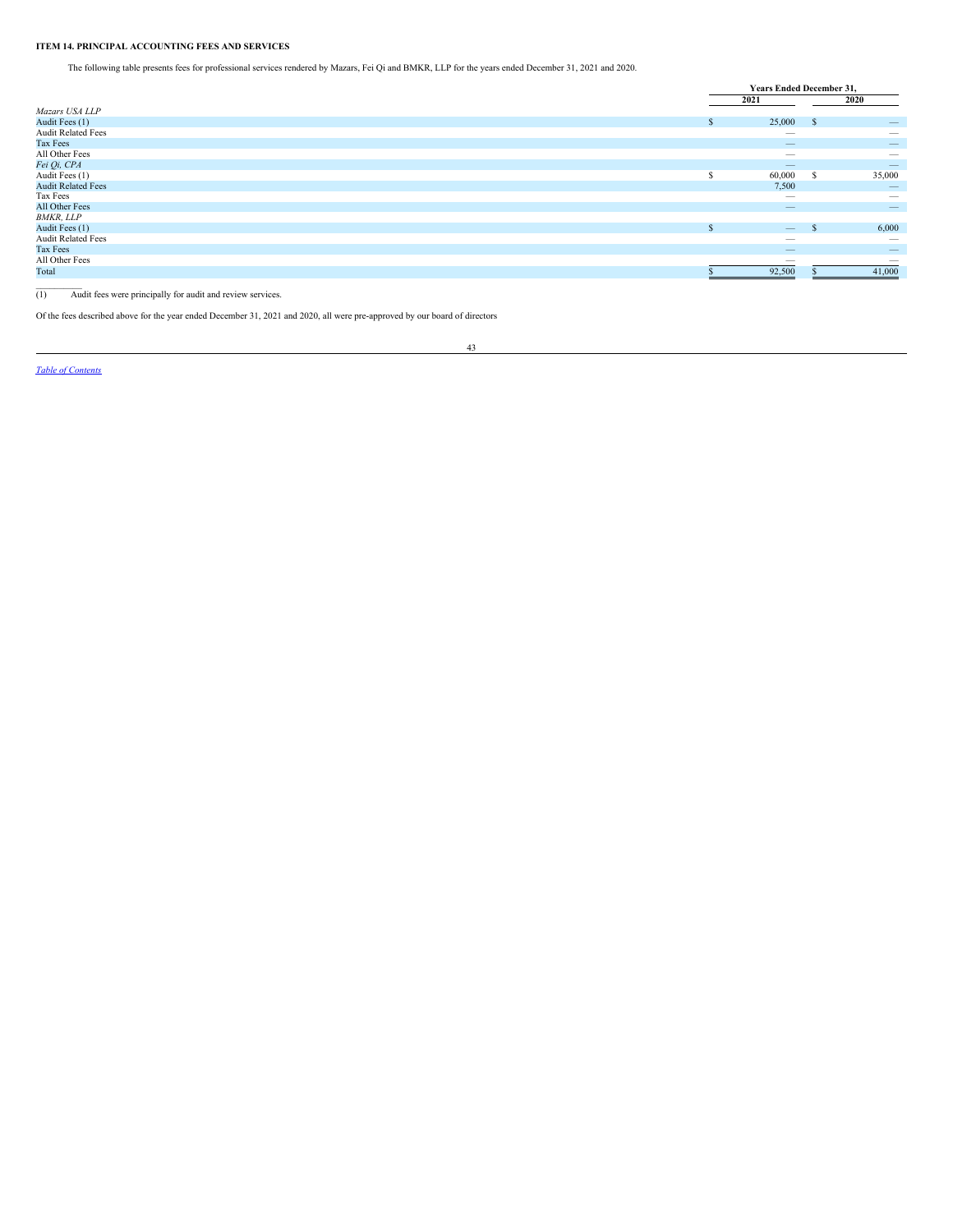# **ITEM 15. EXHIBITS, FINANCIAL STATEMENT SCHEDULES**

(a) The following documents are filed as part of this Annual Report:

(1) The financial statements are filed as part of this Annual Report under "Item 8. Financial Statements and Supplementary Data."

(2) The financial statement schedules are omitted because they are either not applicable or the information required is presented in the financial statements and notes thereto under "Item 8. Financial Statements and Supple

44

(3) The exhibits listed in the following Exhibit Index are filed, furnished or incorporated by reference as part of this Annual Report.

(b) Exhibits

See the Exhibit Index immediately preceding the signature page of this Annual Report.

*Table of [Contents](#page-1-0)*

**PART IV**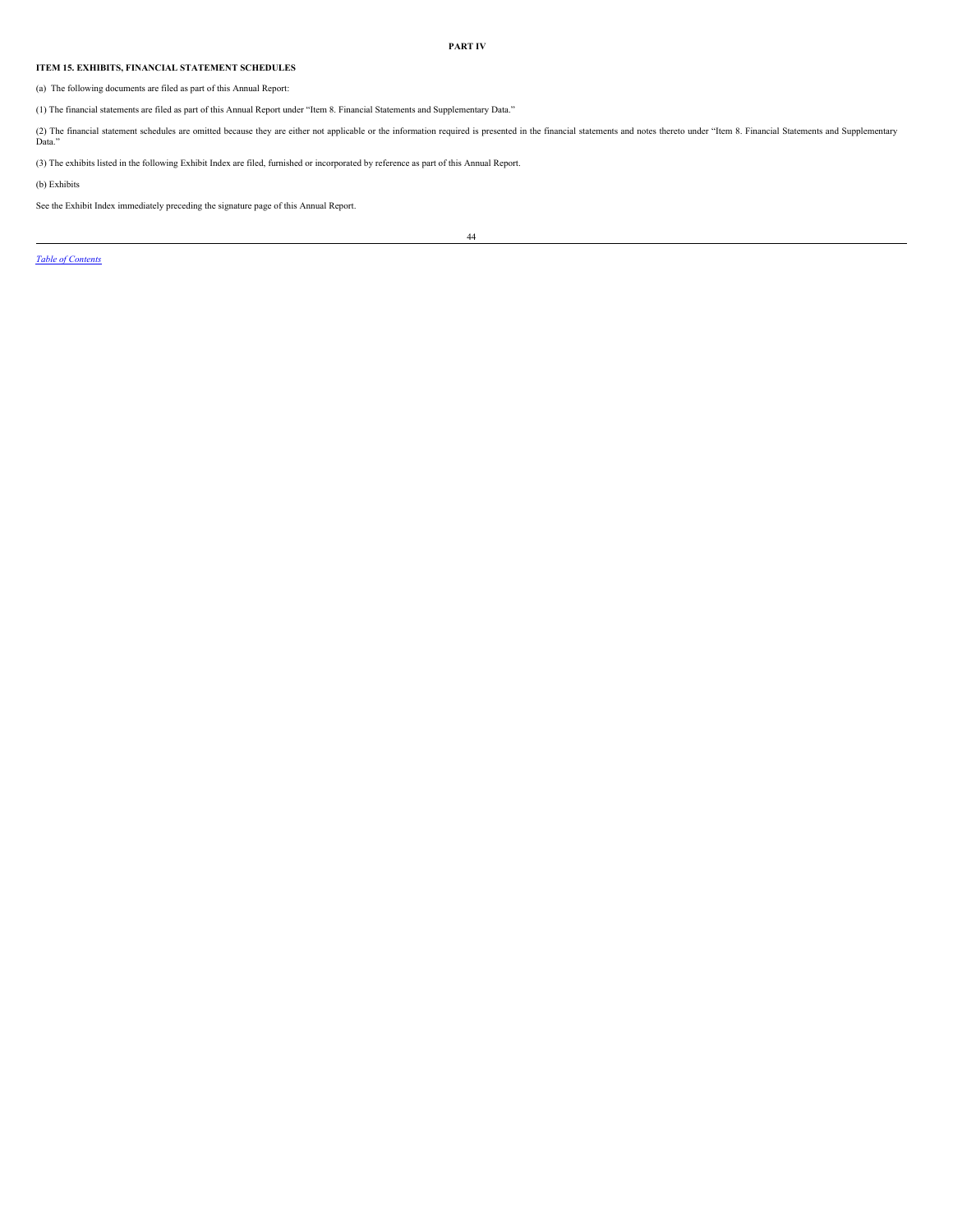| Exhibit No. | <b>Description of Exhibits</b>                                                                                                                                                                             |
|-------------|------------------------------------------------------------------------------------------------------------------------------------------------------------------------------------------------------------|
| 3.1         | Articles of Incorporation of Iconic Brands, Inc. (Incorporated by reference to our Form SB-2 filed on November 30, 2007)                                                                                   |
| 3.2         | Certificate of Amendment of the Articles of Incorporation (Incorporated by reference to our Current Report on Form 8-K filed on March 4, 2019)                                                             |
| 3.3         | Certificate of Correction to the Amendment of the Articles of Incorporation (Incorporated by reference to our Current Report on Form 8-K filed on March 4, 2019)                                           |
| 3.4         | Certificate of Designation of Series A Preferred Stock (Incorporated by reference to our Registration Statement on Form S-1 filed on September 19, 2018)                                                   |
| 3.5         | Certificate of Designation of Series B Preferred Stock (Incorporated by reference to our Registration Statement on Form S-1 filed on September 19, 2018)                                                   |
| 3.6         | Certificate of Designation of Series C Preferred Stock (Incorporated by reference to our Registration Statement on Form S-1 filed on September 19, 2018)                                                   |
| 3.7         | Certificate of Designation of Series D Preferred Stock (Incorporated by reference to our Registration Statement on Form S-1 filed on September 19, 2018)                                                   |
| 3.8         | Certificate of Designation of Series E Preferred Stock (Incorporated by reference to our Registration Statement on Form S-1 filed on September 19, 2018)                                                   |
| 3.9         | Certificate of Designation of Series F Preferred Stock (Incorporated by reference to our Current Report on Form 8-K filed on July 23, 2019)                                                                |
| 3.10        | Certificate of Designation of Series G Preferred Stock (Incorporated by reference to our Current Report on Form 8-K filed on January 13, 2020)                                                             |
| 3.11        | Bylaws of Iconic Brands, Inc., as amended (Incorporated by reference to our Form SB-2 filed on November 30, 2007)                                                                                          |
| 4.1         | Description of registrant's securities (Incorporated by reference to our Annual Report on Form 10-K, filed on April 15, 2020)                                                                              |
| 10.1        | License Agreement between BiVi LLC and Neighborhood Licensing, LLC, dated May 26, 2015 (Incorporated by reference to our Annual Report on Form 10-K, filed on April 15, 2020)                              |
| 10.2        | Distribution Agreement by and between BiVi LLC and United Spirits, Inc., dated May 1, 2015 (Incorporated by reference to our Registration Statement on Form S-1 filed on September 19, 2018)               |
| 10.3        | Securities Exchange Agreement by and between the Company and BiVi LLC, dated May 15, 2015 (Incorporated by reference to our Registration Statement on Form S-1 filed on September 19, 2018)                |
| 10.4        | License Agreement by and among Bellissima LLC and Christie Brinkley, Inc., dated November 12, 2015 (Incorporated by reference to our Annual Report on Form 10-K, filed on April 15, 2020)                  |
| 10.5        | Distribution Agreement by and between Bellissima Spirits LLC and United Spirits. Inc., dated May 1, 2016 (Incorporated by reference to our Registration Statement on Form S-1 filed on September 19, 2018) |
|             |                                                                                                                                                                                                            |

45

*Table of [Contents](#page-1-0)*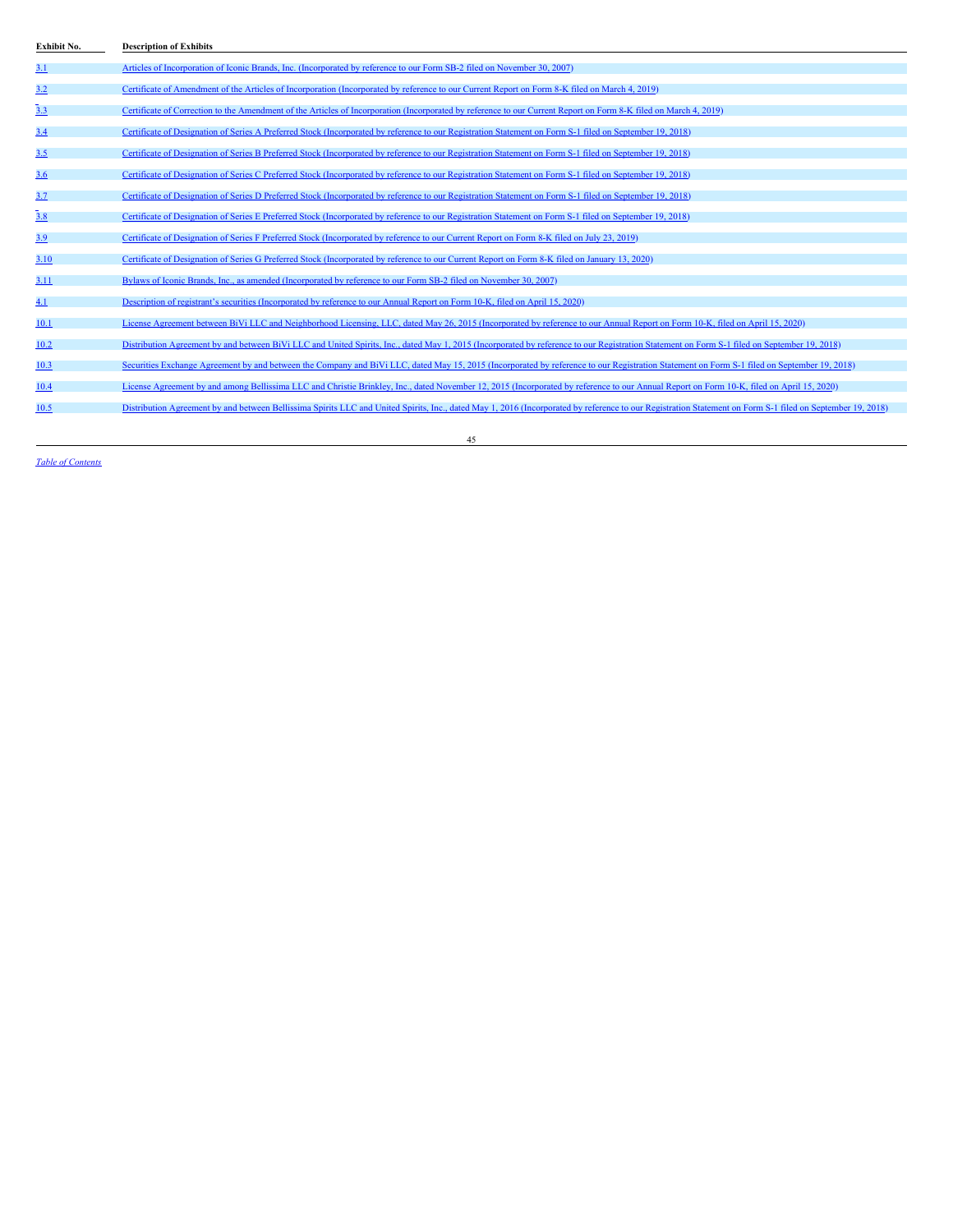| 10.6     | Amendment No. 1 License Agreement by and among Bellissima LLC and Christie Brinkley. Inc., effective as of June 30, 2017 (Incorporated by reference to our Annual Report on Form 10-K, filed on April 15,<br>2020)                                                                                                            |
|----------|-------------------------------------------------------------------------------------------------------------------------------------------------------------------------------------------------------------------------------------------------------------------------------------------------------------------------------|
| 10.7     | Securities Purchase Agreement by and among the Company, The Special Equities Group, LLC, Iroquois Master Fund Ltd. and Gregory M. Castaldo, dated November 1, 2017 (Incorporated by reference to our<br>Registration Statement on Form S-1 filed on September 19, 2018)                                                       |
| 10.8     | Registration Rights Agreement by and among the Company, The Special Equities Group, LLC, Iroquois Master Fund Ltd, and Gregory M. Castaldo, dated November 1, 2017 (Incorporated by reference to our<br>Registration Statement on Form S-1 filed on September 19, 2018)                                                       |
| 10.9     | Share Exchange Agreement by and among the Company, The Special Equities Group, LLC, Iroquois Master Fund Ltd., Iroquois Capital Investment Group LLC and Gregory M. Castaldo, dated May 21, 2018<br>(Incorporated by reference to our Registration Statement on Form S-1 filed on September 19, 2018)                         |
| 10.10    | Amendment No. 1 to Securities Purchase Agreement by and among the Company, The Special Equities Group, LLC, Iroquois Master Fund Ltd., Iroquois Capital Investment Group LLC and Gregory M.<br>Castaldo, dated May 21, 2018 (Incorporated by reference to our Registration Statement on Form S-1 filed on September 19, 2018) |
| 10.11    | Amendment No. 1 to Registration Rights Agreement by and among the Company, The Special Equities Group, LLC, Iroquois Master Fund Ltd., Iroquois Capital Investment Group LLC and Gregory M.<br>Castaldo, dated May 21, 2018 (Incorporated by reference to our Registration Statement on Form S-1 filed on September 19, 2018) |
| 10.12    | Amendment No. 1 to Securities Exchange Agreement by and between the Company and BiVi LLC, dated October 26, 2018 (Incorporated by reference to Amendment No. 1 to our Registration Statement on<br>Form S-1 filed on October 29, 2018)                                                                                        |
| 10.13    | Extension of Lease Agreement by and between the Company and United Spirits, Inc., dated March 27, 2018 (Incorporated by reference to Amendment No. 1 to our Registration Statement on Form S-1 filed on<br>September 19, 2018)                                                                                                |
| $10.14+$ | Employment Agreement by and between the Company and Richard DeCicco, dated April 1, 2018 (Incorporated by reference to Amendment No. 1 to our Registration Statement on Form S-1 filed on October 29,<br>2018)                                                                                                                |
| $10.15+$ | Employment Agreement by and between the Company and Roseann Faltings, dated April 1, 2018 (Incorporated by reference to Amendment No. 1 to our Registration Statement on Form S-1 filed on October 29,<br>2018)                                                                                                               |
| 10.16    | Brand Licensing Agreement by and between United Spirits, Inc. and HI Limited Partnership dated as of July 23, 2018 (Incorporated by reference to our Annual Report on Form 10-K, filed on April 15, 2020)                                                                                                                     |
| 10.17    | Marketing and Distribution Agreement by and between the Company and United Spirits, Inc. dated April 1, 2019 (Incorporated by reference to our Quarterly Report on Form 10-Q filed on November 19, 2019)                                                                                                                      |
| 10.18    | Form of Securities Purchase Agreement dated September 27, 2018 (Incorporated by reference to our Current Report on Form 8-K filed on October 4, 2018)                                                                                                                                                                         |
| 10.19    | Form of Warrant dated September 27, 2018 (Incorporated by reference to our Current Report on Form 8-K filed on October 4, 2018)                                                                                                                                                                                               |

*Table of [Contents](#page-1-0)*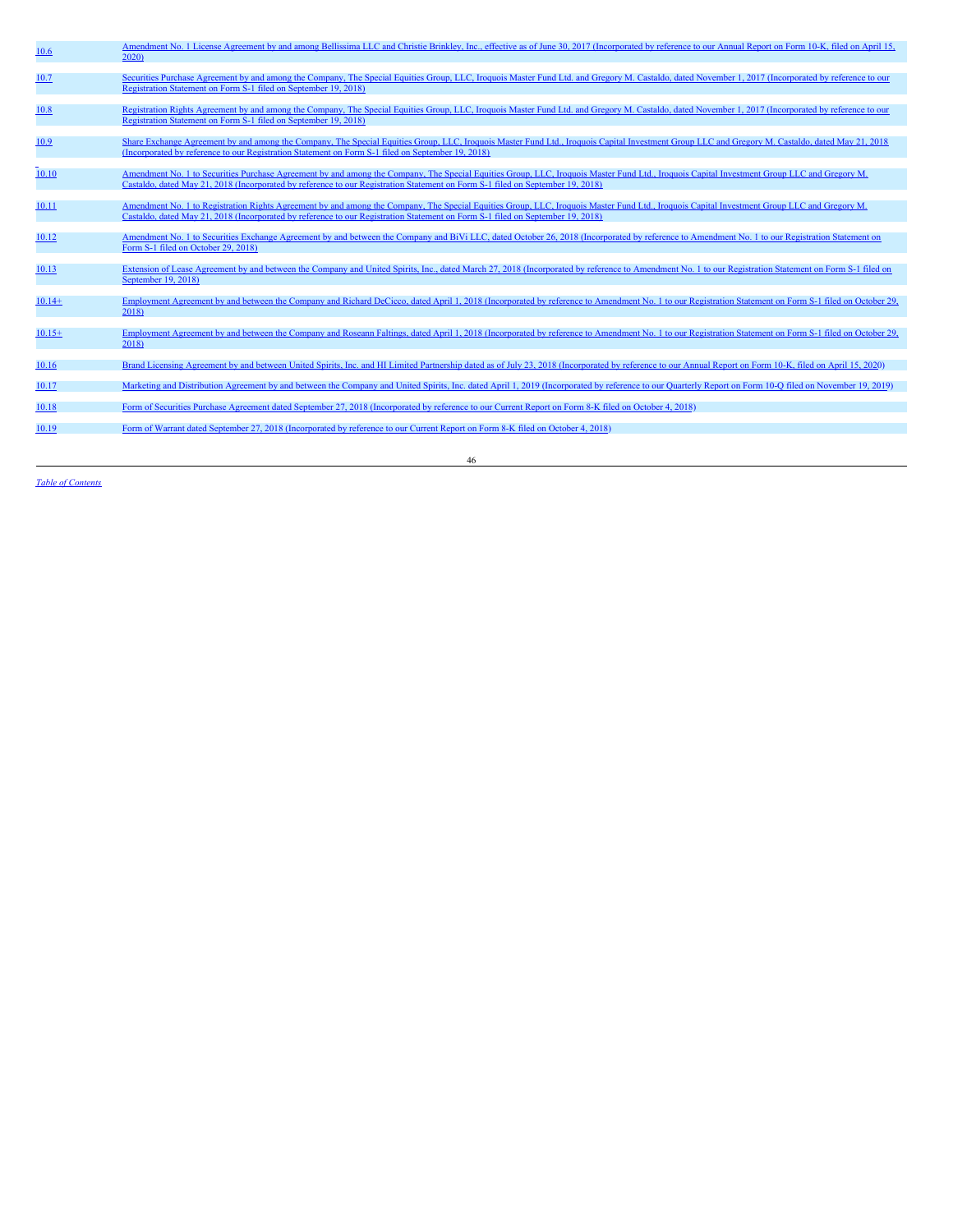| 10.21<br>Form of Lock-Up Agreement dated September 27, 2018 (Incorporated by reference to our Current Report on Form 8-K filed on October 4, 2018)<br>10.22<br>Form of Warrant Exercise Agreement, dated as of May 2, 2019 (Incorporated by reference to our Current Report on Form 8-K filed on May 9, 2019)<br>Form of Warrant (Incorporated by reference to our Current Report on Form 8-K filed on May 9, 2019)<br>10.23<br>10.24<br>Form of Securities Purchase Agreement dated July 17, 2019 (Incorporated by reference to our Current Report on Form 8-K filed on July 23, 2019)<br>10.25<br>Form of Warrant dated July 17, 2019 (Incorporated by reference to our Current Report on Form 8-K filed on July 23, 2019) |  |
|------------------------------------------------------------------------------------------------------------------------------------------------------------------------------------------------------------------------------------------------------------------------------------------------------------------------------------------------------------------------------------------------------------------------------------------------------------------------------------------------------------------------------------------------------------------------------------------------------------------------------------------------------------------------------------------------------------------------------|--|
|                                                                                                                                                                                                                                                                                                                                                                                                                                                                                                                                                                                                                                                                                                                              |  |
|                                                                                                                                                                                                                                                                                                                                                                                                                                                                                                                                                                                                                                                                                                                              |  |
|                                                                                                                                                                                                                                                                                                                                                                                                                                                                                                                                                                                                                                                                                                                              |  |
|                                                                                                                                                                                                                                                                                                                                                                                                                                                                                                                                                                                                                                                                                                                              |  |
|                                                                                                                                                                                                                                                                                                                                                                                                                                                                                                                                                                                                                                                                                                                              |  |
| 10.26<br>Form of Registration Rights Agreement July 17, 2019 (Incorporated by reference to our Current Report on Form 8-K filed on July 23, 2019)                                                                                                                                                                                                                                                                                                                                                                                                                                                                                                                                                                            |  |
| 10.27<br>Form of Lock-Up Agreement July 17, 2019 (Incorporated by reference to our Current Report on Form 8-K filed on July 23, 2019)                                                                                                                                                                                                                                                                                                                                                                                                                                                                                                                                                                                        |  |
| 10.28<br>Form of Exchange Agreement July 17, 2019 (Incorporated by reference to our Current Report on Form 8-K filed on July 23, 2019)                                                                                                                                                                                                                                                                                                                                                                                                                                                                                                                                                                                       |  |
| 10.29<br>Form of Securities Purchase Agreement dated January 12, 2020 (Incorporated by reference to our Current Report on Form 8-K filed on January 13, 2020)                                                                                                                                                                                                                                                                                                                                                                                                                                                                                                                                                                |  |
| 10.30<br>Form of Warrant (Incorporated by reference to our Current Report on Form 8-K filed on January 13, 2020)                                                                                                                                                                                                                                                                                                                                                                                                                                                                                                                                                                                                             |  |
| 10.31<br>Form of Registration Rights Agreement dated January 12, 2020 (Incorporated by reference to our Current Report on Form 8-K filed on January 13, 2020)                                                                                                                                                                                                                                                                                                                                                                                                                                                                                                                                                                |  |
| 10.32<br>Form of Lock-Up Agreement dated January 12, 2020 (Incorporated by reference to our Current Report on Form 8-K filed on January 13, 2020)                                                                                                                                                                                                                                                                                                                                                                                                                                                                                                                                                                            |  |
| 10.33<br>Exchange Agreement by and among the Company and Can B Corp dated as of July 29, 2020 (Incorporated by reference to Exhibit 10.1 to the Company's Form 8-K filed on August 10, 2020)                                                                                                                                                                                                                                                                                                                                                                                                                                                                                                                                 |  |
| 10.34<br>Form of 5% Original Issue Discount Promissory Note (Incorporated by reference to Exhibit 10.2 to the Company's Form 8-K filed on August 10, 2020)                                                                                                                                                                                                                                                                                                                                                                                                                                                                                                                                                                   |  |
| 10.35<br>Limited Liability Company Operating Agreement of Bellissima Spirits LLC, dated as of November 15, 2015 (Incorporated by reference to our Quarterly Report on Form 10-Q filed on November 16, 2020)                                                                                                                                                                                                                                                                                                                                                                                                                                                                                                                  |  |
| 10.36<br>Limited Liability Company Operating Agreement of BIVI LLC, dated as of May 15, 2015 (Incorporated by reference to our Quarterly Report on Form 10-Q filed on November 16, 2020)                                                                                                                                                                                                                                                                                                                                                                                                                                                                                                                                     |  |
| 10.37<br>Extension of Lease Agreement by and between the Company and Dan Kay International, dated January 1, 2021 (Incorporated by reference to our Annual Report on Form 10-K filed on April 13, 2021)                                                                                                                                                                                                                                                                                                                                                                                                                                                                                                                      |  |
| 10.38*<br>Amendment No. 2 to License Agreement by and among Bellissima LLC and Christie Brinkley, Inc., effective as of April 22, 2022                                                                                                                                                                                                                                                                                                                                                                                                                                                                                                                                                                                       |  |
| $10.39*$<br>Second Amended and Restated Limited Liability Company Agreement of Bellissima Spirits LLC, dated as of April 22, 2022                                                                                                                                                                                                                                                                                                                                                                                                                                                                                                                                                                                            |  |
| Letter regarding Change in Certifying Accountants (Incorporated by reference to our Current Report on Form 8-K filed on December 17, 2020)<br>16.1                                                                                                                                                                                                                                                                                                                                                                                                                                                                                                                                                                           |  |
| $21.1*$<br>Subsidiaries of registrant                                                                                                                                                                                                                                                                                                                                                                                                                                                                                                                                                                                                                                                                                        |  |
| $23.1*$<br>Consent of Independent Registered Public Accounting Firm                                                                                                                                                                                                                                                                                                                                                                                                                                                                                                                                                                                                                                                          |  |
| $31.1*$<br>Certification by Principal Executive Officer pursuant to Exchange Act Rule 13a-14(a), as adopted pursuant to Section 302 of the Sarbanes-Oxley Act of 2002                                                                                                                                                                                                                                                                                                                                                                                                                                                                                                                                                        |  |
| $31.2*$<br>Certification by Principal Financial Officer pursuant to Exchange Act Rule 13a-14(a), as adopted pursuant to Section 302 of the Sarbanes-Oxley Act of 2002                                                                                                                                                                                                                                                                                                                                                                                                                                                                                                                                                        |  |
| $32.1*$<br>Certification of Principal Executive Officer pursuant to 18 U.S.C. Section 1350, as adopted pursuant to Section 906 of the Sarbanes-Oxley Act of 2002                                                                                                                                                                                                                                                                                                                                                                                                                                                                                                                                                             |  |
| $32.2*$<br>Certification of Principal Financial Officer pursuant to 18 U.S.C. Section 1350, as adopted pursuant to Section 906 of the Sarbanes-Oxley Act of 2002                                                                                                                                                                                                                                                                                                                                                                                                                                                                                                                                                             |  |
| 101.INS*<br>Inline XBRL Instance Document (the instance document does not appear in the Interactive Data File because its XBRL tags are embedded within the Inline XBRL document).                                                                                                                                                                                                                                                                                                                                                                                                                                                                                                                                           |  |
| 101.SCH*<br>Inline XBRL Taxonomy Extension Schema Document.                                                                                                                                                                                                                                                                                                                                                                                                                                                                                                                                                                                                                                                                  |  |
| 101.CAL*<br>Inline XBRL Taxonomy Extension Calculation Linkbase Document.                                                                                                                                                                                                                                                                                                                                                                                                                                                                                                                                                                                                                                                    |  |
| 101.DEF*<br>Inline XBRL Taxonomy Extension Definition Linkbase Document.                                                                                                                                                                                                                                                                                                                                                                                                                                                                                                                                                                                                                                                     |  |
| 101.LAB*<br>Inline XBRL Taxonomy Extension Labels Linkbase Document.                                                                                                                                                                                                                                                                                                                                                                                                                                                                                                                                                                                                                                                         |  |
| 101.PRE*<br>Inline XBRL Taxonomy Extension Presentation Linkbase Document.                                                                                                                                                                                                                                                                                                                                                                                                                                                                                                                                                                                                                                                   |  |
| 104<br>Cover Page Interactive Data File (formatted as inline XBRL and contained in Exhibit 101).                                                                                                                                                                                                                                                                                                                                                                                                                                                                                                                                                                                                                             |  |
| * Filed herewith.<br>+ Indicates a management contract or any compensatory plan, contract or arrangement.                                                                                                                                                                                                                                                                                                                                                                                                                                                                                                                                                                                                                    |  |

47

*Table of [Contents](#page-1-0)*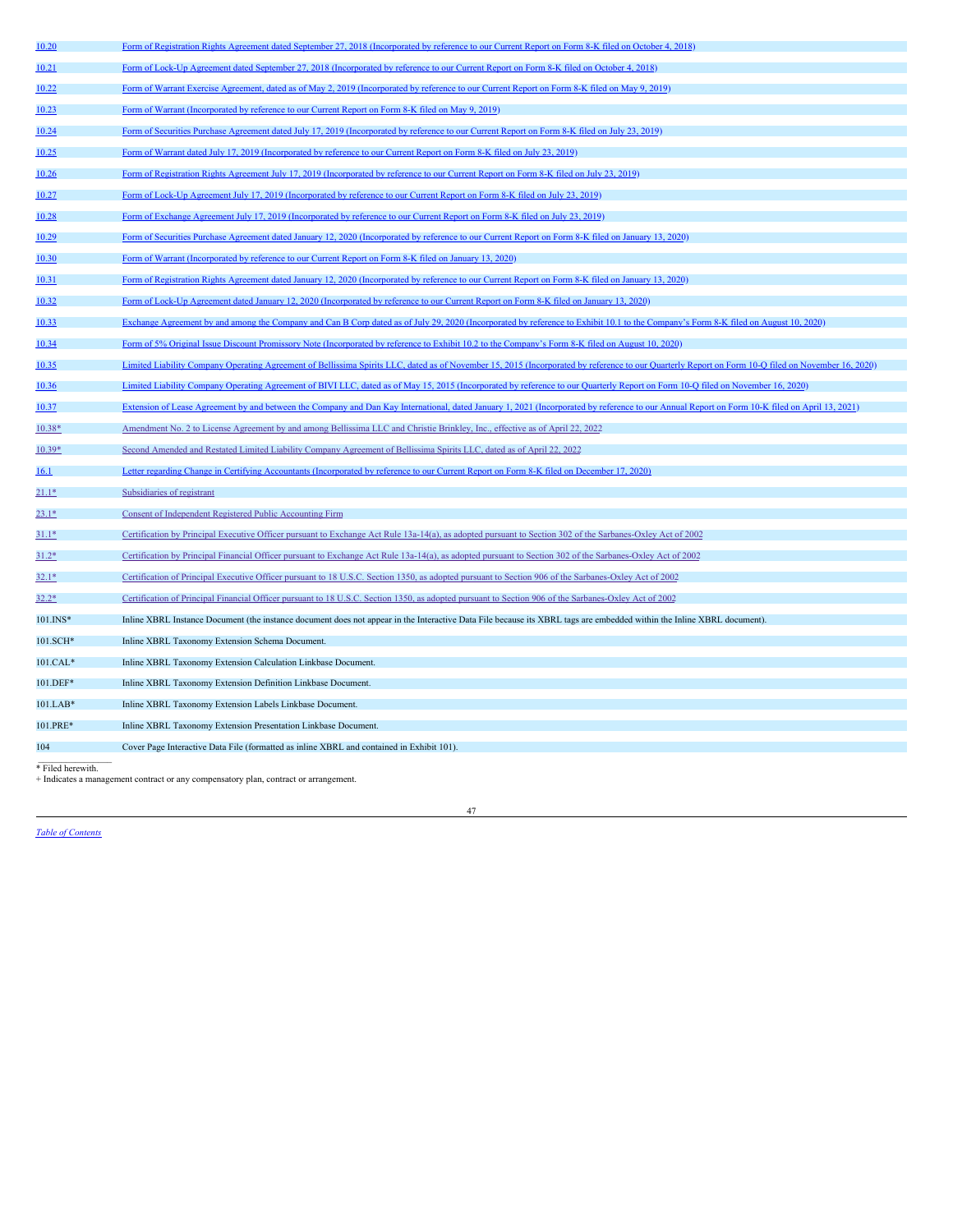#### **SIGNATURES**

Pursuant to the requirements of Section 13 or 15(d) of the Securities Exchange Act of 1934, the registrant has duly caused this Annual Report on Form 10-K to be signed on its behalf by the undersigned, thereunto duly autho

| Dated: June 15, 2022 |  |  |
|----------------------|--|--|

| Iconic Brands, Inc. |  |
|---------------------|--|
|---------------------|--|

Dated: June 15, 2022<br> **Dated:** June 15, 2022<br>
Its: Chief Executive Officer

Pursuant to the requirements of the Securities Exchange Act of 1934, this Annual Report on Form 10-K has been signed below by the following persons on behalf of the registrant and in the capacities and on the dates indicat

| Name                                     | Position                                                                | Date                 |
|------------------------------------------|-------------------------------------------------------------------------|----------------------|
| /s/ Larry Romer<br>Larry Romer           | Chief Executive Officer<br>(Principal Executive Officer)                | Dated: June 15, 2022 |
| /s/ David Allen<br>David Allen           | Chief Financial Officer<br>(Principal Financial and Accounting Officer) | Dated: June 15, 2022 |
| /s/ Richard DeCicco<br>Richard DeCicco   | President and Chairman of the Board                                     | Dated: June 15, 2022 |
| /s/ Roseann Faltings<br>Roseann Faltings | Director                                                                | Dated: June 15, 2022 |
|                                          | 48                                                                      |                      |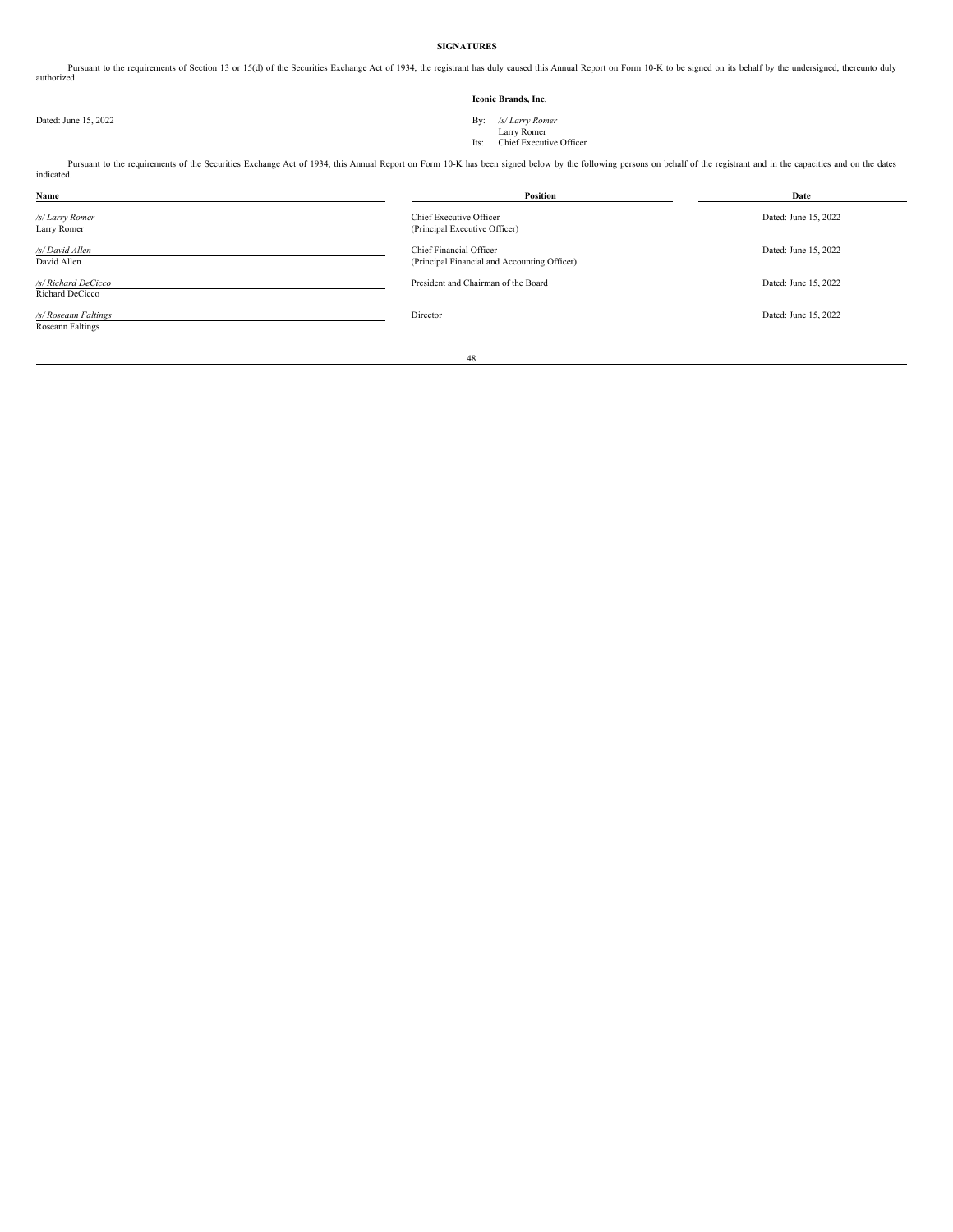#### **AMENDMENT NO. 2**

#### **TO**

#### **LICENSE AGREEMENT**

This **AMENDMENT NO. 2**, dated as of April 22, 2022, (the "Amendment") to License Agreement (defined below), between Christie Brinkley, Inc., a New York corporation ("Licensor"), Bellissima Spirits LLC, a Nevada limited liability company ("Licensee"), Iconic Brands, Inc., a Nevada corporation ("Iconic"), and, for limited purposes only, Christie Brinkley, individually ("Brinkley").

**WHEREAS**, Licensor, Licensee, Iconic and Brinkley are parties to that certain License Agreement, dated as of November 12, 2015, as amended by that certain Amendment No. 1 effective as of June 30, 2017 (collectively, the "License Agreement"). Capitalized terms used and not defined herein shall have the respective meanings ascribed to them in the License Agreement; and

**WHEREAS**, the parties desire to amend the License Agreement as hereinafter set forth.

**NOW, THEREFORE**, in consideration of the premises and mutual agreements herein contained and for other good and valuable consideration, the receipt and sufficiency of which are hereby acknowledged, the parties agree as follows:

1. The License Agreement is hereby amended by deleting the "Grant of License" paragraph of Section 1 in its entirety and replacing it with the following:

"1. (a) Grant of License. Subject to the terms and conditions of this Agreement, Licensor hereby grants to Licensee, during the term of this Agreement, the worldwide right and license to use the LP, in the form set forth in Exhibit "A," in connection with the sale of organic Prosecco, zero-sugar sparkling and still wine, ice pops, and associated products as the parties may agree to by mutual written consent from time to time, under the Bellissima Brand authorized by Licensor pursuant to Section 7.1 of this Agreement (the "Authorized Products"). If Licensee desires to use any other aspect of the IP and Licensor provides its express written consent, the Parties shall amend Exhibit A from time to time to reflect the additional LP. If Licensee wishes to expand the Bellissima Brand beyond the Authorized Products to other products and use the LP in connection with those products, it must obtain Licensor's prior written approval pursuant to Section 7.1 of this Agreement.

(b) Combined Mark. (i) Licensor acknowledges, agrees, and consents to Licensee, at Licensee's sole cost and expense, initiating and along with Licensor, jointly filing, prosecuting and maintaining one (1) word mark application for the mark "BELLISSIMA CON AMORE, BY CHRISTIE BRINKLEY" (the "Combined Mark"), solely in connection with Authorized Products in the beverage category, and solely within Australia (the "CM Australia Application"). Licensor agrees to cooperate with Licensee in connection therewith, including executing (and/or causing Brinkley to execute, as applicable) any necessary documents reasonably requested by Licensee in furtherance thereof. Licensor shall have approval rights over any filings and prosecution of the Combined Mark, and any enforcement activities related thereto. Licensee shall reimburse Licensor its attorney's fees and costs incurred in connection with the prosecution, maintenance, and enforcement activities relating to the Combined Mark, if any (and for the avoidance of doubt, Licensor shall be and remain responsible for all of its attorney's fees and costs related to this Amendment). Except with respect to the CM Australia Application, Licensee shall not file, prosecute or register the Combined Mark in any jurisdiction without Licensor's prior written approval in each instance. The parties acknowledge and agree that any application or resulting registration for the Combined Mark shall be expressly abandoned or withdrawn at the end of the Term.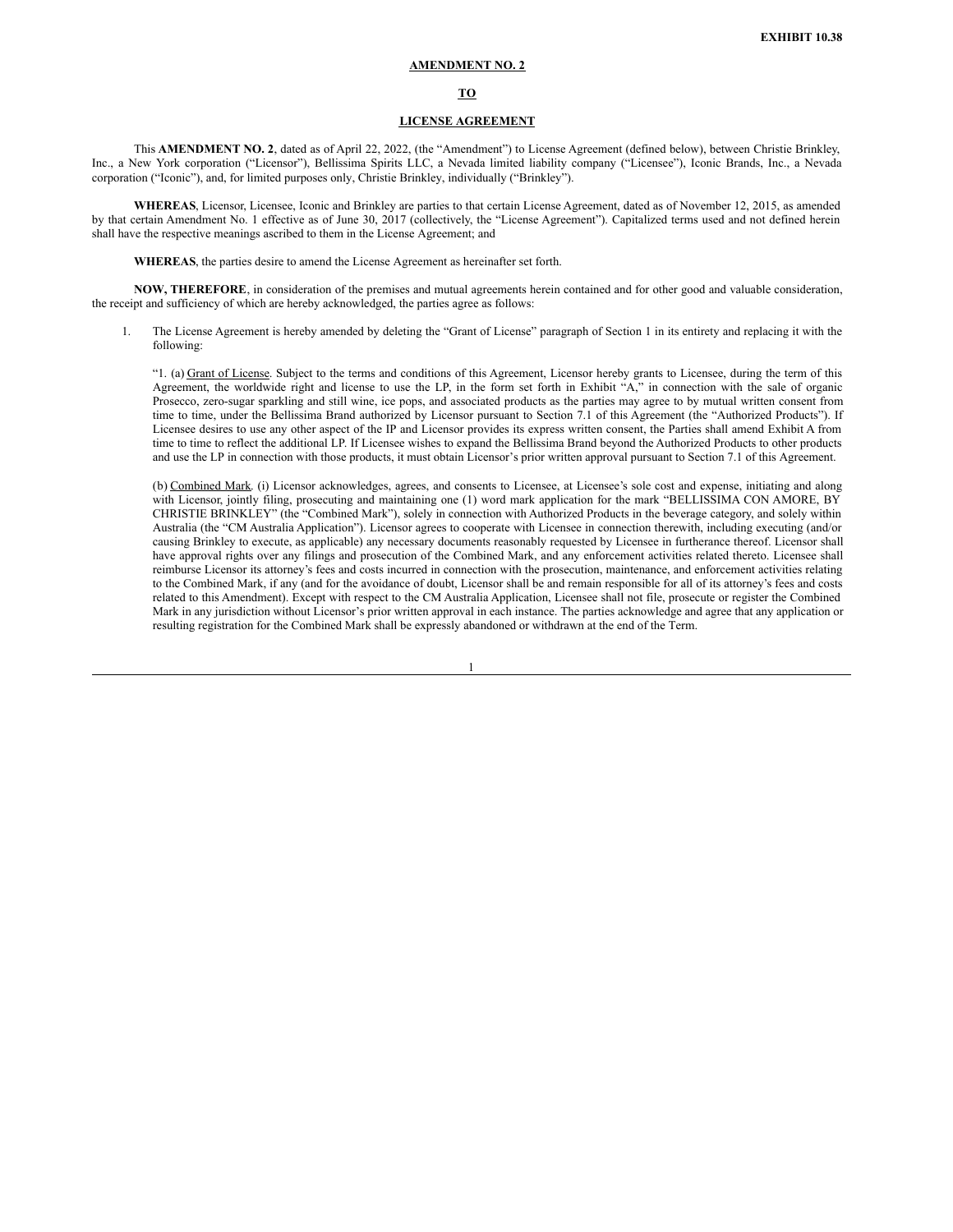(ii) With respect to the Combined Mark, each of the parties acknowledge that: (A) Licensor is the owner of all right, title and interest in and to the CHRISTIE BRINKLEY mark and is also the owner of the goodwill attached or which shall become attached to such mark in connection with the sale of Authorized Products utilizing the Combined Mark, and (B) Licensee is the owner of all right, title and interest in and to the BELLISSIMA mark and is also the owner of the goodwill attached or which shall become attached to such mark in connection with the sale of Authorized Products utilizing the Combined Mark. Sales of Authorized Products by Licensee shall be deemed to have been made for purposes of trademark registration for the benefit of Licensor and Licensee for their respective marks, and all uses of the Combined Mark shall inure to the benefit of Licensor and Licensee respectively, as applicable; provided, however, that neither party shall have any ownership right in and to the Combined Mark, such Combined Mark shall not be used by either party other than in connection with sales of Authorized Products during the Term (and any applicable Sell-Off Period), and all use of the Combined Mark shall otherwise be subject to Licensor's approval and the terms and conditions of this Agreement. Licensee shall not have the right to transfer or assign the Combined Mark to a third party without the prior written consent of Licensor.

(iii) Licensee shall indemnify, protect, defend and hold harmless Licensor, its members, managers, employees, agents, heirs, estate, successors and assigns, and Brinkley against any and all claims, losses, liabilities, damages and expenses (including reasonable attorneys' fees and costs) which it or they may suffer or incur in connection with any actual or threatened claim, demand, action or other proceeding by any third party (including any governmental authority) arising from or relating to the Combined Mark, and/or the import, sale, marketing or distribution of Authorized Products utilizing the Combined Mark. Licensor shall have the right to participate in the defense of any such claim, with counsel of its own choosing, and Licensee shall reimburse Licensor its reasonable attorney's fees and costs in connection therewith. Licensee shall not, without Licensor's written consent, settle or compromise any claim or consent to entry of any judgment.

(iv) Licensee acknowledges that Bonita Drinks Pty Ltd filed in its name, without authorization, Australia Trademark Application No. 2199303 for the mark CHRISTIE BRINKLEY'S BELLISSIMA. By no later than ten (10) business days following the publication of the CM Australia Application, Licensee shall expressly abandon or cause to be abandoned Application No. 2199303 and provide Licensor with written proof of same. In the event the CM Australia Application is not approved for publication, the parties shall discuss in good faith a mutually agreeable resolution with respect to branding in Australia for the Authorized Products."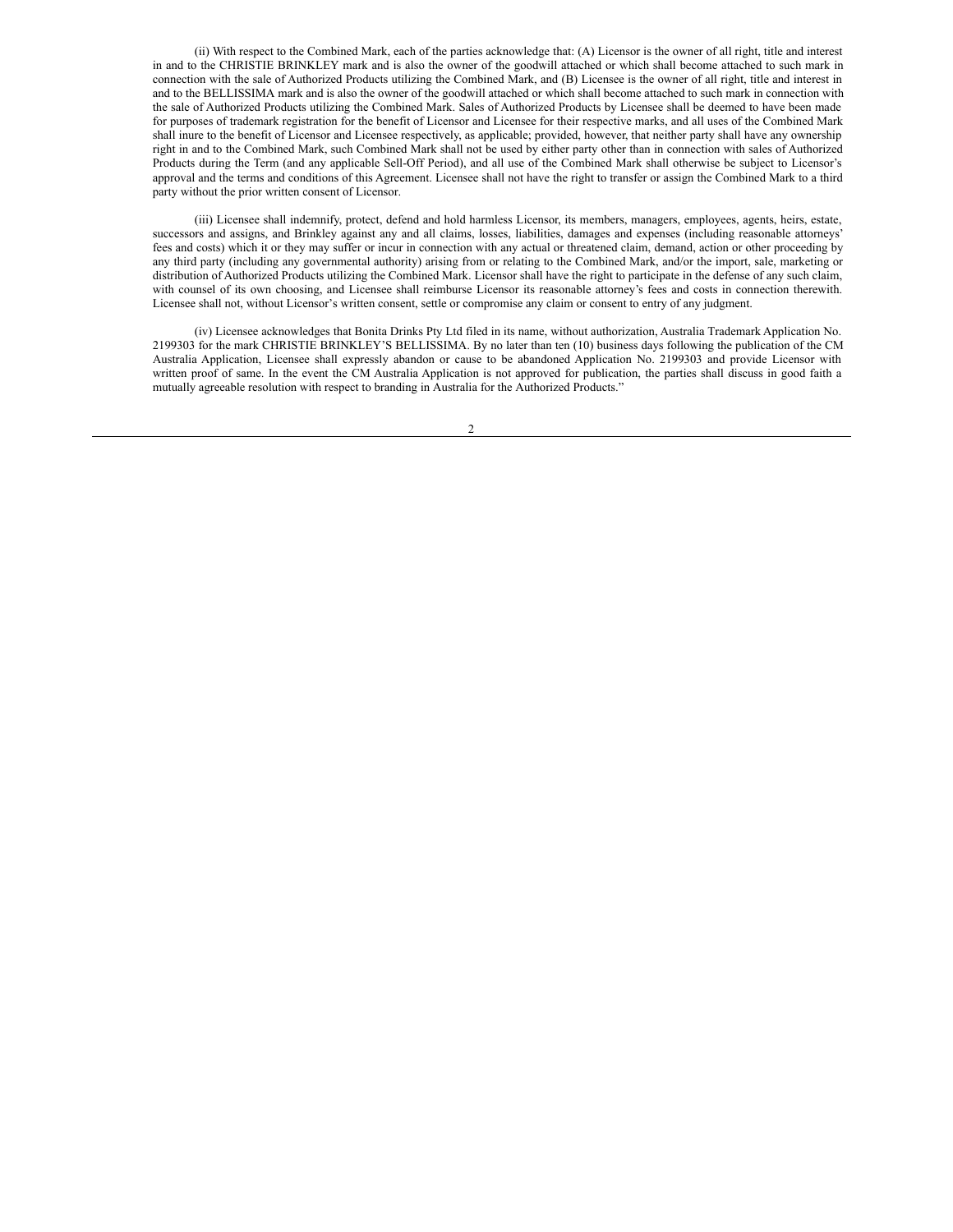- <span id="page-78-0"></span>2. For clarity, Sections 1.1, 1.2, 1.3, and 1.4 of the License Agreement shall remain unchanged, and as set forth in the License Agreement.
- 3. The License Agreement is hereby amended by deleting the last sentence of Section 6.2 in its entirety and replacing it with the following:

" Any trade name, domain name or other title or name containing any portion of the name "Christie Brinkley" approved by Licensor for use hereunder, excluding, for the avoidance of doubt, the "Bellissima" mark, shall be owned by Licensor and licensed to Licensee without charge, except as set forth herein, solely for the duration of and use in accordance with this agreement."

- 4. Immediately upon the first to occur of a Licensee Liquidity Event or an Iconic Liquidity Event as described in Section 17.2, the right of Licensor to participate in any subsequent Licensee Liquidity Event or Iconic Liquidity Event and any other rights of Licensor under Section 17.2, shall terminate, provided that, for the avoidance of doubt, Licensor shall have the right to receive the amounts set forth in Section 17.2 that Licensor is entitled to that result from such first to occur Licensee Liquidity Event or Iconic Liquidity Event.
- 5. The License Agreement is hereby amended by deleting  $\frac{Exhibit A}{\text{ in its entirety}}$  and replacing it with the following:

### "**EXHIBIT A**

#### APPROVED USES OF BRINKLEY'S NAME AND LIKENESS

-'CHRISTIE BRINKLEY' -'BY CHRISTIE BRINKLEY' -Christie Brinkley's approved signature -Approved likeness and other approved publicity rights of Christie Brinkley -use of CHRISTIE BRINKLEY as incorporated within the Combined Mark"

6. As soon as reasonably practicable following the date hereof, Iconic shall (a) establish an advisory board or committee (the "Advisory Panel"), (b) prepare and provide to Brinkley for review a copy of all relevant documents related to the formation and operation of the Advisory Panel, including, as applicable, any charter for the Advisory Panel and any advisory agreement Iconic intends to use with members of the Advisory Panel (collectively, the "Advisory Panel Documents"), (c) consider and negotiate in good faith with respect to any comments Brinkley may have to the Advisory Panel Documents, and (d) subject to Brinkley's execution of any applicable Advisory Panel Documents, appoint Brinkley as a member of the Advisory Panel.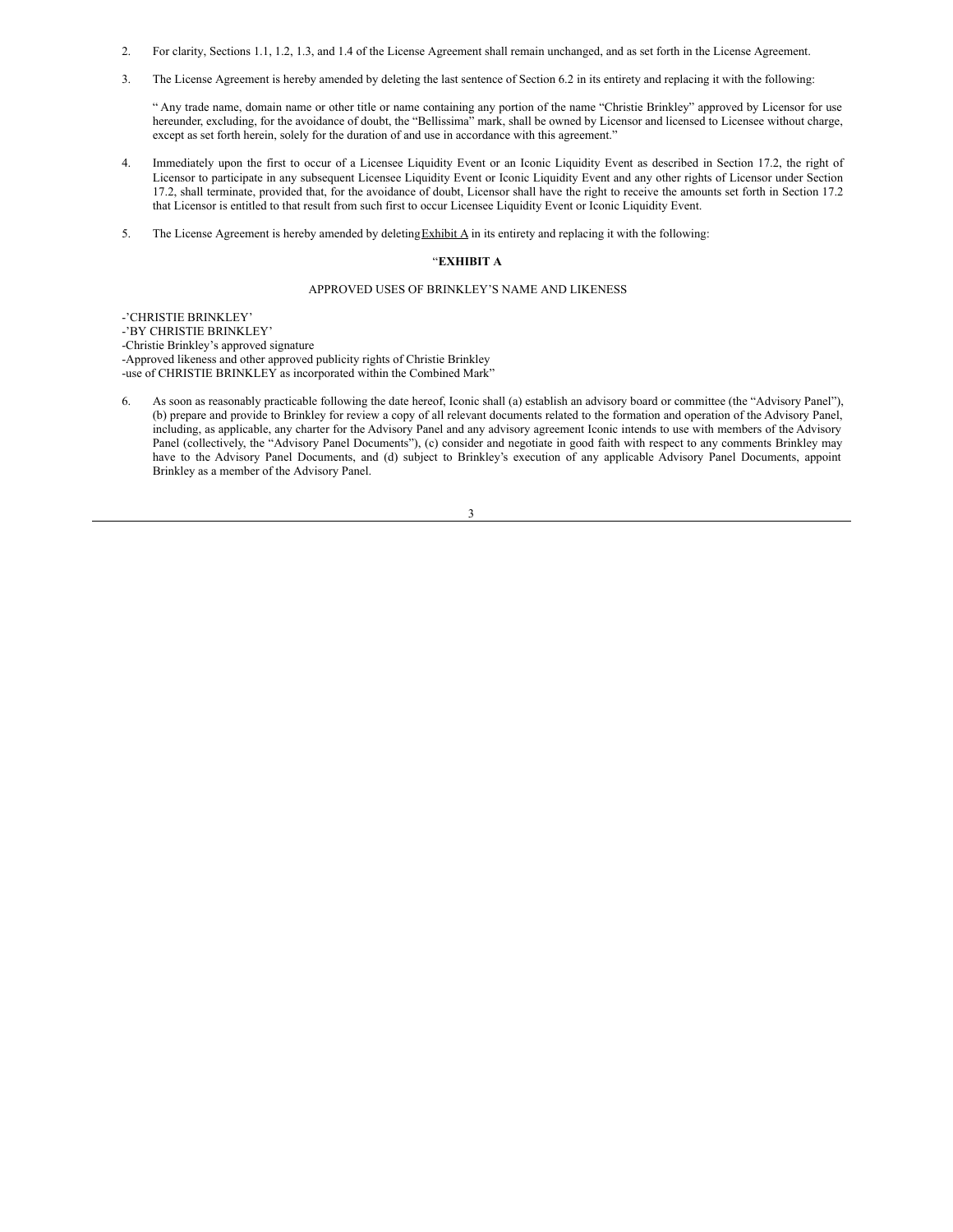- 7. As soon as reasonably practicable following the date hereof, and in any event within sixty (60) days following the date hereof, Iconic shall grant Brinkley an option (the "Option") to purchase One Million Five Hundred Thousand (1,500,000) shares of its common stock, par value \$.001 per share (the "Option Shares"), subject to approval by the Board of Directors of Iconic, and subject to approval of Iconic's stock option and grant plan (as may be amended from time to time, the "Plan") by its stockholders. The exercise price per share of the Option will be equal to the fair market value of Iconic's common stock on the date the Option is granted, as determined in good faith by its Board of Directors. The Option will be subject to the terms and conditions, including vesting terms (two (2) year vesting in equal quarterly installments), as set forth in a stock option agreement by and between Iconic and Brinkley, in the form attached hereto as  $Schedule A$  (the "Option Agreement"), and the Plan then in effect.
- 8. Except as modified by this Amendment, all terms and conditions of the License Agreement shall remain in full force and effect. This Amendment shall not be deemed a waiver of any term of condition of the License Agreement and shall not be deemed to prejudice any rights which Licensor may now have or may have in the future under or in connection with the License Agreement, as the same may be amended from time to time.
- 9. This Amendment may be signed in two or more counterparts, each of which shall be deemed an original but all of which together shall constitute one and the same instrument.
- 10. This Amendment shall be governed by, and construed in accordance with, the laws of the State of New York applicable to contracts made and to be performed in the State of New York, without regard to conflicts of law principles.

[signature appears on next page]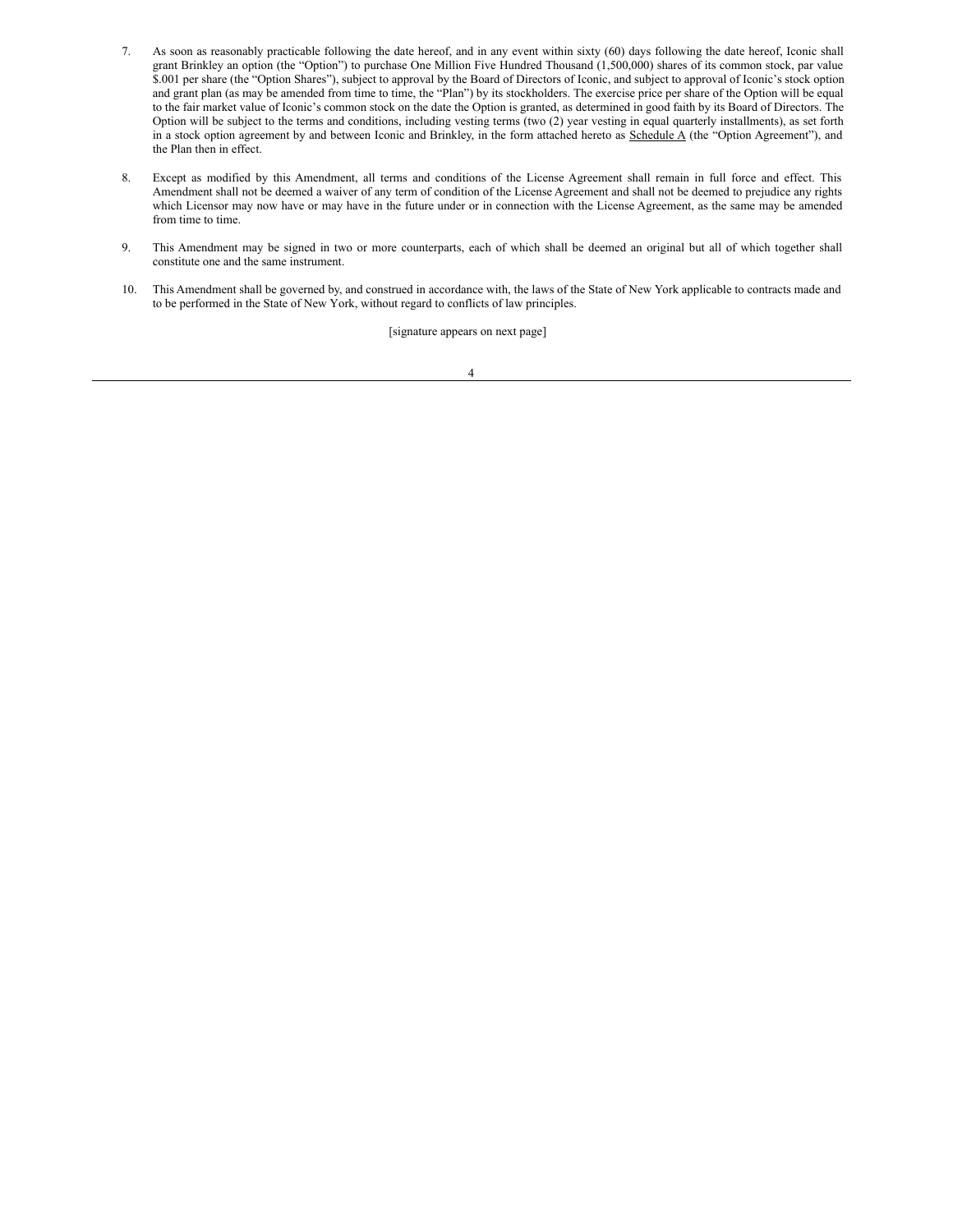**IN WITNESS WHEREOF**, this Amendment has been executed and delivered by the parties hereto as of the date first above written.

CHRISTIE BRINKLEY, INC.

| By: $\frac{s}{\sqrt{s}}$ Christie Brinkley |
|--------------------------------------------|
| Name: Christie Brinkley                    |
| Title: President                           |
| <b>BELLISSIMA SPIRITS LLC</b>              |
| By: /s/ Richard DeCicco                    |
| Name: Richard DeCicco                      |
| Title: President                           |
| <b>ICONIC BRANDS, INC.</b>                 |
| By: /s/ Richard DeCicco                    |
| Name: Richard DeCicco                      |
| Title: President                           |
| Accepted to and Agreed:                    |
| /s/ Christie Brinkley                      |
| Christie Brinkley                          |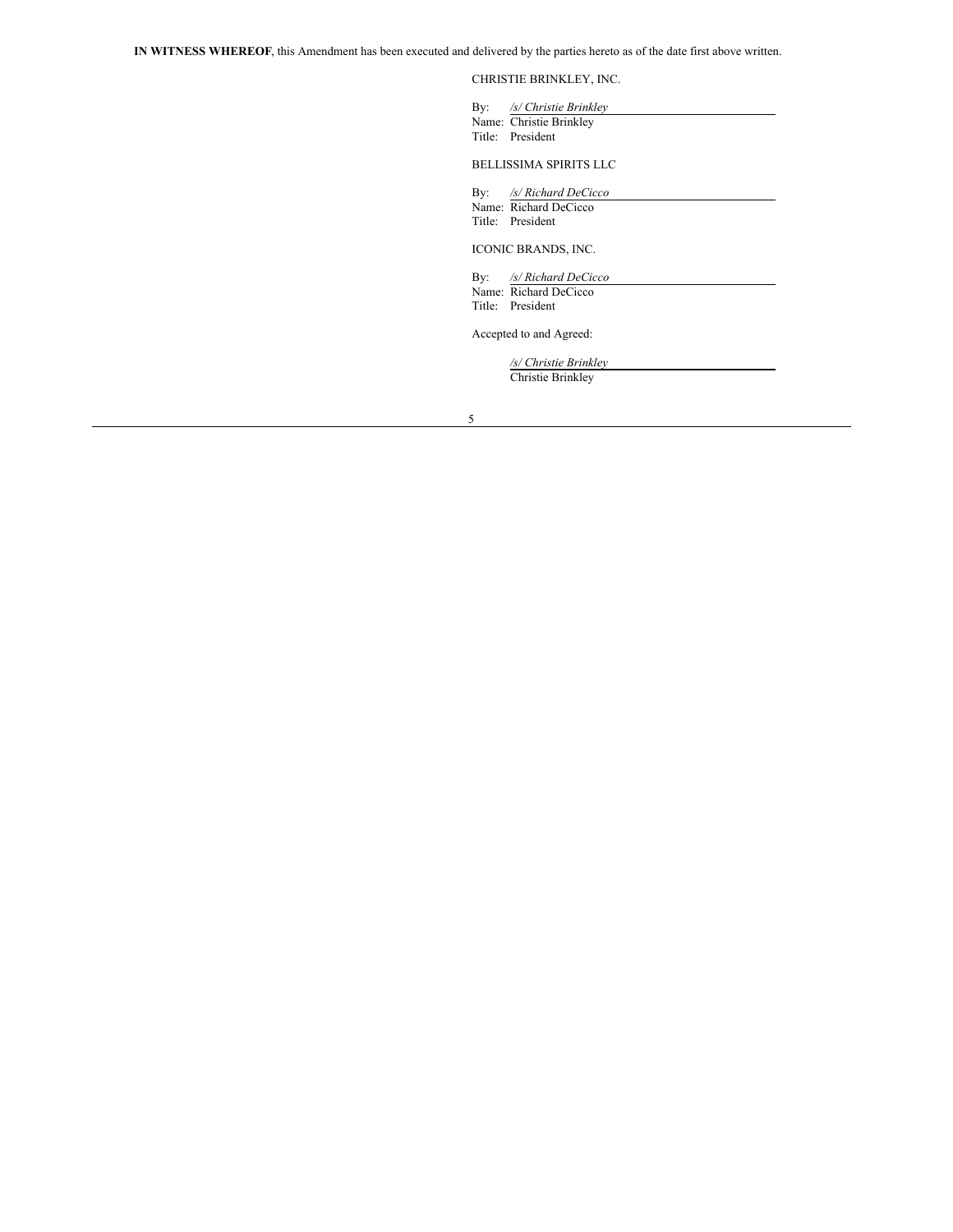**Schedule A**

# **Form Stock Option Grant Agreement**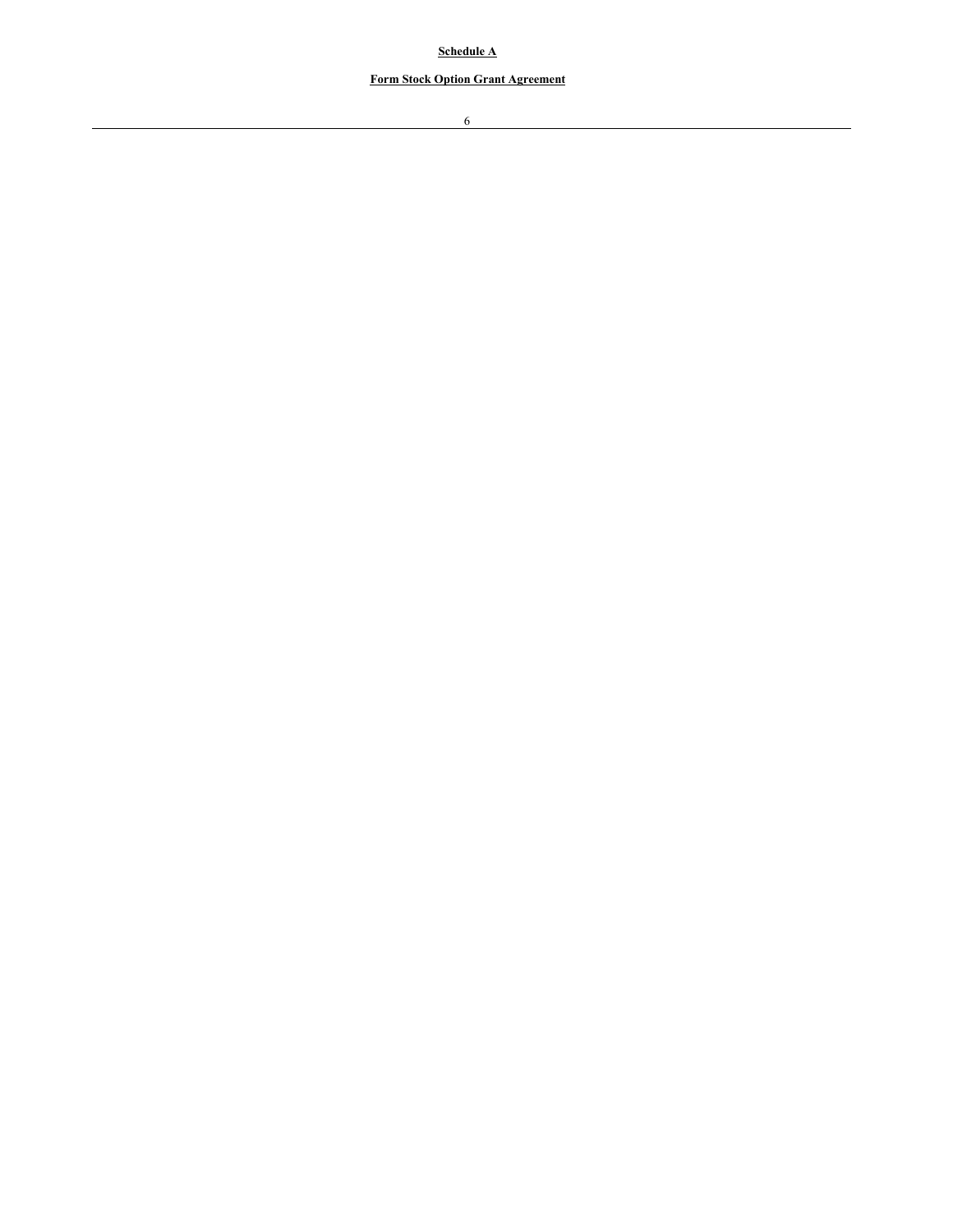### **SECOND AMENDED AND RESTATED LIMITED LIABILITY COMPANY AGREEMENT OF**

## **BELLISSIMA SPIRITS LLC**

**THIS SECOND AMENDED AND RESTATED LIMITED LIABILITY COMPANY AGREEMENT** (as it may be amended from time to time in accordance with its terms, this "Agreement") dated as of April 22, 2022 (the 'Effective Date'"), of Bellissima Spirits LLC, Nevada limited liability company (the "Company"), is entered into among the Persons listed on Annex A attached hereto or who are otherwise subsequently admitted as members of the Company pursuant to the terms of this Agreement (each such Person, in its capacity as a member of the Company, a "Member", and collectively, the "<u>Members</u>"). Certain capitalized terms not otherwise defined herein shall have the meanings ascribed to such terms in Annex B attached hereto.

### RECITALS

WHEREAS, the Company was organized as a limited liability company under the laws of the State of Nevada on November 23, 2015 for the purpose of operating the business of the Company;

WHEREAS, the Company owns all of the intellectual property and know-how, whether protected, created or arising under domestic or international laws relating to the marketing or sale of wine or spirits under the (a) Bellissima brand name, which includes all Bellissima prosecco, sparkling wines and still wines products, or (b) the brand name Bella Sprizz, which includes all Bella Sprizz aperitifs and bitters products, including all: (i) trademarks and service marks (registered, unregistered, and those arising by common law), trade names, service names, brand names, trade dress rights, logos, corporate names, trade styles, logos, and other source or business identifiers and general intangibles of a like nature, together with the goodwill associated with any of the foregoing, except for the Botticelli Venus trademark, which is owned by Richard DeCicco and registered with the U.S. Patent and Trademark Office under the Registration Number 4053608, Serial Number 77950336, Class 033; (ii) patents, (iii) internet domain names; (iv) copyrights and mask work, database and design rights, whether or not registered or published and any rights arising from artwork, package labeling, designs, publicity, advertising copy and promotional materials; (v) trade secrets, know-how and similar confidential and proprietary information protected by the Uniform Trade Secrets Act or similar legislation; (vi) applications, registrations, renewals and extensions relating to the foregoing; (vii) intellectual property rights arising from or relating to the foregoing; (viii) rights to sue and recover at law or in equity for any past, present or future infringement, misappropriation, dilution, violation or other impairment of the foregoing; and (ix) contract rights relating to or under the foregoing;

WHEREAS, the Members entered into an operating agreement, dated as of November 15, 2015 (the Original Operating Agreement"), which Original Operating Agreement was amended and restated as of July 26, 2021 (the Original Operating Agreement as so amended and restated, the "Operating Agreement"); and

WHEREAS, the parties hereto now desire to amend and restate the Operating Agreement and adopt and approve this Agreement as the operating agreement for the Company, to establish their respective rights and responsibilities and to govern their relationships as Members of the Company.

NOW, THEREFORE, in consideration of the premises and of the mutual covenants contained in this Agreement, and for other good and valuable consideration, the sufficiency of which is hereby acknowledged, the parties agree as follows: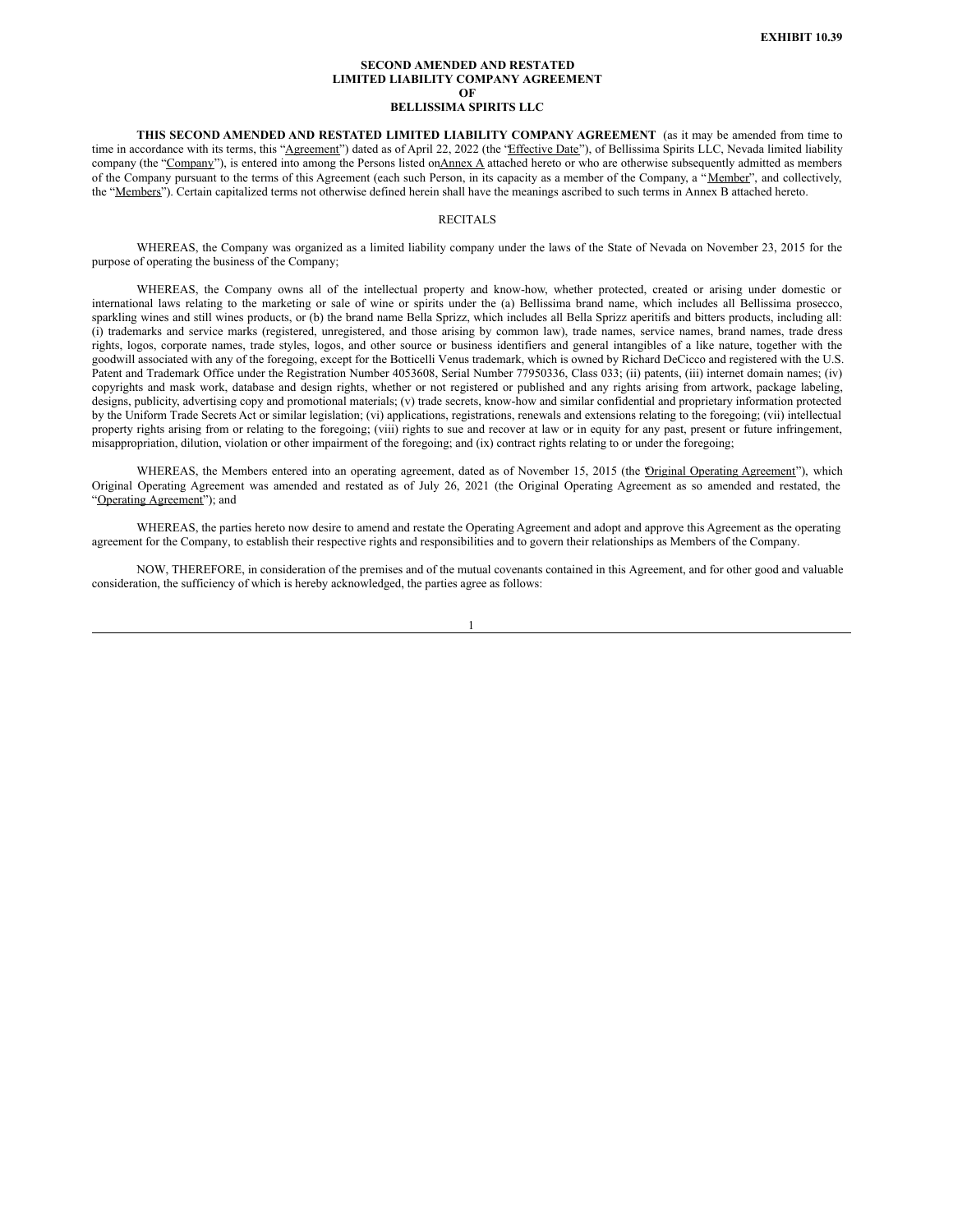#### **1. Name; Term.**

(a) The name of the Company is Bellissima Spirits, LLC. The business of the Company may be conducted under any other name deemed necessary or desirable by the Members. The Manager (as defined below) shall give notice to the Members of any change to the name of the Company.

(b) The Company was previously formed as a limited liability company pursuant to the provisions of the Nevada Revised Statutes (the "NRS"), the Company is currently covered by the NRS. The rights, duties and liabilities of the Members and the Manager (as defined below) shall be as provided in the NRS for members and manager except as provided herein. To the extent that the rights, powers, duties, obligations and liabilities of any Member are different by reason of any provision of this Agreement than they would be under the NRS in the absence of such provision, this Agreement shall, to the extent permitted by the NRS, control.

(c) The term of the Company commenced on the date the Articles of Organization was filed with the Secretary of State of the State of Nevada and shall continue in existence perpetually until the Company is dissolved in accordance with the provisions of this Agreement.

**2. Purpose.** The Company is formed for the object and purpose of, and the nature of the business to be conducted and promoted by the Company is, engaging in any lawful act or activity for which limited liability companies may be formed under the NRS and engaging in any and all activities necessary or incidental to the foregoing.

**3. Registered Office; Registered Agent.** The address of the registered office of the Company in the State of Nevada is 3773 Howard Hughes Pkwy Ste 500S, Las Vegas, NV, 89169; and the name of the registered agent of the corporation in the State of Nevada at such address is Incorp Services, Inc.

**4. Principal Office.** The principal office address of the Company shall be 44Seabro Avenue, Amityville, NY 11701, or such other place as the Manager (as defined below) may determine from time to time.

#### **5. Members.**

(a) The name, mailing address and Membership Interest percentage of each Member is set forth inAnnex A attached hereto. The Members are the sole members of the Company and agree to be bound by the terms of this Agreement.

(b) Additional Members (each an "Additional Member", and collectively the "Additional Members") may be admitted to the Company only with the Consent of the Manager. This Agreement shall be amended to reflect the Additional Members as parties, and Annex A shall be amended to set forth the information relating to said Additional Member(s), including the amount of their capital contributions and percent ownership. The Members acknowledge and agree that the admission of Additional Members will reduce their proportionate rights with respect to the Company, including without limitation their ownership interest, and hereby consent to the admission of Additional Members and to such reductions. The Additional Members shall be required to execute this Agreement, as so amended as a condition to admission.

(c) A Member shall not withdraw or resign as a Member except upon the written consent of the Manager. Withdrawal will not release a Member from any obligations and liabilities under this Agreement accrued or incurred before the effective date of withdrawal.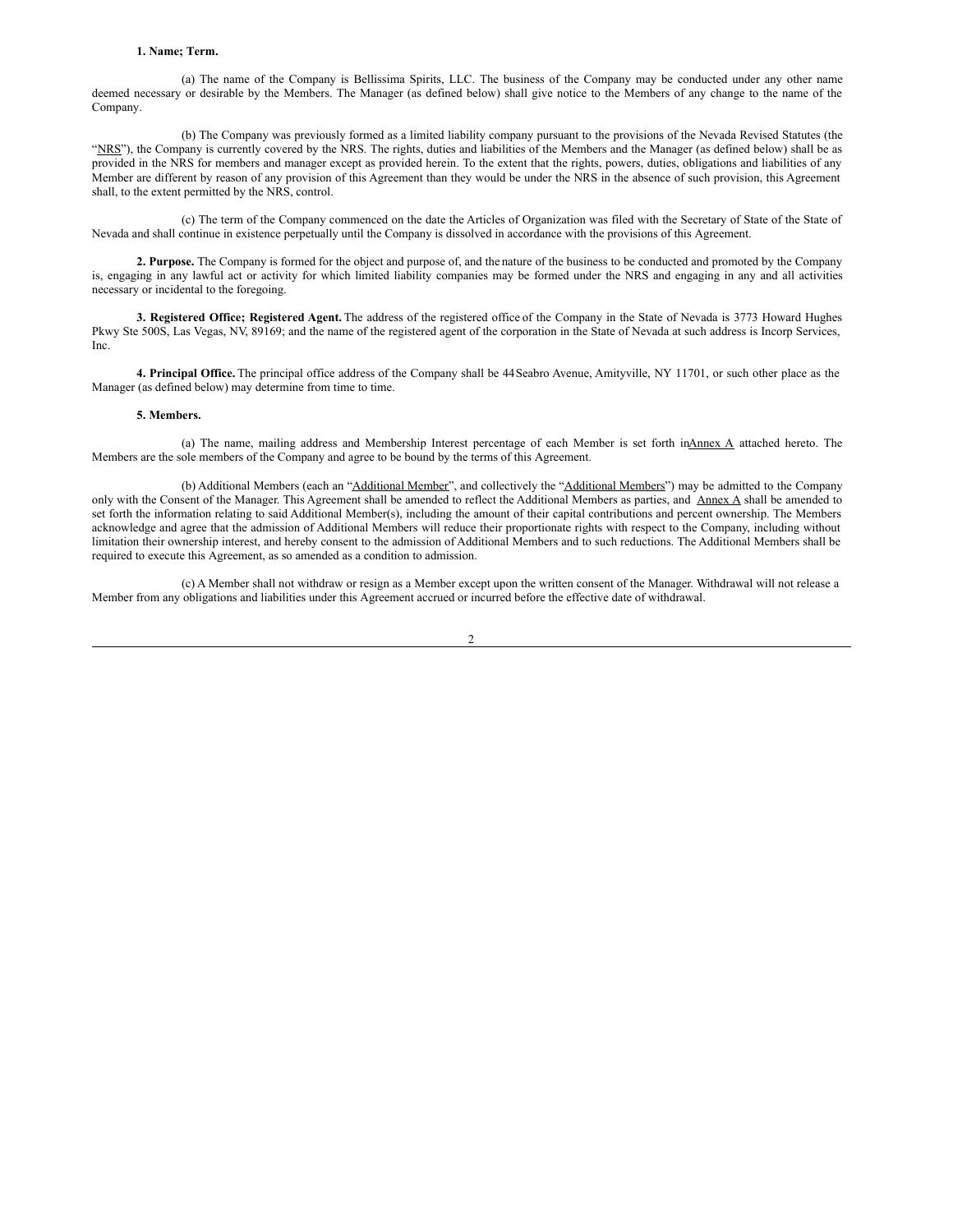#### **6. Transfer of Membership Interests.**

(a) The Company shall require each Person that acquires any Membership Interest (pursuant to a Transfer or otherwise) after the date hereof, as a condition to the effectiveness of such acquisition, to execute a joinder to this Agreement, whereupon such Person shall be bound by, and entitled to the benefits of and subject to the obligations of, the provisions of this Agreement as a Member of the Company; provided, however, that the Transferring Member will not be released from liabilities as a Member solely as a result of such Transfer, both with respect to obligations to the Company and to third parties, incurred prior to such Transfer.

(b) No Transfer of any Membership Interest shall become effective unless and until: (i) such Transfer constitutes a Transfer of all of the Transferring Member's Membership Interest; (ii) the transferee (unless already subject to this Agreement) executes and delivers to the Company a joinder agreement, agreeing to be treated in the same manner as the Transferring Member pursuant to Section 6(a); and (iii) such Transfer is made in compliance with this Section 6. Any Transfer of a Membership Interest by a Member not made in accordance with this Section 6 shall be void *ab initio*.

#### (c) Preemptive Rights.

(i) If the Company proposes to issue any additional Membership Interests to any Person after the date hereof ("Additional Membership Interests"), the Company shall, before such issuance, deliver to each Member a written notice offering to issue to the Members such Additional Membership Interests upon the terms set forth in this Section 6(c) (the "Preemptive Offer Notice"). The Preemptive Offer Notice shall state that the Company proposes to issue Additional Membership Interests and shall set forth the number and terms and conditions (including the purchase price) of such Additional Membership Interests. The offer (the "Preemptive Offer") shall remain open and irrevocable for a period of twenty (20) business days (the "Preemptive Offer Period") from the date of its delivery.

(ii) Each Member may accept the Preemptive Offer by delivering to the Company a notice (the "Purchase Notice") at any time during the Preemptive Offer Period. The Purchase Notice shall state the percentage (the "Preemptive Offer Percentage") of Additional Membership Interests such Member desires to purchase. If the sum of all Preemptive Offer Percentage exceeds the number of Additional Membership Interests, the Additional Membership Interests shall be allocated among the Members that delivered a Purchase Notice in accordance with their respective Membership Interest at the time of the Preemptive Offer.

(iii) The issuance of Additional Membership Interests to the Members shall be made on a business day, as designated by the Company, not more than sixty (60) days after expiration of the Preemptive Offer Period on those terms and conditions of the Preemptive Offer not inconsistent with this Section 6(c).

(iv) If the number of Additional Membership Interests exceeds the sum of all Preemptive Offer Percentages, the Company may issue such excess or any portion thereof on the terms and conditions set forth in the Preemptive Offer to any Person within ninety (90) days after expiration of the Preemptive Offer Period. If such issuance is not made within such ninety (90)-day period, the restrictions provided for in this Section 6(c) shall again become effective.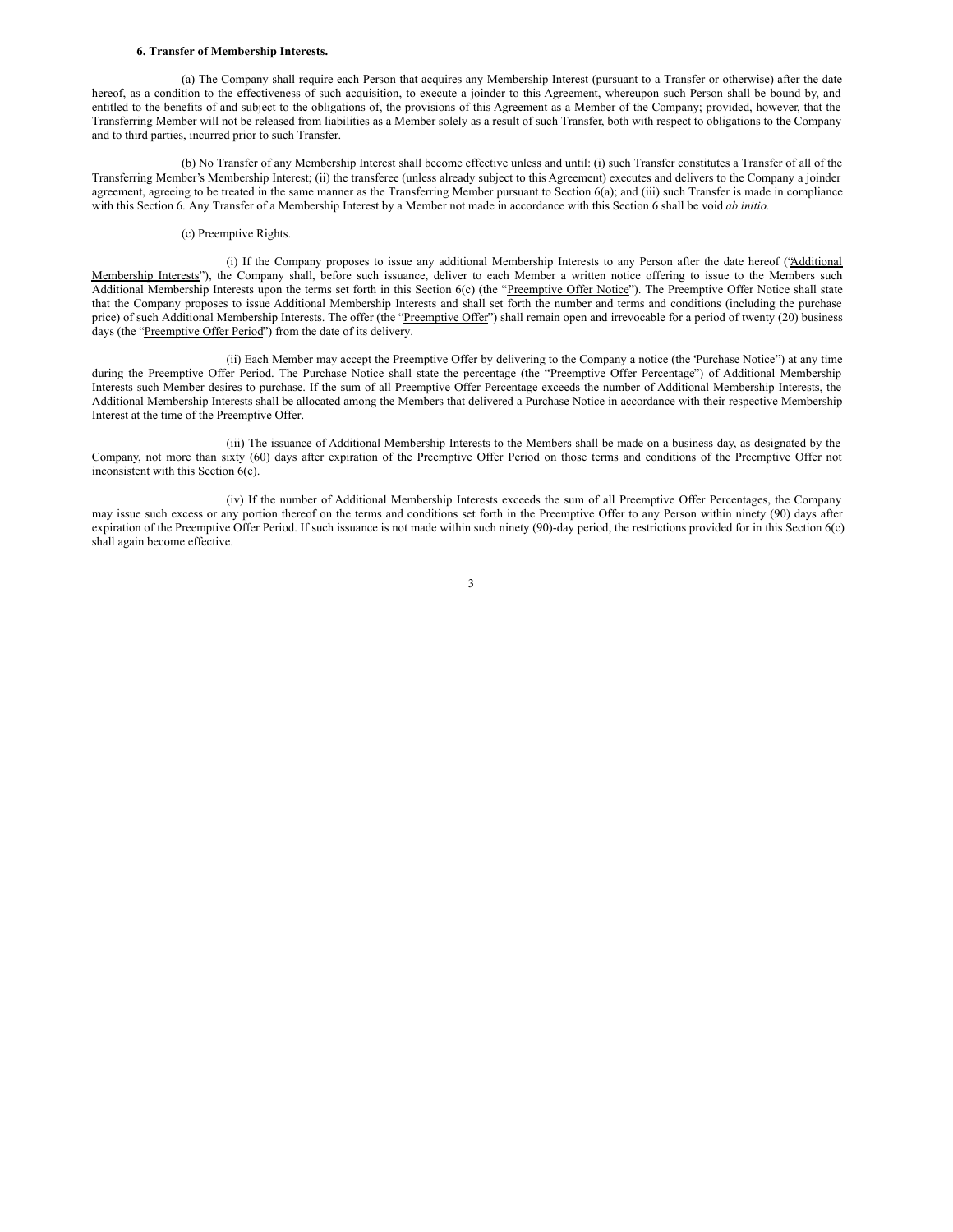#### (d) Member's Right of First Refusal.

(i) If at any time a Member proposes to Transfer all or a portion of such Member's Membership Interest (a "Transferring Member"), then the Transferring Member shall promptly give the other Members (the 'Non-Transferring Members'') written notice of the Transferring Member's intention to make such Transfer (the "Transfer Notice"); provided, however, that this Section 6(d) shall not apply to any proposed transfer pursuant to Section 12 hereof. The Transfer Notice shall include (A) a description of the Membership Interest to be Transferred (the "Offered Interest"), (B) the name(s) and address(es) of the prospective transferee(s), (C) the consideration proposed to be paid by such prospective transferee(s) in exchange for the Offered Interest and (D) the material terms and conditions upon which the proposed Transfer is to be made. The Transfer Notice shall certify that the Transferring Member has received a firm offer from the prospective transferee(s) and in good faith believes a binding agreement for the Transfer is obtainable on the terms set forth in the Transfer Notice. The Transfer Notice shall also include a copy of any written proposal, term sheet or letter of intent or other agreement relating to the proposed Transfer.

(ii) The Non-Transferring Members shall have an option for a period of twenty (20) days from delivery of the Transfer Notice to elect to purchase the Offered Interest at the same price and subject to the same material terms and conditions as described in the Transfer Notice. The Non-Transferring Members may exercise such purchase option and purchase the Offered Interest by notifying the Transferring Member in writing before the expiration of such twenty (20) day period. If any one or more of the Non-Transferring Members gives the Transferring Member notice that it desires to purchase such Offered Interest (the "Purchasing Member"), then payment for the Offered Interest shall be by check or wire transfer, against delivery of the Offered Interest to be purchased at a place agreed upon between the parties and at the time of the scheduled closing therefor, which shall be no later than sixty (60) days after delivery to the Non-Transferring Members of the Transfer Notice, unless the Transfer Notice contemplated a later closing with the prospective third-party transferee(s) or unless the value of the purchase price has not yet been established pursuant to Section 6(d)(iii).

(iii) Should the purchase price specified in the Transfer Notice be payable in property other than cash or evidences of indebtedness, the Purchasing Members shall have the right to pay the purchase price in the form of cash equal in amount to the fair market value of such property. If the Transferring Member and the Purchasing Members cannot agree on such cash value within fifteen (15) days after delivery to the Non-Transferring Member of the Transfer Notice, the valuation shall be made by an appraiser of recognized standing mutually selected by the Transferring Member and the Purchasing Members or, if they cannot agree on an appraiser within twenty (20) days after delivery to the Non-Transferring Member of the Transfer Notice, each shall select an appraiser of recognized standing and those appraisers shall designate a third appraiser of recognized standing, whose appraisal shall be determinative of such value. The cost of such appraisal shall be shared equally by the Transferring Member and the Purchasing Members. If the time for the closing of the Purchasing Member's purchase has expired but the determination of the value of the purchase price offered by the prospective transferee(s) has not been finalized, then such closing shall be held on or prior to the fifth business day after such valuation shall have been made pursuant to this Section 6(d)(iii).

(e) Right of Co-Sale. If any Non-Transferring Member does not exercise its right of refusal pursuant to Section 6(d), such Non-Transferring Member shall have the right to participate in such Transfer of Membership Interest (the "Participating Member") to such-third party transferee(s) on the same terms and conditions as specified in the Transfer Notice upon providing the Transferring Member with written notice of the Participating Member's intention to participate in such Transfer within thirty (30) days after delivery of the Transfer Notice.

(f) Notwithstanding anything herein to the contrary, the net proceeds of any Transfer of a Membership Interest governed by this Section 6 shall be apportioned in accordance with their respective distribution priorities set forth in Section 13(b), and after making all allocations required by this Agreement.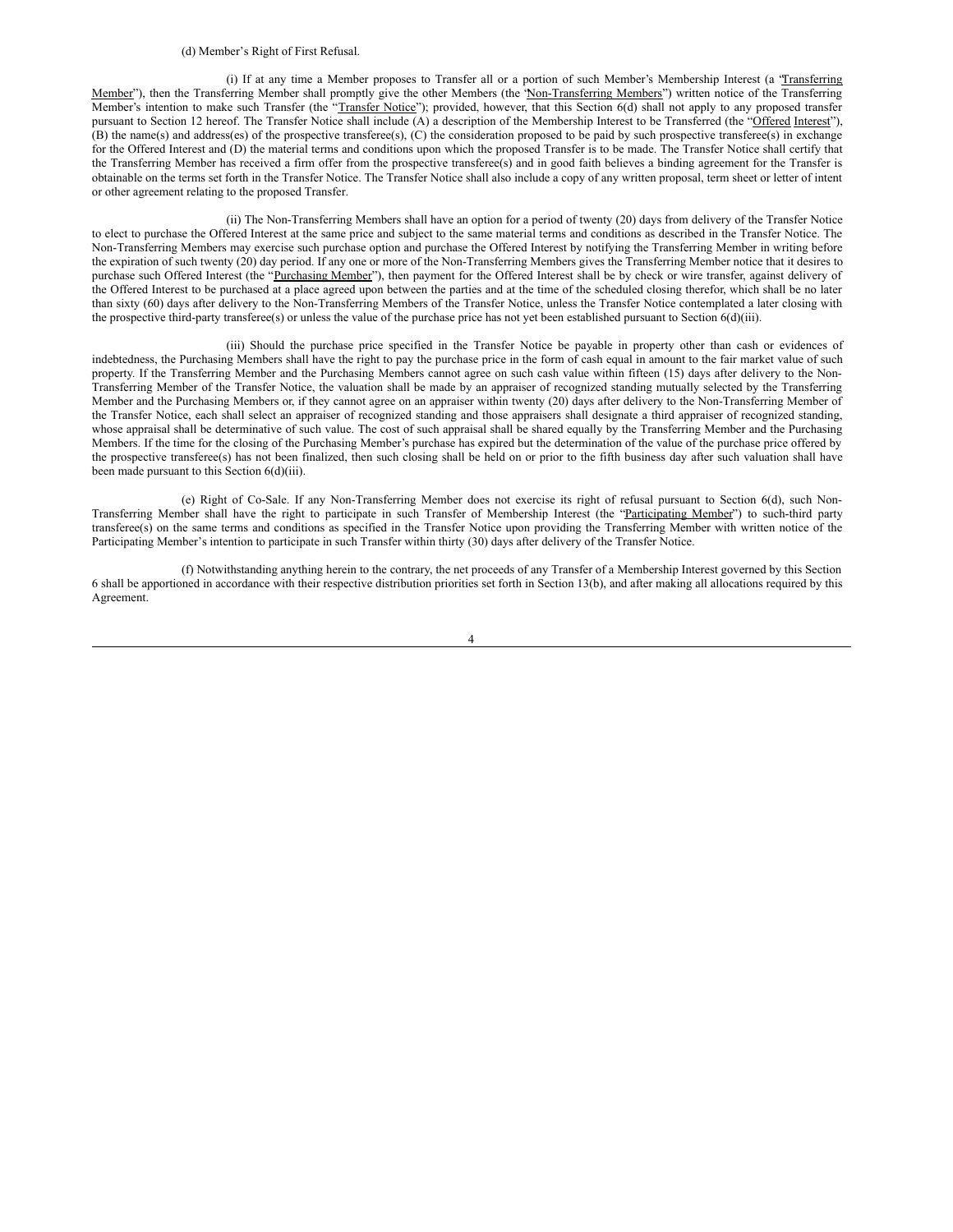(g) Non-Exercise of Rights. If the Non-Transferring Members do not exercise their right of first refusal pursuant to Section 6(d) or their right of co-sale pursuant to Section 6(e), the Transferring Member shall have a period of thirty (30) days from the expiration of such rights in which to Transfer the Offered Interest upon the terms and conditions (including the purchase price) no more favorable than those specified in the Transfer Notice, to the third-party transferee(s) identified in the Transfer Notice. The third-party transferee(s) shall acquire the Offered Interest free and clear of any subsequent right of first refusal or co-sale right under this Agreement. In the event that the Transferring Member does not consummate the Transfer of the Offered Interest within the thirty (30) day period from the expiration of these rights, the right of first refusal and co-sale rights of the Non-Transferring Members shall continue to be applicable to any subsequent disposition of the Offered Interest by the Transferring Member until such right lapses in accordance with the terms of this Agreement. Furthermore, the exercise or non-exercise of the rights of the Non-Transferring Members under Section 6(d) and Section 6(e) shall not adversely affect its rights to make subsequent purchases from the Non-Transferring Members or participate in subsequent Transfers of Membership Interests by the Non-Transferring Members.

**7. Powers.** The Company shall have the power to do any and all acts necessary or convenient to or for the furtherance of the purposes described herein, including all powers, statutory or otherwise, granted under the laws of the State of Nevada. The Manager is hereby designated as an authorized person, within the meaning of the NRS, to execute, deliver and file any amendments and/or restatements to the Certificate of Formation of the Company and any other certificates (and any amendments and/or restatements thereof) necessary for the Company to qualify to do business in any jurisdiction in which the Company may wish to conduct business as well as such other agreements and instruments in connection with matters and transactions otherwise approved by the Company with respect to conduct of its business.

### **8. Management.**

(a) Except for situations in which the approval of any Member(s) is specifically required by this Agreement, all management powers over the business and affairs of the Company shall be exclusively vested in one or more managers who shall be appointed by the Members. The Members hereby appoint Iconic Brands, Inc. as the sole Manager of the Company (the "Manager") and the Manager hereby accepts such appointment and agrees to be bound by the provisions of this Agreement. To the extent permitted by law, the Manager shall be the only person authorized to act on behalf of and to bind the Company in all respects, without any further consent, vote or approval of any of the Members, and the Manager's powers shall include, without limitation, the authority to negotiate, complete, execute and deliver any and all agreements, deeds, instruments, receipts, certificates and other documents on behalf of the Company, and to take all such other actions on behalf of the Company as the Manager may consider necessary, appropriate or advisable in connection with the management of the business and affairs of the Company. The Manager's acts on behalf of the Company shall be conclusive evidence of his, her or its authority to act on behalf of and to bind the Company.

(b) The Manager may resign at any time by giving written notice to the Members and may be removed by a vote of the Members holding a majority of the Membership Interests at any time upon written notice to the Manager. The resignation or removal of the Manager shall not affect his, her or its rights as a Member and shall not constitute a withdrawal of such Member. Further, unless otherwise specified in the notice, the resignation shall take effect upon receipt thereof by the Members, and the acceptance of the resignation shall not be necessary to make it effective.

(c) The Members agree that all determinations, decisions and actions made or taken by the Manager in accordance with this Agreement shall be conclusive and absolutely binding upon the Company, the Members and their respective successors, assigns and personal representatives. No other Member of the Company shall have any authority or right to act on behalf of or bind the Company, unless otherwise provided herein or unless specifically authorized by the Manager pursuant to a resolution expressly authorizing such action which resolution is duly adopted by the Manager.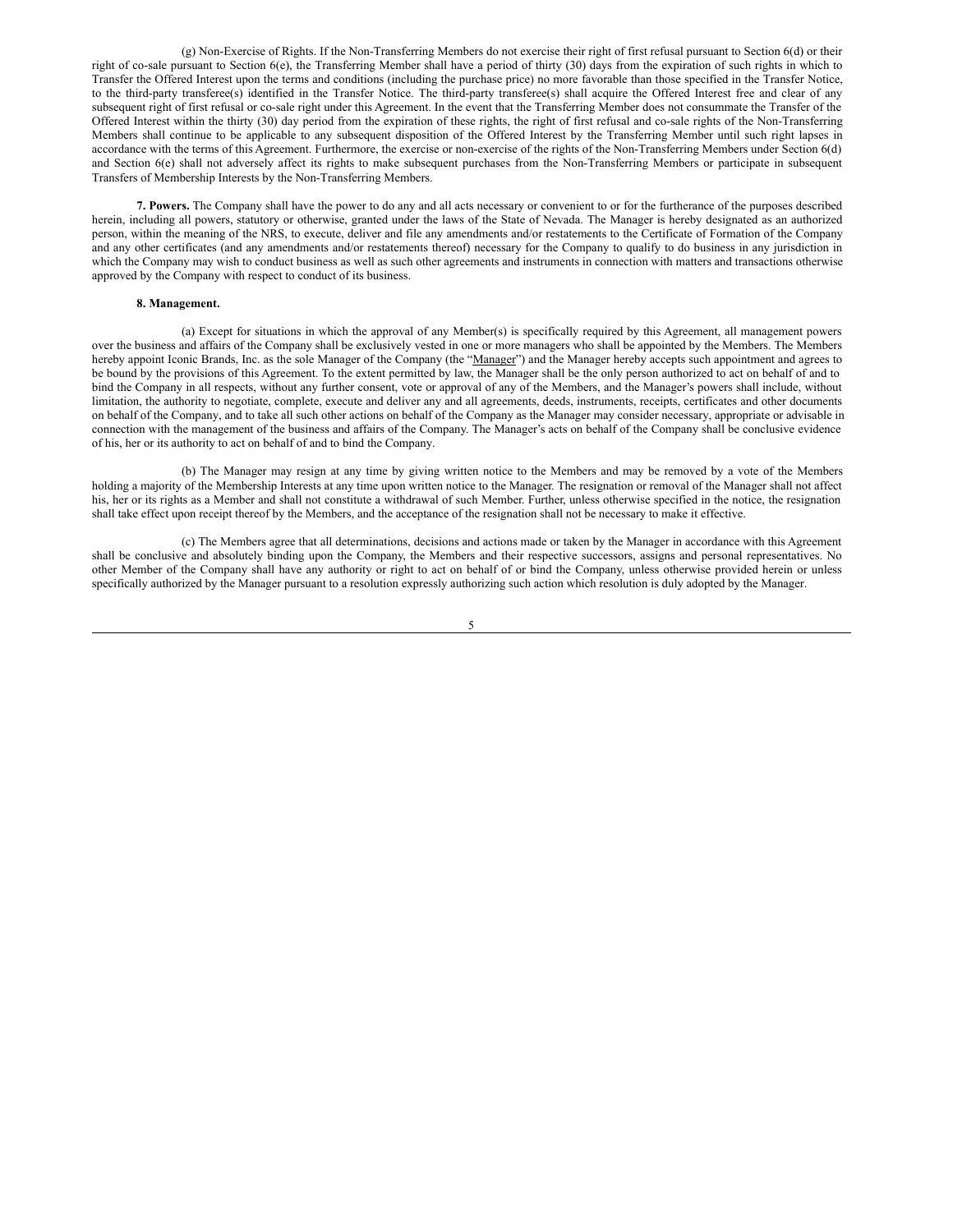(d) Persons dealing with the Company are entitled to rely conclusively upon the power and authority of the Manager as herein set forth.

(e) The Manager may appoint individuals as officers of the Company (the "Officers") as it deems necessary or desirable to carry on the business of the Company and the Manager may delegate to such Officers such power and authority as the Manager deems advisable. No Officer need be a Member of the Company. Any individual may hold two or more offices of the Company. Each Officer shall hold office until his successor is designated by the Manager or until his earlier death, resignation or removal. Any Officer may resign at any time upon written notice to the Manager. Any Officer may be removed by the Manager with or without cause at any time. A vacancy in any office occurring because of death, resignation, removal or otherwise, may, but need not, be filled by the Manager.

(f) The Manager and each duly appointed officer are authorized and empowered to open bank accounts and brokerage accounts on behalf of the Company with any banks or other financial institutions, and designate the persons authorized to sign checks, notes, drafts, bills of exchange, acceptances, undertakings or orders for payment of money from funds of the Company on deposit in such accounts, as may be deemed by the Manager or such duly appointed officer, or any of them, to be necessary, appropriate or otherwise in the best interests of the Company.

(g) The Manager shall keep the other Members reasonably informed on a timely basis of any material fact, information, litigation, employee relations or other matter that could reasonably be expected to have a material impact on the operations or financial position of the Company. The Manager shall provide all material information relating to the Company or the management or operation of the Company as any Member may reasonably request from time to time.

(h) Nothing contained in this Agreement shall prevent any Member, including the Manager, from engaging in any other activities or businesses, regardless of whether those activities or businesses are similar to or competitive with the Company. None of the Members shall be obligated to account to the Company or to the other Member for any profits or income earned or derived from other such activities or businesses. In addition, none of the Members shall be obligated to inform the Company or the other Member of any business opportunity of any type or description.

**9. Capital Contributions.** In connection with the execution of this Agreement, no additional contributions to the capital of the Company are being made by the Members.

#### **10. Additional Contributions.**

(a) No Member shall be required to make any additional Capital Contributions ("Additional Capital Contributions") to the Company. The Manager may, in its sole and absolute discretion, but shall in no event be obligated to, offer to one or more Members the opportunity to make Additional Capital Contributions in an amount deemed appropriate by the Manager in cash at any time that the Manager determines in its sole and absolute discretion.

(b) If the Manager at any time or from time to time determines to permit Additional Capital Contributions from Members, the Manager shall give Notice to each Member that the Company is permitting Additional Capital Contributions and the date on which funds from each Member who decides to make an Additional Capital Contribution will be due and payable.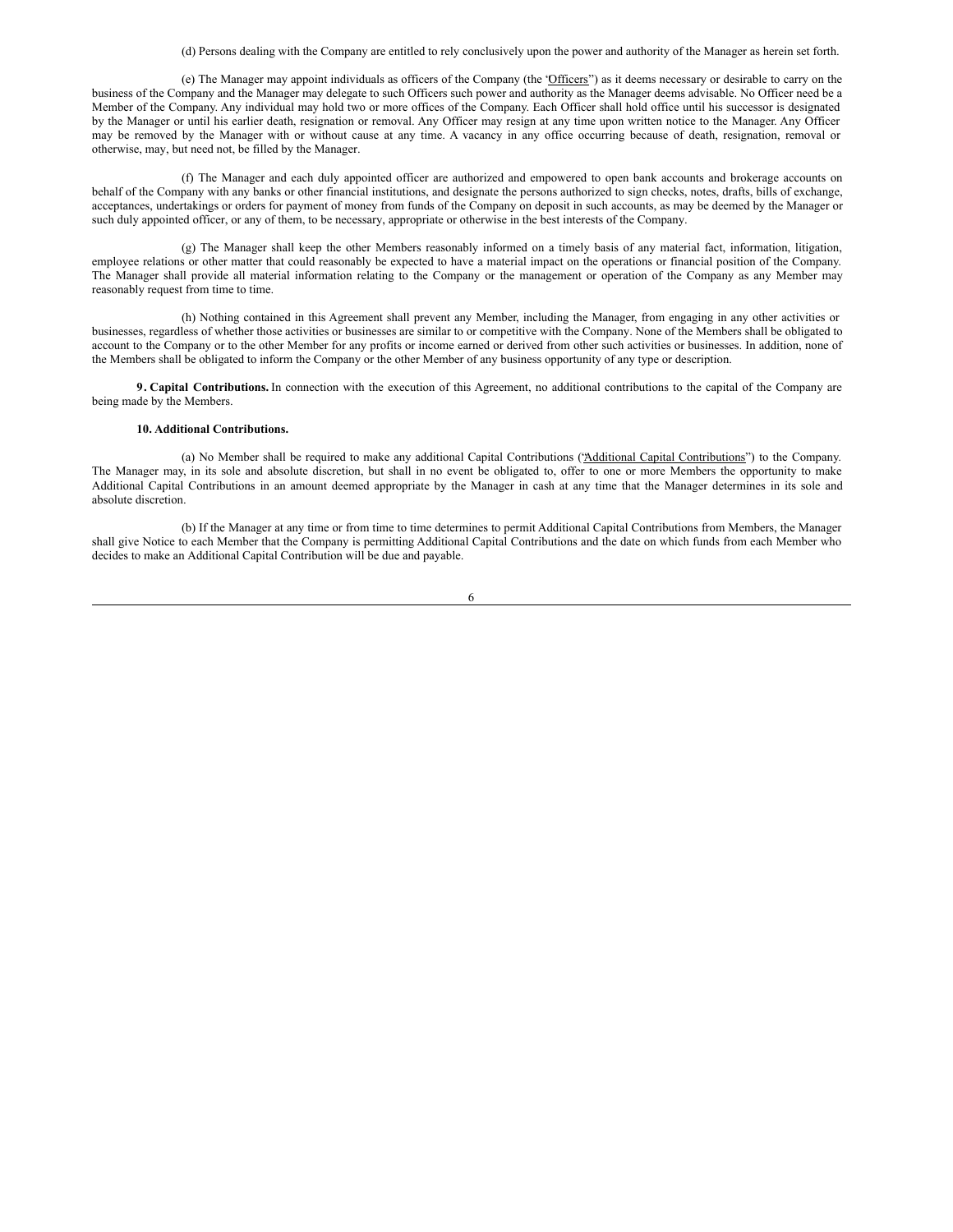**11. Required Consent for Capital Events.** Notwithstanding the anything to the contrary in this Agreement, the Company shall not enter into any transaction that would constitute or involve a Capital Event without the prior written consent of the Members holding in the aggregate a Membership Interest Percentage of at least eighty percent (80%).

### **12. Put Rights To Iconic Brands, Inc.**

(a) In the event of, in one or a series of related transactions, (A) a sale of all or substantially all of the assets of Iconic Brands, Inc. ("Iconic Brands"), (B) a change of control of Iconic Brands, (C) a sale of equity following which the shareholders of Iconic Brands immediately prior to such transaction do not own, immediately following such transaction, a majority of the voting and economic rights in Iconic Brands, or (D) a merger, consolidation or similar transaction involving Iconic Brands following which the shareholders of Iconic Brands immediately prior to such transaction do not own, immediately following such transaction, a majority of the voting and economic rights in Iconic Brands, in each case which transaction results in cash or other consideration for Iconic Brands and/or its direct or indirect beneficial owners (any such event, an "Iconic Liquidity Event"), Iconic Brands shall, whether or not it is then a Member or otherwise has an ownership or other interest in the Company, within ten (10) business days of the date of occurrence of such Iconic Liquidity Event, notify each Member in writing of the occurrence of such Iconic Liquidity Event and engage, at its expense, an independent third-party appraiser reasonable acceptable to the Minority Member (the "Appraiser") to determine the enterprise value of the Company (the "Company Value"), which determination shall be completed within thirty (30) days of the date of such Iconic Liquidity Event. Within ten (10) days of its receipt of the Company Value from the Appraiser, Iconic Brands shall forward to each of the Members (i) a copy of each report or other written communication received by Iconic Brands from the Appraiser setting out its determination of the Company Value and (ii) notice to the Members (the "Put Notice") that each Member has the right to put and sell to Iconic Brands, and Iconic Brands will purchase, whether or not it is then a Member or otherwise has an ownship or other interest in the Company, from each Member who elects to sell, each such Member's Membership Interest pursuant to this Section 12.

(b) Upon the occurrence of an Iconic Liquidity Event, each Member shall have the right to put and sell its Membership Interest to Iconic Brands (its "Put Right"), and Iconic Brands shall be obligated to purchase from and pay to each Member that provides notice to Iconic Brands of its election to exercise its Put Right, the Membership Interest of such Member, for a purchase price equal to the product of the Membership Interest Percentage of such Member and the Company Value, less an amount equal to the product of Iconic Brands' expenses incurred in connection with such Iconic Liquidity Event and a fraction, the numerator of which is the Company Value and the denominator of which is the total gross proceeds to Iconic Brands and/or its direct or indirect beneficial owners in connection with such Iconic Liquidity Event.

(c) The Put Right provided for in this Section 12 may be exercised by a Member by delivery to Iconic Brands (and to the Manager if Iconic Brands is not then the Manager), within the ten (10) business day period following the delivery to the Members of the Put Notice (the "Election Period"), of a written notice that such Member has elected to exercise its Put Right (a "Put Election"). If a Member does not deliver a Put Election within the Election Period, the Member shall be deemed to have waived its Put Right with respect to such Iconic Liquidity Event. The closing of any sale pursuant to this Section 12 shall take place at Iconic Brand's principal place of business and on a date no later than five (5) business days following the termination of the Election Period, at which time the Members that have exercised their Put Election shall execute any documentation reasonably requested by Iconic Brands or the Manager to evidence and document such transfer and purchase of its Membership Interest and the Company shall tender to the Members that have exercised their Put Election the purchase price for such Membership Interests.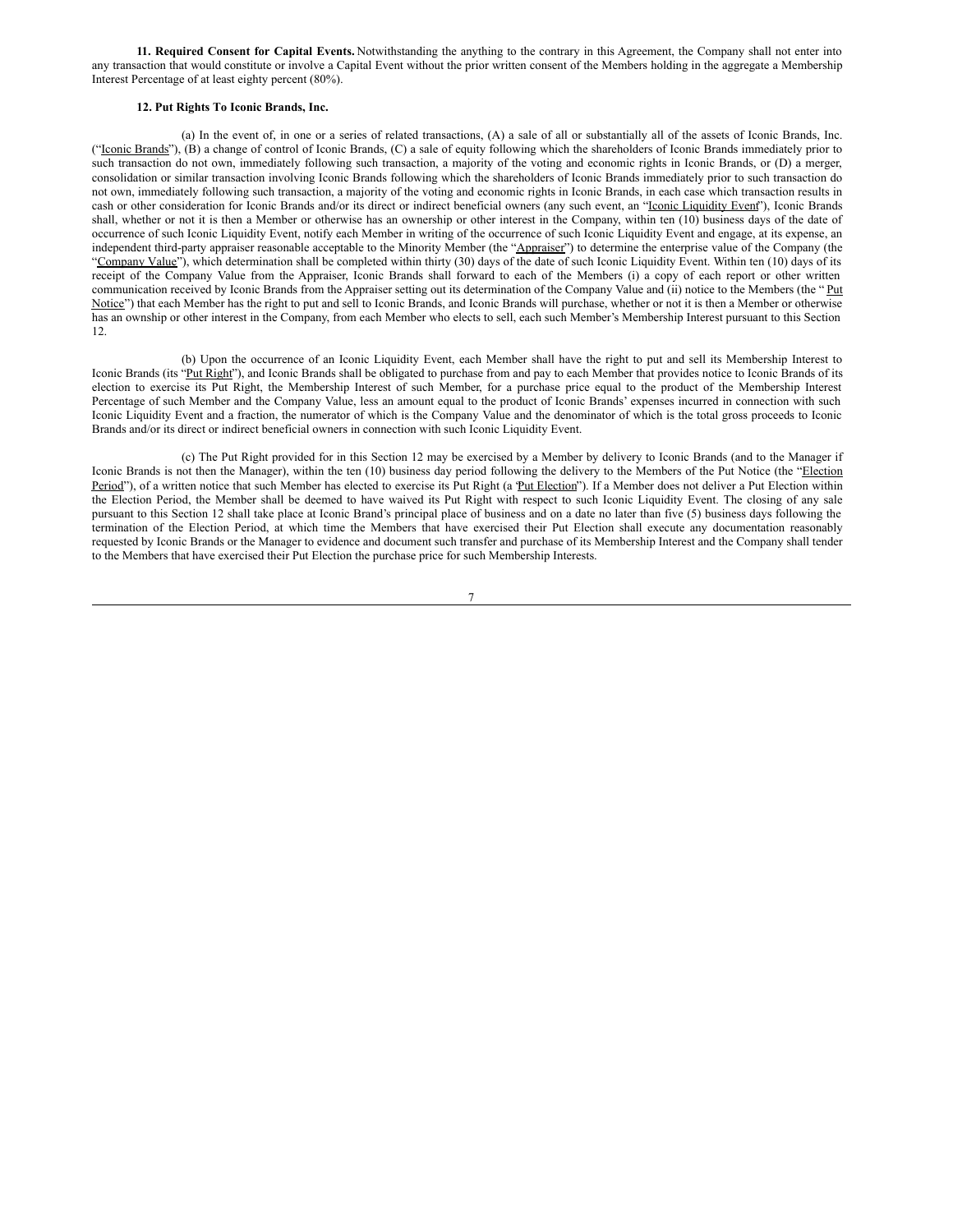<span id="page-89-0"></span>(d) The obligations of Iconic Brands under this Section 12 shall survive any transfer by Iconic Brands of its Membership Interests in the Company and shall be binding on Iconic Brands whether or not it is then a Member or otherwise has an ownership or other interest in the Company.

**13. Distribution.** Subject to applicable law, the Manager may cause the Company to make distributions in accordance with Section 13(a) and Section 13(b) below at such times and in such amounts as the Manager may determine in the Manager's sole discretion.

(a) Distributions of Available Cash Flow . The Manager may cause the Company to make distributions of Available Cash Flow to the Members pro rata in accordance with their Cash Flow Ratios.

(b) Distributions of Net Proceeds from Capital Events. The Manager shall cause the Company to make distributions of net proceeds attributable to Capital Events to the Members pro rata in accordance with their Membership Interest percentage as set forth opposite each Member's name in Annex A attached hereto (their 'Membership Interest Percentage'').

### **14. Fiscal Year; Tax Matters.**

(a) The Fiscal Year of the Company for accounting and tax purposes shall begin on January 1 and end on December 31 of each year, except for the short taxable years in the years of the Company's formation and termination.

(b) If requested by the Manager, each Member shall, if able to do so, deliver to the Manager: (i) an affidavit in form satisfactory to the Manager that the applicable Member (or its members, as the case may be) is not subject to withholding under the provisions of any federal, state, local, foreign or other law; (ii) any certificate that the Manager may reasonably request with respect to any such laws; and (iii) any other form or instrument reasonably requested by the Manager relating to any Member's status under such law. If a Member fails or is unable to deliver to the Manager any such requested affidavit, certificate or other form or instrument reasonably satisfactory to the Manager, then the Manager may withhold amounts from such Member in accordance with Section 14(c) below.

(c) To the extent the Company is required by law to withhold or to make tax payments on behalf of or with respect to any Member ("Withholding Advances"), the Manager may withhold such amounts and make such tax payments as so required. All Withholding Advances made on behalf of a Member shall (i) be paid on demand by the Member on whose behalf such Withholding Advances were made, or (ii) with the consent of the Manager, in its sole discretion, be repaid by reducing the amount of the current or next succeeding distribution or distributions which would otherwise have been made to such Member or, if such distributions are not sufficient for that purpose, by so reducing the proceeds of liquidation otherwise payable to such Member. Notwithstanding the foregoing, whenever repayment of a Withholding Advance by a Member is made as described in clause (ii), for all other purposes of this Agreement such Member shall be treated as having received all distributions (whether before or upon dissolution) unreduced by the amount of such Withholding Advance. The liability and obligation of a Member under clause (i) of this Section 14(c) shall survive any sale, exchange, liquidation, retirement or other disposition of such Member's interest in the Company.

#### (d) Tax Status.

(i) It is the intention of the Company and the Members that the Company shall be treated as a U.S. corporation for federal and all relevant state income tax purposes. All provisions of this Agreement are to be construed to preserve the Company's tax status as a U.S. corporation.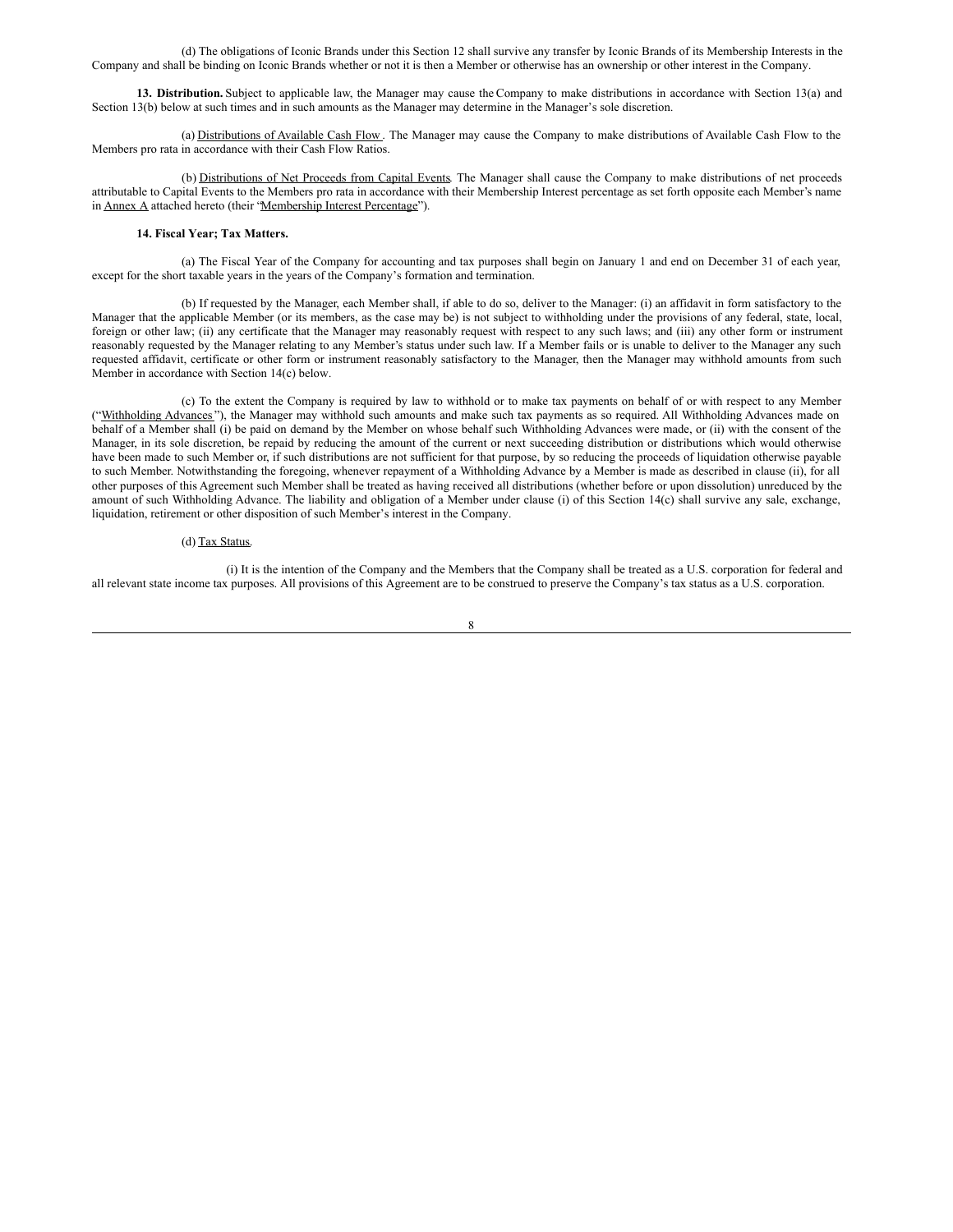(ii) Each Member shall, promptly upon request, provide to the Company duly completed and executed documentation and other documents, information and instruments required under any tax law or regulation applicable with respect to the Company or such Member that is necessary in order for the Company to (A) comply with the requirements imposed on the Company by any such tax law or regulation, or (B) avoid, mitigate, reduce or exempt the Company from the application of liability or other obligation under, or to enable the Company to elect not to have apply to it, any documentation, information collection, reporting, payment or withholding liability or obligation imposed on the Company by any such tax law or regulation. In the case of a Member that is (or becomes) treated as a partnership, S corporation, trust or other fiscally transparent entity or that is (or becomes) treated as an intermediary with respect to direct or indirect holders of interests in such Member for purposes of any such tax law or regulation, the obligation of such Member under the immediately preceding sentence shall include providing such documentation and other documents, information and instruments with respect to the direct or indirect holders of interests in such Member.

(e) The Company and the Members intend for the amendments made pursuant to this Agreement to be treated as a "recapitalization" of the Company within the meaning of Section 368(a)(1)(E) of the Code. The Company and each Member agrees not to take any position inconsistent with such characterization on any tax return, before any tax authority, or in any proceeding relating to taxes, unless otherwise required by a final determination by any tax authority.

**15. Books and Records.** Proper and complete records and books of account of the business of the Company shall be maintained at the Company's principal place of business. The Members and their duly authorized representatives may, for any reason reasonably related to their interest as Members of the Company, examine the Company's books of account. The Members shall maintain the records of the Company for three years following the termination of the Company.

**16. Liability of Members.** The Members shall not have any liability for the obligations or liabilities of the Company except to the extent provided in the NRS.

#### **17. Minority Member's Right of First Refusal**.

(a) If at any time the Company proposes to Transfer all or substantially all of the assets of the Company, then the Company shall promptly give the Members written notice of the Company's intention to make such Transfer (the "Asset Sale Notice"). The Asset Sale Notice shall include (A) a description of the assets to be Transferred (the "Offered Assets"), (B) the name(s) and address(es) of the prospective transferee(s), (C) the consideration proposed to be paid by such prospective transferee(s) in exchange for the Offered Assets and (D) the material terms and conditions upon which the proposed Transfer is to be made. The Asset Sale Notice shall certify that the Company has received a firm offer from the prospective transferee(s) and in good faith believes a binding agreement for the Transfer is obtainable on the terms set forth in the Asset Sale Notice. The Asset Sale Notice shall also include a copy of any written proposal, term sheet or letter of intent or other agreement relating to the proposed Transfer.

(b) The Minority Member shall have an option for a period of twenty (20) days from delivery of the Asset Sale Notice to the Members to elect to purchase the Offered Assets at the same price and subject to the same material terms and conditions as described in the Asset Sale Notice. The Minority Member may exercise such purchase option and purchase the Offered Assets by notifying the Company in writing before the expiration of such twenty (20) day period. If the Minority Member gives the Company notice that he desires to purchase such Offered Assets, then payment for the Offered Assets shall be by check or wire transfer, against delivery of the Offered Assets to be purchased at a place agreed upon between the Company and the Minority Member and at the time of the scheduled closing therefor, which shall be no later than sixty (60) days after delivery to the Members of the Asset Sale Notice, unless the Asset Sale Notice contemplated a later closing with the prospective third-party transferee(s) or unless the value of the purchase price has not yet been established pursuant to Section 17(c).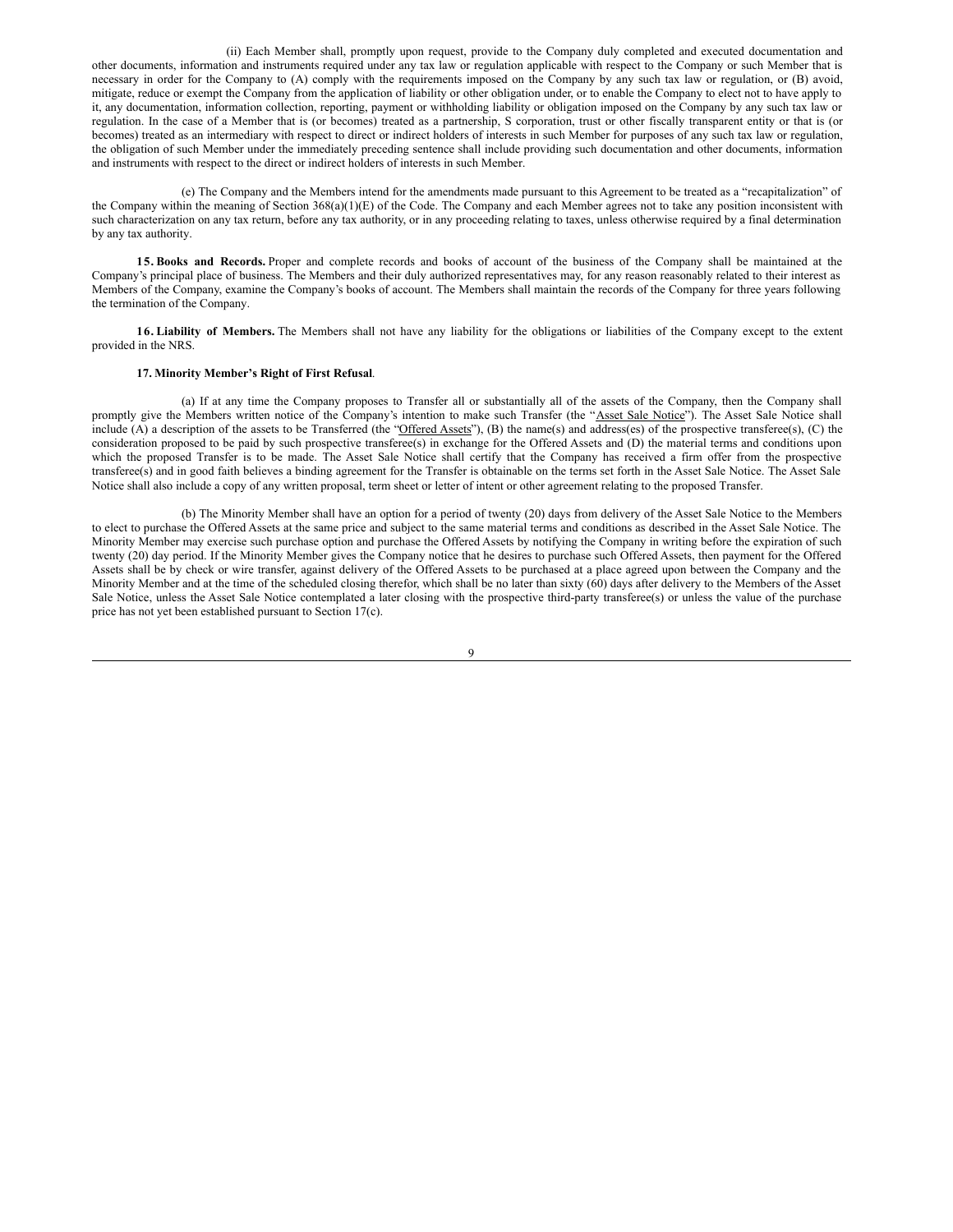(c) Should the purchase price specified in the Asset Sale Notice be payable in property other than cash or evidences of indebtedness, the Minority Member shall have the right to pay the purchase price in the form of cash equal in amount to the fair market value of such property. If the Company and the Minority Member cannot agree on such cash value within fifteen (15) days after delivery to the Members of the Asset Sale Notice, the valuation shall be made by an appraiser of recognized standing mutually selected by the Company and the Minority Member or, if they cannot agree on an appraiser within twenty (20) days after delivery to the Members of the Asset Sale Notice, each shall select an appraiser of recognized standing and those appraisers shall designate a third appraiser of recognized standing, whose appraisal shall be determinative of such value. The cost of such appraisal shall be shared equally by the Company and the Minority Member. If the time for the closing of the Minority Member's purchase has expired but the determination of the value of the purchase price offered by the prospective transferee(s) has not been finalized, then such closing shall be held on or prior to the fifth business day after such valuation shall have been made pursuant to this Section 17(c).

**18. Dissolution.** The Company shall dissolve, and its affairs shall be wound up upon the first to occur of the following: (i) the written consent of all of the Members, (ii) the death, retirement, resignation, expulsion, bankruptcy or dissolution of the Members or the occurrence of any other event which terminates the continued membership of the Members in the Company, including the disposition of all of the Members' interest in the Company, unless the business of the Company is continued by the consent of all of any remaining members of the Company within 90 days following the occurrence of any such event or in a manner permitted by the NRS, or (iii) the entry of a decree of judicial dissolution under the NRS.

**19. Procedures Upon Dissolution**. Upon dissolution of the Company, the Company shall be terminated, and the Manager, or if there is no Manager, such other Person(s) appointed in accordance with applicable law to wind up the Company's affairs (the "Liquidator(s)") shall liquidate the assets of the Company as promptly as possible, but in an orderly and businesslike manner so as to not involve undue sacrifice. The proceeds of liquidation shall be applied and distributed in the following order of priority:

(a) first, to the payment of the debts and liabilities of the Company (other than any loans or advances made by any of the Members to the Company) and the expenses of liquidation;

(b) second, to the creation of any reserves that the Liquidator(s) deem(s) reasonably necessary for the payment of any contingent or unforeseen liabilities or obligations of the Company arising out of or in connection with the business and operation of the Company;

(c) third, to the payment of any loans or advances made by any of the Members to the Company; and

(d) thereafter, to the Members and the Manager in accordance with their respective distribution priorities set forth in Section 13(b) of this Agreement.

**20. Indemnification.** To the full extent permitted by the NRS and applicable law, the Company shall (a) indemnify the Manager, and any director or officer of the Company or such person's heirs, distributees, next of kin, successors, appointees, executors, administrators, legal representatives or assigns who was or is a party or is threatened to be made a party to any threatened, pending or completed action, suit or proceeding, whether civil, criminal, administrative or investigative by reason of the fact that such person is or was a Manager, director or officer of the Company or is or was serving at the request of the Company or as a Manager, director or officer of another corporation, limited liability company, partnership, joint venture, trust or other enterprise, domestic or foreign, on or after the date hereof, against expenses, attorneys' fees, court costs, judgments, fines, amounts paid in settlement and other losses actually and reasonably incurred by such person in connection with such action, suit or proceeding and (b) advance expenses incurred by a Manager, officer or director in defending such civil or criminal action, suit or proceeding to the full extent authorized or permitted by the laws of the State of Nevada. A Manager shall have no personal liability to the Company or its members for monetary damages for breach of fiduciary duty as a Manager; provided, however, that the foregoing provision shall not eliminate the liability of a Manager for acts or omissions not in good faith or which involve intentional misconduct or a knowing violation of law or for any transaction from which the Manager derived an improper personal benefit. The provisions of this Section 20 shall survive the dissolution, liquidation, winding up and termination of the Company.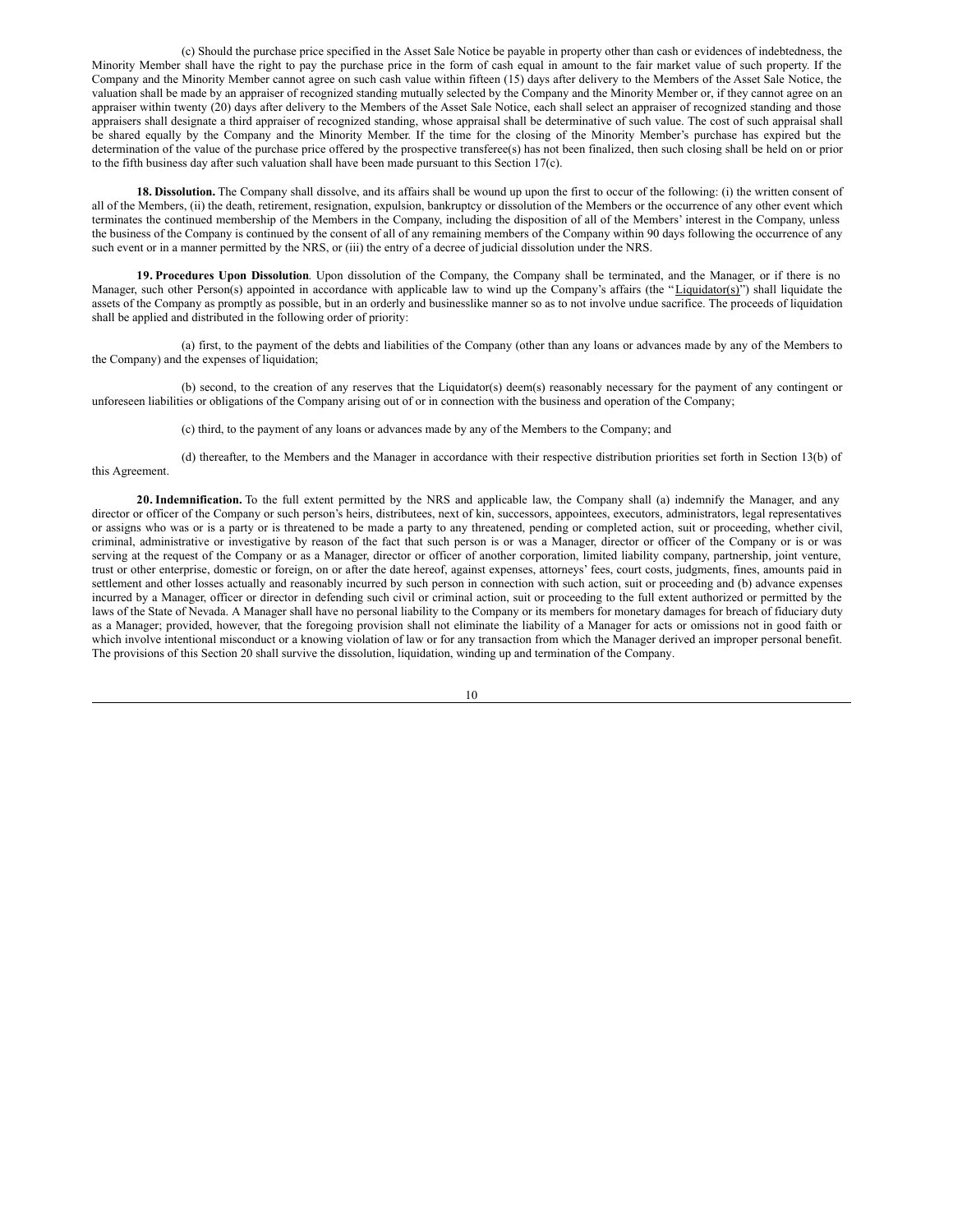**21. Amendments.** This Agreement may not be amended or modified except by the unanimous written consent of the Members.

**22. Governing Law.** This Agreement shall be governed by, and construed under, the laws of the State of Nevada, all rights and remedies being governed by said laws. The Members intend the provisions of the NRS to be controlling as to any matters not set forth in this Agreement.

**23. Reimbursement.** The Company shall reimburse the Manager for all expenses incurred by him on behalf of the Company, including, without limitation, expenses incurred in connection with the establishment of the Company, all legal, audit and accounting expenses, investment expenses such as commissions, research fees, service contracts for quotation equipment and newswires, borrowing charges on securities sold short and other borrowing charges, custodian fees, bank service fees, fees or expenses associated with insuring the Company's assets, insurance premiums benefiting the Company and/or its Members and any reasonable expenses related to the purchase, sale or transmittal of the Company's assets as shall be determined by the Managers in their sole discretion. Any reimbursement by the Company to the Manager shall be treated as an expense of the Company that shall be deducted in computing net profits and net losses and such reimbursement shall be made out of the assets of the Company (including the proceeds of the initial sale of Membership Interests) to the extent possible. The Manager's determination of which expenses may be reimbursed, and the amount thereof shall be conclusive. The Manager shall be entitled to charge all Members in accordance with their ownership interest to the extent necessary in order to collect full reimbursement hereunder. The obligations of the Manager to be performed under this Agreement will not be affected by a failure of the Company to reimburse expenses.

**24. Assignments and Substitution.** A Member may not assign in whole or in part his or her limited liability company interest in the Company or cause an assignee of all or part of such interest to be admitted as a member of the Company without, in each case, the written consent of the Manager to such assignment and/or admission. The assignment of a limited liability company interest in the Company to a minor or person adjudged insane or incompetent is prohibited, and the consent of the Members to any such transfer or assignment shall be void and of no effect. Any purported assignment of a limited liability company interest in violation of the provisions of this Agreement shall be of no effect as between the Company and the purported assignee and shall be unenforceable as against the Company or the Members.

**25. Agreement in Counterparts.** This Agreement may be executed in any number of counterparts, and all counterparts so executed shall together constitute one agreement binding on all parties, notwithstanding that all parties are not signatories to the same counterpart.

**26. Captions.** Captions contained in this Agreement are inserted as a matter of convenience and in no way define, limit, extend or describe the scope of this Agreement or the intent of any provision hereof.

**27. Partial Invalidity.**If any provision of this Agreement is held to be invalid, unlawful or incapable of being enforced by reason of rule of law or public policy, all other provisions of this Agreement which can be given effect without such invalid, unlawful or unenforceable provisions shall, nevertheless, remain in full force and effect.

### **[SIGNATURE PAGE FOLLOWS]**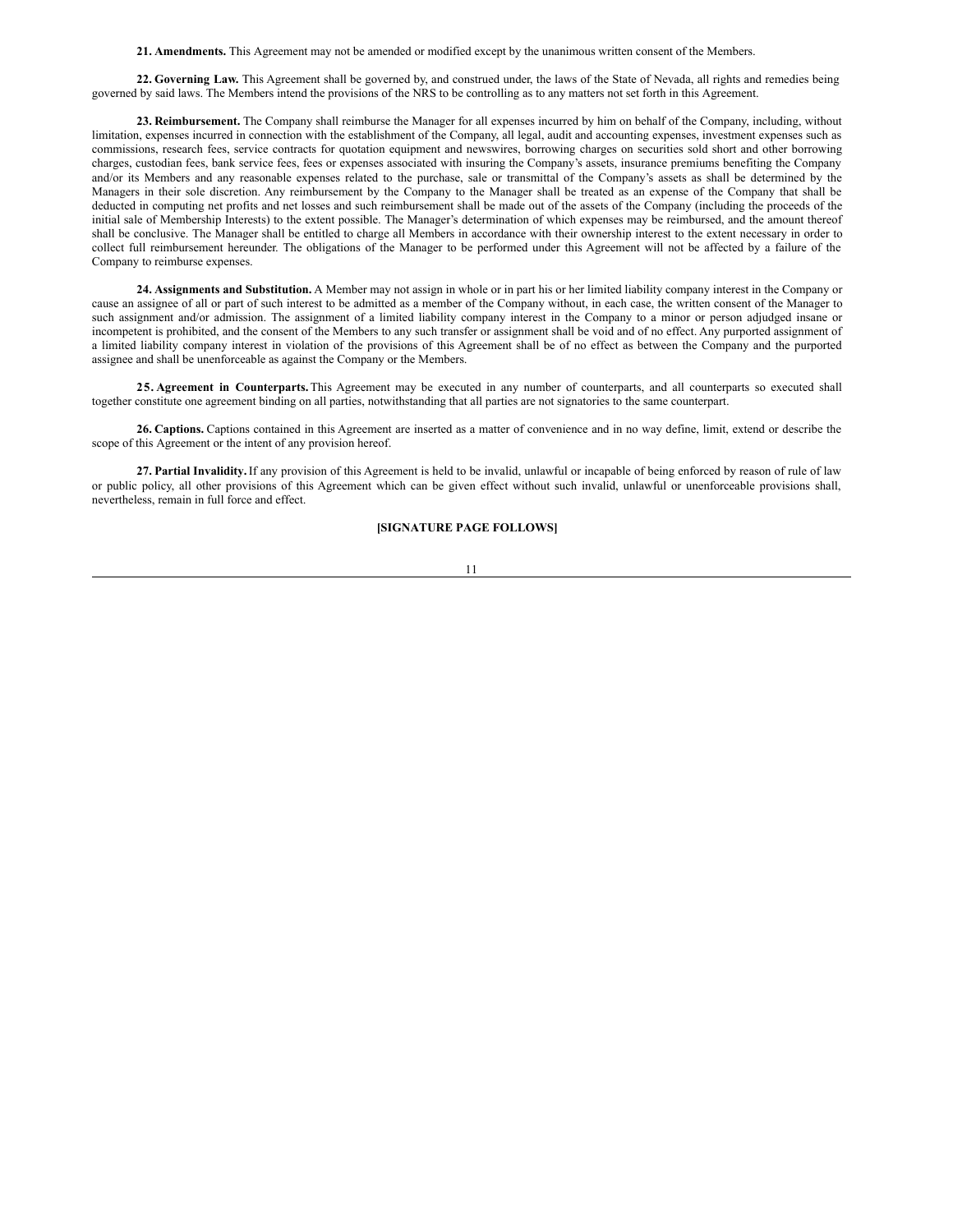IN WITNESS WHEREOF, the undersigned, intending to be legally bound hereby, have duly executed this Agreement as of the day first above written.

# **MEMBERS**:

# **Richard DeCicco**

*/s/ Richard DeCicco*

# **Roseann Faltings**

*/s/ Roseann Faltings*

# **PNBM Holdings LLC**

By: */s/ Peter Levine* Name: Peter Levine Title: Manager

### **Iconic Brands, Inc.**

By: */s/ Richard DeCicco* Name: Richard DeCicco Title: President

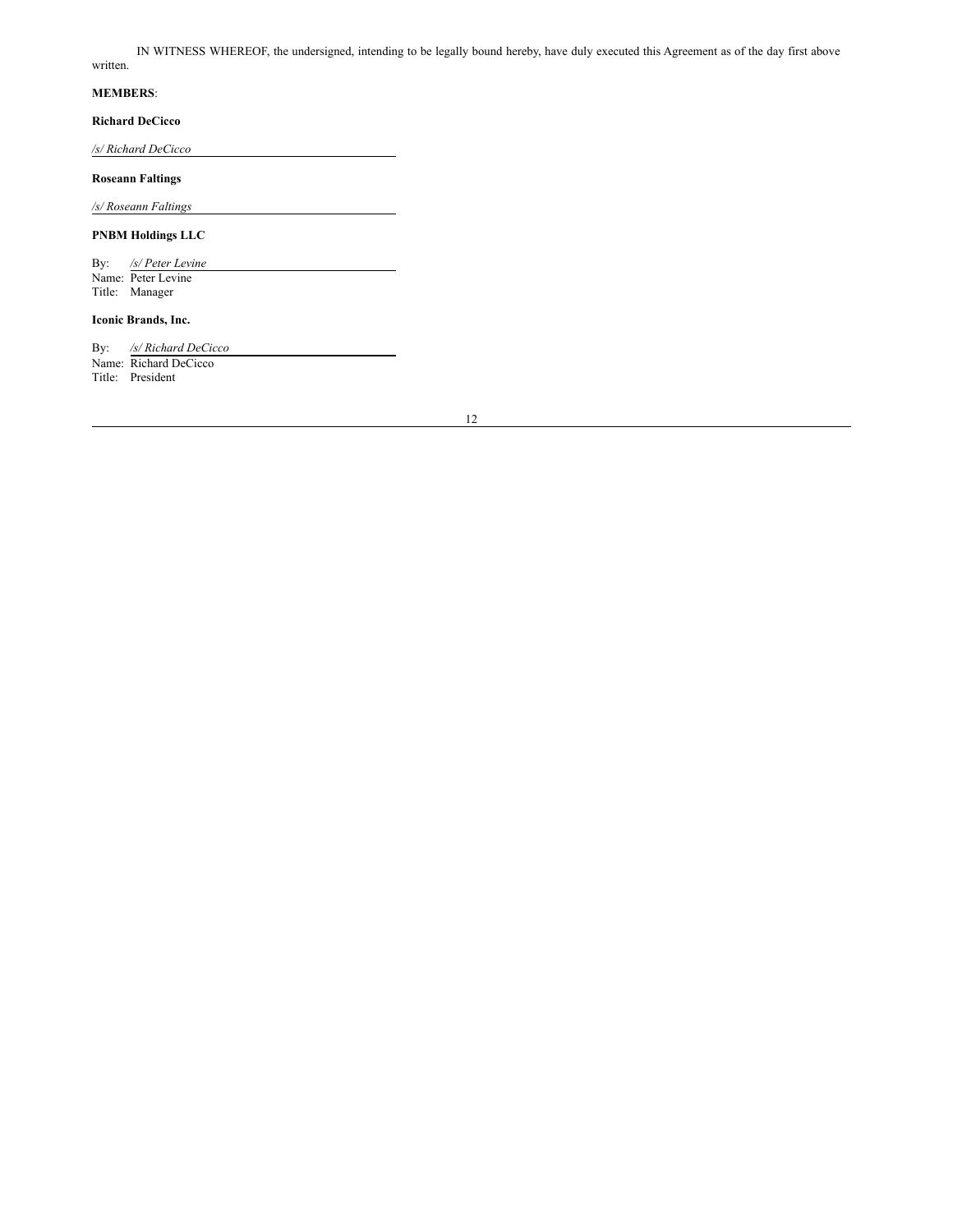# **ANNEX A**

| <b>Name and Address of Member</b>                               | <b>Membership Interest Percentage</b> |
|-----------------------------------------------------------------|---------------------------------------|
| Richard DeCicco<br>44 Seabro Avenue                             | 15.34%                                |
| Amityville, NY 11710                                            |                                       |
| Roseann Faltings<br>44 Seabro Avenue<br>Amityville, NY 11710    | 15.34%                                |
| PNBM Holdings LLC<br>3 Butternut Road<br>Randolph, NJ 07869     | 15.33%                                |
| Iconic Brands, Inc.<br>44 Seabro Avenue<br>Amityville, NY 11710 | 54.00%                                |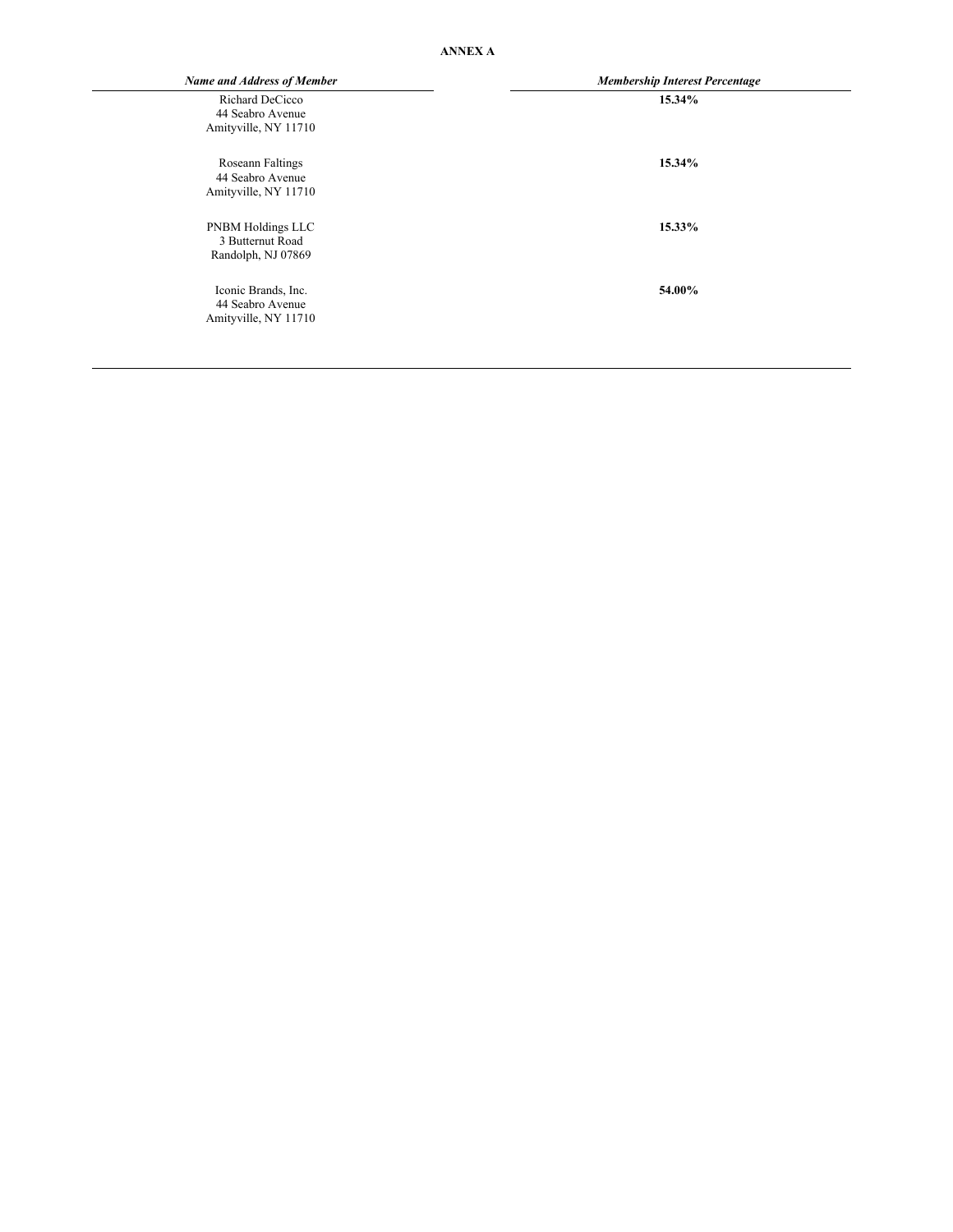#### **ANNEX B**

#### **Definitions**

Definitions. When used in this Agreement, the following terms shall have the meanings set forth below:

"Additional Capital Contributions" is defined in Section 9.

"Additional Membership Interests" is defined in Section 6(c)(i).

"Agreement" means this amended and restated limited liability company agreement, as originally executed and as amended from time

to time.

"Appraisor" is defined in Section 12(a).

"Asset Sale Notice" is defined in Section 17(a).

"Available Cash Flow" means the gross receipts and other miscellaneous revenue derived from Company operations (but not including proceeds from a Capital Event) less all cash operating expenses of the Company including, without limitation, (i) debt service on any Company loans, (ii) taxes and other fees incurred in connection with the operation of the Company, and (iii) increases, if any, in reserves established by the Manager from time to time for working capital and other purposes.

"Capital Contribution" means the total amount of cash and fair market value of property contributed to the Company by the Members.

"Capital Event" means any transaction or series of related transactions involving: (i) any merger, acquisition, consolidation, conversion, amalgamation, business combination, reorganization, recapitalization, tender offer, exchange offer or issuance of securities involving a change of ownership or control (whether in whole or in part and whether the Company will survive or exist after such change) of the Company; (ii) the issuance or sale by the Company of any Membership Interest, (iii) the Transfer of a Membership Interest by a Member, other than to another Member; (iv) the sale, exchange or other disposition of a capital asset of the Company; (v) any insurance or other payments derived from losses or damage to, or the involuntary conversion of, a capital asset; (vi) the refinancing of the Company's indebtedness; and (vii) similar events. For purposes of this definition, the phrase "other disposition" includes a taking of all or substantially all of a property by eminent domain or the damage or destruction of all or substantially all of such property or any transaction not in the ordinary course of business which results in the Company's receipt of cash or other consideration including condemnations, recoveries of damage awards and insurance proceeds.

"Cash Flow Ratios" of the Members with respect to any distribution of Available Cash Flow pursuant to Section 13(a) shall be as

follows:

| Iconic Brands, Inc. | 100%  |
|---------------------|-------|
| Richard DeCicco     | $0\%$ |
| PNBM Holdings LLC   | $0\%$ |
| Roseann Faltings    | $0\%$ |

"Code" means the Internal Revenue Code of 1986, as amended from time to time, the provisions of succeeding law, and to the extent applicable, the Treasury Regulations.

| -<br>I |  |
|--------|--|
| I      |  |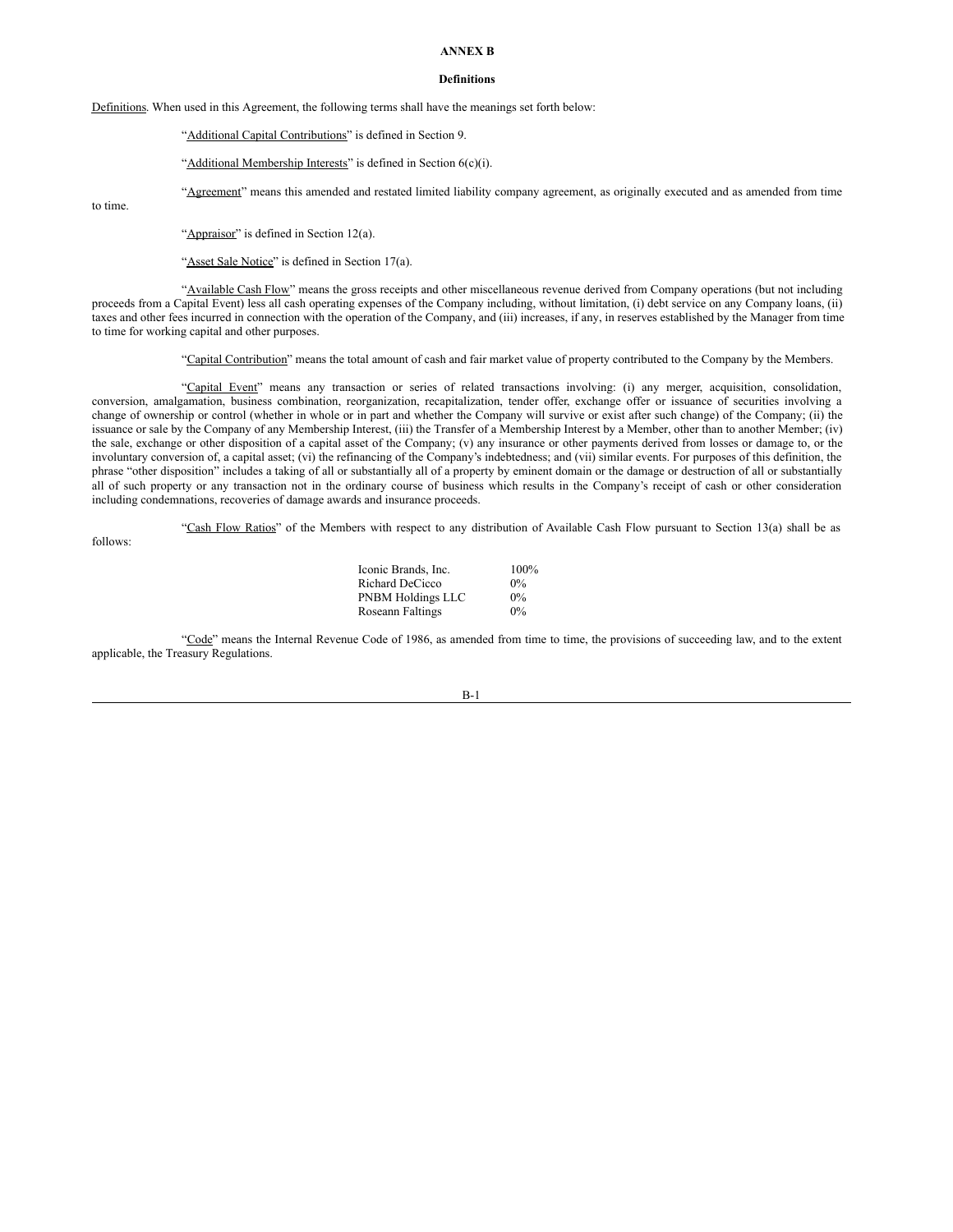"Company Value" is defined in Section 12(a).

"Election Period" is defined in Section 12(c).

"Iconic Brands" is defined in Section 12(a).

"Iconic Liquidity Event" is defined in Section 12(a).

"Manager" means a Person that manages the business and affairs of the Company as provided herein.

"Member" means a Person who acquires a Membership Interest, as permitted under this Agreement.

"Membership Interest" means a Member's entire interest in the Company including the right to vote on or participate in the management, and the right to receive information concerning the business and affairs, of the Company.

"Membership Interest Percentage" is defined in Section 13(d).

"Minority Member" means Richard DeCicco, an individual residing at 44 Seabro Avenue, Amityville, New York 11710 and his successors and assigns.

"Non-Transferring Member" is defined in Section 5(f)(i).

"Offered Assets" is defined in Section 17(a).

" $Offered Interest"$  is defined in Section 5(f)(i).

"Participating Member" is defined in Section 6(e).

"Person" means an individual, partnership, joint venture, corporation, limited liability company, trust or unincorporated organization, a government or any department, agency or political subdivision thereof, or any other entity.

"Preemptive Offer" is defined in Section 6(c)(i).

"Preemptive Offer Notice" is defined in Section 6(c)(i).

"Preemptive Offer Percentage" is defined in Section 6(c)(ii).

"Preemptive Offer Period" is defined in Section 6(c)(i).

"Purchase Notice" is defined in Section 6(c)(ii).

"Purchasing Member" is defined in Section  $6(e)$ (ii).

"Put Election" is defined in Section 12(c).

"Put Notice" is defined in Section 12(a).

"Put Right" is defined in Section 12(b).

B-2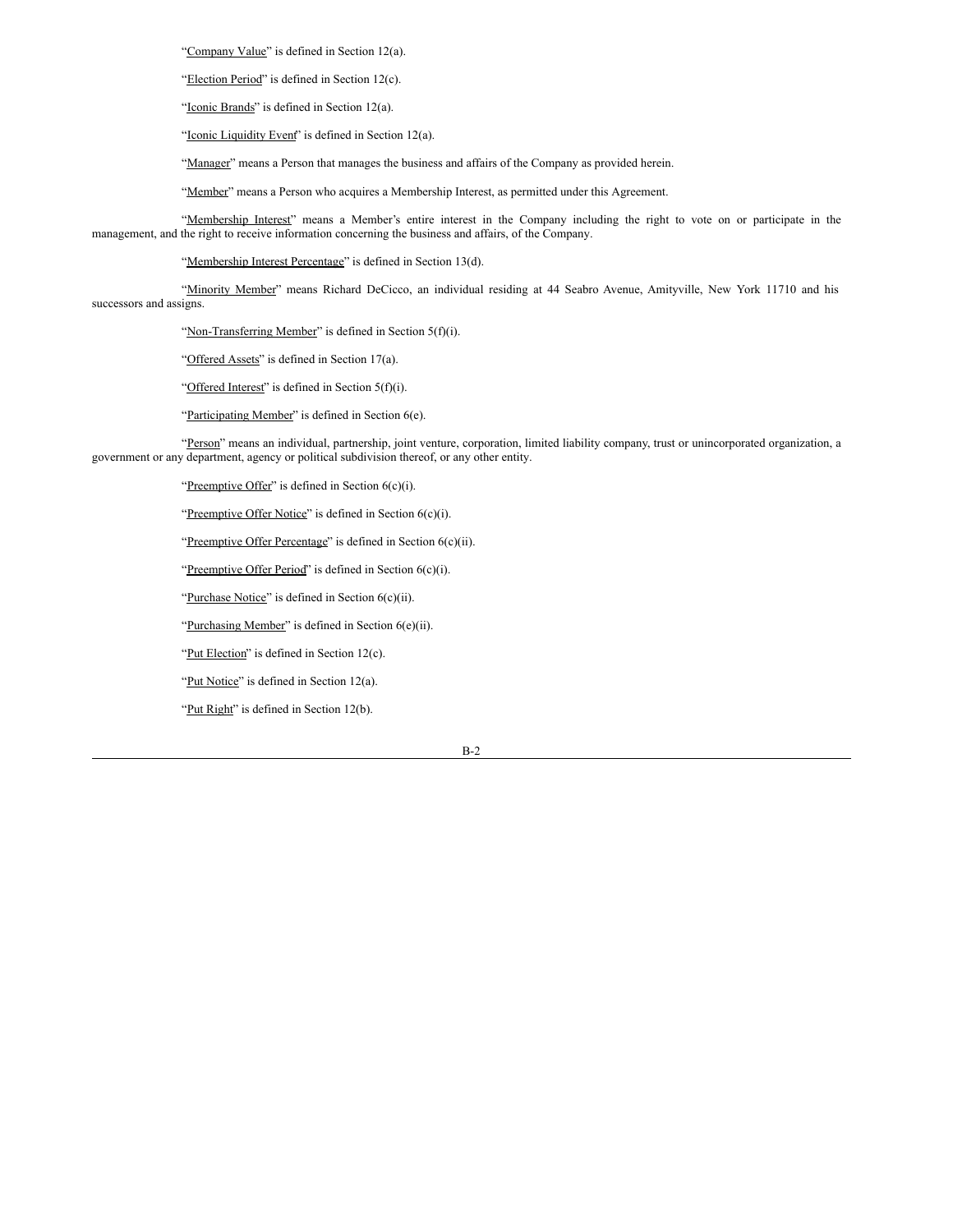"Transfer" means any voluntary or involuntary transfer, sale, pledge or hypothecation or other disposition, whether directly or indirectly and whether through one or a series of transactions (including by way of a Change of Control of any Member), and, as a verb, voluntarily or involuntarily to transfer, sell, pledge or hypothecate or otherwise dispose of, whether directly or indirectly and whether through one or a series of transactions.

"Transfer Notice" is defined in Section 5(f)(i).

"Transferring Member" is defined in Section 5(f)(i).

"Treasury Regulations" means the final or temporary regulations that have been issued by the U.S. Department of Treasury pursuant to its authority under the Code, and any successor regulations.

"Withholding Advances" is defined in Section 14.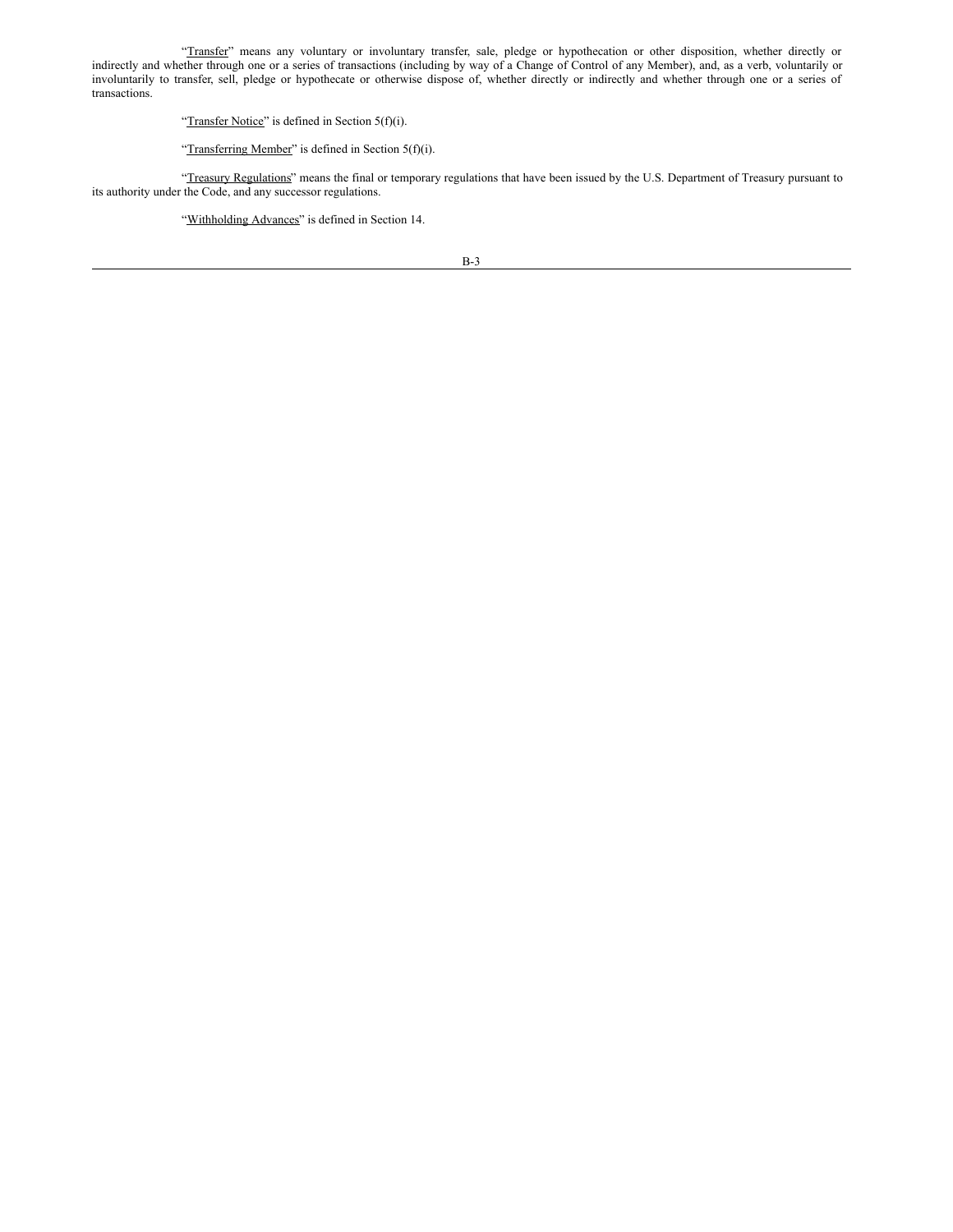#### List of Subsidiaries

<span id="page-98-0"></span>

|                              |         | Jurisdiction |
|------------------------------|---------|--------------|
|                              | Percent | -of          |
| <b>Name of Subsidiary</b>    | Owned   | Organization |
| Bellissima Spirits LLC       | 54%     | Nevada       |
| BiVi LLC                     | 54%     | Nevada       |
| United Spirits, Inc.         | $100\%$ | New York     |
| TopPop LLC                   | $100\%$ | New Jersey   |
| Empire Wine and Spirits, LLC | 60%     | Nevada       |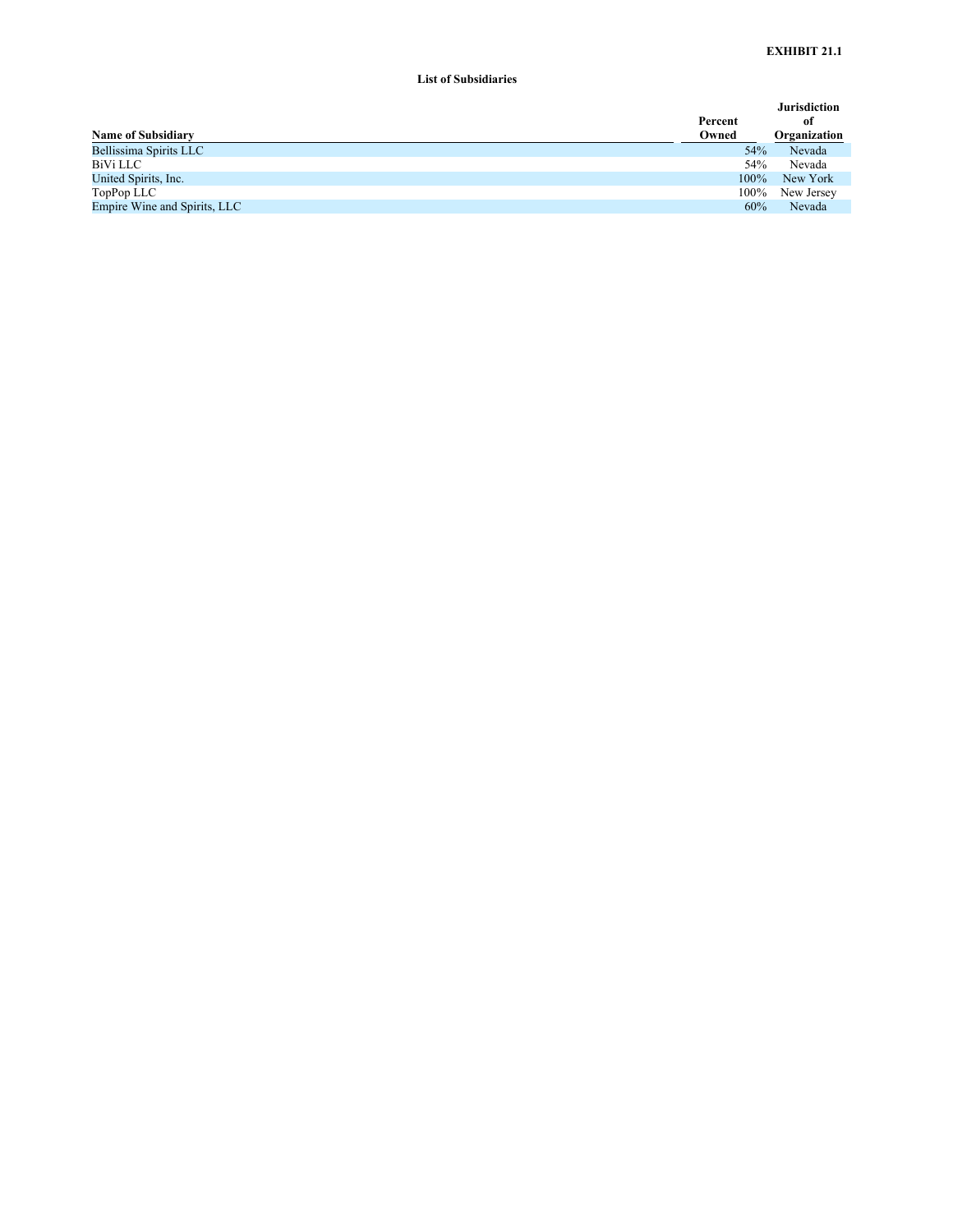## **CONSENT OF INDEPDENT REGISTERED PUBLIC ACCOUNTING FIRM**

<span id="page-99-0"></span>We hereby consent to the incorporation by reference in the Registration Statement on Form S-8 (No. 333-262103) and the Registration Statement on Form S-1 (No. 333-261400) of Iconic Brands, Inc. of our report dated April 13, 2021, relating to the consolidated financial statements of Iconic Brands, Inc., appearing in the Annual Report on Form 10-K for the year ended December 31, 2021.

*/s/ Qi CPA LLC*

Qi CPA LLC Valley Stream, New York June 15, 2022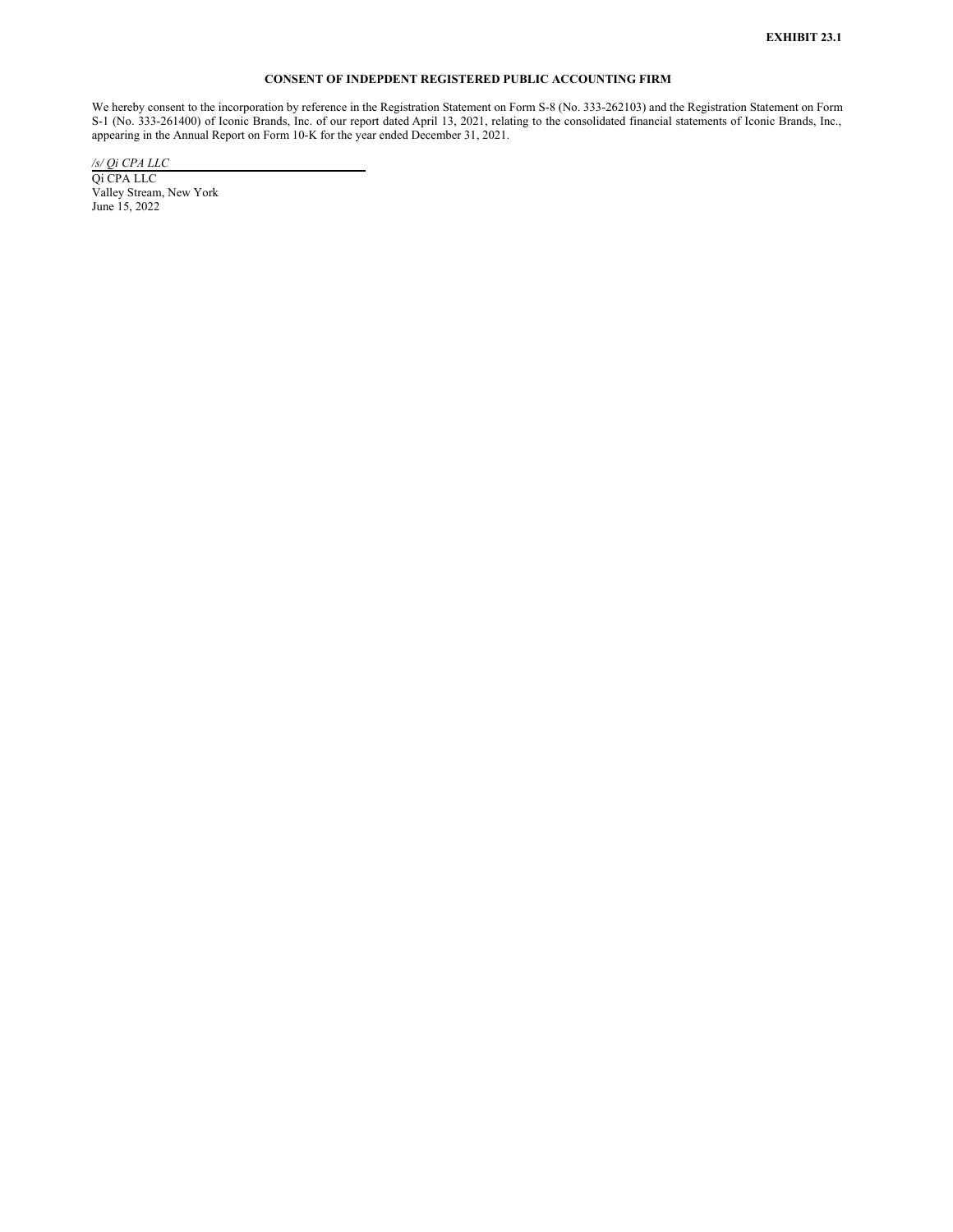#### **CERTIFICATION OF CHIEF EXECUTIVE OFFICER OF ICONIC BRANDS, INC. PURSUANT TO SECTION 302 OF THE SARBANES-OXLEY ACT OF 2002**

<span id="page-100-0"></span>I, Larry Romer, certify that:

- 1. I have reviewed this annual report on Form 10-K of Iconic Brands, Inc.;
- 2. Based on my knowledge, this report does not contain any untrue statement of a material fact or omit to state a material fact necessary to make the statements made, in light of the circumstances under which such statements were made, not misleading with respect to the period covered by this report;
- 3. Based on my knowledge, the financial statements, and other financial information included in this report, fairly present in all material respects the financial condition, results of operations and cash flows of the registrant as of, and for, the periods presented in this report;
- 4. I am responsible for establishing and maintaining disclosure controls and procedures (as defined in Exchange Act Rules 13a-15(e) and 15d-15(e)) and internal control over financial reporting (as defined in Exchange Act Rules 13a-15(f) and 15(d)-15(f)) for the registrant and have:
	- a. Designed such disclosure controls and procedures, or caused such disclosure controls and procedures to be designed under our supervision, to ensure that material information relating to the registrant, including its consolidated subsidiaries, is made known to us by others within those entities, particularly during the period in which this report is being prepared;
	- b. Designed such internal control over financial reporting, or caused such internal control over financial reporting to be designed under our supervision, to provide reasonable assurance regarding the reliability of financial reporting and the preparation of financial statements for external purposes in accordance with generally accepted accounting principles;
	- c. Evaluated the effectiveness of the registrant's disclosure controls and procedures, and presented in this report our conclusions about the effectiveness of the disclosure controls and procedures, as of the end of the period covered by this report based on such evaluation; and
	- d. Disclosed in this report any change in the registrant's internal control over financial reporting that occurred during the registrant's most recent fiscal quarter (the registrant's fourth fiscal quarter in the case of an annual report) that has materially affected, or is reasonably likely to materially affect, the registrant's internal control over financial reporting; and
- 5. I have disclosed, based on my most recent evaluation of internal control over financial reporting, to the registrant's auditors and the audit committee of the registrant's board of directors (or persons performing the equivalent functions):
	- a. All significant deficiencies and material weaknesses in the design or operation of internal control over financial reporting which are reasonably likely to adversely affect the registrant's ability to record, process, summarize and report financial information; and
	- b. Any fraud, whether or not material, that involves management or other employees who have a significant role in the registrant's internal control over financial reporting.

Date: June 15, 2022 */s/ Larry Romer*

Larry Romer Chief Executive Officer (Principal Executive Officer)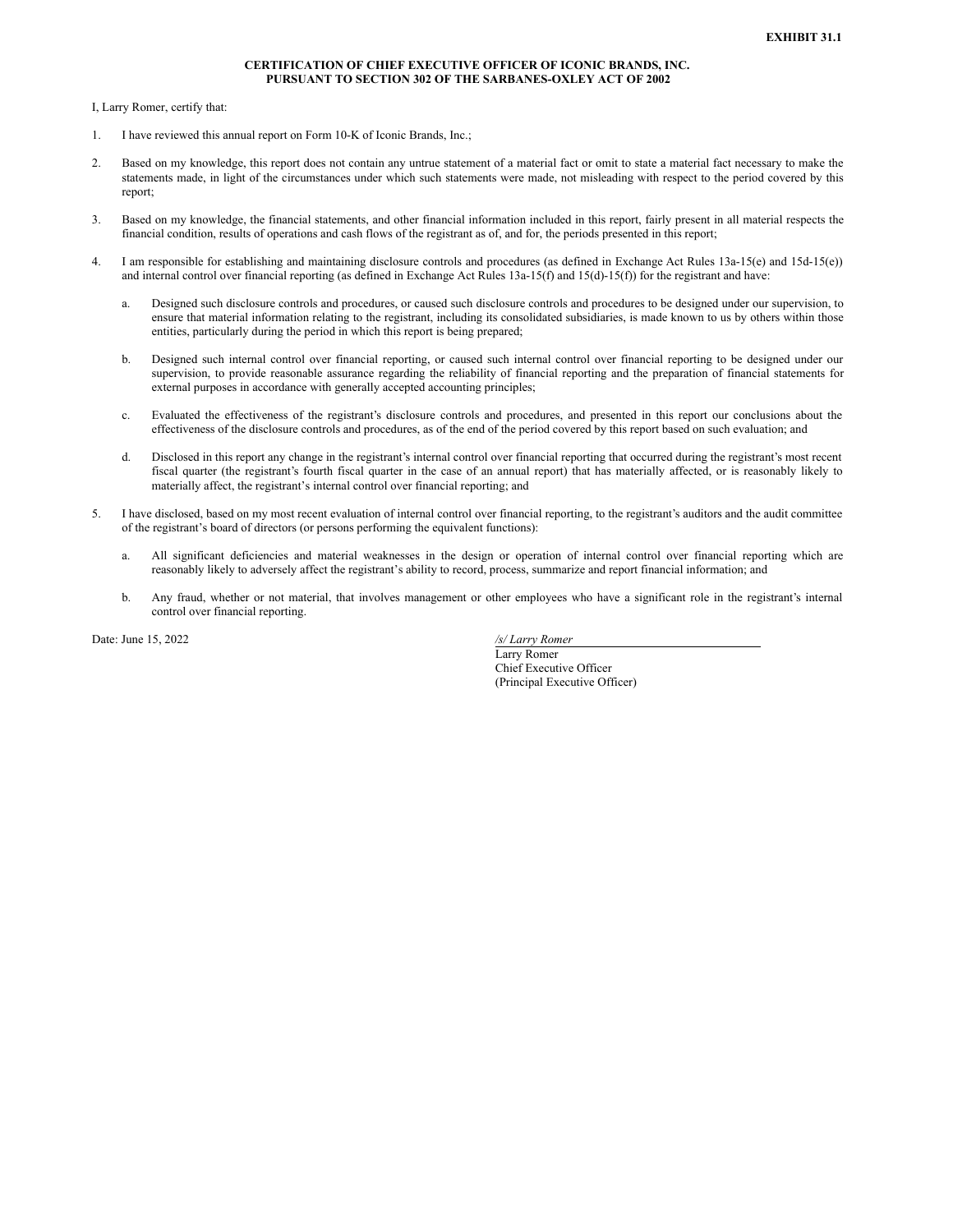#### **CERTIFICATION OF CHIEF FINANCIAL OFFICER OF ICONIC BRANDS, INC. PURSUANT TO SECTION 302 OF THE SARBANES-OXLEY ACT OF 2002**

<span id="page-101-0"></span>I, David Allen, certify that:

- 1. I have reviewed this annual report on Form 10-K of Iconic Brands, Inc.;
- 2. Based on my knowledge, this report does not contain any untrue statement of a material fact or omit to state a material fact necessary to make the statements made, in light of the circumstances under which such statements were made, not misleading with respect to the period covered by this report;
- 3. Based on my knowledge, the financial statements, and other financial information included in this report, fairly present in all material respects the financial condition, results of operations and cash flows of the registrant as of, and for, the periods presented in this report;
- 4. I am responsible for establishing and maintaining disclosure controls and procedures (as defined in Exchange Act Rules 13a-15(e) and 15d-15(e)) and internal control over financial reporting (as defined in Exchange Act Rules 13a-15(f) and 15(d)-15(f)) for the registrant and have:
	- a. Designed such disclosure controls and procedures, or caused such disclosure controls and procedures to be designed under our supervision, to ensure that material information relating to the registrant, including its consolidated subsidiaries, is made known to us by others within those entities, particularly during the period in which this report is being prepared;
	- b. Designed such internal control over financial reporting, or caused such internal control over financial reporting to be designed under our supervision, to provide reasonable assurance regarding the reliability of financial reporting and the preparation of financial statements for external purposes in accordance with generally accepted accounting principles;
	- c. Evaluated the effectiveness of the registrant's disclosure controls and procedures, and presented in this report our conclusions about the effectiveness of the disclosure controls and procedures, as of the end of the period covered by this report based on such evaluation; and
	- d. Disclosed in this report any change in the registrant's internal control over financial reporting that occurred during the registrant's most recent fiscal quarter (the registrant's fourth fiscal quarter in the case of an annual report) that has materially affected, or is reasonably likely to materially affect, the registrant's internal control over financial reporting; and
- 5. I have disclosed, based on my most recent evaluation of internal control over financial reporting, to the registrant's auditors and the audit committee of the registrant's board of directors (or persons performing the equivalent functions):
	- a. All significant deficiencies and material weaknesses in the design or operation of internal control over financial reporting which are reasonably likely to adversely affect the registrant's ability to record, process, summarize and report financial information; and
	- b. Any fraud, whether or not material, that involves management or other employees who have <sup>a</sup> significant role in the registrant's internal control over financial reporting.

Date: June 15, 2022 */s/ David Allen*

David Allen

Chief Financial Officer (Principal Financial Officer)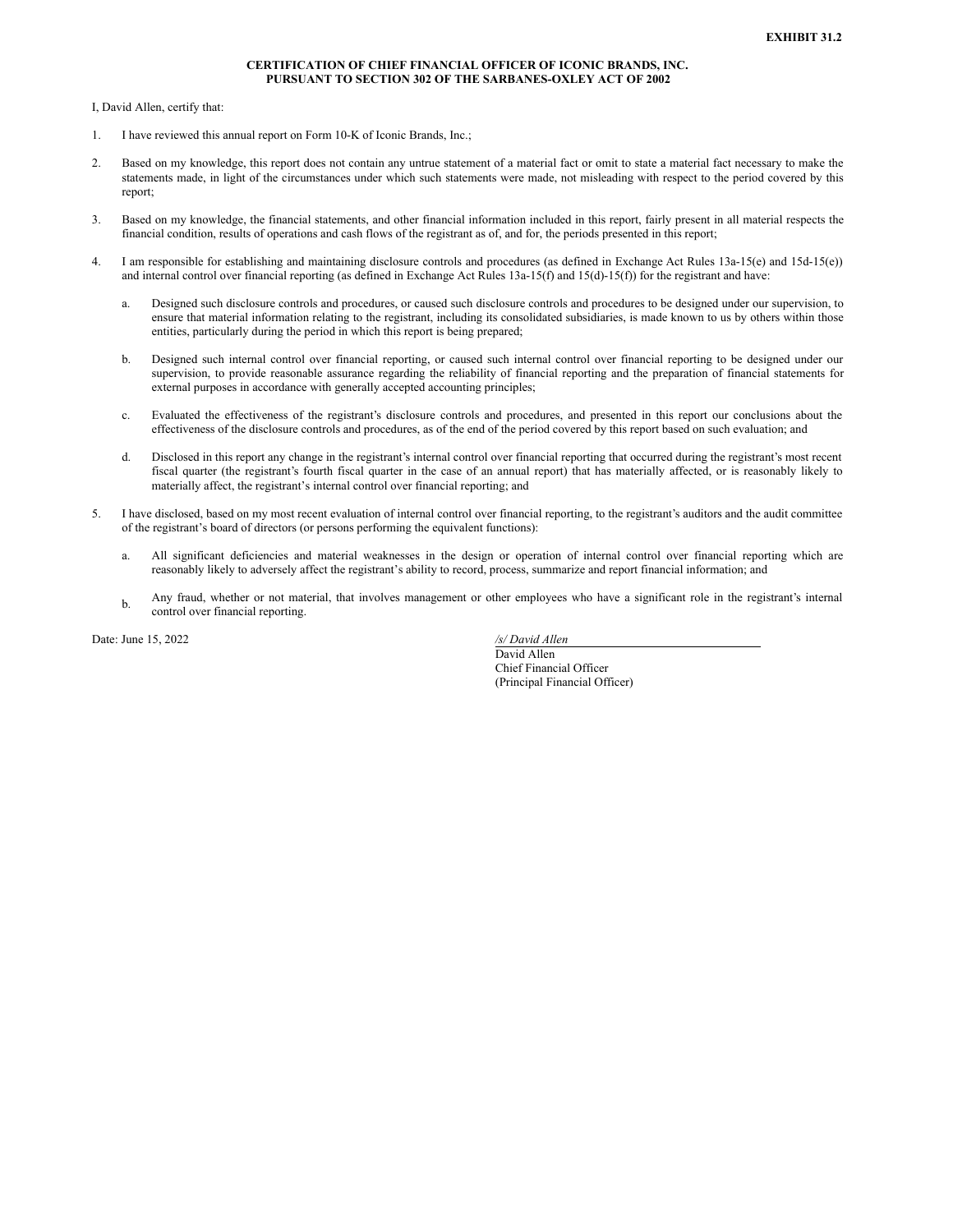#### **STATEMENT OF CHIEF EXECUTIVE OFFICER PURSUANT TO SECTION 1350 OF TITLE 18 OF THE UNITED STATES CODE**

<span id="page-102-0"></span>Pursuant to Section 1350 of Title 18 of the United States Code as adopted pursuant to Section 906 of the Sarbanes-Oxley Act of 2002, the undersigned, Larry Romer, Chief Executive Officer of Iconic Brands, Inc. (the "Company"), hereby certifies that based on the undersigned's knowledge:

- (1) The Company's annual report on Form 10-K for the period ended December 31, 2021 (the "Report") fully complies with the requirements of Sections 13(a) or 15(d) of the Securities Exchange Act of 1934; and
- (2) The information contained in the Report fairly presents, in all material respects, the financial condition and results of operations of the Company.

Date: June 15, 2022 By: */s/ Larry Romer*

Larry Romer Chief Executive Officer (Principal Executive Officer)

A signed original of this written statement required by Section 906 has been provided to Iconic Brands, Inc., and will be retained by Iconic Brands, Inc., and furnished to the Securities and Exchange Commission or its staff upon request.